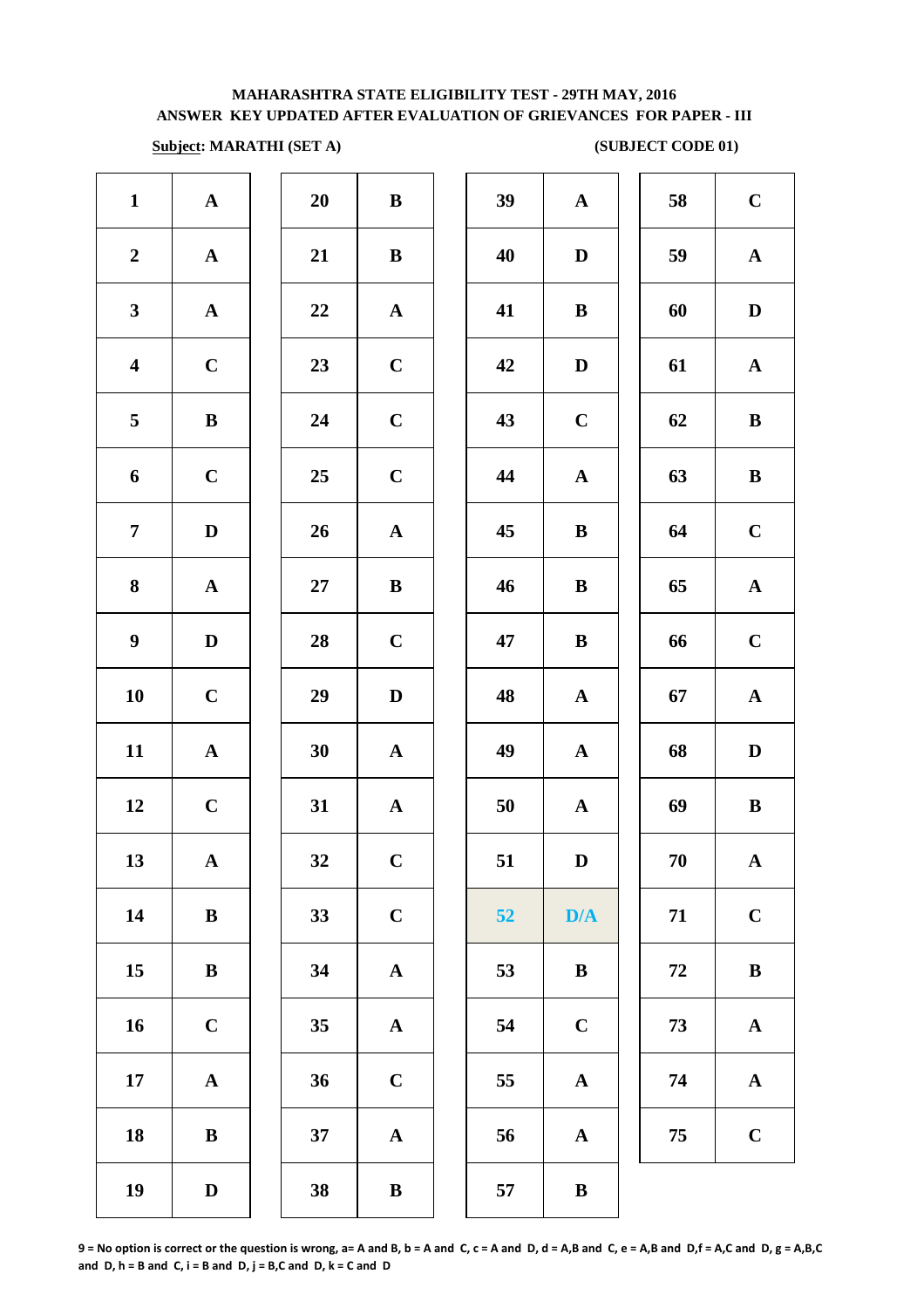## **Subject: MARATHI (SET B)** (SUBJECT CODE 01)

| $\mathbf{1}$            | $\bf{B}$    | 20     | $\mathbf{D}$            | 39 | ${\bf A}$    | 58         | $\mathbf A$  |
|-------------------------|-------------|--------|-------------------------|----|--------------|------------|--------------|
| $\boldsymbol{2}$        | ${\bf A}$   | 21     | $\bf{B}$                | 40 | $\mathbf D$  | 59         | $\mathbf C$  |
| $\mathbf{3}$            | $\mathbf C$ | $22\,$ | $\mathbf D$             | 41 | ${\bf A}$    | 60         | $\bf{B}$     |
| $\overline{\mathbf{4}}$ | $\mathbf C$ | 23     | $\mathbf C$             | 42 | $\bf{B}$     | 61         | $\mathbf C$  |
| 5                       | $\mathbf C$ | 24     | ${\bf A}$               | 43 | $\bf{B}$     | 62         | $\mathbf{D}$ |
| 6                       | ${\bf A}$   | 25     | $\bf{B}$                | 44 | $\mathbf C$  | 63         | $\mathbf A$  |
| $\overline{7}$          | $\bf{B}$    | 26     | $\mathbf{B}$            | 45 | ${\bf A}$    | 64         | $\mathbf{D}$ |
| 8                       | $\mathbf C$ | $27\,$ | $\mathbf{B}$            | 46 | $\mathbf C$  | 65         | $\mathbf C$  |
| $\boldsymbol{9}$        | $\mathbf D$ | 28     | ${\bf A}$               | 47 | ${\bf A}$    | 66         | $\mathbf A$  |
| 10                      | ${\bf A}$   | 29     | ${\bf A}$               | 48 | $\mathbf D$  | 67         | $\mathbf C$  |
| 11                      | ${\bf A}$   | 30     | ${\bf A}$               | 49 | $\bf{B}$     | 68         | $\mathbf A$  |
| 12                      | $\mathbf C$ | 31     | $\mathbf D$             | 50 | $\mathbf{A}$ | 69         | $\bf{B}$     |
| 13                      | $\mathbf C$ | 32     | $\mathbf{D}/\mathbf{A}$ | 51 | $\mathbf C$  | 70         | $\bf{B}$     |
| 14                      | ${\bf A}$   | 33     | $\bf{B}$                | 52 | $\bf{B}$     | 71         | $\mathbf C$  |
| 15                      | ${\bf A}$   | 34     | $\mathbf C$             | 53 | ${\bf A}$    | ${\bf 72}$ | $\mathbf A$  |
| 16                      | $\mathbf C$ | 35     | ${\bf A}$               | 54 | $\mathbf{A}$ | 73         | $\bf{B}$     |
| 17                      | ${\bf A}$   | 36     | ${\bf A}$               | 55 | $\mathbf C$  | 74         | $\mathbf{D}$ |
| 18                      | $\bf{B}$    | 37     | $\bf{B}$                | 56 | $\mathbf A$  | 75         | $\bf{B}$     |
| 19                      | ${\bf A}$   | 38     | $\mathbf C$             | 57 | $\mathbf{A}$ |            |              |
|                         |             |        |                         |    |              |            |              |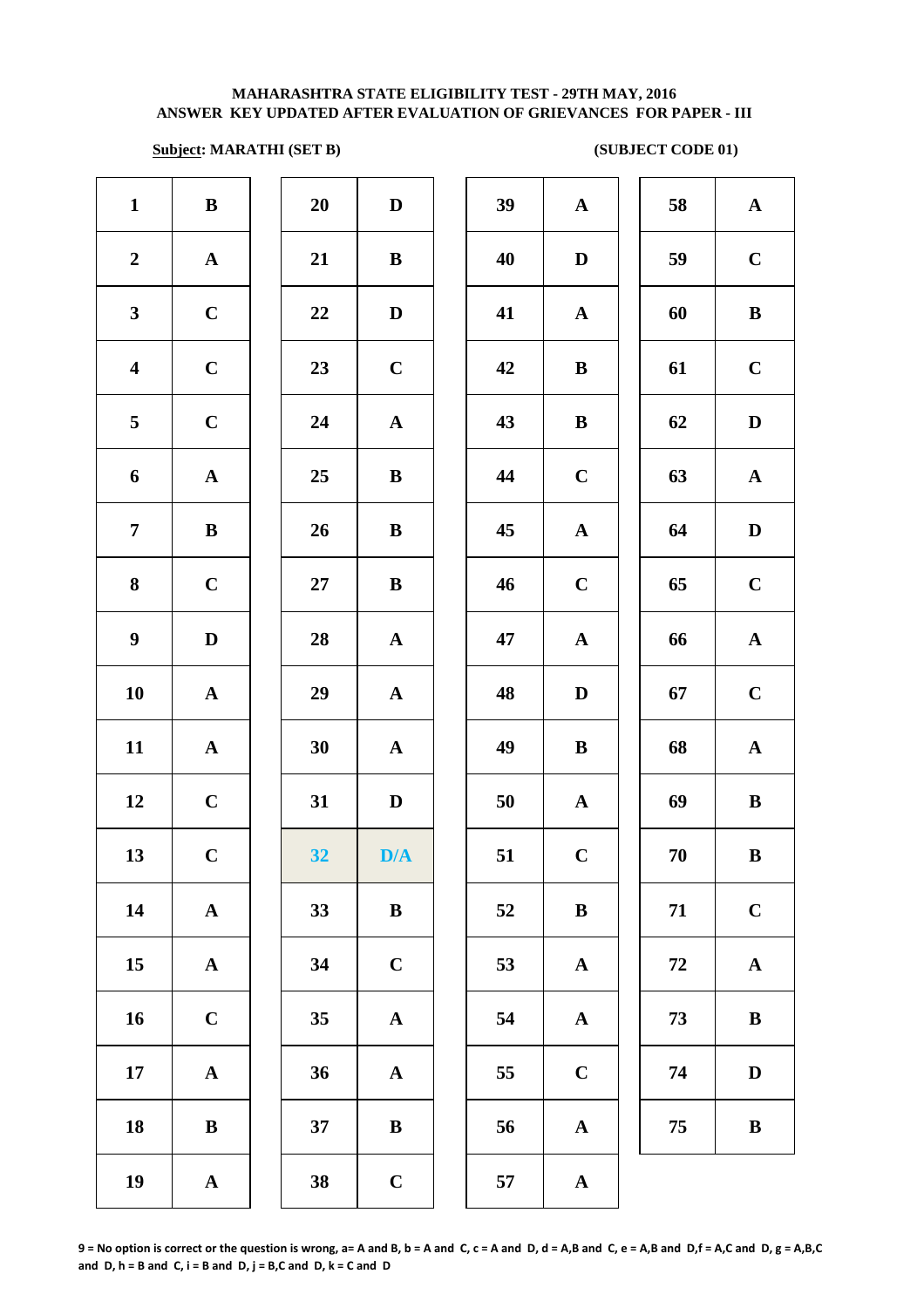# **Subject: MARATHI (SET C)** (SUBJECT CODE 01)

| $\mathbf{1}$            | ${\bf A}$             | 20     | $\mathbf A$           | 39 | $\bf{B}$     |
|-------------------------|-----------------------|--------|-----------------------|----|--------------|
| $\boldsymbol{2}$        | $\mathbf C$           | 21     | $\mathbf D$           | 40 | $\mathbf A$  |
| $\mathbf{3}$            | $\mathbf C$           | 22     | D/A                   | 41 | $\mathbf C$  |
| $\overline{\mathbf{4}}$ | ${\bf A}$             | 23     | $\bf{B}$              | 42 | $\bf{B}$     |
| $\overline{\mathbf{5}}$ | ${\bf A}$             | 24     | $\mathbf C$           | 43 | $\mathbf A$  |
| 6                       | $\mathbf C$           | 25     | ${\bf A}$             | 44 | $\mathbf A$  |
| $\overline{7}$          | $\boldsymbol{\rm{A}}$ | 26     | $\mathbf A$           | 45 | $\mathbf C$  |
| $\bf{8}$                | $\, {\bf B}$          | $27\,$ | $\, {\bf B}$          | 46 | $\mathbf{A}$ |
| $\boldsymbol{9}$        | $\mathbf A$           | 28     | $\mathbf C$           | 47 | $\mathbf{A}$ |
| ${\bf 10}$              | $\mathbf D$           | 29     | $\boldsymbol{\rm{A}}$ | 48 | $\mathbf{A}$ |
| 11                      | $\, {\bf B}$          | 30     | $\mathbf D$           | 49 | $\mathbf C$  |
| 12                      | $\mathbf D$           | 31     | $\mathbf A$           | 50 | $\bf{B}$     |
| 13                      | $\mathbf C$           | 32     | ${\bf B}$             | 51 | $\mathbf C$  |
| 14                      | $\boldsymbol{\rm{A}}$ | 33     | $\bf{B}$              | 52 | $\mathbf{D}$ |
| 15                      | ${\bf B}$             | 34     | $\mathbf C$           | 53 | $\mathbf A$  |
| 16                      | $\bf{B}$              | 35     | $\boldsymbol{\rm{A}}$ | 54 | $\mathbf{D}$ |
| 17                      | $\, {\bf B}$          | 36     | $\mathbf C$           | 55 | $\mathbf C$  |
| 18                      | $\mathbf A$           | 37     | $\mathbf A$           | 56 | $\mathbf A$  |
| 19                      | $\boldsymbol{\rm{A}}$ | 38     | $\mathbf{D}%$         | 57 | $\mathbf C$  |
|                         |                       |        |                       |    |              |

| 20 | $\overline{\mathbf{A}}$ |  |
|----|-------------------------|--|
| 21 | D                       |  |
| 22 | D/A                     |  |
| 23 | B                       |  |
| 24 | $\mathbf C$             |  |
| 25 | $\mathbf A$             |  |
| 26 | $\mathbf A$             |  |
| 27 | B                       |  |
| 28 | $\mathbf C$             |  |
| 29 | $\mathbf A$             |  |
| 30 | D                       |  |
| 31 | $\mathbf{A}$            |  |
| 32 | B                       |  |
| 33 | B                       |  |
| 34 | $\mathbf C$             |  |
| 35 | A                       |  |
| 36 | $\mathbf C$             |  |
| 37 | A                       |  |
|    |                         |  |

| $\mathbf{1}$            | ${\bf A}$    | 20         | ${\bf A}$               | 39 | $\bf{B}$     | 58     | $\mathbf{A}$ |
|-------------------------|--------------|------------|-------------------------|----|--------------|--------|--------------|
| $\overline{2}$          | $\mathbf C$  | 21         | $\mathbf{D}$            | 40 | ${\bf A}$    | 59     | $\, {\bf B}$ |
| $\mathbf{3}$            | $\mathbf C$  | 22         | $\mathbf{D}/\mathbf{A}$ | 41 | $\mathbf C$  | 60     | $\bf{B}$     |
| $\overline{\mathbf{4}}$ | ${\bf A}$    | 23         | $\, {\bf B}$            | 42 | $\, {\bf B}$ | 61     | $\bf C$      |
| $\overline{5}$          | ${\bf A}$    | 24         | $\mathbf C$             | 43 | $\mathbf{A}$ | 62     | ${\bf A}$    |
| 6                       | $\mathbf C$  | 25         | ${\bf A}$               | 44 | ${\bf A}$    | 63     | $\, {\bf B}$ |
| $\overline{7}$          | ${\bf A}$    | 26         | ${\bf A}$               | 45 | $\mathbf C$  | 64     | $\mathbf D$  |
| 8                       | $\, {\bf B}$ | $27\,$     | $\bf{B}$                | 46 | ${\bf A}$    | 65     | $\, {\bf B}$ |
| $\boldsymbol{9}$        | ${\bf A}$    | ${\bf 28}$ | $\mathbf C$             | 47 | ${\bf A}$    | 66     | $\, {\bf B}$ |
| 10                      | $\mathbf D$  | 29         | ${\bf A}$               | 48 | ${\bf A}$    | 67     | ${\bf A}$    |
| 11                      | $\bf{B}$     | 30         | $\mathbf D$             | 49 | $\mathbf C$  | 68     | $\mathbf C$  |
| 12                      | $\mathbf D$  | 31         | $\mathbf{A}$            | 50 | $\bf{B}$     | 69     | $\mathbf C$  |
| 13                      | $\mathbf C$  | 32         | ${\bf B}$               | 51 | $\mathbf C$  | $70\,$ | $\mathbf C$  |
| 14                      | ${\bf A}$    | 33         | $\, {\bf B}$            | 52 | $\mathbf D$  | 71     | $\mathbf A$  |
| 15                      | $\bf{B}$     | 34         | $\mathbf C$             | 53 | ${\bf A}$    | 72     | $\, {\bf B}$ |
| 16                      | ${\bf B}$    | 35         | ${\bf A}$               | 54 | $\mathbf D$  | 73     | $\mathbf C$  |
| 17                      | $\bf{B}$     | 36         | $\mathbf C$             | 55 | $\mathbf C$  | 74     | $\mathbf D$  |
| 18                      | ${\bf A}$    | 37         | ${\bf A}$               | 56 | ${\bf A}$    | 75     | ${\bf A}$    |
|                         |              |            |                         |    |              |        |              |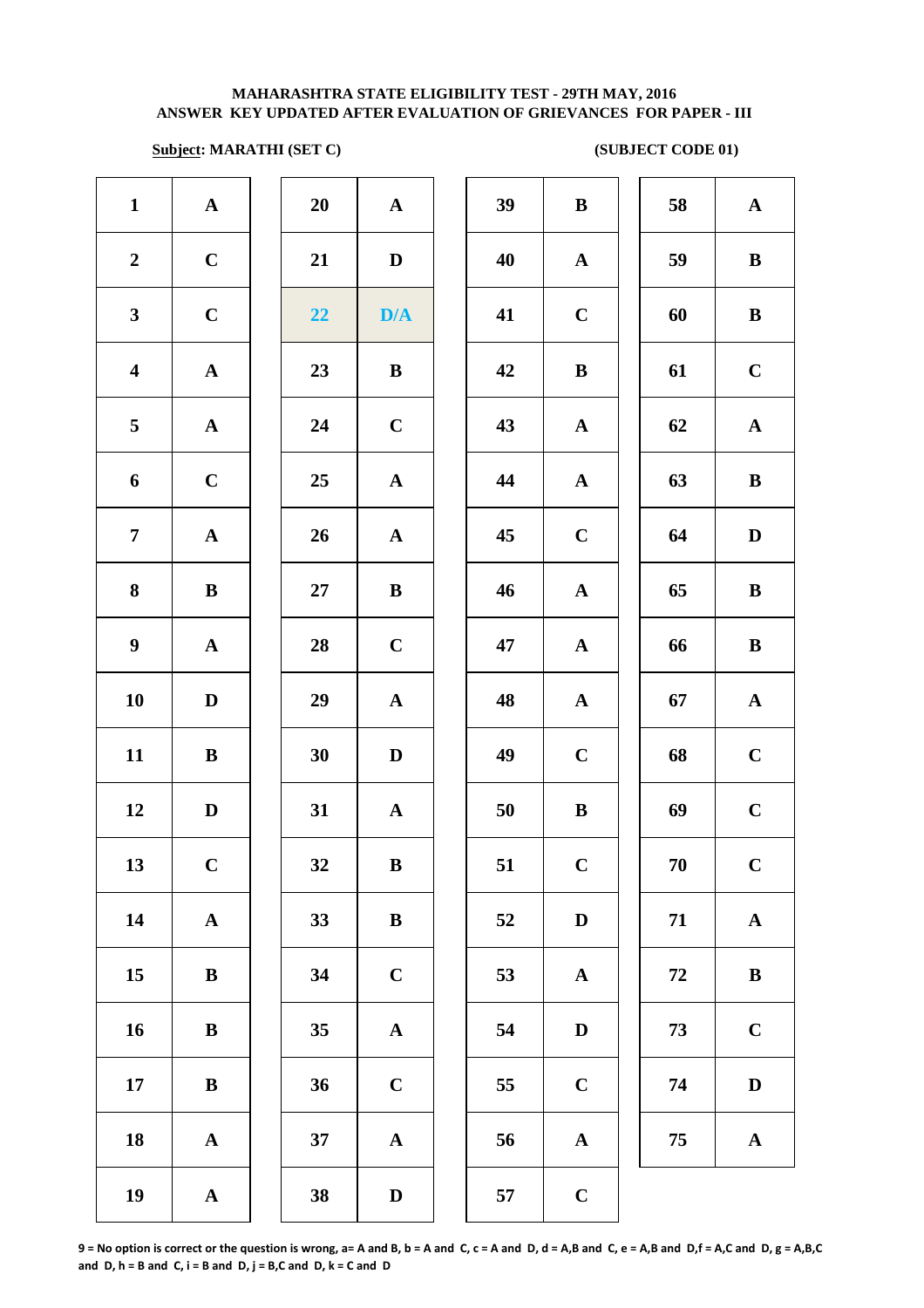## **Subject: MARATHI (SET D)** (SUBJECT CODE 01)

| $\mathbf{1}$            | $\bf{B}$     | 20     | $\mathbf D$  | 39 | $\bf C$      | 58         | $\mathbf C$  |
|-------------------------|--------------|--------|--------------|----|--------------|------------|--------------|
| $\boldsymbol{2}$        | $\mathbf D$  | 21     | ${\bf A}$    | 40 | $\bf{B}$     | 59         | $\mathbf C$  |
| $\mathbf{3}$            | $\mathbf C$  | 22     | $\bf{B}$     | 41 | $\mathbf C$  | 60         | $\mathbf C$  |
| $\overline{\mathbf{4}}$ | ${\bf A}$    | 23     | $\bf{B}$     | 42 | $\mathbf D$  | 61         | $\mathbf A$  |
| $5\phantom{.0}$         | $\bf{B}$     | 24     | $\mathbf C$  | 43 | ${\bf A}$    | 62         | $\bf{B}$     |
| $\boldsymbol{6}$        | $\mathbf{B}$ | 25     | ${\bf A}$    | 44 | $\mathbf D$  | 63         | $\mathbf C$  |
| $\overline{7}$          | ${\bf B}$    | 26     | $\mathbf C$  | 45 | $\mathbf C$  | 64         | D            |
| $\bf{8}$                | ${\bf A}$    | $27\,$ | ${\bf A}$    | 46 | ${\bf A}$    | 65         | $\mathbf A$  |
| $\boldsymbol{9}$        | ${\bf A}$    | 28     | $\mathbf D$  | 47 | $\mathbf C$  | 66         | $\mathbf A$  |
| 10                      | ${\bf A}$    | 29     | $\bf{B}$     | 48 | $\mathbf{A}$ | 67         | $\mathbf C$  |
| 11                      | $\mathbf D$  | 30     | ${\bf A}$    | 49 | $\bf{B}$     | 68         | $\mathbf C$  |
| 12                      | D/A          | 31     | $\mathbf C$  | 50 | $\, {\bf B}$ | 69         | $\mathbf A$  |
| 13                      | $\mathbf{B}$ | 32     | $\, {\bf B}$ | 51 | $\mathbf C$  | ${\bf 70}$ | $\mathbf A$  |
| 14                      | $\mathbf C$  | 33     | ${\bf A}$    | 52 | $\mathbf A$  | 71         | $\mathbf C$  |
| 15                      | ${\bf A}$    | 34     | $\mathbf{A}$ | 53 | $\bf{B}$     | ${\bf 72}$ | $\mathbf A$  |
| 16                      | ${\bf A}$    | 35     | $\mathbf C$  | 54 | $\mathbf D$  | 73         | $\bf{B}$     |
| 17                      | $\bf{B}$     | 36     | $\mathbf{A}$ | 55 | $\bf{B}$     | 74         | $\mathbf A$  |
| 18                      | $\bf C$      | 37     | ${\bf A}$    | 56 | $\, {\bf B}$ | 75         | $\mathbf{D}$ |
| 19                      | ${\bf A}$    | 38     | ${\bf A}$    | 57 | ${\bf A}$    |            |              |
|                         |              |        |              |    |              |            |              |

**9 = No option is correct or the question is wrong, a= A and B, b = A and C, c = A and D, d = A,B and C, e = A,B and D,f = A,C and D, g = A,B,C**  and  $D, h = B$  and  $C, i = B$  and  $D, j = B, C$  and  $D, k = C$  and  $D$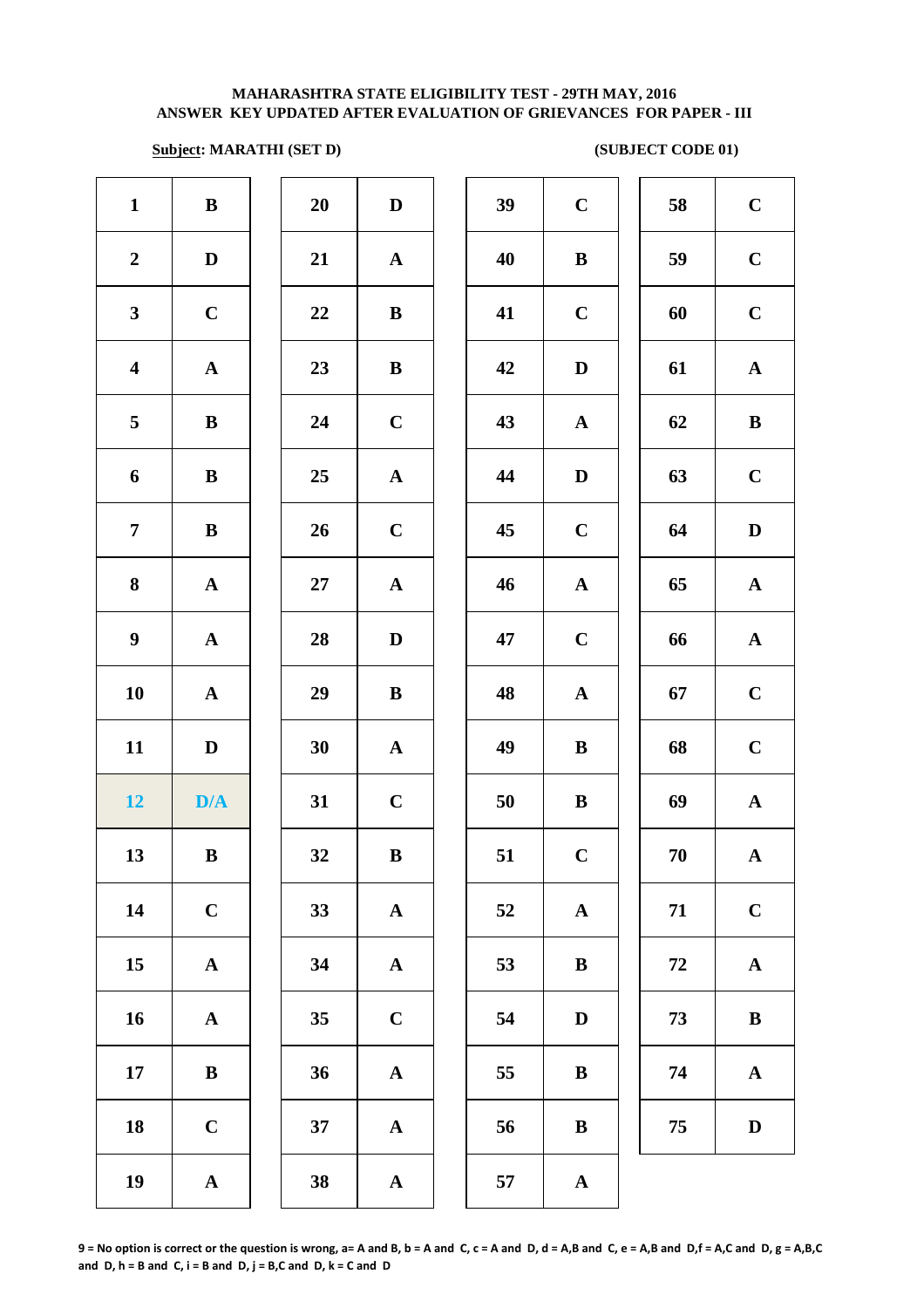## **SUBJECT: HINDI (SET A) (SUBJECT CODE 02)**

| $\mathbf{1}$            | $\mathbf D$           | 20     | $\mathbf D$      | 39 | $\mathbf A$  |
|-------------------------|-----------------------|--------|------------------|----|--------------|
| $\boldsymbol{2}$        | $\mathbf D$           | 21     | $\boldsymbol{9}$ | 40 | $\bf{B}$     |
| $\mathbf{3}$            | $\mathbf C$           | 22     | $\boldsymbol{9}$ | 41 | $\bf{B}$     |
| $\overline{\mathbf{4}}$ | ${\bf A}$             | 23     | ${\bf A}$        | 42 | $\mathbf A$  |
| 5                       | ${\bf A}$             | 24     | $\, {\bf B}$     | 43 | $\mathbf{D}$ |
| 6                       | $\boldsymbol{\rm{A}}$ | 25     | $\mathbf C$      | 44 | $\mathbf{A}$ |
| $\overline{7}$          | $\mathbf C$           | 26     | $\mathbf C$      | 45 | $\mathbf C$  |
| ${\bf 8}$               | $\mathbf C$           | $27\,$ | $\mathbf C$      | 46 | $\mathbf C$  |
| $\boldsymbol{9}$        | $\mathbf C$           | 28     | $\boldsymbol{9}$ | 47 | $\bf{B}$     |
| 10                      | $\boldsymbol{\rm{A}}$ | 29     | C/A/B/D          | 48 | $\bf{B}$     |
| 11                      | $\mathbf C$           | 30     | A/B              | 49 | $\mathbf A$  |
| 12                      | $\bf{B}$              | 31     | $\bf{B}$         | 50 | $\mathbf{D}$ |
| 13                      | B                     | 32     | $\mathbf{A}$     | 51 | $\mathbf A$  |
| 14                      | $\mathbf A$           | 33     | $\boldsymbol{9}$ | 52 | $\mathbf C$  |
| $15\,$                  | ${\bf A}$             | 34     | ${\bf A}$        | 53 | $\mathbf A$  |
| 16                      | $\bf{B}$              | 35     | $\mathbf D$      | 54 | $\bf{B}$     |
| 17                      | ${\bf A}$             | 36     | ${\bf A}$        | 55 | $\mathbf A$  |
| 18                      | ${\bf A}$             | 37     | $\, {\bf B}$     | 56 | $\mathbf A$  |
| 19                      | $\boldsymbol{\rm{A}}$ | 38     | B/A/C/D          | 57 | $\bf{D}$     |
|                         |                       |        |                  |    |              |

| 20 | D              |  |
|----|----------------|--|
| 21 | 9              |  |
| 22 | 9              |  |
| 23 | $\mathbf A$    |  |
| 24 | B              |  |
| 25 | $\mathbf C$    |  |
| 26 | $\mathbf C$    |  |
| 27 | $\mathbf C$    |  |
| 28 | 9              |  |
| 29 | C/A/<br>3/D    |  |
| 30 | A/B            |  |
| 31 | B              |  |
| 32 | $\mathbf A$    |  |
| 33 | 9              |  |
| 34 | $\mathbf A$    |  |
| 35 | $\mathbf D$    |  |
| 36 | A              |  |
| 37 | B              |  |
| 38 | <b>B/A/C/D</b> |  |

| $\mathbf{1}$            | $\mathbf D$  | 20 | $\mathbf D$      | 39 | $\mathbf A$  | 58 | $\mathbf C$  |
|-------------------------|--------------|----|------------------|----|--------------|----|--------------|
| $\boldsymbol{2}$        | $\mathbf D$  | 21 | $\boldsymbol{9}$ | 40 | $\, {\bf B}$ | 59 | ${\bf A}$    |
| $\mathbf{3}$            | $\mathbf C$  | 22 | $\boldsymbol{9}$ | 41 | $\, {\bf B}$ | 60 | ${\bf A}$    |
| $\overline{\mathbf{4}}$ | ${\bf A}$    | 23 | $\mathbf A$      | 42 | $\mathbf A$  | 61 | ${\bf A}$    |
| $\overline{5}$          | $\mathbf{A}$ | 24 | $\bf{B}$         | 43 | $\mathbf D$  | 62 | ${\bf A}$    |
| 6                       | ${\bf A}$    | 25 | $\mathbf C$      | 44 | ${\bf A}$    | 63 | $\bf{B}$     |
| $\overline{7}$          | $\mathbf C$  | 26 | $\mathbf C$      | 45 | $\mathbf C$  | 64 | $\mathbf D$  |
| 8                       | $\mathbf C$  | 27 | $\mathbf C$      | 46 | $\mathbf C$  | 65 | $\mathbf{A}$ |
| $\boldsymbol{9}$        | $\mathbf C$  | 28 | $\boldsymbol{9}$ | 47 | $\bf{B}$     | 66 | $\bf{B}$     |
| 10                      | ${\bf A}$    | 29 | C/A/B/D          | 48 | $\bf{B}$     | 67 | ${\bf A}$    |
| 11                      | $\mathbf C$  | 30 | A/B              | 49 | ${\bf A}$    | 68 | ${\bf A}$    |
| 12                      | $\bf{B}$     | 31 | $\bf{B}$         | 50 | $\mathbf D$  | 69 | ${\bf A}$    |
| 13                      | ${\bf B}$    | 32 | ${\bf A}$        | 51 | ${\bf A}$    | 70 | $\mathbf{A}$ |
| 14                      | ${\bf A}$    | 33 | $\boldsymbol{9}$ | 52 | $\mathbf C$  | 71 | $\mathbf D$  |
| 15                      | $\mathbf A$  | 34 | ${\bf A}$        | 53 | $\mathbf A$  | 72 | $\mathbf C$  |
| 16                      | $\, {\bf B}$ | 35 | $\mathbf D$      | 54 | $\bf{B}$     | 73 | $\mathbf A$  |
| 17                      | ${\bf A}$    | 36 | ${\bf A}$        | 55 | ${\bf A}$    | 74 | $\mathbf C$  |
| 18                      | $\mathbf A$  | 37 | $\bf{B}$         | 56 | $\mathbf A$  | 75 | $\mathbf C$  |
| 19                      | $\mathbf A$  | 38 | B/A/C/D          | 57 | $\mathbf D$  |    |              |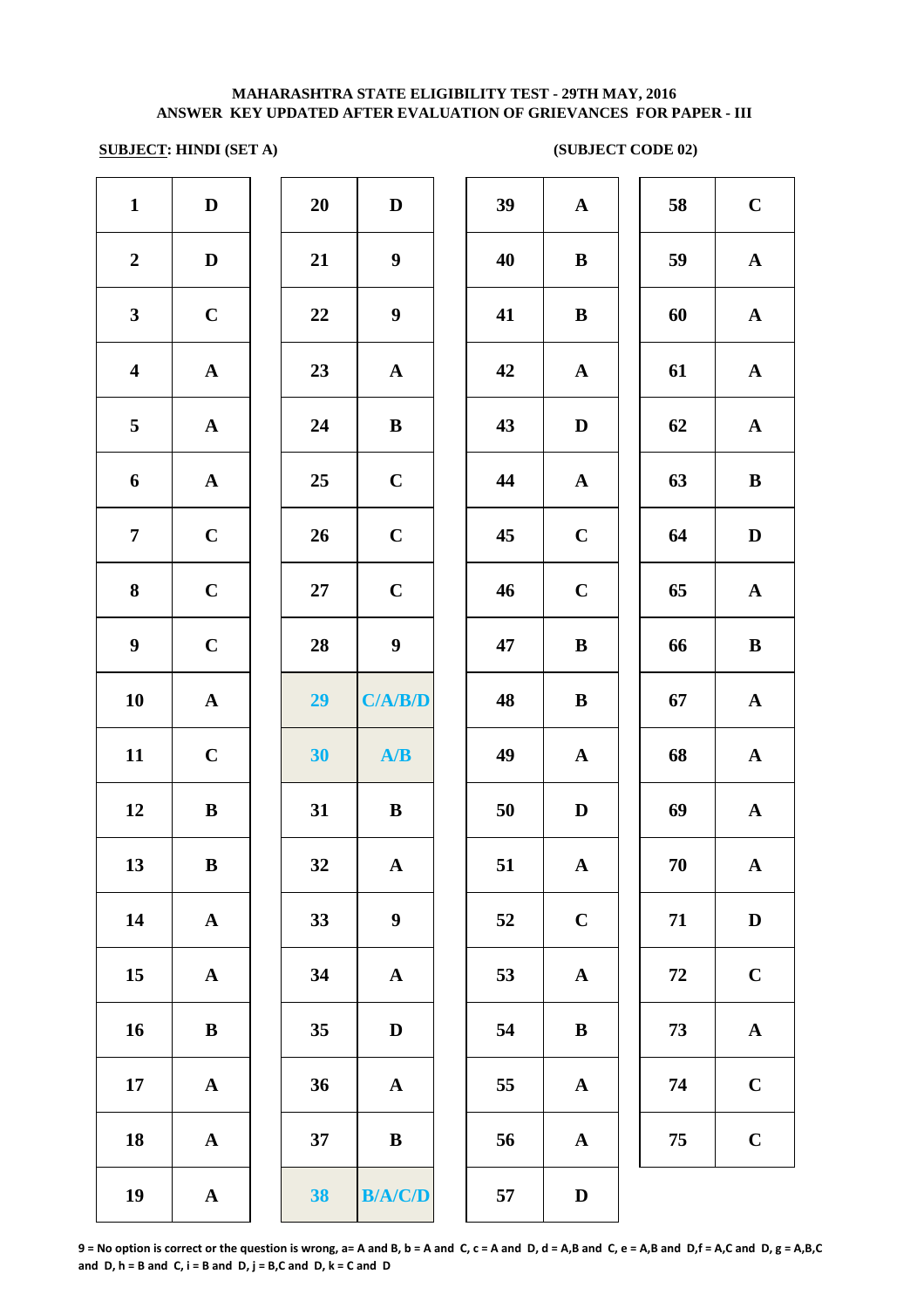## **SUBJECT:** HINDI (SET B) (SUBJECT CODE 02)

| $\mathbf{1}$            | $\boldsymbol{9}$ | 20 | $\bf{B}$     | 39 | ${\bf A}$    | 58         | $\mathbf C$               |
|-------------------------|------------------|----|--------------|----|--------------|------------|---------------------------|
| $\boldsymbol{2}$        | $\boldsymbol{9}$ | 21 | ${\bf B}$    | 40 | ${\bf A}$    | 59         | $\mathbf A$               |
| $\mathbf{3}$            | ${\bf A}$        | 22 | ${\bf A}$    | 41 | ${\bf A}$    | 60         | $\mathbf A$               |
| $\overline{\mathbf{4}}$ | ${\bf B}$        | 23 | $\mathbf D$  | 42 | $\mathbf{A}$ | 61         | $\mathbf A$               |
| 5                       | $\mathbf C$      | 24 | ${\bf A}$    | 43 | $\, {\bf B}$ | 62         | $\mathbf C$               |
| 6                       | $\mathbf C$      | 25 | $\mathbf C$  | 44 | $\mathbf D$  | 63         | $\mathbf C$               |
| $\overline{7}$          | $\mathbf C$      | 26 | $\mathbf C$  | 45 | ${\bf A}$    | 64         | $\mathbf C$               |
| $\bf{8}$                | $\boldsymbol{9}$ | 27 | $\, {\bf B}$ | 46 | $\, {\bf B}$ | 65         | $\boldsymbol{\mathsf{A}}$ |
| 9 <sup>°</sup>          | C/A/B/D          | 28 | $\bf{B}$     | 47 | ${\bf A}$    | 66         | $\mathbf C$               |
| 10                      | A/B              | 29 | $\mathbf{A}$ | 48 | ${\bf A}$    | 67         | $\bf{B}$                  |
| 11                      | $\bf{B}$         | 30 | $\mathbf D$  | 49 | ${\bf A}$    | 68         | $\bf{B}$                  |
| 12                      | ${\bf A}$        | 31 | ${\bf A}$    | 50 | $\mathbf{A}$ | 69         | $\boldsymbol{\mathsf{A}}$ |
| 13                      | $\boldsymbol{9}$ | 32 | $\mathbf C$  | 51 | $\mathbf D$  | 70         | $\boldsymbol{\mathsf{A}}$ |
| 14                      | ${\bf A}$        | 33 | ${\bf A}$    | 52 | $\mathbf C$  | 71         | $\bf{B}$                  |
| 15                      | $\mathbf D$      | 34 | $\, {\bf B}$ | 53 | $\mathbf A$  | ${\bf 72}$ | $\boldsymbol{\mathsf{A}}$ |
| 16                      | ${\bf A}$        | 35 | ${\bf A}$    | 54 | $\mathbf C$  | 73         | $\boldsymbol{\mathsf{A}}$ |
| 17                      | ${\bf B}$        | 36 | ${\bf A}$    | 55 | $\mathbf C$  | 74         | $\boldsymbol{\mathsf{A}}$ |
| 18                      | B/A/C/D          | 37 | $\mathbf D$  | 56 | $\mathbf D$  | 75         | $\mathbf D$               |
| 19                      | ${\bf A}$        | 38 | $\mathbf C$  | 57 | $\mathbf D$  |            |                           |
|                         |                  |    |              |    |              |            |                           |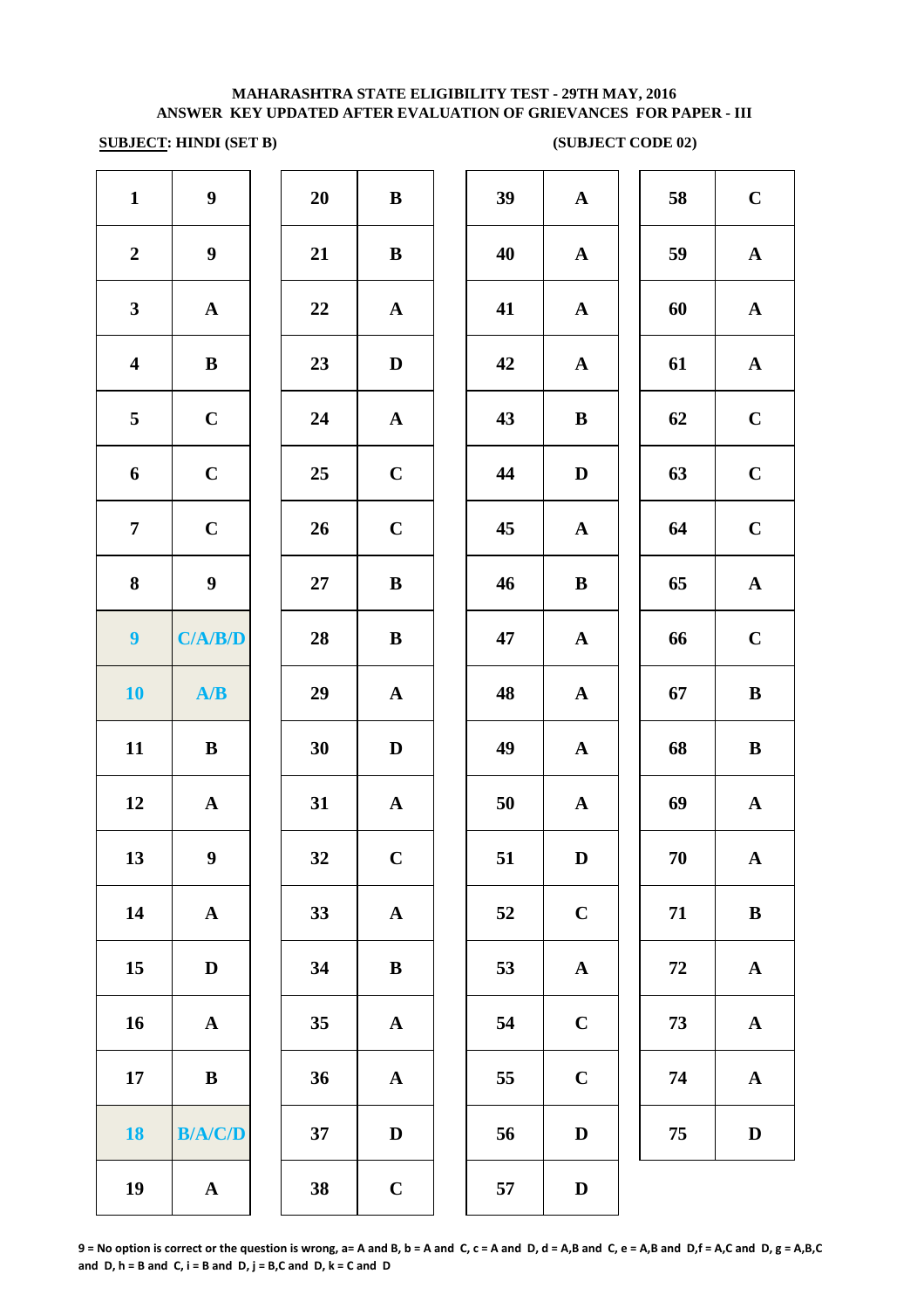## **SUBJECT: HINDI (SET C) (SUBJECT CODE 02)**

| $\mathbf{1}$            | $\, {\bf B}$     | 20 | $\mathbf D$  | 39 | $\mathbf A$  | 58         | $\bf{B}$         |
|-------------------------|------------------|----|--------------|----|--------------|------------|------------------|
| $\mathbf 2$             | ${\bf A}$        | 21 | $\mathbf A$  | 40 | $\mathbf A$  | 59         | $\mathbf A$      |
| $\mathbf{3}$            | $\boldsymbol{9}$ | 22 | $\mathbf C$  | 41 | $\mathbf D$  | 60         | ${\bf A}$        |
| $\overline{\mathbf{4}}$ | ${\bf A}$        | 23 | ${\bf A}$    | 42 | $\mathbf C$  | 61         | $\bf{B}$         |
| $\overline{\mathbf{5}}$ | $\mathbf D$      | 24 | $\bf{B}$     | 43 | ${\bf A}$    | 62         | ${\bf A}$        |
| 6                       | $\mathbf A$      | 25 | ${\bf A}$    | 44 | $\mathbf C$  | 63         | ${\bf A}$        |
| $\overline{7}$          | $\, {\bf B}$     | 26 | $\mathbf A$  | 45 | $\mathbf C$  | 64         | $\mathbf A$      |
| 8                       | <b>B/A/C/D</b>   | 27 | $\mathbf D$  | 46 | $\mathbf D$  | 65         | $\mathbf D$      |
| $\boldsymbol{9}$        | ${\bf A}$        | 28 | $\mathbf C$  | 47 | D            | 66         | $\boldsymbol{9}$ |
| 10                      | $\, {\bf B}$     | 29 | ${\bf A}$    | 48 | $\mathbf C$  | 67         | $\boldsymbol{9}$ |
| 11                      | $\, {\bf B}$     | 30 | $\mathbf A$  | 49 | $\mathbf A$  | 68         | $\mathbf A$      |
| 12                      | $\mathbf A$      | 31 | ${\bf A}$    | 50 | $\mathbf A$  | 69         | $\, {\bf B}$     |
| 13                      | $\mathbf D$      | 32 | ${\bf A}$    | 51 | $\mathbf A$  | 70         | $\mathbf C$      |
| 14                      | ${\bf A}$        | 33 | $\, {\bf B}$ | 52 | $\mathbf C$  | 71         | $\mathbf C$      |
| 15                      | $\mathbf C$      | 34 | $\mathbf D$  | 53 | $\mathbf C$  | ${\bf 72}$ | $\mathbf C$      |
| 16                      | $\mathbf C$      | 35 | ${\bf A}$    | 54 | $\mathbf C$  | 73         | $\boldsymbol{9}$ |
| 17                      | $\, {\bf B}$     | 36 | $\, {\bf B}$ | 55 | $\mathbf A$  | 74         | C/A/B/D          |
| 18                      | $\, {\bf B}$     | 37 | ${\bf A}$    | 56 | $\mathbf C$  | 75         | A/B              |
| 19                      | $\mathbf A$      | 38 | ${\bf A}$    | 57 | $\, {\bf B}$ |            |                  |
|                         |                  |    |              |    |              |            |                  |

| 39 | $\mathbf A$  | 58 | $\bf{B}$         |
|----|--------------|----|------------------|
| 40 | $\mathbf A$  | 59 | $\mathbf A$      |
| 41 | $\mathbf D$  | 60 | $\mathbf A$      |
| 42 | $\mathbf C$  | 61 | $\bf{B}$         |
| 43 | ${\bf A}$    | 62 | $\mathbf A$      |
| 44 | $\mathbf C$  | 63 | ${\bf A}$        |
| 45 | $\mathbf C$  | 64 | $\mathbf A$      |
| 46 | D            | 65 | $\mathbf D$      |
| 47 | D            | 66 | $\boldsymbol{9}$ |
| 48 | $\mathbf C$  | 67 | $\boldsymbol{9}$ |
| 49 | $\mathbf A$  | 68 | $\mathbf A$      |
| 50 | ${\bf A}$    | 69 | ${\bf B}$        |
| 51 | $\mathbf{A}$ | 70 | $\mathbf C$      |
| 52 | $\mathbf C$  | 71 | $\mathbf C$      |
| 53 | $\mathbf C$  | 72 | $\mathbf C$      |
| 54 | $\mathbf C$  | 73 | 9                |
| 55 | $\mathbf A$  | 74 | C/A/B/D          |
| 56 | $\mathbf C$  | 75 | A/B              |
| E7 | D            |    |                  |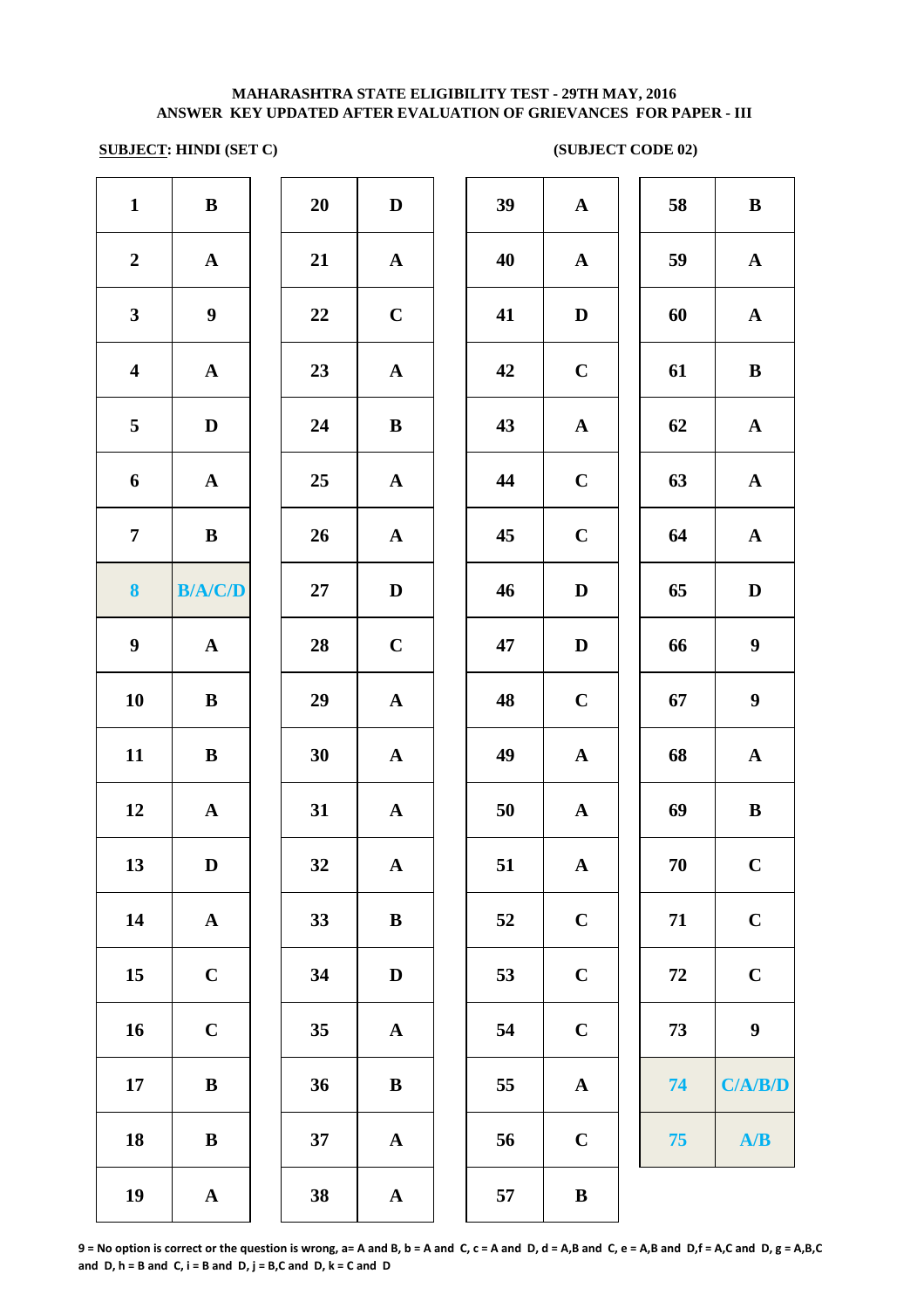## **SUBJECT: HINDI (SET D) (SUBJECT CODE 02)**

| $\mathbf{1}$            | $\bf{B}$     | 20 | ${\bf A}$   | 39 | ${\bf A}$        | 58         | ${\bf A}$        |
|-------------------------|--------------|----|-------------|----|------------------|------------|------------------|
| $\boldsymbol{2}$        | $\mathbf{A}$ | 21 | ${\bf A}$   | 40 | $\mathbf{A}$     | 59         | $\, {\bf B}$     |
| $\overline{\mathbf{3}}$ | $\mathbf D$  | 22 | ${\bf A}$   | 41 | $\mathbf A$      | 60         | $\mathbf C$      |
| $\overline{\mathbf{4}}$ | $\mathbf A$  | 23 | $\bf{B}$    | 42 | $\mathbf C$      | 61         | $\mathbf C$      |
| 5                       | $\mathbf C$  | 24 | $\mathbf D$ | 43 | $\mathbf C$      | 62         | $\mathbf C$      |
| 6                       | $\mathbf C$  | 25 | ${\bf A}$   | 44 | $\bf C$          | 63         | $\boldsymbol{9}$ |
| $\overline{7}$          | $\bf{B}$     | 26 | $\bf{B}$    | 45 | $\mathbf{A}$     | 64         | C/A/B/D          |
| 8                       | $\bf{B}$     | 27 | $\mathbf A$ | 46 | $\mathbf C$      | 65         | A/B              |
| $\boldsymbol{9}$        | $\mathbf{A}$ | 28 | ${\bf A}$   | 47 | $\bf{B}$         | 66         | $\, {\bf B}$     |
| 10                      | $\mathbf D$  | 29 | ${\bf A}$   | 48 | $\, {\bf B}$     | 67         | $\mathbf A$      |
| 11                      | ${\bf A}$    | 30 | ${\bf A}$   | 49 | ${\bf A}$        | 68         | $\boldsymbol{9}$ |
| 12                      | $\mathbf C$  | 31 | $\mathbf D$ | 50 | $\mathbf A$      | 69         | $\mathbf A$      |
| 13                      | ${\bf A}$    | 32 | $\mathbf C$ | 51 | $\bf{B}$         | 70         | $\mathbf D$      |
| 14                      | $\bf{B}$     | 33 | $\mathbf A$ | 52 | ${\bf A}$        | 71         | ${\bf A}$        |
| 15                      | ${\bf A}$    | 34 | $\mathbf C$ | 53 | ${\bf A}$        | ${\bf 72}$ | $\, {\bf B}$     |
| 16                      | ${\bf A}$    | 35 | $\mathbf C$ | 54 | ${\bf A}$        | 73         | <b>B/A/C/D</b>   |
| 17                      | $\mathbf D$  | 36 | $\mathbf D$ | 55 | $\mathbf D$      | 74         | ${\bf A}$        |
| 18                      | $\mathbf C$  | 37 | $\mathbf D$ | 56 | $\boldsymbol{9}$ | 75         | $\, {\bf B}$     |
| 19                      | $\mathbf A$  | 38 | $\mathbf C$ | 57 | $\boldsymbol{9}$ |            |                  |
|                         |              |    |             |    |                  |            |                  |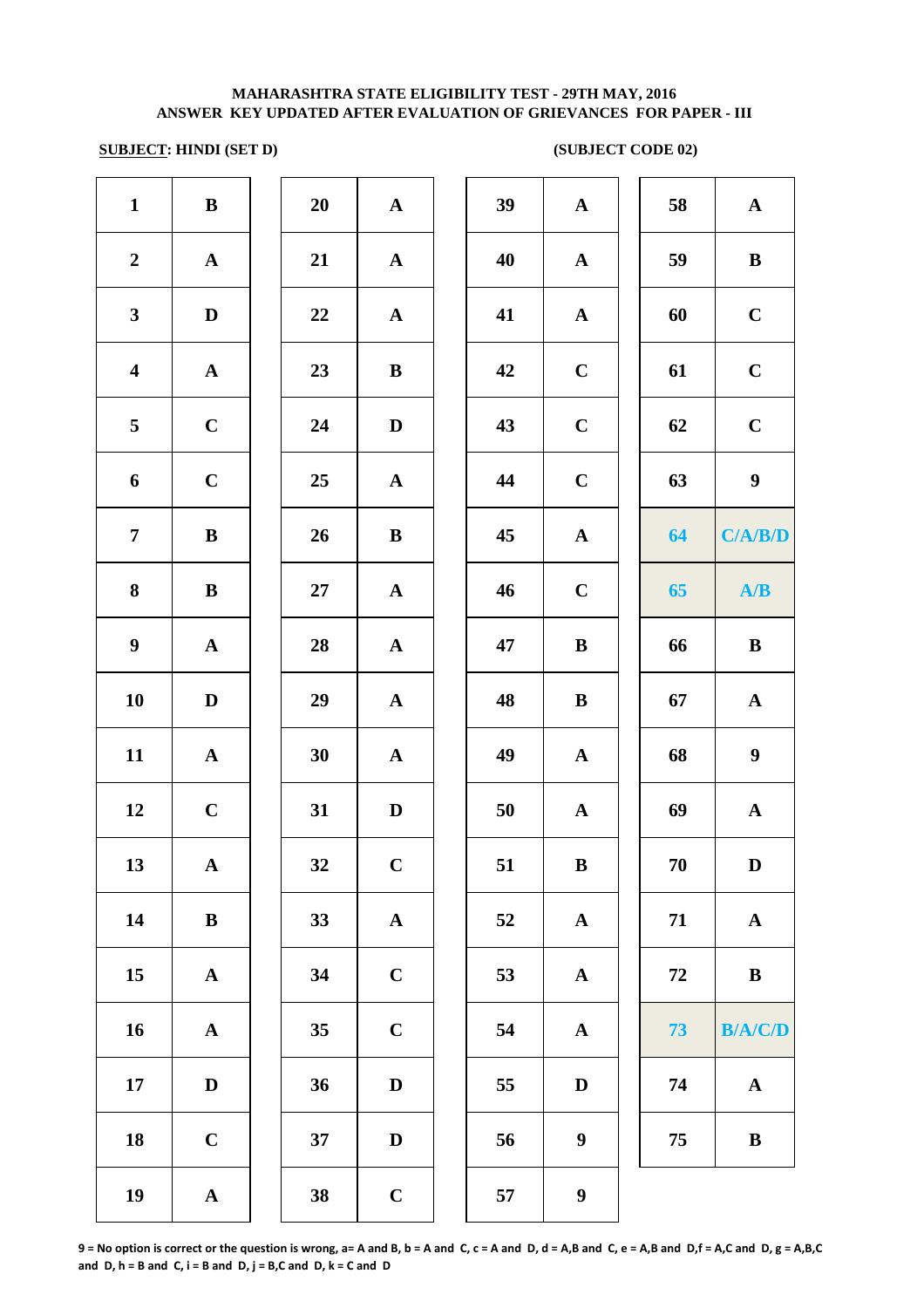# **SUBJECT: ENGLISH (SET A)** (SUBJECT CODE 03)

| $\mathbf{1}$            | $\mathbf C$  | 20 | $\mathbf C$       | 39 | $\mathbf{A}$     | 58     | $\mathbf D$  |
|-------------------------|--------------|----|-------------------|----|------------------|--------|--------------|
| $\boldsymbol{2}$        | $\mathbf C$  | 21 | $\mathbf{A}$      | 40 | $\mathbf C$      | 59     | $\mathbf C$  |
| $\mathbf{3}$            | ${\bf A}$    | 22 | $\mathbf C$       | 41 | D                | 60     | $\mathbf{A}$ |
| $\overline{\mathbf{4}}$ | $\, {\bf B}$ | 23 | ${\bf A}$         | 42 | $\mathbf D$      | 61     | $\mathbf{A}$ |
| 5                       | $\mathbf D$  | 24 | ${\bf k}/{\bf B}$ | 43 | $\mathbf D$      | 62     | $\, {\bf B}$ |
| 6                       | $\, {\bf B}$ | 25 | $\mathbf C$       | 44 | $\mathbf C$      | 63     | $\mathbf{A}$ |
| $\overline{7}$          | $\mathbf C$  | 26 | $\bf{B}$          | 45 | $\mathbf C$      | 64     | $\, {\bf B}$ |
| $\bf 8$                 | $\mathbf C$  | 27 | $\mathbf C$       | 46 | D                | 65     | $\mathbf C$  |
| $\boldsymbol{9}$        | $\, {\bf B}$ | 28 | $\mathbf{A}$      | 47 | $\mathbf C$      | 66     | $\mathbf C$  |
| 10                      | $\mathbf C$  | 29 | $\mathbf A$       | 48 | $\mathbf C$      | 67     | $\mathbf C$  |
| 11                      | $\mathbf D$  | 30 | $\bf{B}$          | 49 | $\bf{B}$         | 68     | $\mathbf C$  |
| 12                      | $\, {\bf B}$ | 31 | $\mathbf{A}$      | 50 | $\mathbf{A}$     | 69     | $\mathbf C$  |
| 13                      | $\mathbf C$  | 32 | $\mathbf D$       | 51 | $\mathbf C$      | $70\,$ | $\mathbf C$  |
| 14                      | $\mathbf A$  | 33 | $\mathbf{h}$      | 52 | $\mathbf A$      | 71     | $\, {\bf B}$ |
| 15                      | $\, {\bf B}$ | 34 | $\mathbf{A}$      | 53 | $\mathbf C$      | 72     | $\, {\bf B}$ |
| 16                      | ${\bf A}$    | 35 | ${\bf B}$         | 54 | $\, {\bf B}$     | 73     | $\mathbf A$  |
| 17                      | $\bf C$      | 36 | $\mathbf{A}$      | 55 | D                | 74     | ${\bf A}$    |
| 18                      | $\, {\bf B}$ | 37 | $\mathbf D$       | 56 | D                | 75     | $\mathbf C$  |
| 19                      | $\, {\bf B}$ | 38 | $\bf{B}$          | 57 | $\boldsymbol{9}$ |        |              |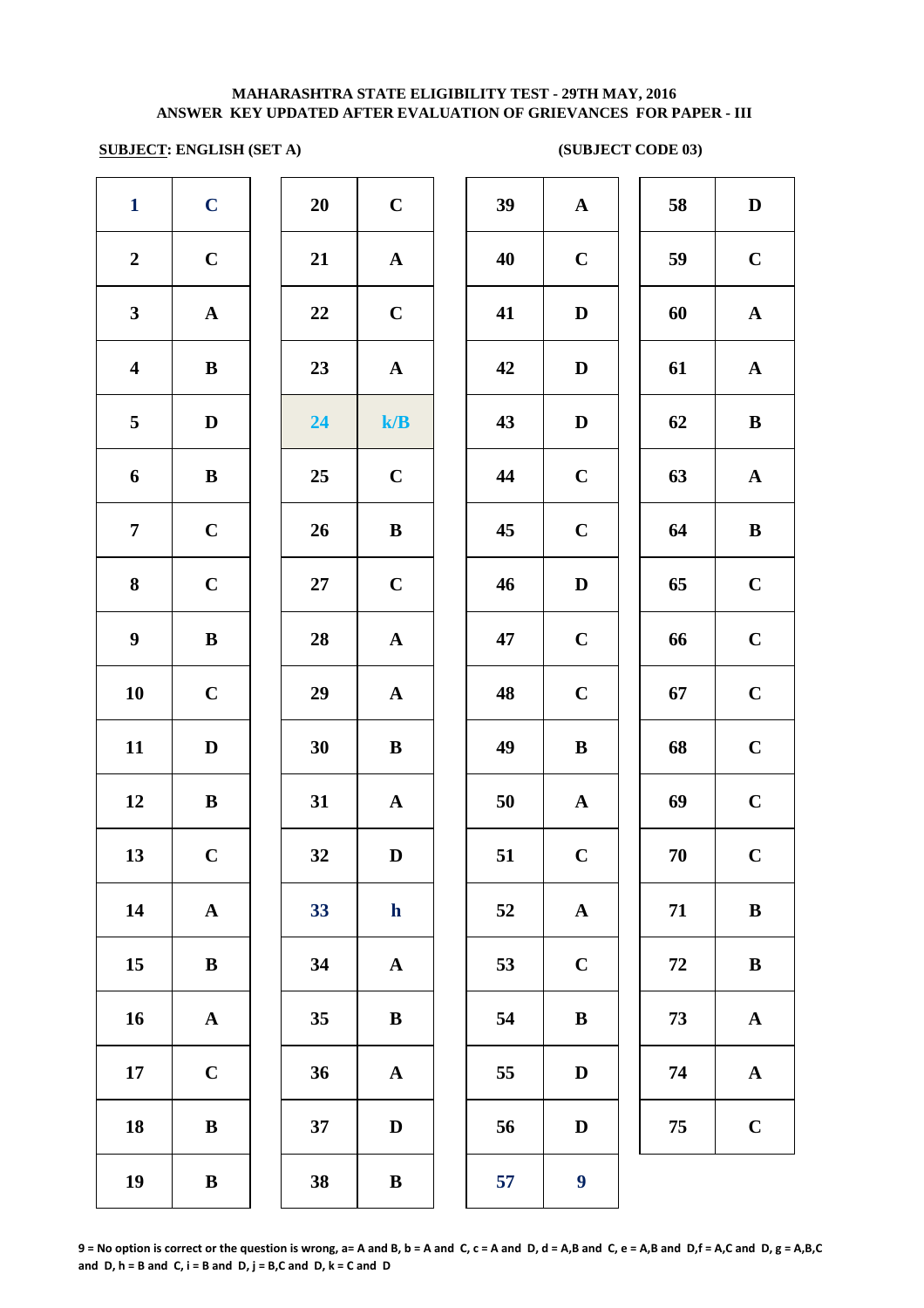## **SUBJECT: ENGLISH (SET B)** (SUBJECT CODE 03)

| $\mathbf{1}$            | ${\bf A}$    | 20     | $\mathbf C$      | 39 | $\mathbf C$  | 58 | ${\bf A}$    |
|-------------------------|--------------|--------|------------------|----|--------------|----|--------------|
| $\boldsymbol{2}$        | $\mathbf C$  | 21     | $\mathbf D$      | 40 | ${\bf A}$    | 59 | $\, {\bf B}$ |
| $\mathbf{3}$            | ${\bf A}$    | $22\,$ | $\mathbf D$      | 41 | ${\bf A}$    | 60 | $\mathbf D$  |
| $\overline{\mathbf{4}}$ | k/B          | 23     | $\mathbf D$      | 42 | $\, {\bf B}$ | 61 | $\, {\bf B}$ |
| $\overline{\mathbf{5}}$ | $\mathbf C$  | 24     | $\mathbf C$      | 43 | ${\bf A}$    | 62 | $\mathbf C$  |
| 6                       | $\, {\bf B}$ | 25     | $\mathbf C$      | 44 | $\, {\bf B}$ | 63 | $\mathbf C$  |
| $\overline{7}$          | $\mathbf C$  | 26     | $\mathbf{D}$     | 45 | $\mathbf C$  | 64 | $\, {\bf B}$ |
| $\bf{8}$                | ${\bf A}$    | 27     | $\bf C$          | 46 | $\mathbf C$  | 65 | $\mathbf C$  |
| $\boldsymbol{9}$        | ${\bf A}$    | 28     | $\mathbf C$      | 47 | $\mathbf C$  | 66 | $\mathbf D$  |
| 10                      | $\, {\bf B}$ | 29     | $\bf{B}$         | 48 | $\bf C$      | 67 | $\, {\bf B}$ |
| 11                      | ${\bf A}$    | 30     | ${\bf A}$        | 49 | $\mathbf C$  | 68 | $\mathbf C$  |
| 12                      | D            | 31     | $\mathbf C$      | 50 | $\mathbf C$  | 69 | ${\bf A}$    |
| 13                      | $\mathbf h$  | 32     | ${\bf A}$        | 51 | $\bf{B}$     | 70 | $\, {\bf B}$ |
| 14                      | $\mathbf A$  | 33     | $\bf C$          | 52 | $\, {\bf B}$ | 71 | ${\bf A}$    |
| 15                      | $\, {\bf B}$ | 34     | $\bf{B}$         | 53 | $\mathbf A$  | 72 | $\mathbf C$  |
| 16                      | ${\bf A}$    | 35     | $\mathbf D$      | 54 | $\mathbf{A}$ | 73 | $\, {\bf B}$ |
| 17                      | $\mathbf D$  | 36     | D                | 55 | $\mathbf C$  | 74 | $\bf{B}$     |
| 18                      | ${\bf B}$    | 37     | $\boldsymbol{9}$ | 56 | $\mathbf C$  | 75 | $\mathbf C$  |
| 19                      | ${\bf A}$    | 38     | $\mathbf D$      | 57 | $\mathbf C$  |    |              |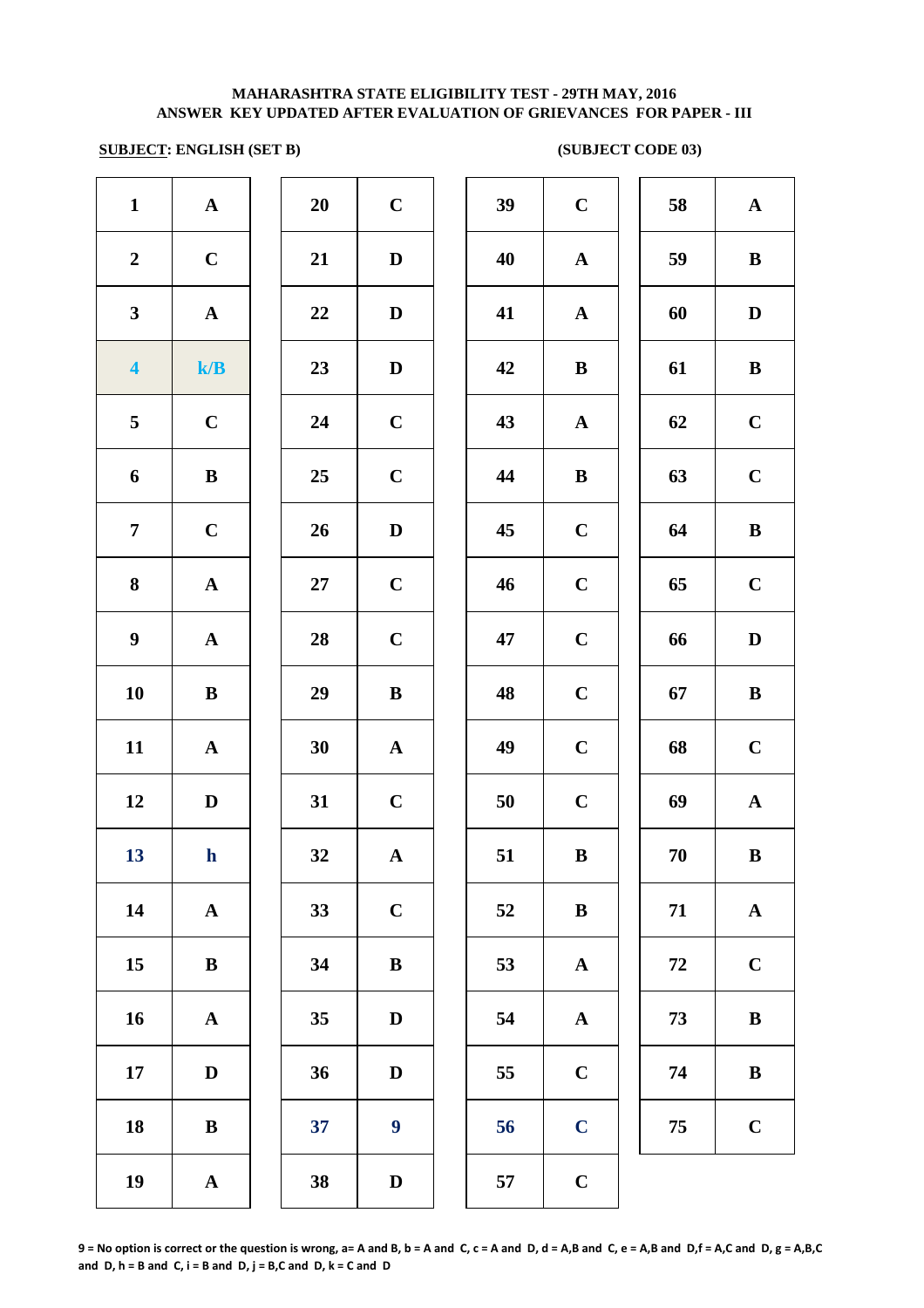# **SUBJECT: ENGLISH (SET C)** (SUBJECT CODE 03)

| $\mathbf{1}$            | ${\bf A}$    | 20 | ${\bf A}$        | 39 | $\mathbf C$  | 58     | $\mathbf C$  |
|-------------------------|--------------|----|------------------|----|--------------|--------|--------------|
| $\boldsymbol{2}$        | D            | 21 | $\mathbf C$      | 40 | $\mathbf C$  | 59     | $\mathbf A$  |
| $\overline{\mathbf{3}}$ | $\mathbf{h}$ | 22 | ${\bf A}$        | 41 | $\bf{B}$     | 60     | $\, {\bf B}$ |
| $\overline{\mathbf{4}}$ | ${\bf A}$    | 23 | $\mathbf C$      | 42 | $\, {\bf B}$ | 61     | $\mathbf A$  |
| $\overline{\mathbf{5}}$ | $\, {\bf B}$ | 24 | $\, {\bf B}$     | 43 | ${\bf A}$    | 62     | $\mathbf C$  |
| 6                       | ${\bf A}$    | 25 | $\mathbf D$      | 44 | ${\bf A}$    | 63     | $\, {\bf B}$ |
| $\overline{7}$          | $\mathbf D$  | 26 | $\mathbf D$      | 45 | $\mathbf C$  | 64     | $\bf{B}$     |
| 8                       | $\bf{B}$     | 27 | $\boldsymbol{9}$ | 46 | $\mathbf C$  | 65     | $\bf C$      |
| $\boldsymbol{9}$        | ${\bf A}$    | 28 | $\mathbf D$      | 47 | $\mathbf C$  | 66     | $\mathbf A$  |
| 10                      | $\mathbf C$  | 29 | $\bf C$          | 48 | $\mathbf{A}$ | 67     | $\mathbf C$  |
| 11                      | $\mathbf D$  | 30 | ${\bf A}$        | 49 | $\, {\bf B}$ | 68     | $\mathbf A$  |
| 12                      | $\mathbf D$  | 31 | ${\bf A}$        | 50 | D            | 69     | k/B          |
| 13                      | $\mathbf D$  | 32 | $\, {\bf B}$     | 51 | $\, {\bf B}$ | 70     | $\mathbf C$  |
| 14                      | $\mathbf C$  | 33 | ${\bf A}$        | 52 | $\mathbf C$  | 71     | $\, {\bf B}$ |
| 15                      | $\mathbf C$  | 34 | $\, {\bf B}$     | 53 | $\mathbf C$  | $72\,$ | $\mathbf C$  |
| 16                      | ${\bf D}$    | 35 | $\mathbf C$      | 54 | $\, {\bf B}$ | 73     | $\mathbf A$  |
| 17                      | $\mathbf C$  | 36 | $\mathbf C$      | 55 | $\mathbf C$  | 74     | $\mathbf A$  |
| 18                      | $\mathbf C$  | 37 | $\mathbf C$      | 56 | $\mathbf D$  | 75     | $\, {\bf B}$ |
| 19                      | $\, {\bf B}$ | 38 | $\mathbf C$      | 57 | $\, {\bf B}$ |        |              |
|                         |              |    |                  |    |              |        |              |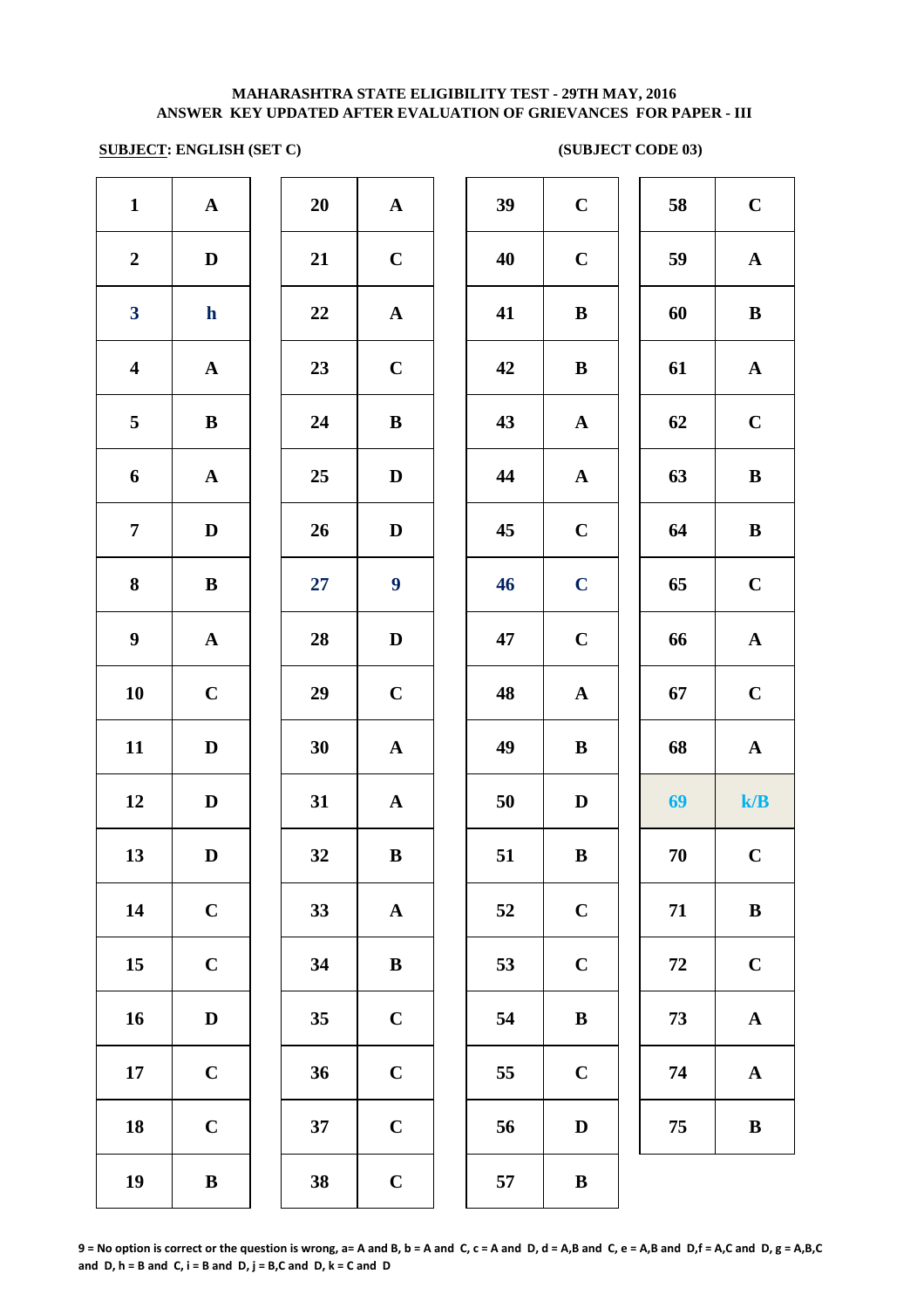# **SUBJECT: ENGLISH (SET D)** (SUBJECT CODE 03)

| $\mathbf{1}$            | $\mathbf D$      | 20 | ${\bf A}$   | 39 | $\bf{B}$     | 58     | $\mathbf A$           |
|-------------------------|------------------|----|-------------|----|--------------|--------|-----------------------|
| $\boldsymbol{2}$        | $\mathbf D$      | 21 | ${\bf A}$   | 40 | D            | 59     | k/B                   |
| $\mathbf{3}$            | $\mathbf D$      | 22 | $\bf{B}$    | 41 | $\bf{B}$     | 60     | $\mathbf C$           |
| $\overline{\mathbf{4}}$ | $\mathbf C$      | 23 | ${\bf A}$   | 42 | $\mathbf C$  | 61     | $\, {\bf B}$          |
| $5\phantom{.0}$         | $\mathbf C$      | 24 | $\bf{B}$    | 43 | $\mathbf C$  | 62     | $\mathbf C$           |
| 6                       | $\mathbf D$      | 25 | $\bf C$     | 44 | $\bf{B}$     | 63     | $\boldsymbol{\rm{A}}$ |
| $\overline{7}$          | $\mathbf C$      | 26 | $\mathbf C$ | 45 | $\mathbf C$  | 64     | $\mathbf A$           |
| 8                       | $\mathbf C$      | 27 | $\mathbf C$ | 46 | $\mathbf D$  | 65     | $\, {\bf B}$          |
| $\boldsymbol{9}$        | $\, {\bf B}$     | 28 | $\bf C$     | 47 | $\bf{B}$     | 66     | $\mathbf A$           |
| 10                      | ${\bf A}$        | 29 | $\mathbf C$ | 48 | $\bf C$      | 67     | $\mathbf D$           |
| 11                      | $\mathbf C$      | 30 | $\mathbf C$ | 49 | $\mathbf{A}$ | 68     | $\mathbf h$           |
| 12                      | ${\bf A}$        | 31 | $\bf{B}$    | 50 | $\bf{B}$     | 69     | $\mathbf A$           |
| 13                      | $\mathbf C$      | 32 | $\bf{B}$    | 51 | ${\bf A}$    | 70     | $\, {\bf B}$          |
| 14                      | $\, {\bf B}$     | 33 | $\mathbf A$ | 52 | $\mathbf C$  | 71     | $\mathbf A$           |
| 15                      | $\mathbf D$      | 34 | ${\bf A}$   | 53 | $\bf{B}$     | $72\,$ | $\mathbf D$           |
| 16                      | $\mathbf D$      | 35 | $\mathbf C$ | 54 | $\bf{B}$     | 73     | $\, {\bf B}$          |
| <b>17</b>               | $\boldsymbol{9}$ | 36 | $\mathbf C$ | 55 | $\mathbf C$  | 74     | ${\bf A}$             |
| 18                      | D                | 37 | $\mathbf C$ | 56 | $\mathbf{A}$ | 75     | $\mathbf C$           |
| 19                      | $\mathbf C$      | 38 | ${\bf A}$   | 57 | $\mathbf C$  |        |                       |
|                         |                  |    |             |    |              |        |                       |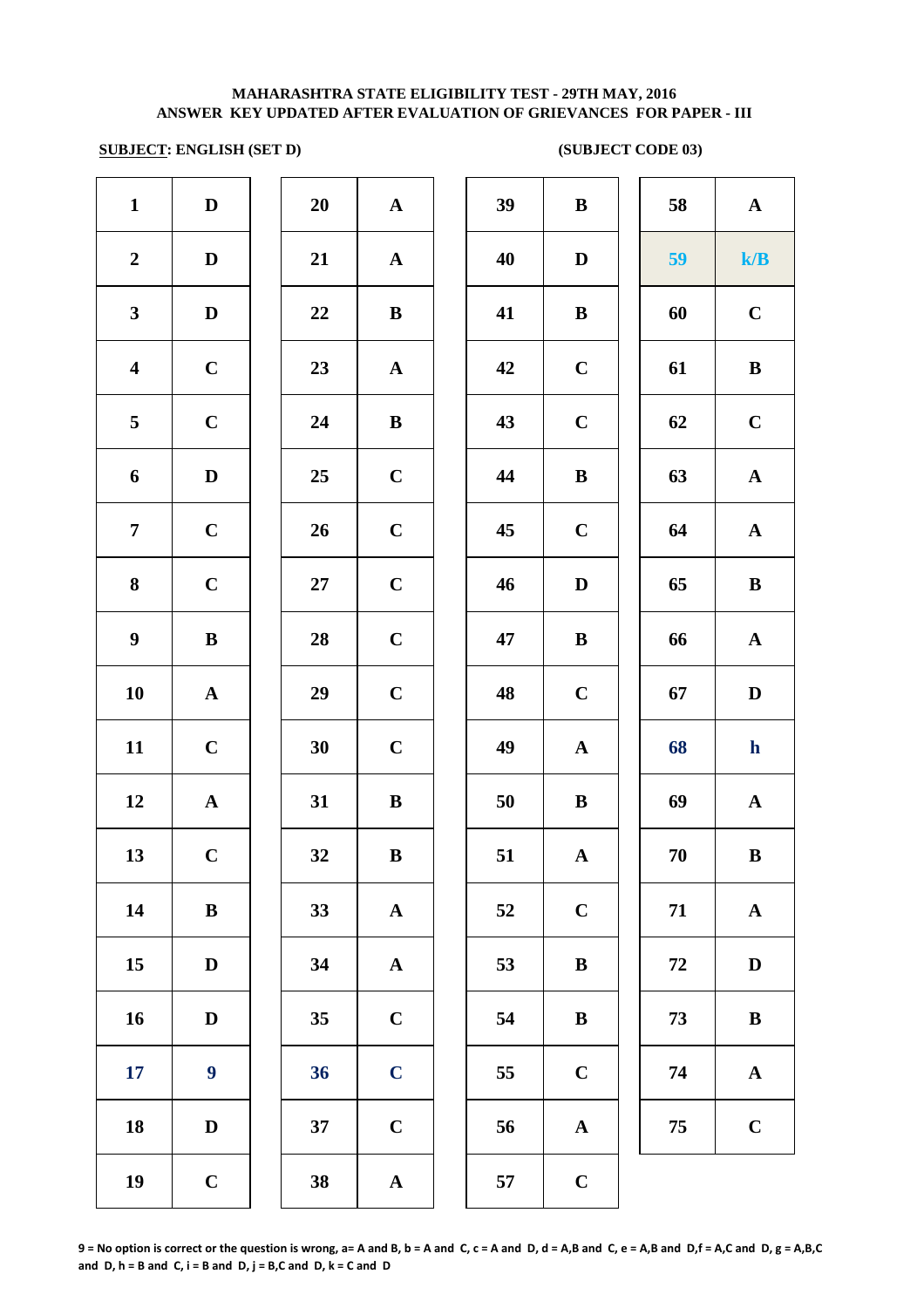**SUBJECT: URDU (SET A)** (SUBJECT CODE 05)

|                         | <b>SUBJECT: URDU (SET A)</b> |        |              |    |                  | (SUBJECT CODE 05) |              |
|-------------------------|------------------------------|--------|--------------|----|------------------|-------------------|--------------|
| $\mathbf{1}$            | ${\bf B}$                    | 20     | $\mathbf C$  | 39 | $\mathbf C$      | 58                | $\mathbf A$  |
| $\boldsymbol{2}$        | $\mathbf D$                  | 21     | A/B/C/D      | 40 | $\mathbf C$      | 59                | $\bf{B}$     |
| $\mathbf{3}$            | ${\bf B}$                    | 22     | $\, {\bf B}$ | 41 | $\mathbf C$      | 60                | $\mathbf C$  |
| $\overline{\mathbf{4}}$ | $\mathbf C$                  | 23     | $\, {\bf B}$ | 42 | $\mathbf D$      | 61                | $\bf{B}$     |
| 5                       | $\mathbf C$                  | 24     | $\bf{B}$     | 43 | $\bf{B}$         | 62                | $\bf{B}$     |
| 6                       | $\mathbf C$                  | 25     | $\mathbf D$  | 44 | $\bf{B}$         | 63                | $\mathbf C$  |
| $\overline{7}$          | $\mathbf C$                  | 26     | $\mathbf C$  | 45 | $\mathbf A$      | 64                | $\mathbf C$  |
| 8                       | ${\bf B}$                    | $27\,$ | $\, {\bf B}$ | 46 | $\boldsymbol{9}$ | 65                | $\bf{B}$     |
| $\boldsymbol{9}$        | $\mathbf C$                  | 28     | $\bf{B}$     | 47 | $\mathbf C$      | 66                | $\mathbf A$  |
| 10                      | $\mathbf{A}$                 | 29     | ${\bf B}$    | 48 | $\, {\bf B}$     | 67                | $\mathbf C$  |
| 11                      | $\bf{B}$                     | 30     | ${\bf A}$    | 49 | ${\bf A}$        | 68                | $\mathbf A$  |
| 12                      | $\mathbf D$                  | 31     | ${\bf A}$    | 50 | $\bf{B}$         | 69                | $\mathbf A$  |
| 13                      | ${\bf A}$                    | 32     | ${\bf A}$    | 51 | $\mathbf D$      | 70                | $\mathbf C$  |
| 14                      | ${\bf B}$                    | 33     | ${\bf B}$    | 52 | ${\bf A}$        | 71                | $\mathbf C$  |
| 15                      | ${\bf A}$                    | 34     | ${\bf A}$    | 53 | $\mathbf D$      | 72                | $\mathbf A$  |
| 16                      | ${\bf A}$                    | 35     | $\mathbf C$  | 54 | $\mathbf D$      | 73                | $\bf{B}$     |
| 17                      | $\mathbf C$                  | 36     | ${\bf A}$    | 55 | $\mathbf{A}$     | 74                | $\bf{B}$     |
| 18                      | ${\bf A}$                    | 37     | $\mathbf C$  | 56 | $\, {\bf B}$     | 75                | $\mathbf{D}$ |
| 19                      | $\mathbf C$                  | 38     | $\mathbf C$  | 57 | $\mathbf C$      |                   |              |
|                         |                              |        |              |    |                  |                   |              |

|    |                       | (SUBJECT CODE 05) |             |
|----|-----------------------|-------------------|-------------|
| 39 | $\mathbf C$           | 58                | $\mathbf A$ |
| 40 | $\mathbf C$           | 59                | $\bf{B}$    |
| 41 | $\mathbf C$           | 60                | $\mathbf C$ |
| 42 | $\mathbf D$           | 61                | $\bf{B}$    |
| 43 | $\bf{B}$              | 62                | $\bf{B}$    |
| 44 | $\bf{B}$              | 63                | $\mathbf C$ |
| 45 | $\mathbf A$           | 64                | $\mathbf C$ |
| 46 | $\boldsymbol{9}$      | 65                | $\bf{B}$    |
| 47 | $\mathbf C$           | 66                | $\mathbf A$ |
| 48 | $\bf{B}$              | 67                | $\mathbf C$ |
| 49 | ${\bf A}$             | 68                | ${\bf A}$   |
| 50 | $\bf{B}$              | 69                | $\mathbf A$ |
| 51 | $\mathbf D$           | 70                | $\mathbf C$ |
| 52 | $\boldsymbol{\rm{A}}$ | 71                | $\mathbf C$ |
| 53 | $\mathbf D$           | 72                | $\mathbf A$ |
| 54 | $\mathbf D$           | 73                | $\bf{B}$    |
| 55 | $\mathbf A$           | 74                | $\bf{B}$    |
| 56 | $\bf{B}$              | 75                | $\mathbf D$ |
|    |                       |                   |             |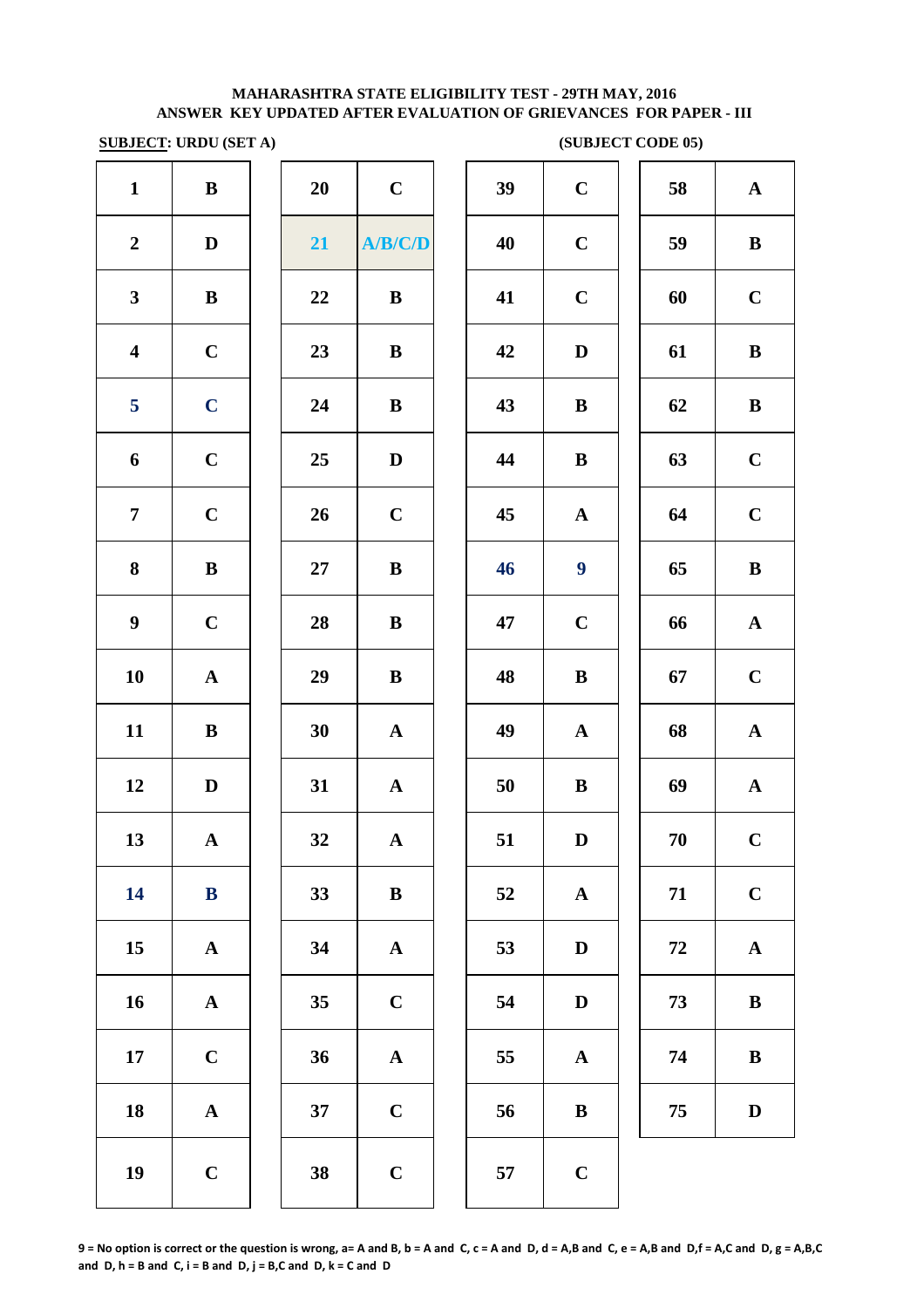# **SUBJECT: URDU (SET B)** (SUBJECT CODE 05)

| $\mathbf{1}$            | A/B/C/D      | 20 | $\mathbf C$      | 39 | $\bf{B}$     | 58         | $\bf{B}$     |
|-------------------------|--------------|----|------------------|----|--------------|------------|--------------|
| $\boldsymbol{2}$        | $\, {\bf B}$ | 21 | $\mathbf C$      | 40 | $\mathbf C$  | 59         | $\mathbf C$  |
| $\mathbf{3}$            | $\bf{B}$     | 22 | D                | 41 | $\bf{B}$     | 60         | $\mathbf C$  |
| $\overline{\mathbf{4}}$ | $\bf{B}$     | 23 | $\bf{B}$         | 42 | $\bf{B}$     | 61         | $\mathbf C$  |
| 5                       | $\mathbf D$  | 24 | $\bf{B}$         | 43 | $\bf C$      | 62         | $\mathbf C$  |
| 6                       | $\mathbf C$  | 25 | ${\bf A}$        | 44 | $\mathbf C$  | 63         | $\, {\bf B}$ |
| $\overline{7}$          | $\, {\bf B}$ | 26 | $\boldsymbol{9}$ | 45 | $\, {\bf B}$ | 64         | $\mathbf C$  |
| 8                       | $\bf{B}$     | 27 | $\mathbf C$      | 46 | $\mathbf{A}$ | 65         | ${\bf A}$    |
| $\boldsymbol{9}$        | $\, {\bf B}$ | 28 | ${\bf B}$        | 47 | $\mathbf C$  | 66         | $\, {\bf B}$ |
| 10                      | $\mathbf A$  | 29 | ${\bf A}$        | 48 | $\mathbf{A}$ | 67         | $\mathbf D$  |
| 11                      | ${\bf A}$    | 30 | $\bf{B}$         | 49 | ${\bf A}$    | 68         | $\mathbf{A}$ |
| 12                      | ${\bf A}$    | 31 | $\mathbf D$      | 50 | $\mathbf C$  | 69         | $\bf{B}$     |
| 13                      | $\, {\bf B}$ | 32 | ${\bf A}$        | 51 | $\mathbf C$  | 70         | $\mathbf A$  |
| 14                      | $\mathbf A$  | 33 | $\mathbf D$      | 52 | $\mathbf{A}$ | 71         | $\mathbf A$  |
| 15                      | $\mathbf C$  | 34 | $\mathbf D$      | 53 | $\, {\bf B}$ | ${\bf 72}$ | $\mathbf C$  |
| 16                      | $\mathbf A$  | 35 | ${\bf A}$        | 54 | $\, {\bf B}$ | 73         | $\mathbf A$  |
| 17                      | $\mathbf C$  | 36 | $\bf{B}$         | 55 | $\mathbf D$  | 74         | $\mathbf C$  |
| 18                      | $\mathbf C$  | 37 | $\mathbf C$      | 56 | $\bf{B}$     | 75         | $\mathbf C$  |
| 19                      | $\mathbf C$  | 38 | ${\bf A}$        | 57 | D            |            |              |
|                         |              |    |                  |    |              |            |              |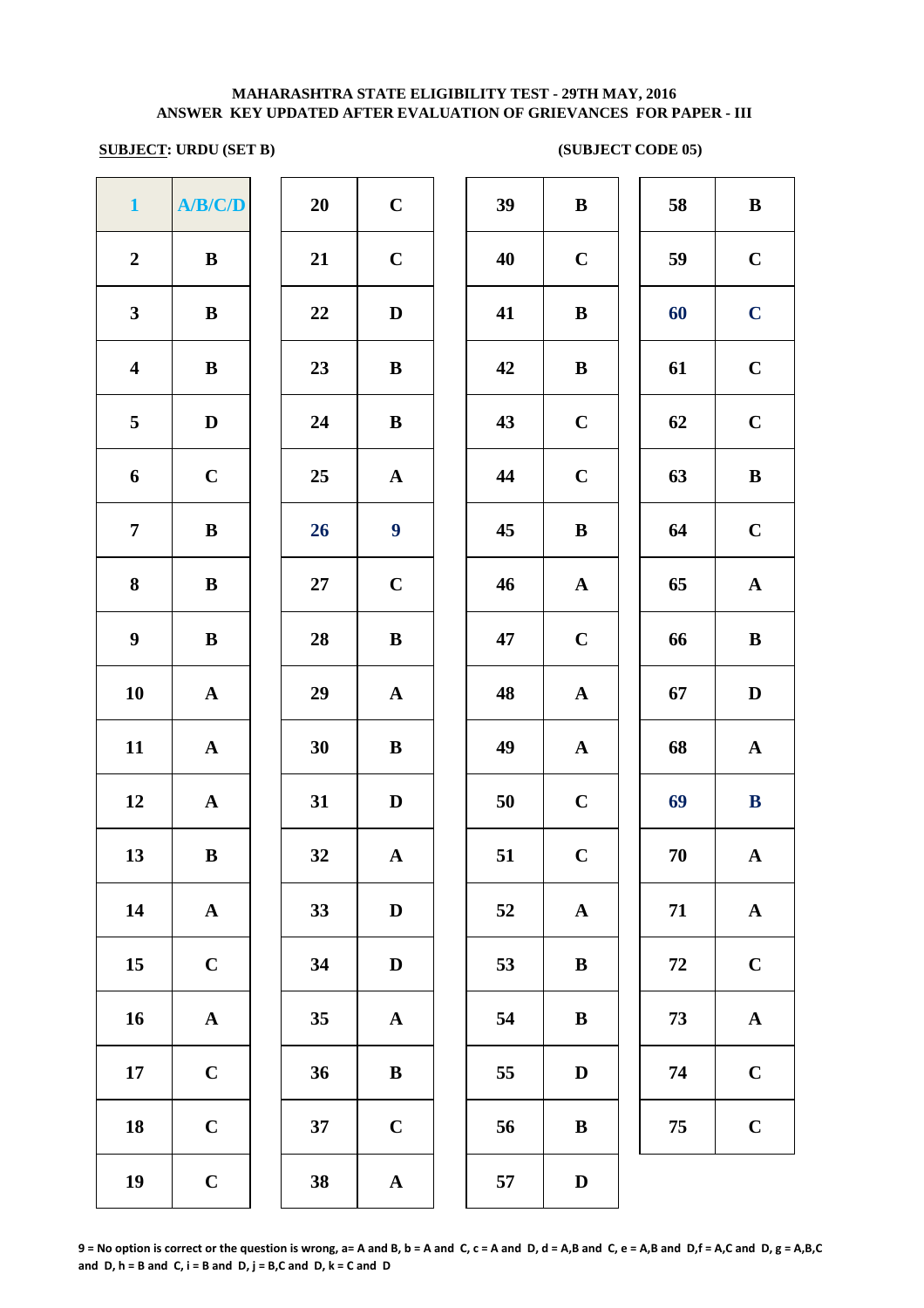# **SUBJECT: URDU (SET C)** (SUBJECT CODE 05)

| $\mathbf{1}$            | $\mathbf A$      | 20     | $\, {\bf B}$ | 39 | $\mathbf{A}$ | 58     | $\mathbf A$           |
|-------------------------|------------------|--------|--------------|----|--------------|--------|-----------------------|
| $\boldsymbol{2}$        | ${\bf A}$        | 21     | $\mathbf D$  | 40 | $\mathbf C$  | 59     | ${\bf B}$             |
| $\mathbf{3}$            | $\, {\bf B}$     | 22     | ${\bf A}$    | 41 | $\mathbf C$  | 60     | $\mathbf{A}$          |
| $\overline{\mathbf{4}}$ | ${\bf A}$        | 23     | $\mathbf D$  | 42 | $\mathbf A$  | 61     | $\mathbf A$           |
| $\overline{\mathbf{5}}$ | $\mathbf C$      | 24     | $\mathbf D$  | 43 | $\, {\bf B}$ | 62     | $\mathbf C$           |
| 6                       | ${\bf A}$        | 25     | ${\bf A}$    | 44 | $\, {\bf B}$ | 63     | $\boldsymbol{\rm{A}}$ |
| $\overline{7}$          | $\mathbf C$      | 26     | $\bf{B}$     | 45 | ${\bf D}$    | 64     | $\mathbf C$           |
| $\bf{8}$                | $\mathbf C$      | $27\,$ | $\mathbf C$  | 46 | $\, {\bf B}$ | 65     | $\mathbf C$           |
| $\boldsymbol{9}$        | $\mathbf C$      | 28     | ${\bf A}$    | 47 | ${\bf D}$    | 66     | A/B/C/D               |
| 10                      | $\mathbf C$      | 29     | $\, {\bf B}$ | 48 | $\, {\bf B}$ | 67     | $\, {\bf B}$          |
| 11                      | $\mathbf C$      | 30     | $\mathbf C$  | 49 | $\mathbf C$  | 68     | $\, {\bf B}$          |
| 12                      | $\mathbf D$      | 31     | $\bf{B}$     | 50 | $\mathbf C$  | 69     | $\, {\bf B}$          |
| 13                      | $\, {\bf B}$     | 32     | $\bf{B}$     | 51 | $\mathbf C$  | $70\,$ | $\mathbf D$           |
| 14                      | $\, {\bf B}$     | 33     | $\mathbf C$  | 52 | $\mathbf C$  | 71     | $\mathbf C$           |
| 15                      | ${\bf A}$        | 34     | $\mathbf C$  | 53 | $\, {\bf B}$ | 72     | $\, {\bf B}$          |
| 16                      | $\boldsymbol{9}$ | 35     | $\, {\bf B}$ | 54 | $\mathbf C$  | 73     | $\, {\bf B}$          |
| 17                      | $\mathbf C$      | 36     | ${\bf A}$    | 55 | ${\bf A}$    | 74     | $\, {\bf B}$          |
| 18                      | $\, {\bf B}$     | 37     | $\mathbf C$  | 56 | $\, {\bf B}$ | 75     | $\mathbf{A}$          |
| 19                      | ${\bf A}$        | 38     | $\mathbf{A}$ | 57 | $\mathbf D$  |        |                       |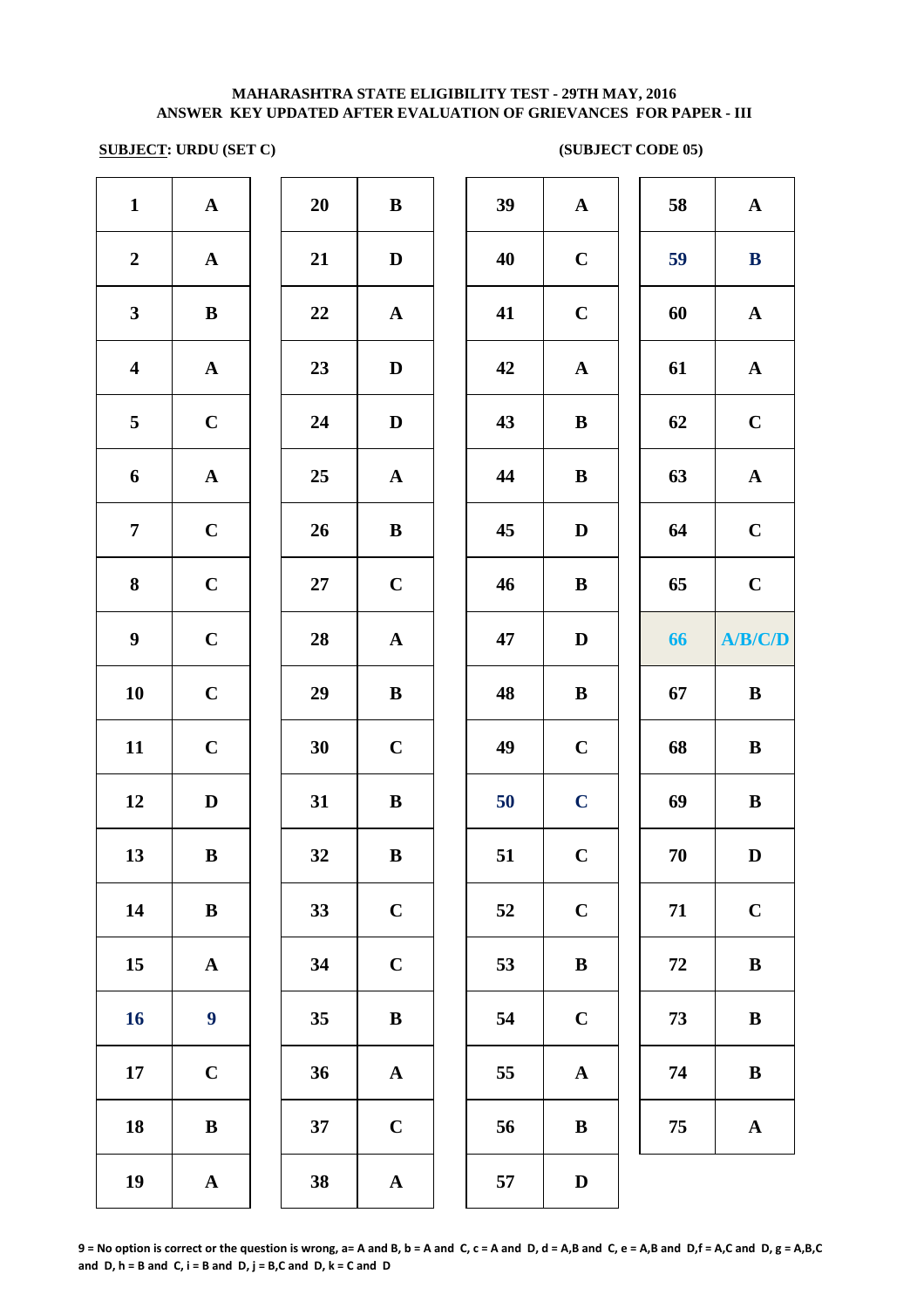# **SUBJECT: URDU (SET D)** (SUBJECT CODE 05)

| $\mathbf{1}$<br>$\mathbf C$<br>39<br>20<br>$\mathbf C$<br>$\mathbf C$<br>58<br>$\, {\bf B}$<br>$\mathbf C$<br>$\boldsymbol{2}$<br>21<br>40<br>59<br>$\bf{B}$<br>$\mathbf{D}$<br>${\bf B}$<br>$\mathbf{3}$<br>$\mathbf C$<br>22<br>41<br>60<br>$\mathbf D$<br>$\bf{B}$<br>${\bf B}$<br>$\mathbf C$<br>$\mathbf C$<br>$\mathbf C$<br>$\overline{\mathbf{4}}$<br>23<br>42<br>61<br>${\bf B}$<br>24<br>$\mathbf C$<br>43<br>$\, {\bf B}$<br>5<br>$\, {\bf B}$<br>62<br>$\mathbf{A}$<br>$\boldsymbol{9}$<br>$\boldsymbol{6}$<br>44<br>25<br>$\, {\bf B}$<br>$\mathbf C$<br>63<br>$\, {\bf B}$<br>$\mathbf C$<br>$\overline{7}$<br>26<br>45<br>$\boldsymbol{\rm{A}}$<br>$\, {\bf B}$<br>${\bf A}$<br>64<br>$\bf{8}$<br>$\mathbf C$<br>27<br>46<br>$\bf{B}$<br>$\bf{B}$<br>65<br>$\mathbf A$<br>$\boldsymbol{9}$<br>$\mathbf{A}$<br>28<br>${\bf A}$<br>47<br>$\mathbf D$<br>66<br>$\mathbf A$<br>10<br>29<br>48<br>67<br>$\mathbf A$<br>$\bf{B}$<br>${\bf A}$<br>$\mathbf{A}$<br>11<br>$\bf C$<br>30<br>49<br>68<br>$\, {\bf B}$<br>$\mathbf D$<br>$\bf{B}$<br>$\mathbf C$<br>12<br>31<br>69<br>50<br>${\bf A}$<br>${\bf A}$<br>$\mathbf{A}$<br>13<br>$\mathbf C$<br>32<br>51<br>70<br>$\mathbf D$<br>$\mathbf{A}$<br>${\bf A}$<br>14<br>$\mathbf C$<br>33<br>71<br>$\mathbf A$<br>$\mathbf D$<br>$\, {\bf B}$<br>52<br>$\mathbf C$<br>15<br>34<br>$\, {\bf B}$<br>53<br>$72\,$<br>${\bf A}$<br>$\mathbf A$<br>$\mathbf C$<br>16<br>$\mathbf C$<br>73<br>${\bf B}$<br>35<br>$\mathbf D$<br>54<br>$\mathbf C$<br>$\mathbf C$<br>36<br>$\mathbf C$<br>17<br>55<br>74<br>${\bf B}$<br>$\mathbf C$<br>18<br>37<br>56<br>A/B/C/D<br>75<br>${\bf A}$<br>D<br>19<br>38<br>$\bf{B}$<br>$\bf{B}$<br>57<br>$\bf{B}$ |  |  |  |  |  |  |
|----------------------------------------------------------------------------------------------------------------------------------------------------------------------------------------------------------------------------------------------------------------------------------------------------------------------------------------------------------------------------------------------------------------------------------------------------------------------------------------------------------------------------------------------------------------------------------------------------------------------------------------------------------------------------------------------------------------------------------------------------------------------------------------------------------------------------------------------------------------------------------------------------------------------------------------------------------------------------------------------------------------------------------------------------------------------------------------------------------------------------------------------------------------------------------------------------------------------------------------------------------------------------------------------------------------------------------------------------------------------------------------------------------------------------------------------------------------------------------------------------------------------------------------------------------------------------------------------------------------------------------------------------------------------------------------------------|--|--|--|--|--|--|
|                                                                                                                                                                                                                                                                                                                                                                                                                                                                                                                                                                                                                                                                                                                                                                                                                                                                                                                                                                                                                                                                                                                                                                                                                                                                                                                                                                                                                                                                                                                                                                                                                                                                                                    |  |  |  |  |  |  |
|                                                                                                                                                                                                                                                                                                                                                                                                                                                                                                                                                                                                                                                                                                                                                                                                                                                                                                                                                                                                                                                                                                                                                                                                                                                                                                                                                                                                                                                                                                                                                                                                                                                                                                    |  |  |  |  |  |  |
|                                                                                                                                                                                                                                                                                                                                                                                                                                                                                                                                                                                                                                                                                                                                                                                                                                                                                                                                                                                                                                                                                                                                                                                                                                                                                                                                                                                                                                                                                                                                                                                                                                                                                                    |  |  |  |  |  |  |
|                                                                                                                                                                                                                                                                                                                                                                                                                                                                                                                                                                                                                                                                                                                                                                                                                                                                                                                                                                                                                                                                                                                                                                                                                                                                                                                                                                                                                                                                                                                                                                                                                                                                                                    |  |  |  |  |  |  |
|                                                                                                                                                                                                                                                                                                                                                                                                                                                                                                                                                                                                                                                                                                                                                                                                                                                                                                                                                                                                                                                                                                                                                                                                                                                                                                                                                                                                                                                                                                                                                                                                                                                                                                    |  |  |  |  |  |  |
|                                                                                                                                                                                                                                                                                                                                                                                                                                                                                                                                                                                                                                                                                                                                                                                                                                                                                                                                                                                                                                                                                                                                                                                                                                                                                                                                                                                                                                                                                                                                                                                                                                                                                                    |  |  |  |  |  |  |
|                                                                                                                                                                                                                                                                                                                                                                                                                                                                                                                                                                                                                                                                                                                                                                                                                                                                                                                                                                                                                                                                                                                                                                                                                                                                                                                                                                                                                                                                                                                                                                                                                                                                                                    |  |  |  |  |  |  |
|                                                                                                                                                                                                                                                                                                                                                                                                                                                                                                                                                                                                                                                                                                                                                                                                                                                                                                                                                                                                                                                                                                                                                                                                                                                                                                                                                                                                                                                                                                                                                                                                                                                                                                    |  |  |  |  |  |  |
|                                                                                                                                                                                                                                                                                                                                                                                                                                                                                                                                                                                                                                                                                                                                                                                                                                                                                                                                                                                                                                                                                                                                                                                                                                                                                                                                                                                                                                                                                                                                                                                                                                                                                                    |  |  |  |  |  |  |
|                                                                                                                                                                                                                                                                                                                                                                                                                                                                                                                                                                                                                                                                                                                                                                                                                                                                                                                                                                                                                                                                                                                                                                                                                                                                                                                                                                                                                                                                                                                                                                                                                                                                                                    |  |  |  |  |  |  |
|                                                                                                                                                                                                                                                                                                                                                                                                                                                                                                                                                                                                                                                                                                                                                                                                                                                                                                                                                                                                                                                                                                                                                                                                                                                                                                                                                                                                                                                                                                                                                                                                                                                                                                    |  |  |  |  |  |  |
|                                                                                                                                                                                                                                                                                                                                                                                                                                                                                                                                                                                                                                                                                                                                                                                                                                                                                                                                                                                                                                                                                                                                                                                                                                                                                                                                                                                                                                                                                                                                                                                                                                                                                                    |  |  |  |  |  |  |
|                                                                                                                                                                                                                                                                                                                                                                                                                                                                                                                                                                                                                                                                                                                                                                                                                                                                                                                                                                                                                                                                                                                                                                                                                                                                                                                                                                                                                                                                                                                                                                                                                                                                                                    |  |  |  |  |  |  |
|                                                                                                                                                                                                                                                                                                                                                                                                                                                                                                                                                                                                                                                                                                                                                                                                                                                                                                                                                                                                                                                                                                                                                                                                                                                                                                                                                                                                                                                                                                                                                                                                                                                                                                    |  |  |  |  |  |  |
|                                                                                                                                                                                                                                                                                                                                                                                                                                                                                                                                                                                                                                                                                                                                                                                                                                                                                                                                                                                                                                                                                                                                                                                                                                                                                                                                                                                                                                                                                                                                                                                                                                                                                                    |  |  |  |  |  |  |
|                                                                                                                                                                                                                                                                                                                                                                                                                                                                                                                                                                                                                                                                                                                                                                                                                                                                                                                                                                                                                                                                                                                                                                                                                                                                                                                                                                                                                                                                                                                                                                                                                                                                                                    |  |  |  |  |  |  |
|                                                                                                                                                                                                                                                                                                                                                                                                                                                                                                                                                                                                                                                                                                                                                                                                                                                                                                                                                                                                                                                                                                                                                                                                                                                                                                                                                                                                                                                                                                                                                                                                                                                                                                    |  |  |  |  |  |  |
|                                                                                                                                                                                                                                                                                                                                                                                                                                                                                                                                                                                                                                                                                                                                                                                                                                                                                                                                                                                                                                                                                                                                                                                                                                                                                                                                                                                                                                                                                                                                                                                                                                                                                                    |  |  |  |  |  |  |
|                                                                                                                                                                                                                                                                                                                                                                                                                                                                                                                                                                                                                                                                                                                                                                                                                                                                                                                                                                                                                                                                                                                                                                                                                                                                                                                                                                                                                                                                                                                                                                                                                                                                                                    |  |  |  |  |  |  |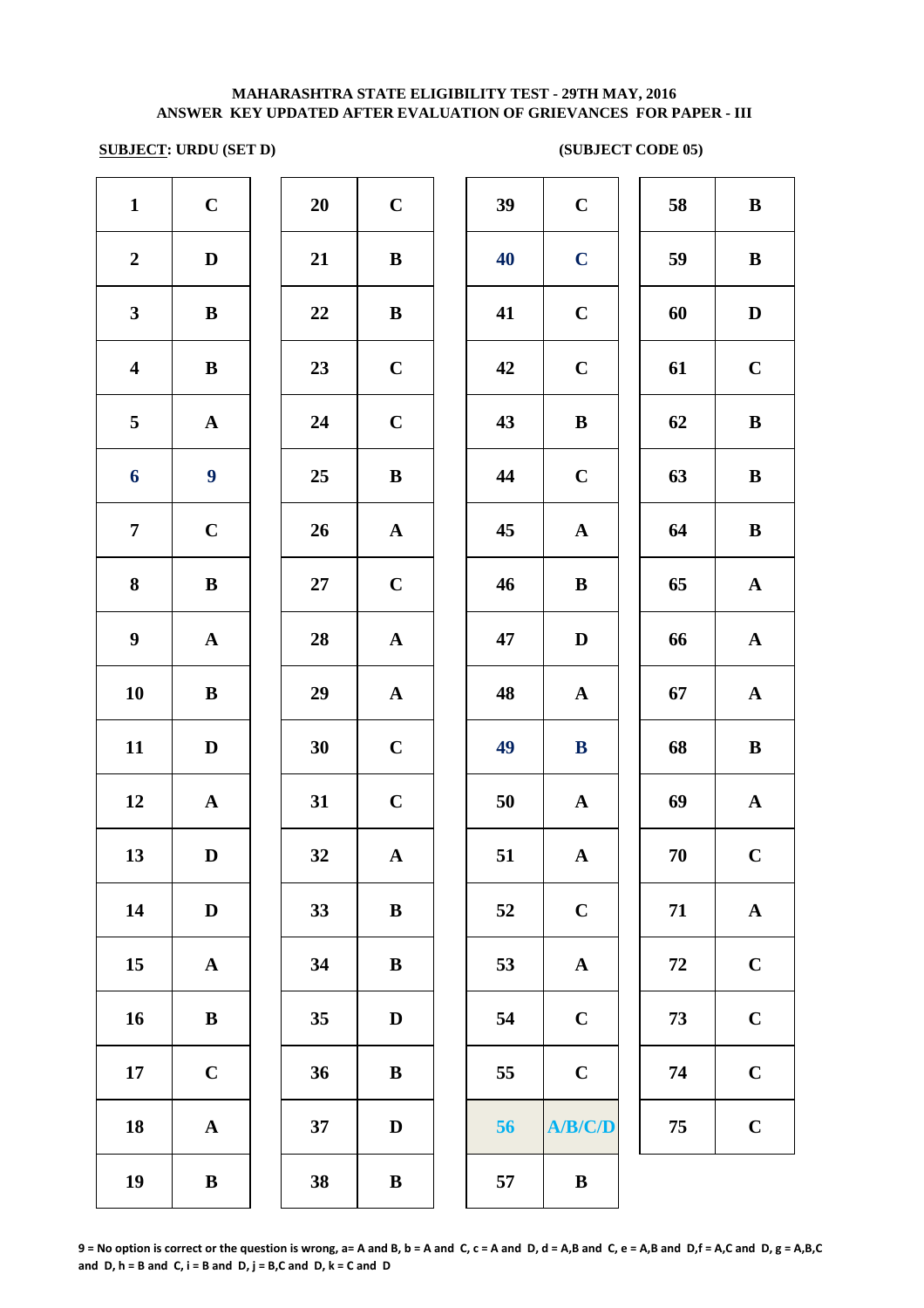# **SUBJECT: HISTORY (SET A)** (SUBJECT CODE 10)

| $\mathbf{1}$            | ${\bf B}$             | 20 | $\, {\bf B}$              | 39 | $\bf{B}$     |
|-------------------------|-----------------------|----|---------------------------|----|--------------|
| $\boldsymbol{2}$        | $\mathbf D$           | 21 | $\mathbf C$               | 40 | $\mathbf{D}$ |
| $\mathbf{3}$            | $\bf{B}$              | 22 | $\mathbf D$               | 41 | $\mathbf C$  |
| $\overline{\mathbf{4}}$ | $\, {\bf B}$          | 23 | $\, {\bf B}$              | 42 | $\mathbf C$  |
| 5                       | $\mathbf D$           | 24 | $\, {\bf B}$              | 43 | $\bf{B}$     |
| 6                       | $\mathbf C$           | 25 | ${\bf A}$                 | 44 | $\mathbf C$  |
| $\overline{7}$          | $\bf{B}$              | 26 | ${\bf A}$                 | 45 | $\mathbf C$  |
| 8                       | $\mathbf D$           | 27 | ${\bf A}$                 | 46 | $\bf{D}$     |
| $\boldsymbol{9}$        | $\mathbf D$           | 28 | $\bf{B}$                  | 47 | D            |
| <b>10</b>               | A/B                   | 29 | $\mathbf D$               | 48 | $\bf{B}$     |
| 11                      | $\mathbf C$           | 30 | $\, {\bf B}$              | 49 | D            |
| 12                      | $\mathbf D$           | 31 | $\mathbf D$               | 50 | $\mathbf C$  |
| 13                      | $\mathbf D$           | 32 | $\bf{B}$                  | 51 | D            |
| 14                      | $\mathbf C$           | 33 | $\boldsymbol{\rm{A}}$     | 52 | $\mathbf A$  |
| 15                      | $\mathbf C$           | 34 | $\mathbf C$               | 53 | $\mathbf C$  |
| 16                      | $\boldsymbol{\rm{A}}$ | 35 | $\boldsymbol{\mathbf{A}}$ | 54 | $\mathbf A$  |
| 17                      | $\mathbf C$           | 36 | ${\bf B}$                 | 55 | $\bf{B}$     |
| 18                      | $\boldsymbol{\rm{A}}$ | 37 | $\boldsymbol{\rm{A}}$     | 56 | $\bf{B}$     |
| 19                      | $\mathbf D$           | 38 | ${\bf A}$                 | 57 | $\bf{B}$     |

| 20 | B            |
|----|--------------|
| 21 | $\mathbf C$  |
| 22 | D            |
| 23 | B            |
| 24 | B            |
| 25 | $\mathbf A$  |
| 26 | $\mathbf A$  |
| 27 | $\mathbf{A}$ |
| 28 | B            |
| 29 | D            |
| 30 | B            |
| 31 | D            |
| 32 | B            |
| 33 | A            |
| 34 | $\mathbf C$  |
| 35 | $\mathbf A$  |
| 36 | $\bf{B}$     |
| 37 | A            |
|    |              |

| $\mathbf{1}$            | $\bf{B}$     | 20     | $\bf{B}$     | 39 | $\bf{B}$     | 58 | $\mathbf C$  |
|-------------------------|--------------|--------|--------------|----|--------------|----|--------------|
| $\overline{2}$          | $\mathbf D$  | 21     | $\mathbf C$  | 40 | D            | 59 | ${\bf A}$    |
| $\mathbf{3}$            | $\bf{B}$     | 22     | $\mathbf{D}$ | 41 | $\mathbf C$  | 60 | $\bf{B}$     |
| $\overline{\mathbf{4}}$ | $\, {\bf B}$ | 23     | $\bf{B}$     | 42 | $\mathbf C$  | 61 | $\mathbf C$  |
| $\overline{5}$          | $\mathbf D$  | 24     | ${\bf B}$    | 43 | $\bf{B}$     | 62 | $\mathbf C$  |
| 6                       | $\mathbf C$  | 25     | ${\bf A}$    | 44 | $\mathbf C$  | 63 | $\mathbf C$  |
| $\overline{7}$          | $\, {\bf B}$ | 26     | ${\bf A}$    | 45 | $\mathbf C$  | 64 | ${\bf A}$    |
| $\boldsymbol{8}$        | $\mathbf D$  | $27\,$ | ${\bf A}$    | 46 | $\mathbf D$  | 65 | $\bf{B}$     |
| $\boldsymbol{9}$        | $\mathbf{D}$ | 28     | $\, {\bf B}$ | 47 | $\mathbf D$  | 66 | ${\bf A}$    |
| 10                      | A/B          | 29     | $\mathbf D$  | 48 | $\, {\bf B}$ | 67 | $\, {\bf B}$ |
| 11                      | $\mathbf C$  | 30     | $\bf{B}$     | 49 | D            | 68 | $\mathbf C$  |
| 12                      | D            | 31     | D            | 50 | $\mathbf C$  | 69 | ${\bf A}$    |
| 13                      | D            | 32     | B            | 51 | D            | 70 | $\mathbf C$  |
| 14                      | $\mathbf C$  | 33     | $\mathbf{A}$ | 52 | ${\bf A}$    | 71 | ${\bf A}$    |
| 15                      | $\mathbf C$  | 34     | $\mathbf C$  | 53 | $\mathbf C$  | 72 | $\bf C$      |
| 16                      | ${\bf A}$    | 35     | ${\bf A}$    | 54 | ${\bf A}$    | 73 | $\bf{B}$     |
| 17                      | $\mathbf C$  | 36     | $\bf{B}$     | 55 | $\bf{B}$     | 74 | $\mathbf{A}$ |
| 18                      | ${\bf A}$    | 37     | ${\bf A}$    | 56 | $\bf{B}$     | 75 | $\mathbf C$  |
| 10                      | $\mathbf{D}$ | 38     |              | 57 | $\mathbf{R}$ |    |              |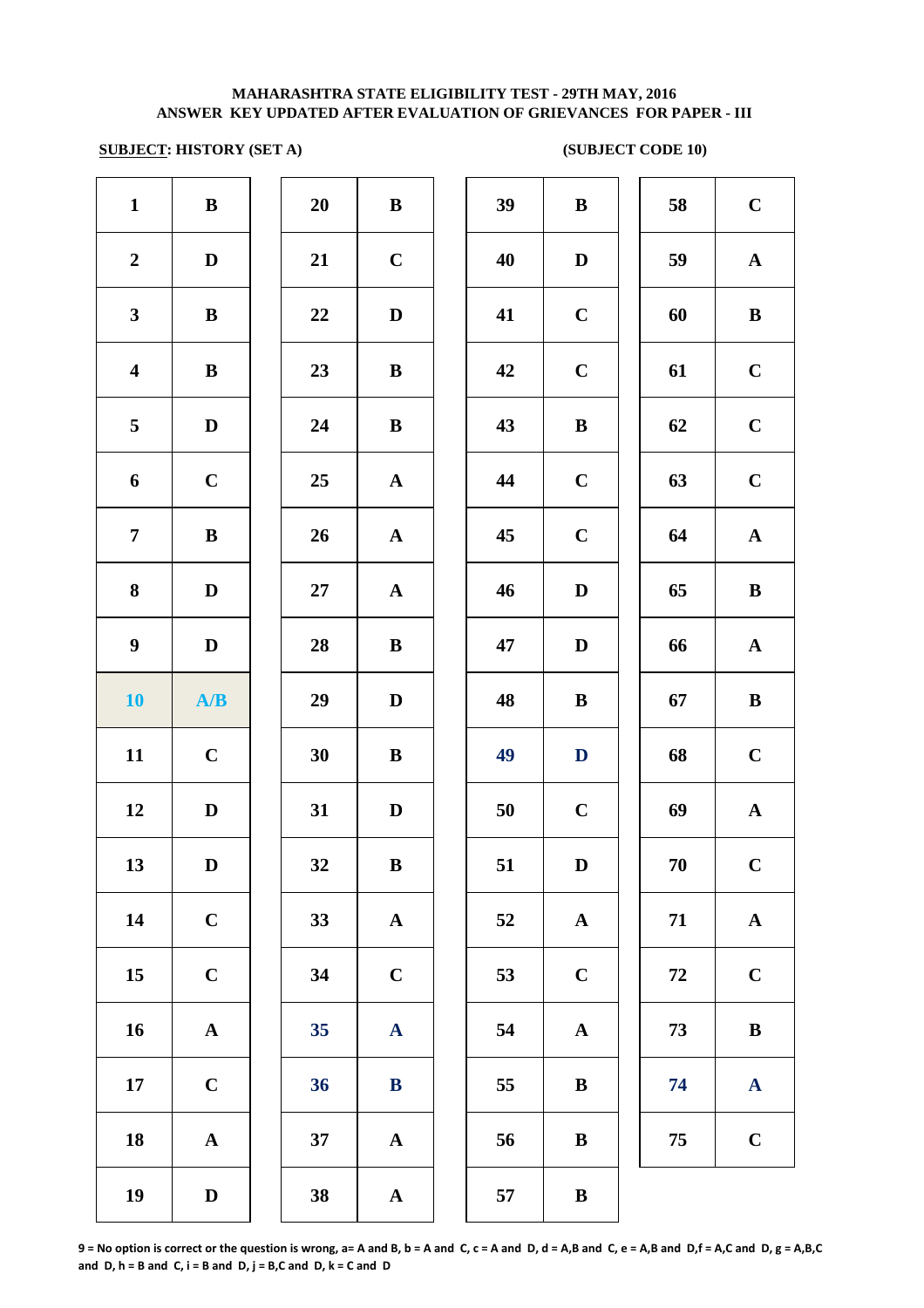## **SUBJECT: HISTORY (SET B)** (SUBJECT CODE 10)

| $\mathbf{1}$            | $\mathbf C$           | 20     | $\mathbf D$  | 39 | $\mathbf{A}$ |
|-------------------------|-----------------------|--------|--------------|----|--------------|
| $\boldsymbol{2}$        | ${\bf D}$             | 21     | $\mathbf C$  | 40 | $\bf{B}$     |
| $\mathbf{3}$            | $\, {\bf B}$          | $22\,$ | $\mathbf C$  | 41 | $\mathbf C$  |
| $\overline{\mathbf{4}}$ | $\, {\bf B}$          | 23     | $\, {\bf B}$ | 42 | $\mathbf C$  |
| 5                       | ${\bf A}$             | 24     | $\mathbf C$  | 43 | $\mathbf C$  |
| $\boldsymbol{6}$        | $\boldsymbol{\rm{A}}$ | 25     | $\mathbf C$  | 44 | $\mathbf{A}$ |
| $\overline{7}$          | ${\bf A}$             | 26     | $\mathbf D$  | 45 | $\bf{B}$     |
| 8                       | $\, {\bf B}$          | 27     | $\mathbf D$  | 46 | $\mathbf A$  |
| $\boldsymbol{9}$        | $\mathbf D$           | 28     | $\bf{B}$     | 47 | $\bf{B}$     |
| ${\bf 10}$              | $\, {\bf B}$          | 29     | $\mathbf D$  | 48 | $\mathbf C$  |
| 11                      | $\mathbf D$           | 30     | $\mathbf C$  | 49 | $\mathbf{A}$ |
| 12                      | $\, {\bf B}$          | 31     | $\mathbf D$  | 50 | $\mathbf C$  |
| 13                      | ${\bf A}$             | 32     | $\mathbf A$  | 51 | $\mathbf A$  |
| 14                      | $\mathbf C$           | 33     | $\mathbf C$  | 52 | $\mathbf C$  |
| 15                      | $\mathbf A$           | 34     | $\mathbf A$  | 53 | $\bf{B}$     |
| 16                      | $\bf{B}$              | 35     | $\, {\bf B}$ | 54 | $\mathbf{A}$ |
| ${\bf 17}$              | $\boldsymbol{\rm{A}}$ | 36     | $\, {\bf B}$ | 55 | $\mathbf C$  |
| 18                      | $\boldsymbol{\rm{A}}$ | 37     | $\, {\bf B}$ | 56 | $\bf{B}$     |
| 19                      | $\, {\bf B}$          | 38     | $\mathbf C$  | 57 | $\mathbf{D}$ |
|                         |                       |        |              |    |              |

| $\mathbf{1}$            | $\mathbf C$  | 20 | $\mathbf D$  | 39 | $\mathbf{A}$ | 58 | $\, {\bf B}$ |
|-------------------------|--------------|----|--------------|----|--------------|----|--------------|
| $\boldsymbol{2}$        | $\mathbf D$  | 21 | $\mathbf C$  | 40 | $\bf{B}$     | 59 | $\bf{B}$     |
| $\mathbf{3}$            | $\bf{B}$     | 22 | $\mathbf C$  | 41 | $\mathbf C$  | 60 | $\mathbf D$  |
| $\overline{\mathbf{4}}$ | $\bf{B}$     | 23 | $\, {\bf B}$ | 42 | $\mathbf C$  | 61 | $\mathbf C$  |
| $\overline{5}$          | $\mathbf{A}$ | 24 | $\mathbf C$  | 43 | $\mathbf C$  | 62 | $\bf{B}$     |
| 6                       | $\mathbf{A}$ | 25 | $\mathbf C$  | 44 | $\mathbf{A}$ | 63 | $\mathbf D$  |
| $\overline{7}$          | $\mathbf{A}$ | 26 | $\mathbf D$  | 45 | $\bf{B}$     | 64 | D            |
| 8                       | $\bf{B}$     | 27 | $\mathbf{D}$ | 46 | $\mathbf A$  | 65 | A/B          |
| $\boldsymbol{9}$        | $\mathbf D$  | 28 | $\bf{B}$     | 47 | $\bf{B}$     | 66 | $\mathbf C$  |
| 10                      | $\bf{B}$     | 29 | D            | 48 | $\bf C$      | 67 | $\mathbf D$  |
| 11                      | $\mathbf D$  | 30 | $\mathbf C$  | 49 | ${\bf A}$    | 68 | $\mathbf D$  |
| 12                      | $\bf{B}$     | 31 | $\mathbf D$  | 50 | $\mathbf C$  | 69 | $\mathbf C$  |
| 13                      | ${\bf A}$    | 32 | $\mathbf{A}$ | 51 | $\mathbf{A}$ | 70 | $\mathbf C$  |
| 14                      | $\mathbf C$  | 33 | $\mathbf C$  | 52 | $\mathbf C$  | 71 | ${\bf A}$    |
| 15                      | $\mathbf{A}$ | 34 | $\mathbf A$  | 53 | $\bf{B}$     | 72 | $\bf C$      |
| 16                      | $\bf{B}$     | 35 | ${\bf B}$    | 54 | $\mathbf{A}$ | 73 | ${\bf A}$    |
| 17                      | $\mathbf A$  | 36 | $\bf{B}$     | 55 | $\mathbf C$  | 74 | $\mathbf D$  |
| 18                      | $\mathbf A$  | 37 | ${\bf B}$    | 56 | $\bf{B}$     | 75 | $\bf{B}$     |
| 19                      | ${\bf B}$    | 38 | $\mathbf C$  | 57 | $\mathbf D$  |    |              |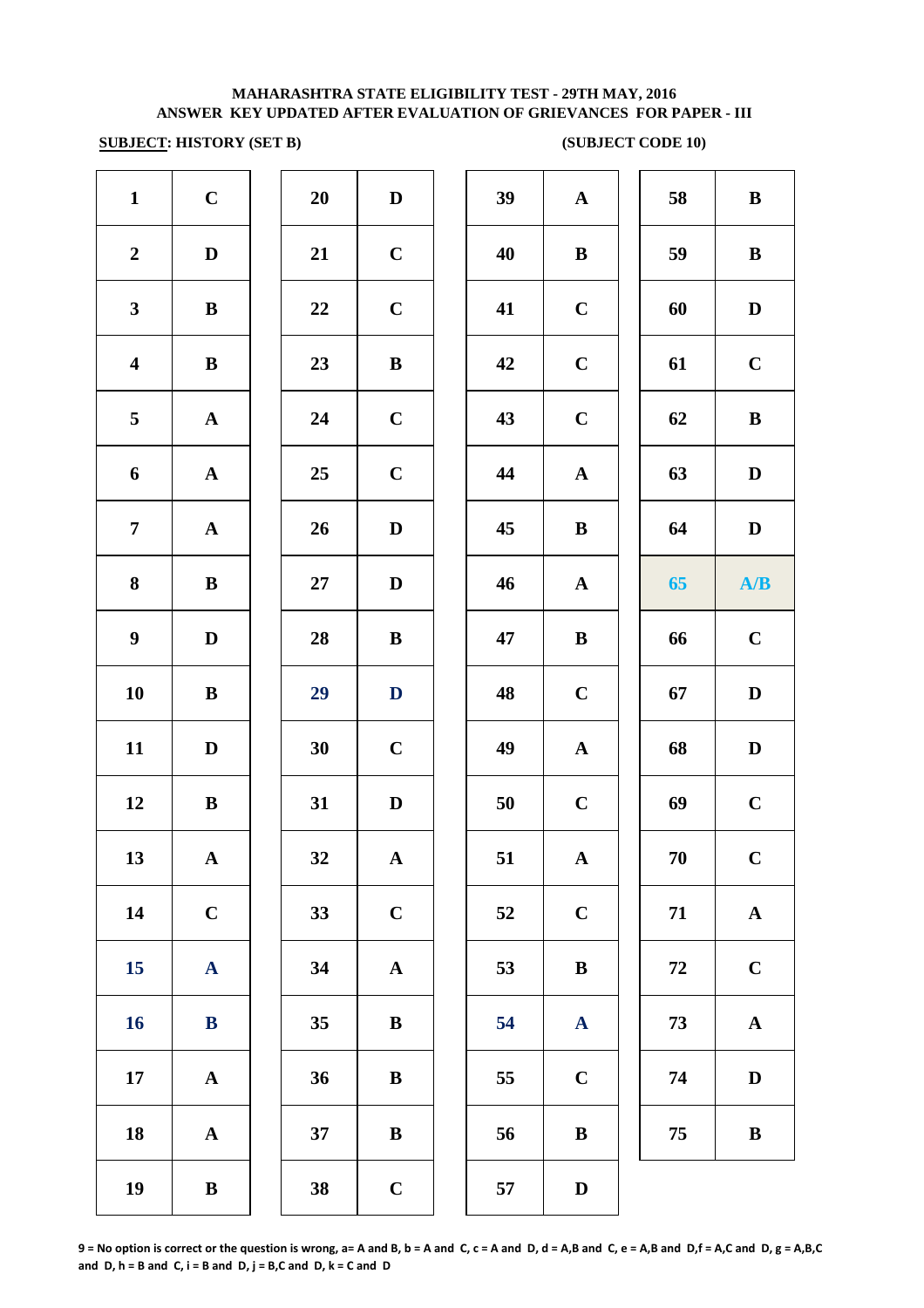## **SUBJECT: HISTORY (SET C)** (SUBJECT CODE 10)

| $\mathbf{1}$            | $\mathbf D$  | 20     | $\mathbf C$  | 39 | ${\bf A}$    | 58         | $\mathbf D$  |
|-------------------------|--------------|--------|--------------|----|--------------|------------|--------------|
| $\boldsymbol{2}$        | $\, {\bf B}$ | 21     | $\mathbf D$  | 40 | $\bf C$      | 59         | $\mathbf C$  |
| $\mathbf{3}$            | ${\bf A}$    | 22     | ${\bf A}$    | 41 | $\mathbf{A}$ | 60         | $\mathbf C$  |
| $\overline{\mathbf{4}}$ | $\bf C$      | 23     | $\bf C$      | 42 | $\mathbf C$  | 61         | $\mathbf A$  |
| 5                       | ${\bf A}$    | 24     | ${\bf A}$    | 43 | $\bf{B}$     | 62         | $\mathbf C$  |
| 6                       | ${\bf B}$    | 25     | $\bf{B}$     | 44 | $\mathbf{A}$ | 63         | $\mathbf A$  |
| $\overline{7}$          | ${\bf A}$    | 26     | $\bf{B}$     | 45 | $\bf C$      | 64         | $\mathbf{D}$ |
| 8                       | $\mathbf{A}$ | $27\,$ | $\bf{B}$     | 46 | $\bf{B}$     | 65         | $\bf{B}$     |
| $\boldsymbol{9}$        | ${\bf B}$    | 28     | $\mathbf C$  | 47 | D            | 66         | $\mathbf C$  |
| 10                      | $\mathbf D$  | 29     | ${\bf A}$    | 48 | $\bf{B}$     | 67         | $\mathbf{D}$ |
| 11                      | $\mathbf C$  | 30     | ${\bf B}$    | 49 | $\bf{B}$     | 68         | $\bf{B}$     |
| 12                      | $\mathbf C$  | 31     | $\mathbf C$  | 50 | $\mathbf D$  | 69         | $\bf{B}$     |
| 13                      | $\bf{B}$     | 32     | $\mathbf C$  | 51 | $\mathbf C$  | 70         | $\mathbf A$  |
| 14                      | $\mathbf C$  | 33     | $\mathbf C$  | 52 | $\, {\bf B}$ | 71         | $\mathbf A$  |
| 15                      | $\mathbf C$  | 34     | ${\bf A}$    | 53 | $\mathbf D$  | ${\bf 72}$ | $\mathbf A$  |
| 16                      | $\mathbf D$  | 35     | ${\bf B}$    | 54 | $\mathbf D$  | 73         | $\bf{B}$     |
| 17                      | $\mathbf D$  | 36     | ${\bf A}$    | 55 | A/B          | 74         | $\mathbf{D}$ |
| 18                      | $\, {\bf B}$ | 37     | $\, {\bf B}$ | 56 | $\bf C$      | 75         | $\bf{B}$     |
| 19                      | $\mathbf D$  | 38     | $\mathbf C$  | 57 | $\mathbf D$  |            |              |
|                         |              |        |              |    |              |            |              |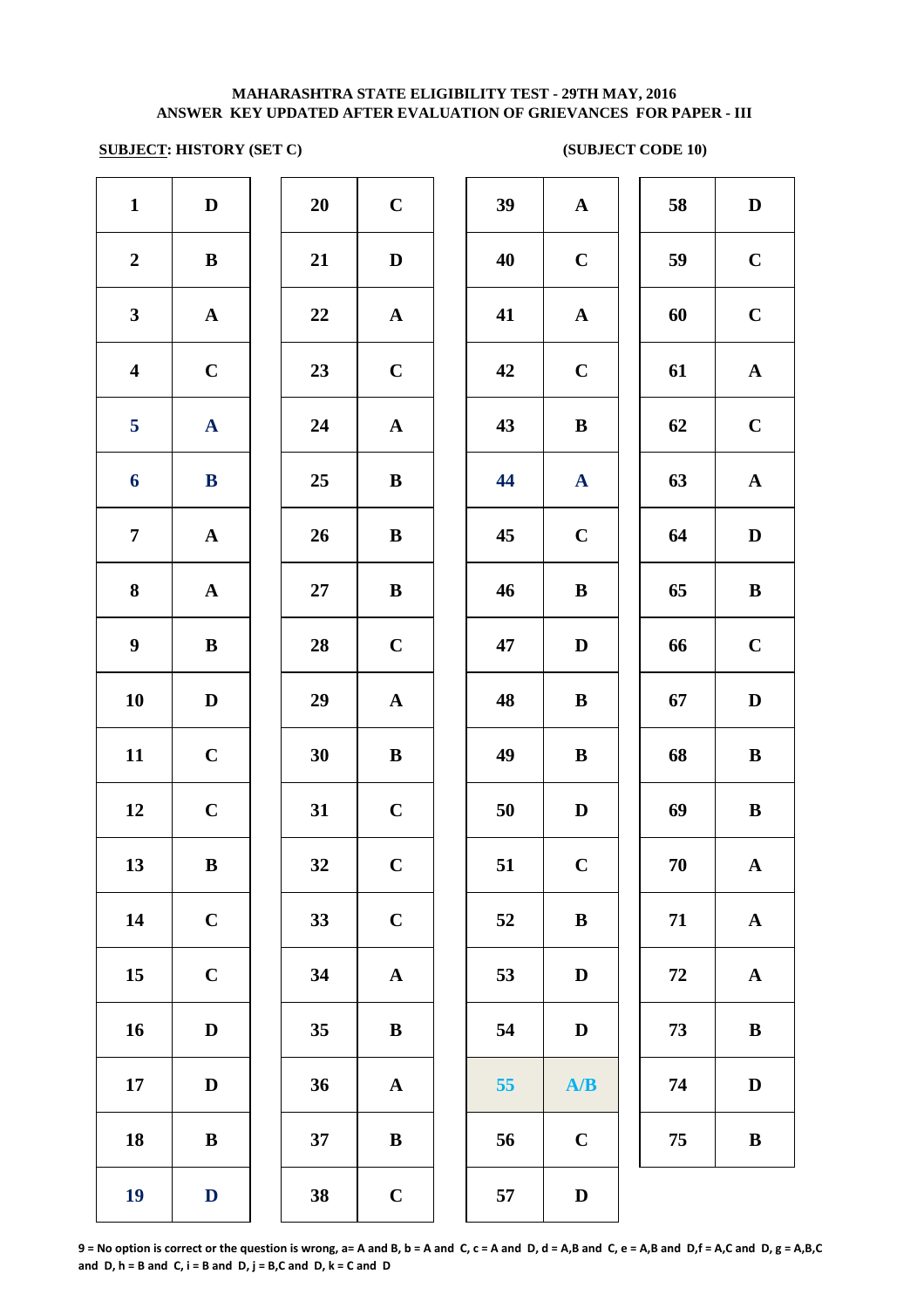## **SUBJECT: HISTORY (SET D)** (SUBJECT CODE 10)

| $\mathbf{1}$            | $\mathbf C$           | <b>20</b> | $\, {\bf B}$          | 39 | $\bf{B}$     |
|-------------------------|-----------------------|-----------|-----------------------|----|--------------|
| $\boldsymbol{2}$        | $\mathbf C$           | 21        | $\mathbf C$           | 40 | $\mathbf{D}$ |
| $\mathbf{3}$            | $\bf{B}$              | 22        | $\mathbf C$           | 41 | $\mathbf C$  |
| $\overline{\mathbf{4}}$ | $\mathbf C$           | 23        | $\mathbf C$           | 42 | $\bf{B}$     |
| 5                       | $\mathbf C$           | 24        | ${\bf A}$             | 43 | $\mathbf{D}$ |
| 6                       | $\mathbf D$           | 25        | $\, {\bf B}$          | 44 | $\mathbf{D}$ |
| $\overline{7}$          | $\mathbf D$           | 26        | ${\bf A}$             | 45 | A            |
| ${\bf 8}$               | ${\bf B}$             | $27\,$    | $\, {\bf B}$          | 46 | $\mathbf C$  |
| $\boldsymbol{9}$        | ${\bf D}$             | 28        | $\mathbf C$           | 47 | $\mathbf{D}$ |
| 10                      | $\mathbf C$           | 29        | $\boldsymbol{\rm{A}}$ | 48 | $\mathbf{D}$ |
| 11                      | ${\bf D}$             | 30        | $\mathbf C$           | 49 | $\mathbf C$  |
| 12                      | $\boldsymbol{\rm{A}}$ | 31        | $\boldsymbol{\rm{A}}$ | 50 | $\mathbf C$  |
| 13                      | $\mathbf C$           | 32        | $\mathbf C$           | 51 | $\mathbf A$  |
| 14                      | ${\bf A}$             | 33        | $\bf{B}$              | 52 | $\mathbf C$  |
| 15                      | ${\bf B}$             | 34        | $\mathbf{A}$          | 53 | $\mathbf A$  |
| 16                      | $\, {\bf B}$          | 35        | $\mathbf C$           | 54 | $\mathbf{D}$ |
| 17                      | $\, {\bf B}$          | 36        | $\, {\bf B}$          | 55 | $\bf{B}$     |
| 18                      | $\mathbf C$           | 37        | $\mathbf D$           | 56 | $\mathbf C$  |
| 19                      | ${\bf A}$             | 38        | $\bf{B}$              | 57 | $\mathbf{D}$ |
|                         |                       |           |                       |    |              |

| <b>20</b> | B           |  |
|-----------|-------------|--|
| 21        | $\mathbf C$ |  |
| 22        | $\mathbf C$ |  |
| 23        | $\mathbf C$ |  |
| 24        | $\mathbf A$ |  |
| 25        | B           |  |
| 26        | $\mathbf A$ |  |
| 27        | B           |  |
| 28        | $\mathbf C$ |  |
| 29        | $\mathbf A$ |  |
| 30        | $\mathbf C$ |  |
| 31        | A           |  |
| 32        | $\mathbf C$ |  |
| 33        | B           |  |
| 34        | $\mathbf A$ |  |
| 35        | $\mathbf C$ |  |
| 36        | B           |  |
| 37        | D           |  |
|           |             |  |

| $\mathbf{1}$            | $\mathbf C$  | 20     | $\bf{B}$     | 39 | $\bf{B}$     | 58 | $\, {\bf B}$ |
|-------------------------|--------------|--------|--------------|----|--------------|----|--------------|
| $\overline{2}$          | $\mathbf C$  | 21     | $\mathbf C$  | 40 | D            | 59 | $\bf{B}$     |
| $\mathbf{3}$            | $\bf{B}$     | 22     | $\mathbf C$  | 41 | $\mathbf C$  | 60 | ${\bf A}$    |
| $\overline{\mathbf{4}}$ | $\mathbf C$  | 23     | $\mathbf C$  | 42 | $\bf{B}$     | 61 | ${\bf A}$    |
| $5\overline{)}$         | $\mathbf C$  | 24     | $\mathbf{A}$ | 43 | D            | 62 | $\mathbf{A}$ |
| 6                       | $\mathbf D$  | 25     | $\bf{B}$     | 44 | D            | 63 | $\bf{B}$     |
| $\overline{7}$          | $\mathbf D$  | 26     | $\mathbf{A}$ | 45 | A/B          | 64 | $\mathbf D$  |
| 8                       | $\bf{B}$     | $27\,$ | $\bf{B}$     | 46 | $\mathbf C$  | 65 | $\bf{B}$     |
| $\boldsymbol{9}$        | D            | 28     | $\mathbf C$  | 47 | $\mathbf D$  | 66 | $\mathbf D$  |
| 10                      | $\mathbf C$  | 29     | ${\bf A}$    | 48 | D            | 67 | $\bf{B}$     |
| 11                      | $\mathbf D$  | 30     | $\bf C$      | 49 | $\mathbf C$  | 68 | ${\bf A}$    |
| 12                      | $\mathbf{A}$ | 31     | ${\bf A}$    | 50 | $\mathbf C$  | 69 | $\mathbf C$  |
| 13                      | $\mathbf C$  | 32     | $\mathbf C$  | 51 | ${\bf A}$    | 70 | $\mathbf{A}$ |
| 14                      | ${\bf A}$    | 33     | $\bf{B}$     | 52 | $\mathbf C$  | 71 | $\bf{B}$     |
| 15                      | $\, {\bf B}$ | 34     | ${\bf A}$    | 53 | ${\bf A}$    | 72 | $\mathbf{A}$ |
| 16                      | $\, {\bf B}$ | 35     | $\mathbf C$  | 54 | $\mathbf D$  | 73 | $\mathbf{A}$ |
| 17                      | $\, {\bf B}$ | 36     | $\, {\bf B}$ | 55 | $\, {\bf B}$ | 74 | $\, {\bf B}$ |
| 18                      | $\mathbf C$  | 37     | $\mathbf D$  | 56 | $\mathbf C$  | 75 | $\mathbf D$  |
| 19                      | ${\bf A}$    | 38     | $\, {\bf B}$ | 57 | $\mathbf D$  |    |              |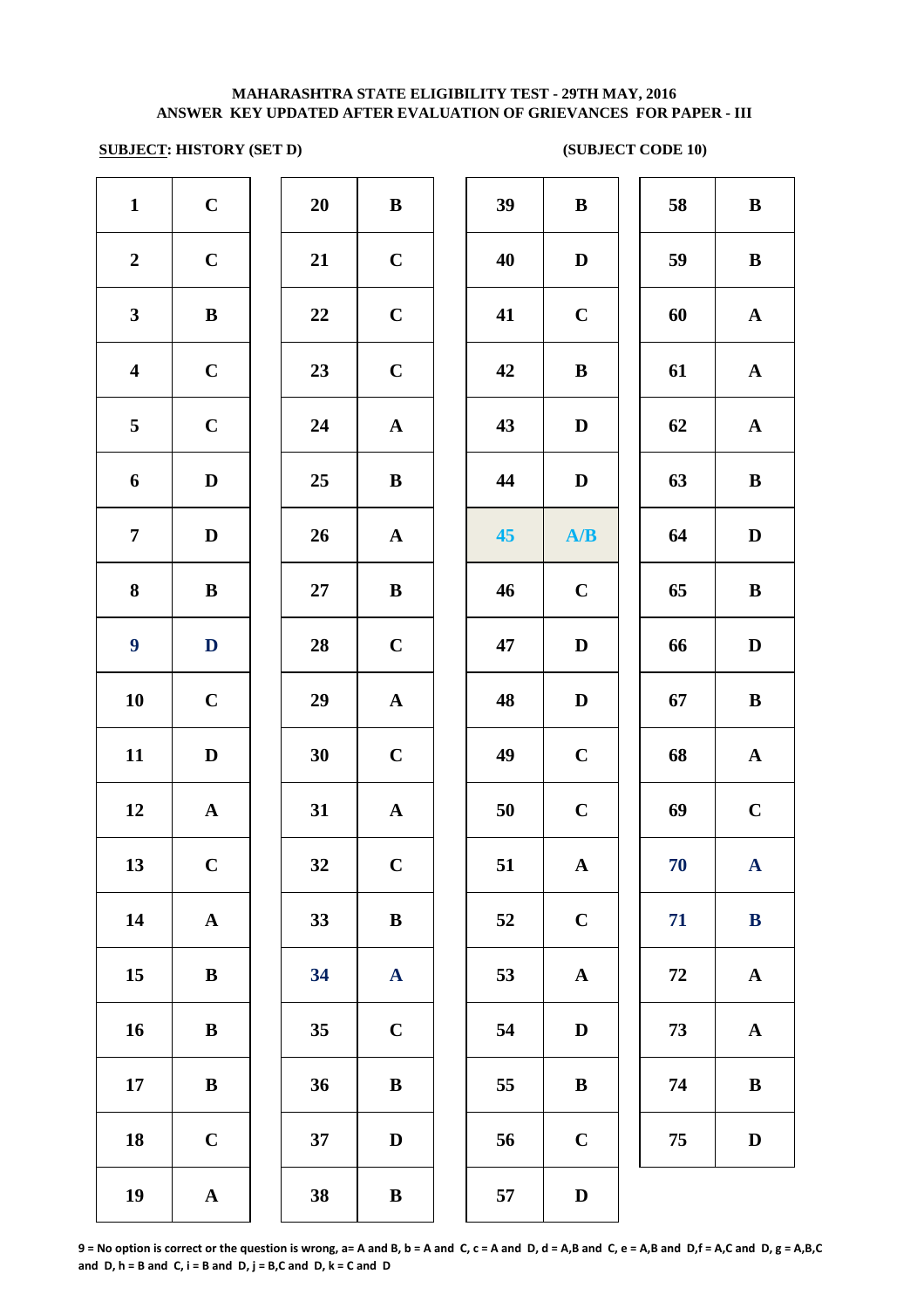## **SUBJECT: ECONOMICS (SET A)** (SUBJECT CODE 11)

| $\mathbf{1}$            | $\mathbf C$           | 20               | $\mathbf C$           | 39 | $\bf{B}$     |
|-------------------------|-----------------------|------------------|-----------------------|----|--------------|
| $\boldsymbol{2}$        | ${\bf A}$             | 21               | $\, {\bf B}$          | 40 | $\mathbf A$  |
| $\mathbf{3}$            | $\mathbf D$           | 22               | $\mathbf C$           | 41 | $\mathbf A$  |
| $\overline{\mathbf{4}}$ | $\bf{B}$              | 23               | $\, {\bf B}$          | 42 | $\bf{B}$     |
| $\overline{\mathbf{5}}$ | $\, {\bf B}$          | 24               | ${\bf A}$             | 43 | $\mathbf D$  |
| 6                       | ${\bf A}$             | $25\phantom{.0}$ | A/C                   | 44 | $\bf{B}$     |
| $\boldsymbol{7}$        | ${\bf A}$             | 26               | $\mathbf C$           | 45 | $\mathbf C$  |
| ${\bf 8}$               | $\mathbf D$           | $27\,$           | $\mathbf D$           | 46 | $\mathbf C$  |
| $\boldsymbol{9}$        | $\bf{B}$              | 28               | $\mathbf C$           | 47 | $\mathbf C$  |
| 10                      | $\mathbf C$           | 29               | $\mathbf D$           | 48 | $\mathbf{A}$ |
| 11                      | $\bf{B}$              | 30               | $\, {\bf B}$          | 49 | $\mathbf C$  |
| 12                      | $\mathbf C$           | 31               | $\, {\bf B}$          | 50 | $\mathbf{A}$ |
| 13                      | $\bf{B}$              | 32               | $\bf{B}$              | 51 | $\bf{B}$     |
| 14                      | $\boldsymbol{\rm{A}}$ | 33               | $\mathbf D$           | 52 | $\bf{B}$     |
| 15                      | $\mathbf C$           | 34               | $\mathbf C$           | 53 | $\mathbf A$  |
| 16                      | ${\bf D}$             | 35               | $\boldsymbol{\rm{A}}$ | 54 | $\mathbf C$  |
| 17                      | $\, {\bf B}$          | 36               | B/A                   | 55 | $\bf{B}$     |
| 18                      | ${\bf A}$             | 37               | $\boldsymbol{\rm{A}}$ | 56 | $\mathbf C$  |
| 19                      | $\, {\bf B}$          | 38               | $\mathbf C$           | 57 | $\bf{B}$     |
|                         |                       |                  |                       |    |              |

| 20 | $\overline{\mathbf{C}}$ |  |
|----|-------------------------|--|
| 21 | B                       |  |
| 22 | $\mathbf C$             |  |
| 23 | B                       |  |
| 24 | $\mathbf A$             |  |
| 25 | A/C                     |  |
| 26 | $\mathbf C$             |  |
| 27 | D                       |  |
| 28 | $\mathbf C$             |  |
| 29 | D                       |  |
| 30 | B                       |  |
| 31 | B                       |  |
| 32 | B                       |  |
| 33 | $\mathbf{D}$            |  |
| 34 | $\mathbf C$             |  |
| 35 | $\mathbf A$             |  |
| 36 | B/A                     |  |
| 37 | A                       |  |
|    |                         |  |

| $\mathbf{1}$            | $\mathbf C$  | 20 | $\mathbf C$  | 39 | $\bf{B}$     | 58 | $\mathbf C$  |
|-------------------------|--------------|----|--------------|----|--------------|----|--------------|
| $\overline{2}$          | ${\bf A}$    | 21 | $\, {\bf B}$ | 40 | $\mathbf{A}$ | 59 | $\mathbf C$  |
| $\mathbf{3}$            | $\mathbf D$  | 22 | $\mathbf C$  | 41 | ${\bf A}$    | 60 | $\mathbf C$  |
| $\overline{\mathbf{4}}$ | $\bf{B}$     | 23 | $\, {\bf B}$ | 42 | $\bf{B}$     | 61 | $\, {\bf B}$ |
| 5                       | $\, {\bf B}$ | 24 | ${\bf A}$    | 43 | $\mathbf D$  | 62 | $\, {\bf B}$ |
| 6                       | ${\bf A}$    | 25 | A/C          | 44 | $\bf{B}$     | 63 | $\mathbf C$  |
| $\overline{7}$          | $\mathbf A$  | 26 | $\mathbf C$  | 45 | $\mathbf C$  | 64 | $\mathbf D$  |
| 8                       | $\mathbf D$  | 27 | $\mathbf D$  | 46 | $\mathbf C$  | 65 | $\mathbf C$  |
| $\boldsymbol{9}$        | $\bf{B}$     | 28 | $\mathbf C$  | 47 | $\mathbf C$  | 66 | $\mathbf D$  |
| 10                      | $\mathbf C$  | 29 | $\mathbf D$  | 48 | ${\bf A}$    | 67 | $\mathbf C$  |
| 11                      | $\bf{B}$     | 30 | $\bf{B}$     | 49 | $\mathbf C$  | 68 | $\mathbf C$  |
| 12                      | $\mathbf C$  | 31 | $\bf{B}$     | 50 | $\mathbf A$  | 69 | $\, {\bf B}$ |
| 13                      | $\bf{B}$     | 32 | $\bf{B}$     | 51 | $\, {\bf B}$ | 70 | $\mathbf D$  |
| 14                      | ${\bf A}$    | 33 | $\mathbf D$  | 52 | $\bf{B}$     | 71 | ${\bf A}$    |
| 15                      | $\mathbf C$  | 34 | $\mathbf C$  | 53 | $\mathbf{A}$ | 72 | $\, {\bf B}$ |
| 16                      | D            | 35 | ${\bf A}$    | 54 | $\mathbf C$  | 73 | $\mathbf C$  |
| 17                      | $\bf{B}$     | 36 | B/A          | 55 | $\bf{B}$     | 74 | $\, {\bf B}$ |
| 18                      | $\mathbf A$  | 37 | $\mathbf A$  | 56 | $\mathbf C$  | 75 | D/B          |
| 19                      | $\bf{B}$     | 38 | $\mathbf{C}$ | 57 | $\bf{B}$     |    |              |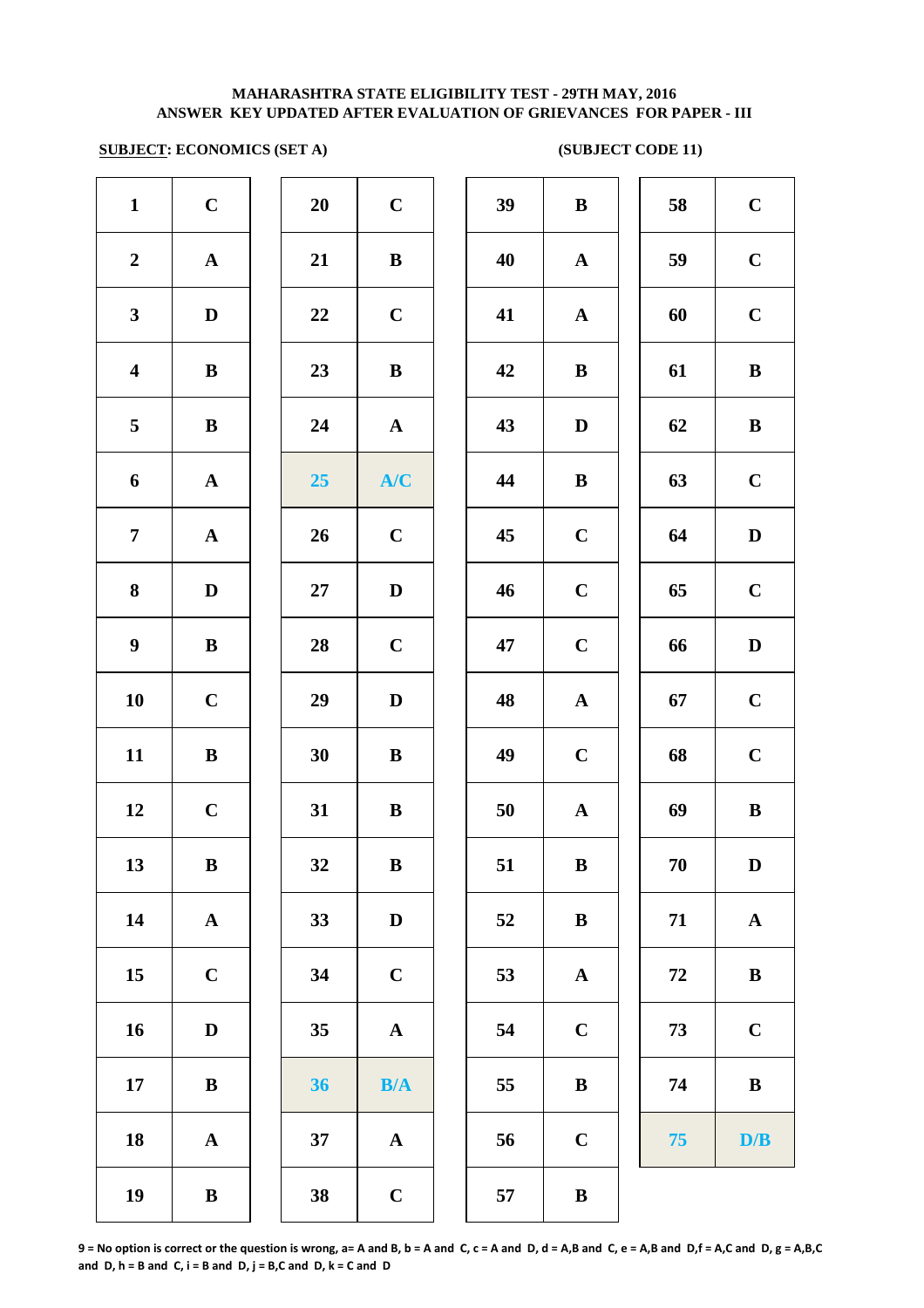## **SUBJECT: ECONOMICS (SET B)** (SUBJECT CODE 11)

| $\mathbf{1}$            | $\, {\bf B}$ | 20     | $\mathbf A$           | 39 | $\mathbf C$  |
|-------------------------|--------------|--------|-----------------------|----|--------------|
| $\boldsymbol{2}$        | $\mathbf C$  | 21     | ${\bf A}$             | 40 | $\mathbf C$  |
| $\mathbf{3}$            | $\, {\bf B}$ | 22     | $\, {\bf B}$          | 41 | $\bf{B}$     |
| $\overline{\mathbf{4}}$ | $\mathbf A$  | 23     | $\mathbf D$           | 42 | $\bf{B}$     |
| $\overline{\mathbf{5}}$ | A/C          | 24     | $\bf{B}$              | 43 | $\mathbf C$  |
| 6                       | $\mathbf C$  | 25     | $\mathbf C$           | 44 | $\mathbf{D}$ |
| $\overline{7}$          | $\mathbf D$  | 26     | $\mathbf C$           | 45 | $\mathbf C$  |
| 8                       | $\mathbf C$  | $27\,$ | $\mathbf C$           | 46 | $\mathbf{D}$ |
| $\boldsymbol{9}$        | ${\bf D}$    | 28     | ${\bf A}$             | 47 | $\mathbf C$  |
| 10                      | $\, {\bf B}$ | 29     | $\mathbf C$           | 48 | $\mathbf C$  |
| 11                      | $\, {\bf B}$ | 30     | $\mathbf A$           | 49 | $\bf{B}$     |
| 12                      | $\, {\bf B}$ | 31     | $\, {\bf B}$          | 50 | $\mathbf{D}$ |
| 13                      | $\mathbf D$  | 32     | $\, {\bf B}$          | 51 | $\mathbf A$  |
| 14                      | $\mathbf C$  | 33     | $\boldsymbol{\rm{A}}$ | 52 | $\bf{B}$     |
| 15                      | $\mathbf A$  | 34     | $\mathbf C$           | 53 | $\mathbf C$  |
| <b>16</b>               | B/A          | 35     | $\, {\bf B}$          | 54 | $\bf{B}$     |
| 17                      | ${\bf A}$    | 36     | $\mathbf C$           | 55 | D/           |
| 18                      | $\mathbf C$  | 37     | $\, {\bf B}$          | 56 | $\mathbf C$  |
| 19                      | $\, {\bf B}$ | 38     | $\mathbf C$           | 57 | $\mathbf A$  |
|                         |              |        |                       |    |              |

| 20 | $\mathbf A$  |  |
|----|--------------|--|
| 21 | $\mathbf{A}$ |  |
| 22 | B            |  |
| 23 | D            |  |
| 24 | B            |  |
| 25 | $\mathbf C$  |  |
| 26 | $\mathbf C$  |  |
| 27 | $\mathbf C$  |  |
| 28 | $\mathbf{A}$ |  |
| 29 | $\mathbf C$  |  |
| 30 | $\mathbf A$  |  |
| 31 | B            |  |
| 32 | B            |  |
| 33 | A            |  |
| 34 | $\mathbf C$  |  |
| 35 | B            |  |
| 36 | $\mathbf C$  |  |
| 37 | B            |  |
|    |              |  |

| $\mathbf{1}$            | $\, {\bf B}$ | 20 | ${\bf A}$    | 39 | $\mathbf C$  | 58 | $\mathbf D$  |
|-------------------------|--------------|----|--------------|----|--------------|----|--------------|
| $\overline{2}$          | $\mathbf C$  | 21 | ${\bf A}$    | 40 | $\mathbf C$  | 59 | $\bf{B}$     |
| $\mathbf{3}$            | $\, {\bf B}$ | 22 | $\, {\bf B}$ | 41 | $\, {\bf B}$ | 60 | $\bf{B}$     |
| $\overline{\mathbf{4}}$ | $\mathbf{A}$ | 23 | D            | 42 | $\bf{B}$     | 61 | ${\bf A}$    |
| $\overline{\mathbf{5}}$ | A/C          | 24 | $\bf{B}$     | 43 | $\mathbf C$  | 62 | $\mathbf{A}$ |
| 6                       | $\mathbf C$  | 25 | $\mathbf C$  | 44 | $\mathbf D$  | 63 | D            |
| $\overline{7}$          | $\mathbf D$  | 26 | $\mathbf C$  | 45 | $\mathbf C$  | 64 | $\bf{B}$     |
| 8                       | $\mathbf C$  | 27 | $\mathbf C$  | 46 | $\mathbf D$  | 65 | $\mathbf C$  |
| $\boldsymbol{9}$        | $\mathbf{D}$ | 28 | ${\bf A}$    | 47 | $\mathbf C$  | 66 | $\bf{B}$     |
| 10                      | $\, {\bf B}$ | 29 | $\mathbf C$  | 48 | $\mathbf C$  | 67 | $\mathbf C$  |
| 11                      | $\bf{B}$     | 30 | ${\bf A}$    | 49 | $\bf{B}$     | 68 | $\bf{B}$     |
| 12                      | $\bf{B}$     | 31 | ${\bf B}$    | 50 | $\mathbf D$  | 69 | ${\bf A}$    |
| 13                      | $\mathbf D$  | 32 | $\, {\bf B}$ | 51 | $\mathbf A$  | 70 | $\bf C$      |
| 14                      | $\mathbf C$  | 33 | $\mathbf{A}$ | 52 | $\bf{B}$     | 71 | $\mathbf D$  |
| 15                      | $\mathbf A$  | 34 | $\mathbf C$  | 53 | $\mathbf C$  | 72 | $\bf{B}$     |
| 16                      | B/A          | 35 | $\bf{B}$     | 54 | $\bf{B}$     | 73 | ${\bf A}$    |
| 17                      | $\mathbf A$  | 36 | $\mathbf C$  | 55 | D/B          | 74 | $\bf{B}$     |
| 18                      | $\mathbf C$  | 37 | $\bf{B}$     | 56 | $\mathbf C$  | 75 | $\mathbf C$  |
| 19                      | $\, {\bf B}$ | 38 | $\mathbf C$  | 57 | $\mathbf A$  |    |              |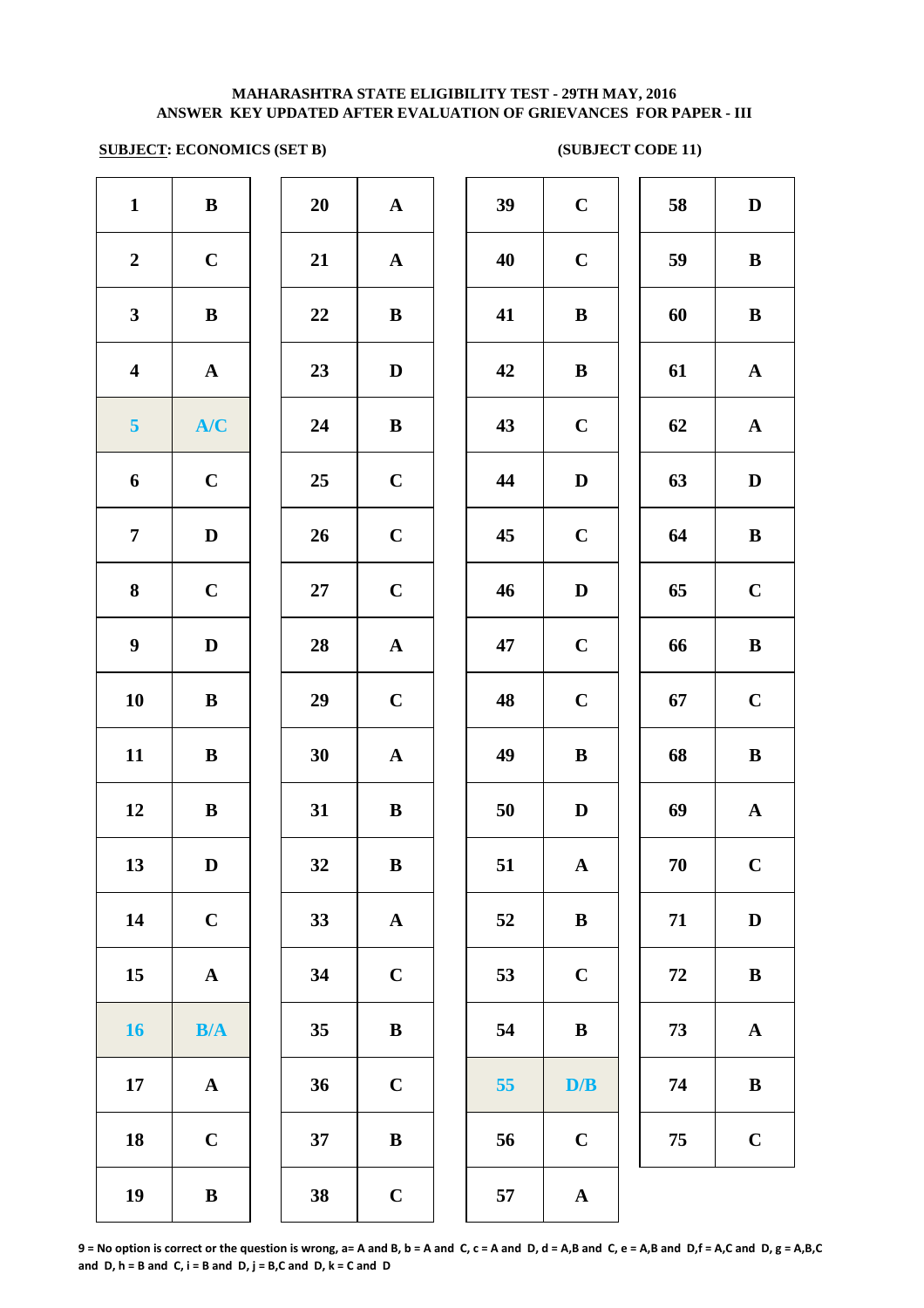# **SUBJECT: ECONOMICS (SET C)** (SUBJECT CODE 11)

| $\mathbf{1}$            | $\, {\bf B}$          | 20     | $\mathbf A$  | 39 | $\bf{B}$     |
|-------------------------|-----------------------|--------|--------------|----|--------------|
| $\boldsymbol{2}$        | ${\bf B}$             | 21     | $\bf{B}$     | 40 | $\mathbf{D}$ |
| $\mathbf{3}$            | $\mathbf D$           | 22     | $\, {\bf B}$ | 41 | $\mathbf A$  |
| $\overline{\mathbf{4}}$ | $\mathbf C$           | 23     | $\mathbf A$  | 42 | $\bf{B}$     |
| 5                       | ${\bf A}$             | 24     | $\mathbf C$  | 43 | $\mathbf C$  |
| $\boldsymbol{6}$        | B/A                   | 25     | $\bf{B}$     | 44 | $\bf{B}$     |
| $\overline{7}$          | $\boldsymbol{\rm{A}}$ | 26     | $\mathbf C$  | 45 | D/           |
| 8                       | $\mathbf C$           | $27\,$ | $\bf{B}$     | 46 | $\mathbf C$  |
| $\boldsymbol{9}$        | $\bf{B}$              | 28     | $\mathbf C$  | 47 | $\mathbf A$  |
| 10                      | ${\bf A}$             | 29     | $\mathbf C$  | 48 | $\mathbf{D}$ |
| 11                      | $\mathbf A$           | 30     | $\mathbf C$  | 49 | $\bf{B}$     |
| 12                      | $\, {\bf B}$          | 31     | $\, {\bf B}$ | 50 | $\bf{B}$     |
| 13                      | $\mathbf D$           | 32     | $\, {\bf B}$ | 51 | $\mathbf A$  |
| 14                      | $\, {\bf B}$          | 33     | $\mathbf C$  | 52 | $\mathbf A$  |
| 15                      | $\mathbf C$           | 34     | $\mathbf D$  | 53 | $\mathbf{D}$ |
| 16                      | $\mathbf C$           | 35     | $\mathbf C$  | 54 | $\bf{B}$     |
| 17                      | $\mathbf C$           | 36     | $\mathbf D$  | 55 | $\mathbf C$  |
| 18                      | ${\bf A}$             | 37     | $\mathbf C$  | 56 | $\bf{B}$     |
| 19                      | $\mathbf C$           | 38     | $\mathbf C$  | 57 | $\mathbf C$  |

| 20 | A                       |
|----|-------------------------|
| 21 | B                       |
| 22 | B                       |
| 23 | $\mathbf A$             |
| 24 | $\overline{\mathbf{C}}$ |
| 25 | B                       |
| 26 | $\mathbf C$             |
| 27 | B                       |
| 28 | $\mathbf C$             |
| 29 | $\mathbf C$             |
| 30 | $\mathbf C$             |
| 31 | B                       |
| 32 | B                       |
| 33 | $\mathbf C$             |
| 34 | D                       |
| 35 | $\mathbf C$             |
| 36 | D                       |
| 37 | $\mathbf C$             |
|    |                         |

| $\mathbf{1}$            | $\, {\bf B}$ | 20 | ${\bf A}$    | 39 | $\bf{B}$     | 58 | $\bf{B}$     |
|-------------------------|--------------|----|--------------|----|--------------|----|--------------|
| $\overline{2}$          | $\, {\bf B}$ | 21 | $\bf{B}$     | 40 | D            | 59 | ${\bf A}$    |
| $\mathbf{3}$            | $\mathbf D$  | 22 | $\bf{B}$     | 41 | $\mathbf{A}$ | 60 | $\mathbf C$  |
| $\overline{\mathbf{4}}$ | $\mathbf C$  | 23 | ${\bf A}$    | 42 | $\bf{B}$     | 61 | D            |
| $5\overline{)}$         | ${\bf A}$    | 24 | $\mathbf C$  | 43 | $\mathbf C$  | 62 | $\bf{B}$     |
| $\boldsymbol{6}$        | B/A          | 25 | $\bf{B}$     | 44 | $\bf{B}$     | 63 | $\mathbf{A}$ |
| $\overline{7}$          | ${\bf A}$    | 26 | $\mathbf C$  | 45 | D/B          | 64 | $\, {\bf B}$ |
| 8                       | $\mathbf C$  | 27 | $\, {\bf B}$ | 46 | $\mathbf C$  | 65 | $\mathbf C$  |
| $\boldsymbol{9}$        | $\, {\bf B}$ | 28 | $\mathbf C$  | 47 | $\mathbf{A}$ | 66 | $\, {\bf B}$ |
| 10                      | ${\bf A}$    | 29 | $\mathbf C$  | 48 | $\mathbf D$  | 67 | $\mathbf C$  |
| 11                      | ${\bf A}$    | 30 | $\mathbf C$  | 49 | $\bf{B}$     | 68 | $\, {\bf B}$ |
| 12                      | $\bf{B}$     | 31 | $\bf{B}$     | 50 | $\, {\bf B}$ | 69 | $\mathbf A$  |
| 13                      | $\mathbf D$  | 32 | $\bf{B}$     | 51 | ${\bf A}$    | 70 | A/C          |
| 14                      | $\, {\bf B}$ | 33 | $\mathbf C$  | 52 | $\mathbf{A}$ | 71 | $\mathbf C$  |
| 15                      | $\mathbf C$  | 34 | $\mathbf D$  | 53 | $\mathbf D$  | 72 | $\mathbf D$  |
| 16                      | $\mathbf C$  | 35 | $\mathbf C$  | 54 | $\bf{B}$     | 73 | $\mathbf C$  |
| 17                      | $\mathbf C$  | 36 | $\mathbf D$  | 55 | $\mathbf C$  | 74 | $\mathbf D$  |
| 18                      | ${\bf A}$    | 37 | $\mathbf C$  | 56 | $\, {\bf B}$ | 75 | $\, {\bf B}$ |
| 19                      | $\mathbf C$  | 38 | $\mathbf C$  | 57 | $\mathbf C$  |    |              |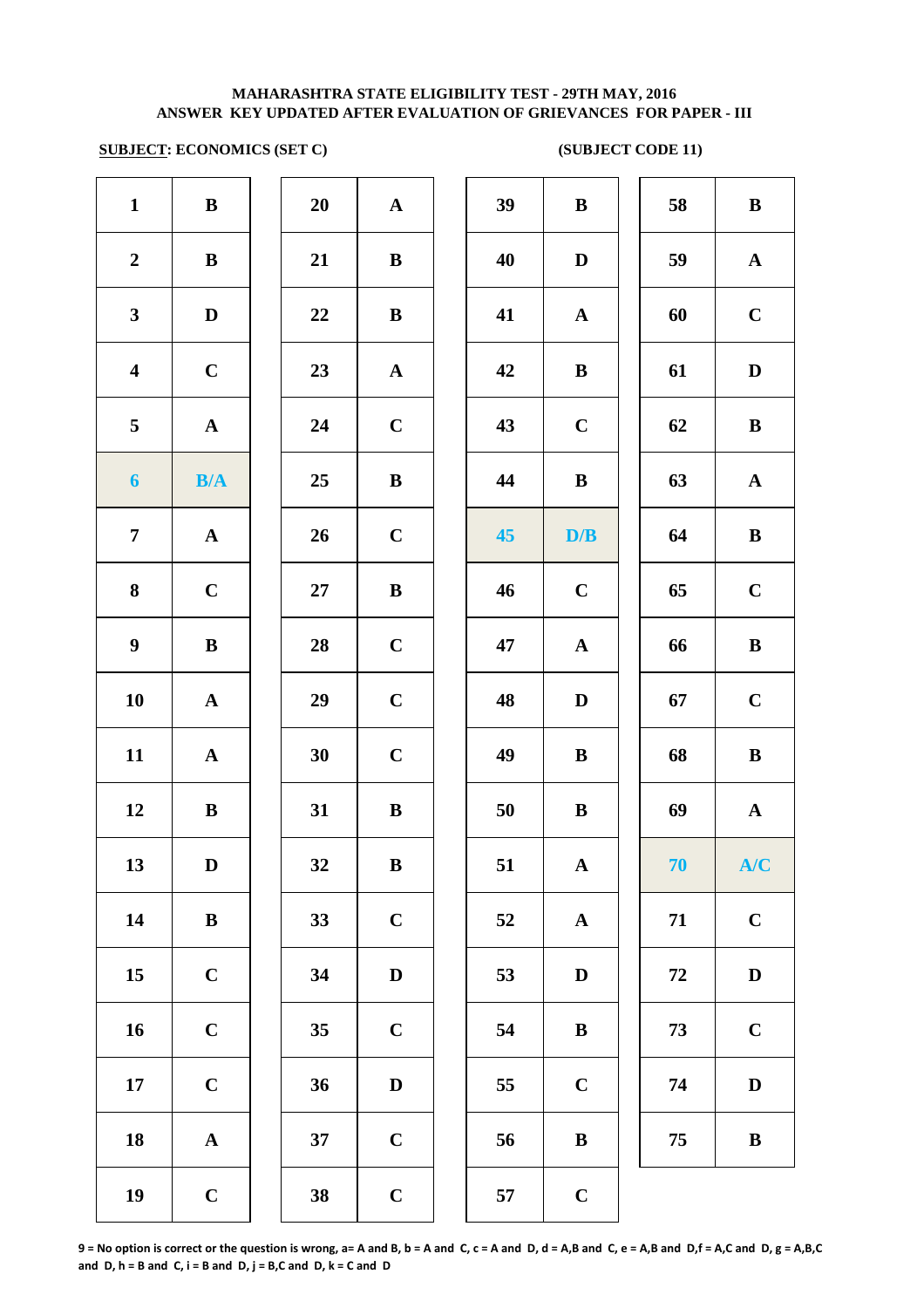## **SUBJECT: ECONOMICS (SET D) (SUBJECT CODE 11)**

| $\mathbf{1}$            | ${\bf A}$             | 20     | $\mathbf C$             | 39 | $\bf{B}$     |
|-------------------------|-----------------------|--------|-------------------------|----|--------------|
| $\boldsymbol{2}$        | $\, {\bf B}$          | 21     | $\, {\bf B}$            | 40 | $\bf{B}$     |
| $\mathbf{3}$            | $\mathbf D$           | 22     | $\, {\bf B}$            | 41 | $\mathbf A$  |
| $\overline{\mathbf{4}}$ | $\, {\bf B}$          | 23     | $\mathbf C$             | 42 | $\mathbf A$  |
| 5                       | $\mathbf C$           | 24     | $\mathbf D$             | 43 | $\mathbf{D}$ |
| 6                       | $\mathbf C$           | 25     | $\mathbf C$             | 44 | $\bf{B}$     |
| $\overline{7}$          | $\mathbf C$           | 26     | $\mathbf D$             | 45 | $\mathbf C$  |
| 8                       | $\boldsymbol{\rm{A}}$ | $27\,$ | $\mathbf C$             | 46 | $\bf{B}$     |
| $\boldsymbol{9}$        | $\mathbf C$           | 28     | $\mathbf C$             | 47 | $\mathbf C$  |
| 10                      | ${\bf A}$             | 29     | $\bf{B}$                | 48 | $\bf{B}$     |
| 11                      | $\bf{B}$              | 30     | $\mathbf D$             | 49 | $\mathbf A$  |
| 12                      | $\, {\bf B}$          | 31     | $\mathbf A$             | 50 | $\mathbf C$  |
| 13                      | $\mathbf A$           | 32     | $\, {\bf B}$            | 51 | $\mathbf{D}$ |
| 14                      | $\mathbf C$           | 33     | $\mathbf C$             | 52 | $\bf{B}$     |
| 15                      | $\bf{B}$              | 34     | $\, {\bf B}$            | 53 | $\mathbf A$  |
| 16                      | $\mathbf C$           | 35     | $\mathbf{D}/\mathbf{B}$ | 54 | $\bf{B}$     |
| 17                      | $\bf{B}$              | 36     | $\mathbf C$             | 55 | $\mathbf C$  |
| 18                      | $\mathbf C$           | 37     | ${\bf A}$               | 56 | $\bf{B}$     |
| 19                      | $\mathbf C$           | 38     | $\mathbf D$             | 57 | $\mathbf C$  |
|                         |                       |        |                         |    |              |

| 20 | $\mathbf C$             |  |
|----|-------------------------|--|
| 21 | B                       |  |
| 22 | B                       |  |
| 23 | $\mathbf C$             |  |
| 24 | D                       |  |
| 25 | $\mathbf C$             |  |
| 26 | D                       |  |
| 27 | $\overline{\mathbf{C}}$ |  |
| 28 | $\mathbf C$             |  |
| 29 | B                       |  |
| 30 | D                       |  |
| 31 | $\overline{\mathbf{A}}$ |  |
| 32 | B                       |  |
| 33 | $\mathbf C$             |  |
| 34 | $\bf{B}$                |  |
| 35 | D/B                     |  |
| 36 | $\mathbf C$             |  |
| 37 | A                       |  |
| 38 | D                       |  |

| $\mathbf{1}$            | ${\bf A}$    | 20     | $\mathbf C$  | 39 | $\, {\bf B}$ | 58 | $\bf{B}$     |
|-------------------------|--------------|--------|--------------|----|--------------|----|--------------|
| $\overline{2}$          | $\bf{B}$     | 21     | $\bf{B}$     | 40 | $\bf{B}$     | 59 | ${\bf A}$    |
| $\mathbf{3}$            | $\mathbf D$  | 22     | $\bf{B}$     | 41 | $\mathbf{A}$ | 60 | A/C          |
| $\overline{\mathbf{4}}$ | $\bf{B}$     | 23     | $\mathbf C$  | 42 | ${\bf A}$    | 61 | $\mathbf C$  |
| $\overline{5}$          | $\mathbf C$  | 24     | $\mathbf D$  | 43 | $\mathbf D$  | 62 | $\mathbf D$  |
| 6                       | $\mathbf C$  | 25     | $\mathbf C$  | 44 | $\bf{B}$     | 63 | $\mathbf C$  |
| $\overline{7}$          | $\mathbf C$  | 26     | $\mathbf D$  | 45 | $\mathbf C$  | 64 | $\mathbf D$  |
| $\boldsymbol{8}$        | ${\bf A}$    | $27\,$ | $\mathbf C$  | 46 | $\bf{B}$     | 65 | $\, {\bf B}$ |
| $\boldsymbol{9}$        | $\mathbf C$  | 28     | $\mathbf C$  | 47 | $\mathbf C$  | 66 | $\bf{B}$     |
| 10                      | ${\bf A}$    | 29     | $\bf{B}$     | 48 | $\, {\bf B}$ | 67 | $\bf{B}$     |
| 11                      | ${\bf B}$    | 30     | $\mathbf D$  | 49 | ${\bf A}$    | 68 | $\mathbf D$  |
| 12                      | ${\bf B}$    | 31     | $\mathbf{A}$ | 50 | $\mathbf C$  | 69 | $\mathbf C$  |
| 13                      | ${\bf A}$    | 32     | $\, {\bf B}$ | 51 | $\mathbf D$  | 70 | ${\bf A}$    |
| 14                      | $\mathbf C$  | 33     | $\mathbf C$  | 52 | $\bf{B}$     | 71 | B/A          |
| 15                      | $\, {\bf B}$ | 34     | ${\bf B}$    | 53 | $\mathbf A$  | 72 | ${\bf A}$    |
| 16                      | $\mathbf C$  | 35     | D/B          | 54 | $\bf{B}$     | 73 | $\mathbf C$  |
| 17                      | ${\bf B}$    | 36     | $\mathbf C$  | 55 | $\mathbf C$  | 74 | $\, {\bf B}$ |
| 18                      | $\mathbf C$  | 37     | ${\bf A}$    | 56 | $\bf{B}$     | 75 | ${\bf A}$    |
| 19                      | $\mathbf C$  | 38     | $\mathbf D$  | 57 | $\mathbf C$  |    |              |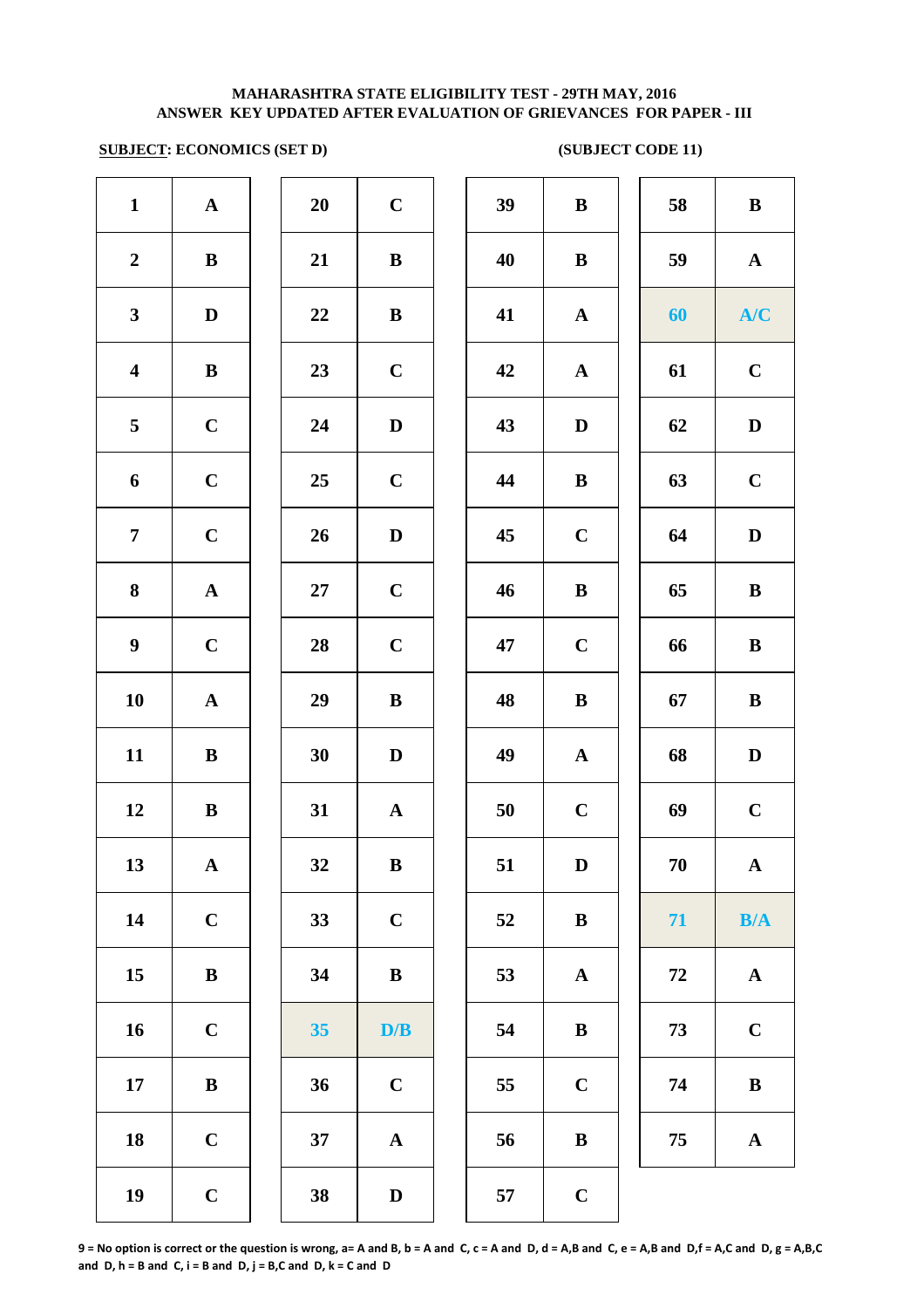# **SUBJECT: POLITICAL SCIENCE (SET A) (SUBJECT CODE 15)**

| $\mathbf{1}$            | $\mathbf D$      | 20     | $\mathbf C$           | 39 | $\mathbf A$      |
|-------------------------|------------------|--------|-----------------------|----|------------------|
| $\boldsymbol{2}$        | $\mathbf C$      | 21     | $\, {\bf B}$          | 40 | $\mathbf{D}$     |
| $\mathbf{3}$            | $\, {\bf B}$     | 22     | $\, {\bf B}$          | 41 | $\mathbf A$      |
| $\overline{\mathbf{4}}$ | $\mathbf C$      | 23     | $\mathbf D$           | 42 | $\mathbf{D}$     |
| 5                       | ${\bf A}$        | 24     | $\, {\bf B}$          | 43 | $\mathbf A$      |
| 6                       | $\mathbf D$      | 25     | $\mathbf D$           | 44 | $\mathbf{D}$     |
| $\overline{7}$          | $\, {\bf B}$     | 26     | $\, {\bf B}$          | 45 | $\bf{B}$         |
| 8                       | $\, {\bf B}$     | $27\,$ | $\, {\bf B}$          | 46 | $\mathbf A$      |
| $\boldsymbol{9}$        | $\mathbf D$      | 28     | $\mathbf C$           | 47 | $\mathbf{D}$     |
| 10                      | ${\bf A}$        | 29     | $\boldsymbol{\rm{A}}$ | 48 | $\mathbf C$      |
| 11                      | $\mathbf D$      | 30     | $\mathbf C$           | 49 | $\mathbf A$      |
| 12                      | $\mathbf D$      | 31     | $\, {\bf B}$          | 50 | $\mathbf A$      |
| 13                      | $\boldsymbol{9}$ | 32     | C/B                   | 51 | $\mathbf C$      |
| 14                      | $\mathbf D$      | 33     | $\mathbf C$           | 52 | $\boldsymbol{9}$ |
| 15                      | $\, {\bf B}$     | 34     | $\mathbf C$           | 53 | $\bf{D}$         |
| 16                      | $\mathbf D$      | 35     | $\mathbf h$           | 54 | $\bf{B}$         |
| 17                      | $\mathbf C$      | 36     | $\, {\bf B}$          | 55 | $\bf{D}$         |
| 18                      | $\, {\bf B}$     | 37     | $\mathbf C$           | 56 | $\bf{B}$         |
| 19                      | $\mathbf C$      | 38     | $\boldsymbol{\rm{A}}$ | 57 | $\mathbf A$      |
|                         |                  |        |                       |    |                  |

| 20 | $\mathbf C$             |  |
|----|-------------------------|--|
| 21 | B                       |  |
| 22 | B                       |  |
| 23 | D                       |  |
| 24 | B                       |  |
| 25 | D                       |  |
| 26 | B                       |  |
| 27 | B                       |  |
| 28 | $\mathbf C$             |  |
| 29 | $\mathbf A$             |  |
| 30 | $\mathbf C$             |  |
| 31 | B                       |  |
| 32 | $\mathbf{C}/\mathbf{B}$ |  |
| 33 | $\mathbf C$             |  |
| 34 | $\mathbf C$             |  |
| 35 | h                       |  |
| 36 | B                       |  |
| 37 | $\mathbf C$             |  |
| 38 | Δ                       |  |

| $\mathbf{1}$            | $\mathbf D$      | 20 | $\mathbf C$  | 39 | ${\bf A}$        | 58 | $\mathbf A$      |
|-------------------------|------------------|----|--------------|----|------------------|----|------------------|
| $\overline{2}$          | $\mathbf C$      | 21 | $\bf{B}$     | 40 | $\mathbf D$      | 59 | $\mathbf C$      |
| $\mathbf{3}$            | ${\bf B}$        | 22 | $\bf{B}$     | 41 | ${\bf A}$        | 60 | ${\bf A}$        |
| $\overline{\mathbf{4}}$ | $\mathbf C$      | 23 | D            | 42 | $\mathbf D$      | 61 | $\mathbf C$      |
| $5\overline{)}$         | $\mathbf{A}$     | 24 | $\bf{B}$     | 43 | $\mathbf{A}$     | 62 | $\mathbf C$      |
| 6                       | $\mathbf D$      | 25 | $\mathbf D$  | 44 | $\mathbf D$      | 63 | $\, {\bf B}$     |
| $\overline{7}$          | ${\bf B}$        | 26 | $\bf{B}$     | 45 | $\bf{B}$         | 64 | $\mathbf C$      |
| 8                       | $\bf{B}$         | 27 | $\bf{B}$     | 46 | $\mathbf{A}$     | 65 | $\mathbf C$      |
| $\boldsymbol{9}$        | $\mathbf D$      | 28 | $\mathbf C$  | 47 | $\mathbf D$      | 66 | $\, {\bf B}$     |
| 10                      | ${\bf A}$        | 29 | ${\bf A}$    | 48 | $\mathbf C$      | 67 | $\mathbf C$      |
| 11                      | D                | 30 | $\mathbf C$  | 49 | $\mathbf{A}$     | 68 | $\mathbf A$      |
| 12                      | D                | 31 | $\bf{B}$     | 50 | $\mathbf{A}$     | 69 | $\mathbf D$      |
| 13                      | $\boldsymbol{9}$ | 32 | C/B          | 51 | $\mathbf C$      | 70 | $\mathbf A$      |
| 14                      | $\mathbf D$      | 33 | $\mathbf C$  | 52 | $\boldsymbol{9}$ | 71 | $\mathbf A$      |
| 15                      | $\bf{B}$         | 34 | $\mathbf C$  | 53 | $\mathbf D$      | 72 | $\mathbf C$      |
| 16                      | $\mathbf D$      | 35 | $\mathbf{h}$ | 54 | $\bf{B}$         | 73 | $\mathbf D$      |
| 17                      | $\mathbf C$      | 36 | $\bf{B}$     | 55 | $\mathbf D$      | 74 | $\boldsymbol{9}$ |
| 18                      | $\, {\bf B}$     | 37 | $\mathbf C$  | 56 | $\bf{B}$         | 75 | D/A              |
| 19                      | $\mathbf C$      | 38 | ${\bf A}$    | 57 | $\mathbf{A}$     |    |                  |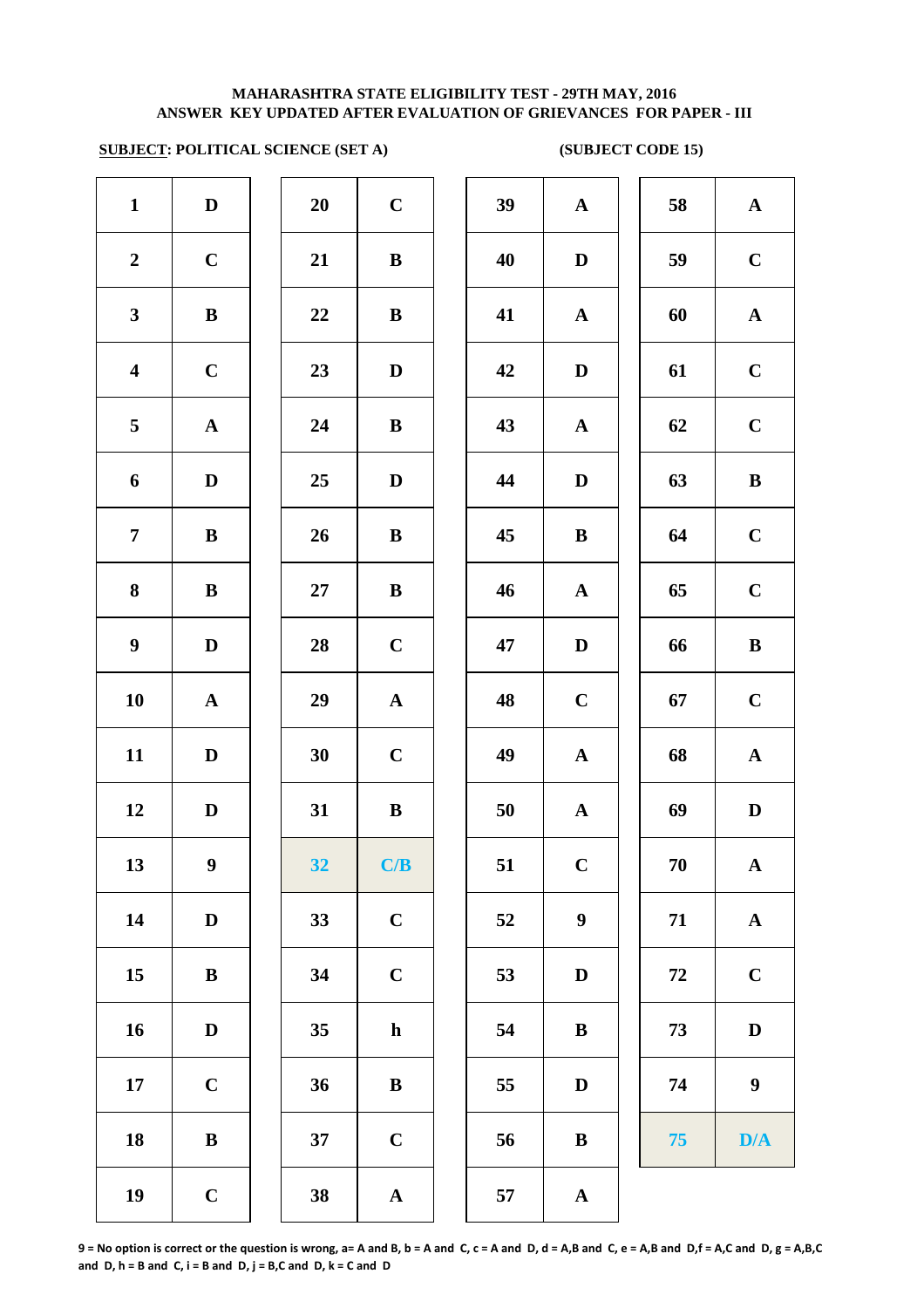# **SUBJECT: POLITICAL SCIENCE (SET B) (SUBJECT CODE 15)**

| $\mathbf{1}$            | ${\bf B}$             | 20     | $\mathbf D$           | 39 | $\mathbf C$      |
|-------------------------|-----------------------|--------|-----------------------|----|------------------|
| $\boldsymbol{2}$        | $\, {\bf B}$          | 21     | ${\bf A}$             | 40 | $\mathbf{A}$     |
| $\mathbf{3}$            | $\mathbf D$           | 22     | $\mathbf D$           | 41 | $\mathbf C$      |
| $\overline{\mathbf{4}}$ | $\, {\bf B}$          | 23     | ${\bf A}$             | 42 | $\mathbf C$      |
| 5                       | $\mathbf D$           | 24     | $\mathbf D$           | 43 | $\bf{B}$         |
| 6                       | $\, {\bf B}$          | 25     | $\, {\bf B}$          | 44 | $\mathbf C$      |
| $\boldsymbol{7}$        | $\, {\bf B}$          | 26     | $\boldsymbol{\rm{A}}$ | 45 | $\mathbf C$      |
| ${\bf 8}$               | $\mathbf C$           | $27\,$ | $\mathbf D$           | 46 | $\bf{B}$         |
| $\boldsymbol{9}$        | $\boldsymbol{\rm{A}}$ | 28     | $\mathbf C$           | 47 | $\mathbf C$      |
| 10                      | $\mathbf C$           | 29     | $\mathbf{A}$          | 48 | $\mathbf{A}$     |
| 11                      | ${\bf B}$             | 30     | ${\bf A}$             | 49 | $\bf{D}$         |
| 12                      | C/B                   | 31     | $\mathbf C$           | 50 | $\boldsymbol{A}$ |
| 13                      | $\mathbf C$           | 32     | $\boldsymbol{9}$      | 51 | $\mathbf{A}$     |
| 14                      | $\mathbf C$           | 33     | $\mathbf{D}%$         | 52 | $\mathbf C$      |
| 15                      | h                     | 34     | $\, {\bf B}$          | 53 | $\mathbf D$      |
| 16                      | B                     | 35     | $\mathbf D$           | 54 | 9                |
| 17                      | $\mathsf{C}$          | 36     | $\, {\bf B}$          | 55 | D/               |
| 18                      | A                     | 37     | $\boldsymbol{\rm{A}}$ | 56 | D                |
| 19                      | A                     | 38     | $\mathbf A$           | 57 | $\mathsf{C}$     |
|                         |                       |        |                       |    |                  |

| $\mathbf{1}$            | $\, {\bf B}$ | 20 | $\mathbf D$             | 39 | $\mathbf C$      | 58 | $\bf{B}$         |
|-------------------------|--------------|----|-------------------------|----|------------------|----|------------------|
| $\overline{2}$          | $\bf{B}$     | 21 | $\mathbf A$             | 40 | $\mathbf{A}$     | 59 | $\mathbf C$      |
| $\mathbf{3}$            | D            | 22 | D                       | 41 | $\mathbf C$      | 60 | $\mathbf{A}$     |
| $\overline{\mathbf{4}}$ | $\bf{B}$     | 23 | $\mathbf{A}$            | 42 | $\mathbf C$      | 61 | D                |
| 5                       | D            | 24 | D                       | 43 | $\bf{B}$         | 62 | $\bf{B}$         |
| 6                       | $\bf{B}$     | 25 | $\bf{B}$                | 44 | $\mathbf C$      | 63 | $\bf{B}$         |
| $\overline{7}$          | $\bf{B}$     | 26 | $\mathbf{A}$            | 45 | $\mathbf C$      | 64 | D                |
| 8                       | $\mathbf C$  | 27 | $\mathbf D$             | 46 | $\bf{B}$         | 65 | $\mathbf A$      |
| $\boldsymbol{9}$        | ${\bf A}$    | 28 | $\mathbf C$             | 47 | $\mathbf C$      | 66 | $\mathbf D$      |
| 10                      | $\mathbf C$  | 29 | ${\bf A}$               | 48 | $\mathbf{A}$     | 67 | $\mathbf{D}$     |
| 11                      | $\bf{B}$     | 30 | $\mathbf{A}$            | 49 | D                | 68 | $\boldsymbol{9}$ |
| 12                      | C/B          | 31 | $\mathbf C$             | 50 | $\mathbf{A}$     | 69 | D                |
| 13                      | $\mathbf C$  | 32 | 9                       | 51 | $\mathbf{A}$     | 70 | $\bf{B}$         |
| 14                      | $\mathbf C$  | 33 | $\mathbf D$             | 52 | $\mathbf C$      | 71 | $\mathbf D$      |
| 15                      | h            | 34 | ${\bf B}$               | 53 | $\mathbf D$      | 72 | $\mathbf C$      |
| 16                      | $\pmb B$     | 35 | $\mathbf D$             | 54 | $\boldsymbol{9}$ | 73 | $\bf{B}$         |
| 17                      | $\mathsf C$  | 36 | ${\bf B}$               | 55 | D/A              | 74 | $\mathbf C$      |
| 18                      | A            | 37 | ${\bf A}$               | 56 | D                | 75 | $\mathbf C$      |
| 19                      | $\mathbf{A}$ | 38 | $\overline{\mathbf{A}}$ | 57 | $\mathsf{C}$     |    |                  |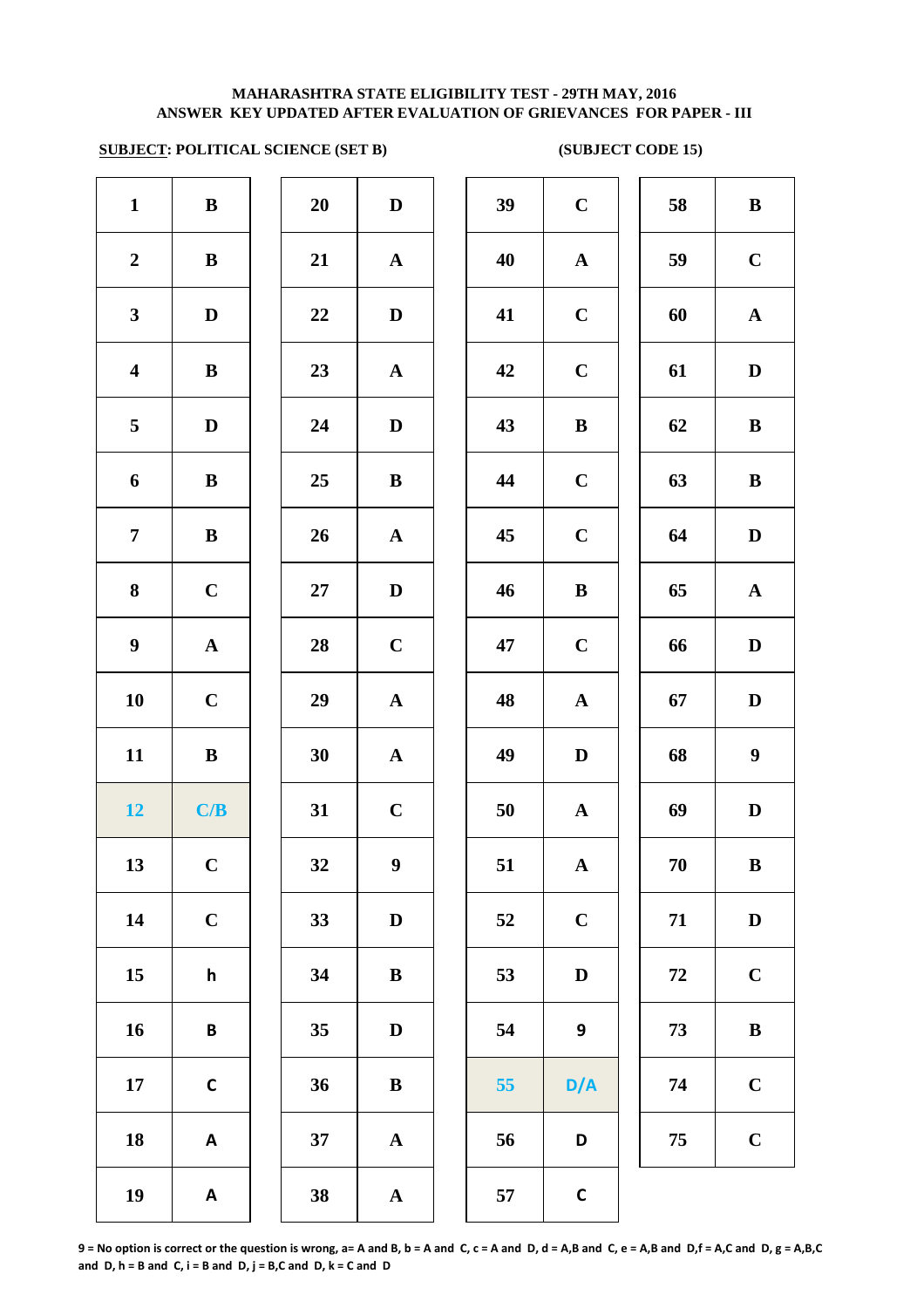# **SUBJECT: POLITICAL SCIENCE (SET C) (SUBJECT CODE 15)**

| $\mathbf{1}$            | $\, {\bf B}$          | 20     | ${\bf A}$             | 39 | $\mathbf{D}$     |
|-------------------------|-----------------------|--------|-----------------------|----|------------------|
| $\overline{\mathbf{2}}$ | C/B                   | 21     | $\mathbf C$           | 40 | $\mathbf A$      |
| $\mathbf{3}$            | $\mathbf C$           | 22     | $\boldsymbol{9}$      | 41 | $\mathbf A$      |
| $\overline{\mathbf{4}}$ | $\mathbf C$           | 23     | $\mathbf D$           | 42 | $\mathbf C$      |
| 5                       | $\mathbf h$           | 24     | $\, {\bf B}$          | 43 | $\mathbf{D}$     |
| 6                       | $\bf{B}$              | 25     | $\mathbf D$           | 44 | $\boldsymbol{9}$ |
| $\overline{7}$          | $\mathbf C$           | 26     | $\bf{B}$              | 45 | D/4              |
| 8                       | $\boldsymbol{\rm{A}}$ | $27\,$ | $\mathbf A$           | 46 | $\mathbf{D}$     |
| $\boldsymbol{9}$        | ${\bf A}$             | 28     | ${\bf A}$             | 47 | $\mathbf C$      |
| 10                      | $\mathbf D$           | 29     | $\mathbf C$           | 48 | $\bf{B}$         |
| 11                      | $\boldsymbol{\rm{A}}$ | 30     | $\boldsymbol{\rm{A}}$ | 49 | $\mathbf C$      |
| 12                      | $\mathbf D$           | 31     | $\mathbf C$           | 50 | $\mathbf{A}$     |
| 13                      | ${\bf A}$             | 32     | $\mathbf C$           | 51 | $\mathbf{D}$     |
| 14                      | $\mathbf D$           | 33     | $\, {\bf B}$          | 52 | $\bf{B}$         |
| 15                      | $\, {\bf B}$          | 34     | $\mathbf C$           | 53 | $\bf{B}$         |
| 16                      | $\mathbf A$           | 35     | $\mathbf C$           | 54 | $\bf{D}$         |
| 17                      | $\mathbf D$           | 36     | $\, {\bf B}$          | 55 | $\mathbf A$      |
| 18                      | $\mathbf C$           | 37     | $\mathbf C$           | 56 | $\bf{D}$         |
| 19                      | $\boldsymbol{\rm{A}}$ | 38     | $\boldsymbol{\rm{A}}$ | 57 | $\mathbf{D}$     |
|                         |                       |        |                       |    |                  |

| 20 | $\mathbf A$  |
|----|--------------|
| 21 | $\mathbf C$  |
| 22 | 9            |
| 23 | D            |
| 24 | B            |
| 25 | D            |
| 26 | B            |
| 27 | $\mathbf{A}$ |
| 28 | $\mathbf A$  |
| 29 | $\mathbf C$  |
| 30 | $\mathbf{A}$ |
| 31 | $\mathbf C$  |
| 32 | $\mathbf C$  |
| 33 | $\bf{B}$     |
| 34 | $\mathbf C$  |
| 35 | $\mathbf C$  |
| 36 | B            |
| 37 | $\mathbf C$  |
|    |              |

| $\mathbf{1}$            | $\bf{B}$     | 20     | ${\bf A}$        | 39 | $\mathbf D$      | 58         | $\boldsymbol{9}$      |
|-------------------------|--------------|--------|------------------|----|------------------|------------|-----------------------|
| $\overline{\mathbf{2}}$ | C/B          | 21     | $\mathbf C$      | 40 | $\mathbf{A}$     | 59         | D                     |
| $\mathbf{3}$            | $\mathbf C$  | 22     | $\boldsymbol{9}$ | 41 | ${\bf A}$        | 60         | $\bf{B}$              |
| $\overline{\mathbf{4}}$ | $\mathbf C$  | 23     | D                | 42 | $\mathbf C$      | 61         | ${\bf D}$             |
| $\overline{5}$          | $\mathbf{h}$ | 24     | $\bf{B}$         | 43 | $\mathbf D$      | 62         | $\mathbf C$           |
| 6                       | ${\bf B}$    | 25     | $\mathbf D$      | 44 | $\boldsymbol{9}$ | 63         | $\, {\bf B}$          |
| $\overline{7}$          | $\mathbf C$  | 26     | $\bf{B}$         | 45 | D/A              | 64         | $\mathbf C$           |
| 8                       | ${\bf A}$    | $27\,$ | ${\bf A}$        | 46 | $\mathbf D$      | 65         | $\mathbf C$           |
| 9                       | ${\bf A}$    | 28     | ${\bf A}$        | 47 | $\mathbf C$      | 66         | $\, {\bf B}$          |
| 10                      | $\mathbf D$  | 29     | $\mathbf C$      | 48 | $\, {\bf B}$     | 67         | $\, {\bf B}$          |
| 11                      | ${\bf A}$    | 30     | ${\bf A}$        | 49 | $\mathbf C$      | 68         | $\mathbf D$           |
| 12                      | D            | 31     | $\mathbf C$      | 50 | ${\bf A}$        | 69         | $\bf{B}$              |
| 13                      | $\mathbf{A}$ | 32     | $\mathbf C$      | 51 | $\mathbf D$      | 70         | D                     |
| 14                      | D            | 33     | $\bf{B}$         | 52 | $\bf{B}$         | 71         | $\bf{B}$              |
| 15                      | $\, {\bf B}$ | 34     | $\mathbf C$      | 53 | $\bf{B}$         | 72         | $\bf{B}$              |
| 16                      | ${\bf A}$    | 35     | $\mathbf C$      | 54 | $\mathbf D$      | 73         | $\mathbf C$           |
| 17                      | $\mathbf D$  | 36     | $\, {\bf B}$     | 55 | $\mathbf A$      | ${\bf 74}$ | $\boldsymbol{\rm{A}}$ |
| 18                      | $\mathbf C$  | 37     | $\bf C$          | 56 | $\mathbf D$      | 75         | $\mathbf C$           |
| 19                      | ${\bf A}$    | 38     | $\mathbf A$      | 57 | $\mathbf D$      |            |                       |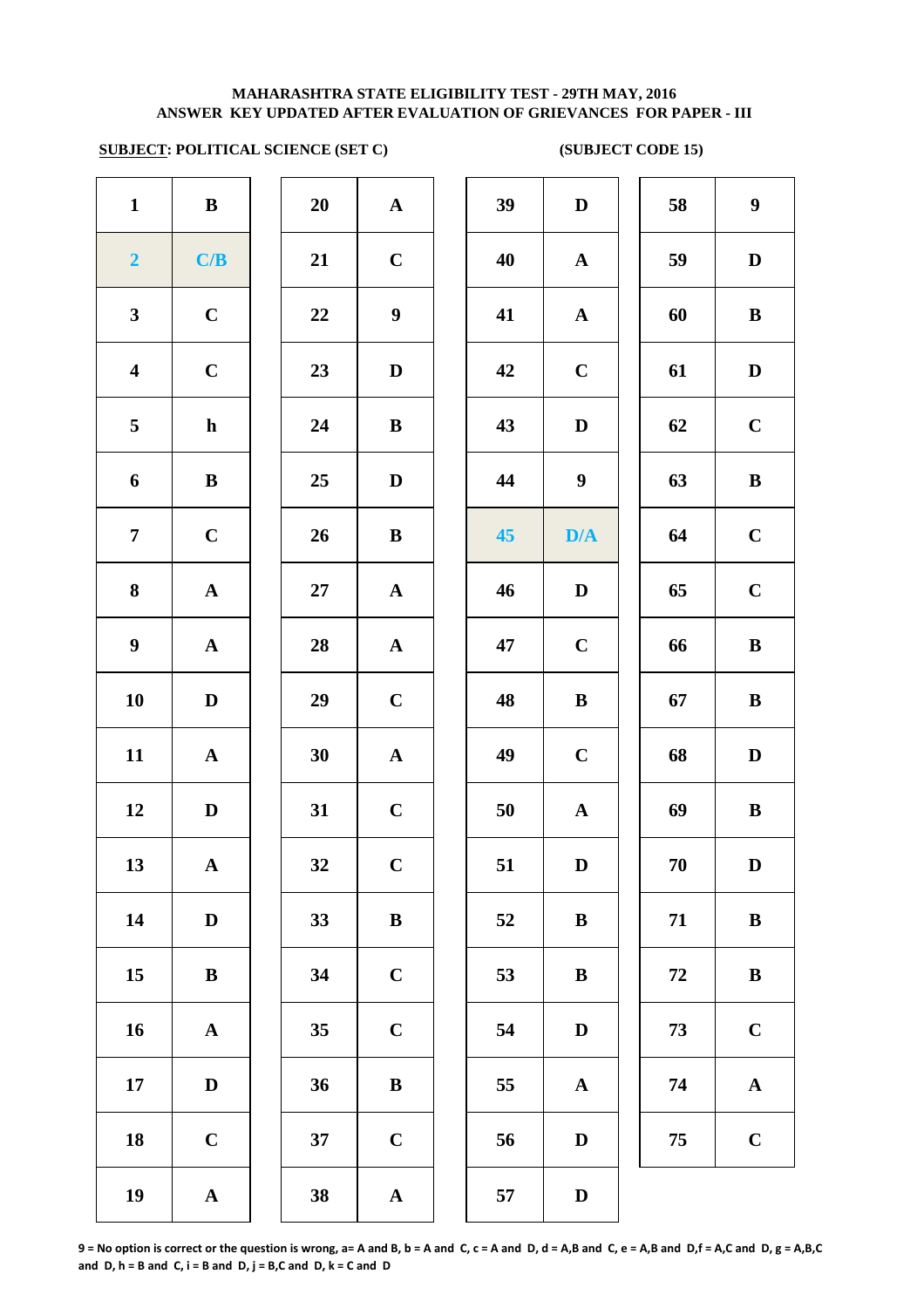# **SUBJECT: POLITICAL SCIENCE (SET D) (SUBJECT CODE 15)**

| $\mathbf{1}$            | $\boldsymbol{\rm{A}}$ | 20     | $\boldsymbol{\rm{A}}$ | 39 | $\mathbf C$  |
|-------------------------|-----------------------|--------|-----------------------|----|--------------|
| $\boldsymbol{2}$        | $\mathbf D$           | 21     | $\mathbf C$           | 40 | $\mathbf A$  |
| $\mathbf{3}$            | ${\bf A}$             | 22     | $\mathbf C$           | 41 | $\mathbf D$  |
| $\overline{\mathbf{4}}$ | $\mathbf D$           | 23     | $\, {\bf B}$          | 42 | $\bf{B}$     |
| 5                       | $\bf{B}$              | 24     | $\mathbf C$           | 43 | $\bf{B}$     |
| 6                       | ${\bf A}$             | 25     | $\mathbf C$           | 44 | $\mathbf{D}$ |
| $\overline{7}$          | $\mathbf D$           | 26     | $\, {\bf B}$          | 45 | $\mathbf A$  |
| 8                       | $\mathbf C$           | $27\,$ | $\mathbf C$           | 46 | $\mathbf{D}$ |
| $\boldsymbol{9}$        | $\boldsymbol{\rm{A}}$ | 28     | $\boldsymbol{\rm{A}}$ | 47 | $\bf{D}$     |
| 10                      | $\boldsymbol{\rm{A}}$ | 29     | $\mathbf D$           | 48 | 9            |
| 11                      | $\mathbf C$           | 30     | $\mathbf A$           | 49 | $\bf{D}$     |
| 12                      | $\boldsymbol{9}$      | 31     | ${\bf A}$             | 50 | $\bf{B}$     |
| 13                      | D                     | 32     | $\mathbf C$           | 51 | $\bf{D}$     |
| 14                      | $\bf{B}$              | 33     | $\mathbf D$           | 52 | $\mathbf C$  |
| 15                      | $\mathbf D$           | 34     | $\boldsymbol{9}$      | 53 | $\bf{B}$     |
| 16                      | $\bf{B}$              | 35     | D/A                   | 54 | $\mathbf C$  |
| 17                      | ${\bf A}$             | 36     | $\mathbf D$           | 55 | $\mathbf C$  |
| 18                      | $\boldsymbol{\rm{A}}$ | 37     | $\mathbf C$           | 56 | $\bf{B}$     |
| 19                      | $\mathbf C$           | 38     | $\bf{B}$              | 57 | $\bf{B}$     |
|                         |                       |        |                       |    |              |

| 20 | $\mathbf A$             |  |
|----|-------------------------|--|
| 21 | $\mathbf C$             |  |
| 22 | $\mathbf C$             |  |
| 23 | B                       |  |
| 24 | $\mathbf C$             |  |
| 25 | $\mathbf C$             |  |
| 26 | B                       |  |
| 27 | $\mathbf C$             |  |
| 28 | $\mathbf{A}$            |  |
| 29 | D                       |  |
| 30 | $\mathbf A$             |  |
| 31 | $\overline{\mathbf{A}}$ |  |
| 32 | $\mathbf C$             |  |
| 33 | D                       |  |
| 34 | 9                       |  |
| 35 | D/A                     |  |
| 36 | $\mathbf D$             |  |
| 37 | $\mathbf C$             |  |
| 20 | R                       |  |

| $\mathbf{1}$            | $\mathbf{A}$     | 20 | ${\bf A}$        | 39 | $\mathbf C$      | 58 | $\mathbf D$ |
|-------------------------|------------------|----|------------------|----|------------------|----|-------------|
|                         |                  |    |                  |    |                  |    |             |
| $\overline{2}$          | D                | 21 | $\mathbf C$      | 40 | $\mathbf A$      | 59 | $\bf{B}$    |
| $\mathbf{3}$            | $\mathbf{A}$     | 22 | $\mathbf C$      | 41 | D                | 60 | D           |
| $\overline{\mathbf{4}}$ | D                | 23 | $\, {\bf B}$     | 42 | $\bf{B}$         | 61 | $\bf{B}$    |
| $\overline{5}$          | $\bf{B}$         | 24 | $\mathbf C$      | 43 | $\bf{B}$         | 62 | $\bf{B}$    |
| 6                       | $\mathbf A$      | 25 | $\mathbf C$      | 44 | D                | 63 | $\mathbf C$ |
| $\overline{7}$          | $\mathbf D$      | 26 | $\bf{B}$         | 45 | $\mathbf A$      | 64 | ${\bf A}$   |
| 8                       | $\mathbf C$      | 27 | $\mathbf C$      | 46 | $\mathbf D$      | 65 | $\mathbf C$ |
| $\boldsymbol{9}$        | ${\bf A}$        | 28 | ${\bf A}$        | 47 | $\mathbf D$      | 66 | $\bf{B}$    |
| 10                      | ${\bf A}$        | 29 | $\mathbf D$      | 48 | $\boldsymbol{9}$ | 67 | C/B         |
| 11                      | $\mathbf C$      | 30 | ${\bf A}$        | 49 | $\mathbf D$      | 68 | $\mathbf C$ |
| 12                      | $\boldsymbol{9}$ | 31 | $\mathbf{A}$     | 50 | $\bf{B}$         | 69 | $\mathbf C$ |
| 13                      | $\mathbf D$      | 32 | $\mathbf C$      | 51 | $\mathbf D$      | 70 | $\mathbf h$ |
| 14                      | $\bf{B}$         | 33 | D                | 52 | $\mathbf C$      | 71 | $\bf{B}$    |
| 15                      | D                | 34 | $\boldsymbol{9}$ | 53 | $\bf{B}$         | 72 | $\mathbf C$ |
| 16                      | $\bf{B}$         | 35 | D/A              | 54 | $\mathbf C$      | 73 | ${\bf A}$   |
| 17                      | ${\bf A}$        | 36 | $\mathbf D$      | 55 | $\mathbf C$      | 74 | ${\bf A}$   |
| 18                      | ${\bf A}$        | 37 | $\mathbf C$      | 56 | $\bf{B}$         | 75 | $\mathbf D$ |
| 19                      | $\mathbf C$      | 38 | $\, {\bf B}$     | 57 | $\, {\bf B}$     |    |             |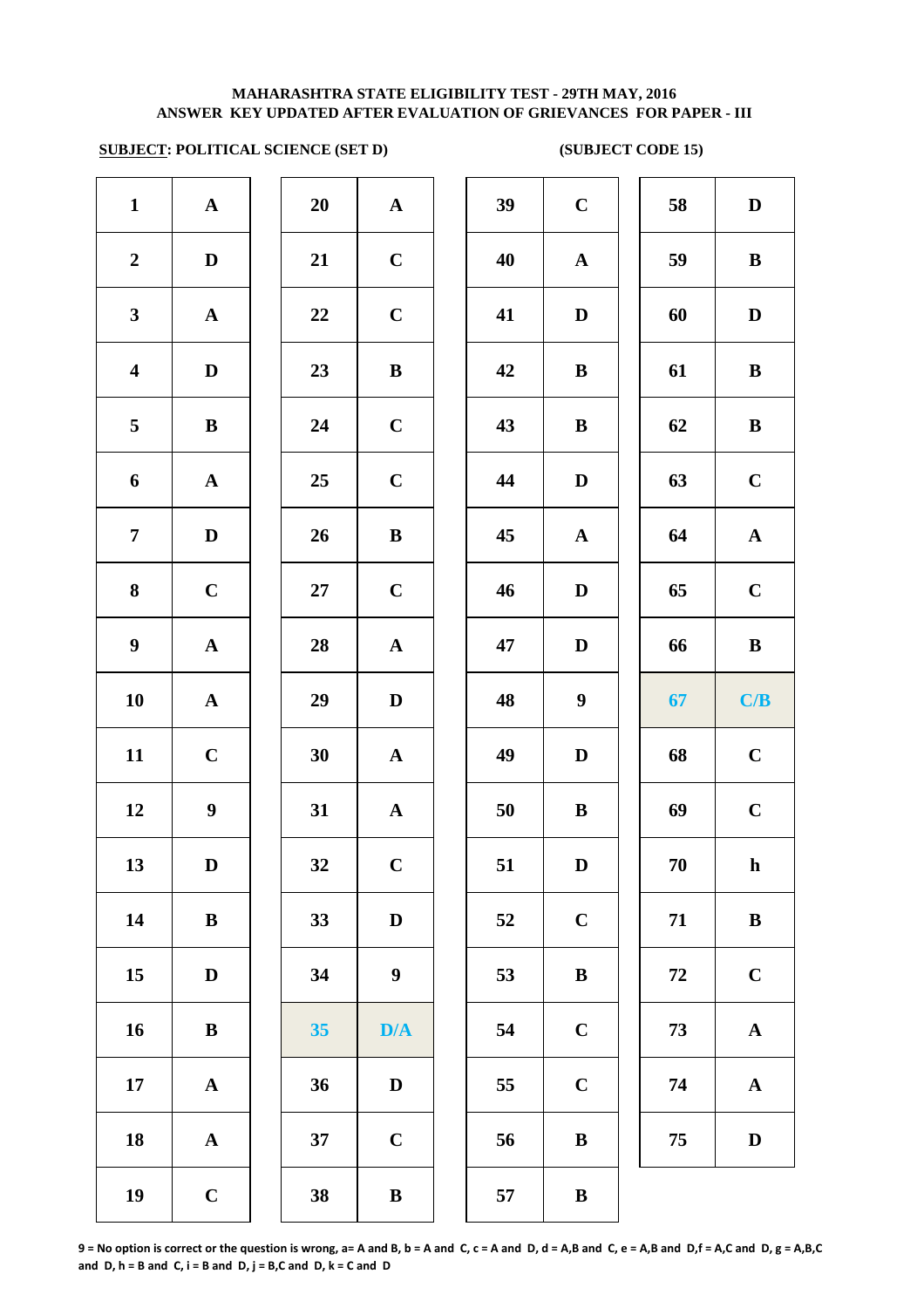# **SUBJECT: LIBRARY & INFORMATION SCIENCE (SET A) (SUBJECT CODE 18)**

| $\mathbf{1}$            | $\mathbf D$  | 20 | $\, {\bf B}$ | 39 | $\bf{B}$    |
|-------------------------|--------------|----|--------------|----|-------------|
| $\boldsymbol{2}$        | $\mathbf D$  | 21 | $\mathbf C$  | 40 | $\mathbf A$ |
| $\mathbf{3}$            | $\, {\bf B}$ | 22 | $\, {\bf B}$ | 41 | $\mathbf C$ |
| $\overline{\mathbf{4}}$ | ${\bf A}$    | 23 | $\mathbf C$  | 42 | $\mathbf A$ |
| 5                       | $\mathbf D$  | 24 | $\mathbf C$  | 43 | $\mathbf C$ |
| 6                       | $\bf{B}$     | 25 | $\mathbf D$  | 44 | $\bf{B}$    |
| $\overline{7}$          | ${\bf A}$    | 26 | $\mathbf C$  | 45 | $\mathbf C$ |
| $\boldsymbol{8}$        | B/A          | 27 | $\mathbf D$  | 46 | $\mathbf A$ |
| $\boldsymbol{9}$        | $\mathbf D$  | 28 | $\bf{B}$     | 47 | $\mathbf C$ |
| 10                      | $\, {\bf B}$ | 29 | ${\bf A}$    | 48 | $\mathbf C$ |
| 11                      | ${\bf A}$    | 30 | $\, {\bf B}$ | 49 | $\mathbf C$ |
| 12                      | $\mathbf C$  | 31 | ${\bf A}$    | 50 | $\mathbf A$ |
| 13                      | $\mathbf C$  | 32 | ${\bf A}$    | 51 | $\bf{B}$    |
| 14                      | $\, {\bf B}$ | 33 | B/A          | 52 | $\bf{B}$    |
| 15                      | $\mathbf C$  | 34 | $\, {\bf B}$ | 53 | $\mathbf C$ |
| 16                      | $\mathbf D$  | 35 | $\, {\bf B}$ | 54 | $\mathbf C$ |
| 17                      | D            | 36 | $\mathbf C$  | 55 | $\bf{B}$    |
| 18                      | $\mathbf D$  | 37 | $\mathbf C$  | 56 | $\mathbf C$ |
| 19                      | ${\bf A}$    | 38 | $\mathbf D$  | 57 | $\bf{B}$    |
|                         |              |    |              |    |             |

| 20 | B                       |  |
|----|-------------------------|--|
| 21 | $\mathbf C$             |  |
| 22 | B                       |  |
| 23 | $\mathbf C$             |  |
| 24 | $\mathbf C$             |  |
| 25 | D                       |  |
| 26 | $\mathbf C$             |  |
| 27 | D                       |  |
| 28 | B                       |  |
| 29 | $\mathbf A$             |  |
| 30 | B                       |  |
| 31 | $\overline{\mathbf{A}}$ |  |
| 32 | $\mathbf A$             |  |
| 33 | B/A                     |  |
| 34 | B                       |  |
| 35 | $\bf{B}$                |  |
| 36 | $\mathbf C$             |  |
| 37 | $\mathbf C$             |  |
|    |                         |  |

| $\mathbf{1}$            | D            | 20 | $\bf{B}$    | 39 | $\bf{B}$     | 58     | $\bf{B}$     |
|-------------------------|--------------|----|-------------|----|--------------|--------|--------------|
| $\overline{2}$          | $\mathbf D$  | 21 | $\mathbf C$ | 40 | ${\bf A}$    | 59     | $\, {\bf B}$ |
| $\mathbf{3}$            | $\bf{B}$     | 22 | $\bf{B}$    | 41 | $\mathbf C$  | 60     | ${\bf A}$    |
| $\overline{\mathbf{4}}$ | ${\bf A}$    | 23 | $\mathbf C$ | 42 | ${\bf A}$    | 61     | ${\bf A}$    |
| $5\phantom{.0}$         | $\mathbf D$  | 24 | $\mathbf C$ | 43 | $\mathbf C$  | 62     | $\mathbf D$  |
| 6                       | $\bf{B}$     | 25 | $\mathbf D$ | 44 | $\, {\bf B}$ | 63     | ${\bf A}$    |
| $\overline{7}$          | $\mathbf{A}$ | 26 | $\mathbf C$ | 45 | $\mathbf C$  | 64     | ${\bf A}$    |
| $\boldsymbol{8}$        | B/A          | 27 | $\mathbf D$ | 46 | ${\bf A}$    | 65     | ${\bf A}$    |
| $\boldsymbol{9}$        | $\mathbf D$  | 28 | $\bf{B}$    | 47 | $\mathbf C$  | 66     | $\mathbf D$  |
| 10                      | $\bf{B}$     | 29 | ${\bf A}$   | 48 | $\mathbf C$  | 67     | ${\bf A}$    |
| 11                      | ${\bf A}$    | 30 | $\bf{B}$    | 49 | $\mathbf C$  | 68     | $\mathbf{A}$ |
| 12                      | $\mathbf C$  | 31 | ${\bf A}$   | 50 | ${\bf A}$    | 69     | ${\bf A}$    |
| 13                      | $\mathbf C$  | 32 | ${\bf A}$   | 51 | $\, {\bf B}$ | $70\,$ | $\mathbf C$  |
| 14                      | ${\bf B}$    | 33 | B/A         | 52 | $\, {\bf B}$ | 71     | $\mathbf D$  |
| 15                      | $\mathbf C$  | 34 | $\bf{B}$    | 53 | $\mathbf C$  | 72     | $\, {\bf B}$ |
| 16                      | $\mathbf D$  | 35 | $\bf{B}$    | 54 | $\mathbf C$  | 73     | $\mathbf D$  |
| 17                      | $\mathbf D$  | 36 | $\mathbf C$ | 55 | $\bf{B}$     | 74     | $\, {\bf B}$ |
| 18                      | $\mathbf D$  | 37 | $\mathbf C$ | 56 | $\mathbf C$  | 75     | $\, {\bf B}$ |
| 19                      | $\mathbf{A}$ | 38 | D           | 57 | $\bf{B}$     |        |              |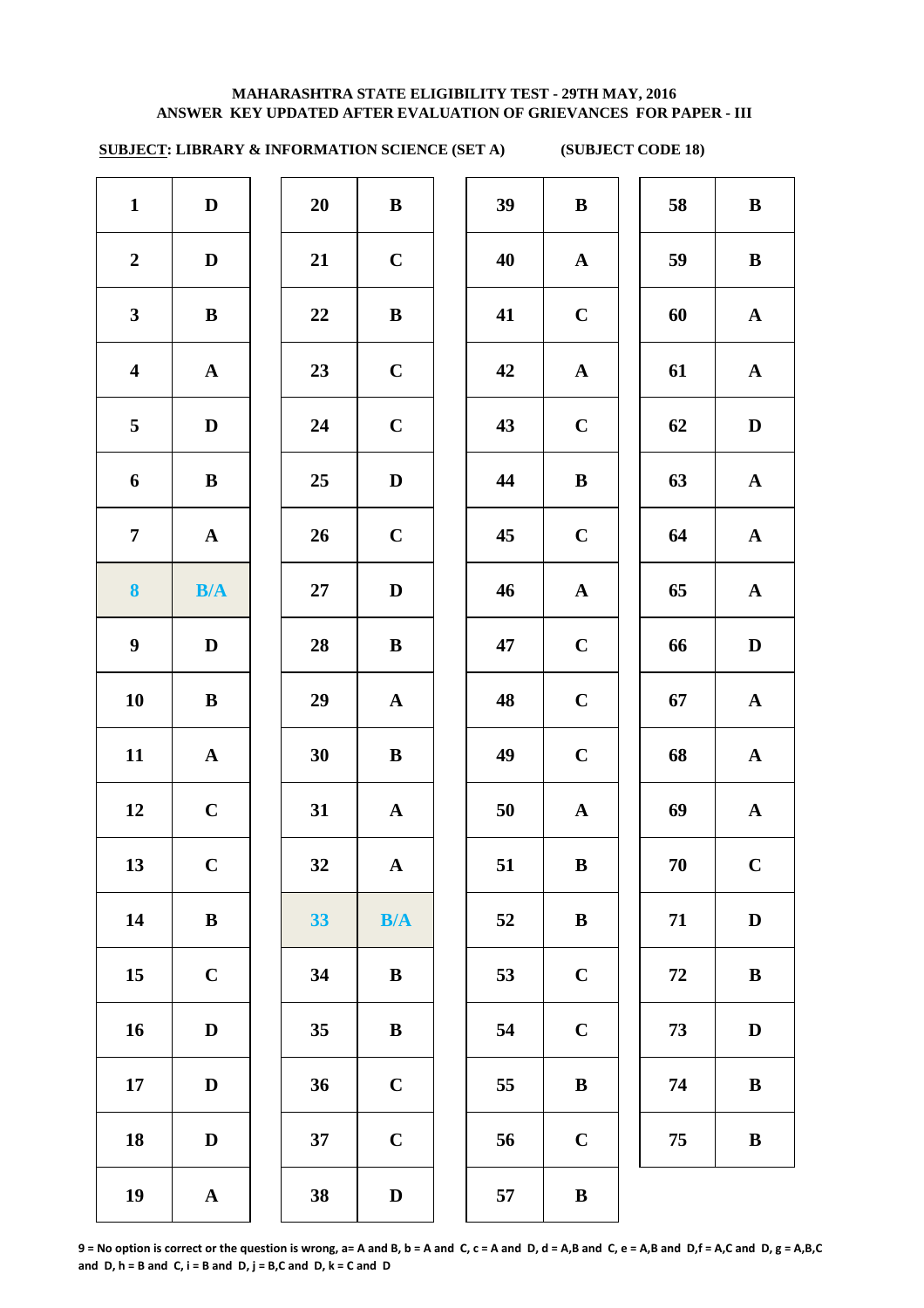# **SUBJECT: LIBRARY & INFORMATION SCIENCE (SET B) (SUBJECT CODE 18)**

| $\mathbf{1}$            | $\mathsf{C}$ | 20     | $\boldsymbol{\mathsf{A}}$ | 39 | B            | 58 | $\pmb B$        |
|-------------------------|--------------|--------|---------------------------|----|--------------|----|-----------------|
| $\boldsymbol{2}$        | B            | 21     | $\mathsf{C}$              | 40 | $\mathsf{A}$ | 59 | $\mathsf{A}$    |
| $\mathbf{3}$            | $\mathsf{C}$ | 22     | A                         | 41 | A            | 60 | D               |
| $\overline{\mathbf{4}}$ | $\mathsf{C}$ | 23     | $\mathsf{C}$              | 42 | D            | 61 | $\pmb B$        |
| 5                       | D            | 24     | B                         | 43 | A            | 62 | $\mathsf{A}$    |
| 6                       | $\mathsf{C}$ | 25     | $\mathsf{C}$              | 44 | $\mathsf{A}$ | 63 | B/A             |
| $\overline{7}$          | D            | 26     | A                         | 45 | A            | 64 | D               |
| 8                       | B            | $27\,$ | $\mathsf{C}$              | 46 | D            | 65 | $\, {\bf B} \,$ |
| $\boldsymbol{9}$        | A            | 28     | $\mathsf{C}$              | 47 | A            | 66 | $\mathsf{A}$    |
| ${\bf 10}$              | B            | 29     | $\mathsf{C}$              | 48 | $\mathsf{A}$ | 67 | $\mathsf{C}$    |
| 11                      | A            | 30     | A                         | 49 | $\mathbf{A}$ | 68 | $\mathsf{C}$    |
| 12                      | A            | 31     | B                         | 50 | $\mathsf{C}$ | 69 | B               |
| 13                      | B/A          | 32     | B                         | 51 | D            | 70 | $\mathsf{C}$    |
| 14                      | B            | 33     | $\mathsf C$               | 52 | B            | 71 | D               |
| 15                      | B            | 34     | $\mathsf{C}$              | 53 | D            | 72 | D               |
| 16                      | $\mathsf{C}$ | 35     | B                         | 54 | B            | 73 | D               |
| 17                      | $\mathsf{C}$ | 36     | $\mathsf{C}$              | 55 | B            | 74 | $\mathsf{A}$    |
| 18                      | D            | 37     | B                         | 56 | D            | 75 | B               |
| 19                      | B            | 38     | B                         | 57 | D            |    |                 |
|                         |              |        |                           |    |              |    |                 |

| 39 | B | 58 | B           |
|----|---|----|-------------|
| 40 | A | 59 | A           |
| 41 | A | 60 | D           |
| 42 | D | 61 | B           |
| 43 | A | 62 | A           |
| 44 | A | 63 | B/A         |
| 45 | A | 64 | D           |
| 46 | D | 65 | B           |
| 47 | A | 66 | A           |
| 48 | A | 67 | $\mathbf C$ |
| 49 | A | 68 | $\mathbf C$ |
| 50 | C | 69 | B           |
| 51 | D | 70 | C           |
| 52 | B | 71 | D           |
| 53 | D | 72 | D           |
| 54 | B | 73 | D           |
| 55 | B | 74 | A           |
| 56 | D | 75 | B           |
|    |   |    |             |

**9 = No option is correct or the question is wrong, a= A and B, b = A and C, c = A and D, d = A,B and C, e = A,B and D,f = A,C and D, g = A,B,C**  and  $D, h = B$  and  $C, i = B$  and  $D, j = B, C$  and  $D, k = C$  and  $D$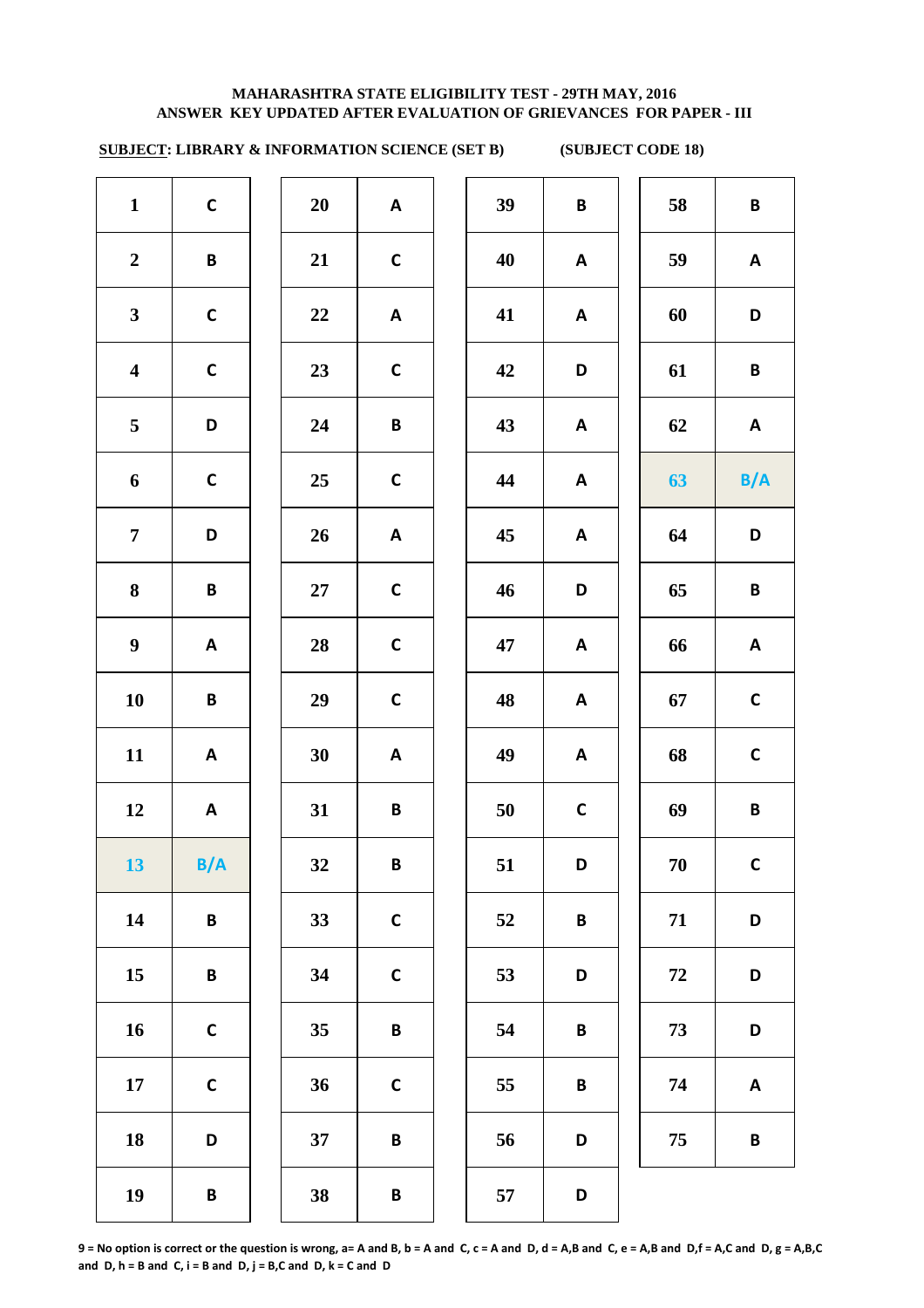# **SUBJECT: LIBRARY & INFORMATION SCIENCE (SET C) (SUBJECT CODE 18)**

| $\mathbf{1}$            | A            | 20     | $\mathsf{A}$              | 39 | $\mathsf{A}$              | 58 | $\mathbf c$             |
|-------------------------|--------------|--------|---------------------------|----|---------------------------|----|-------------------------|
| $\boldsymbol{2}$        | A            | 21     | B                         | 40 | $\mathsf C$               | 59 | $\mathbf B$             |
| $\overline{\mathbf{3}}$ | B/A          | 22     | B                         | 41 | D                         | 60 | $\mathbf C$             |
| $\overline{\mathbf{4}}$ | B            | 23     | $\mathsf{C}$              | 42 | B                         | 61 | D                       |
| 5                       | B            | 24     | $\mathsf{C}$              | 43 | D                         | 62 | D                       |
| 6                       | $\mathsf{C}$ | 25     | $\pmb B$                  | 44 | $\pmb B$                  | 63 | D                       |
| $\overline{7}$          | $\mathsf{C}$ | 26     | $\mathsf{C}$              | 45 | B                         | 64 | $\overline{\mathsf{A}}$ |
| 8                       | D            | $27\,$ | $\pmb B$                  | 46 | D                         | 65 | $\mathbf B$             |
| $\boldsymbol{9}$        | $\pmb B$     | 28     | B                         | 47 | D                         | 66 | $\mathbf c$             |
| 10                      | A            | 29     | $\pmb B$                  | 48 | $\pmb B$                  | 67 | $\mathbf B$             |
| 11                      | $\mathsf{C}$ | 30     | $\mathsf{A}$              | 49 | A                         | 68 | $\mathbf c$             |
| 12                      | A            | 31     | A                         | 50 | D                         | 69 | $\mathbf c$             |
| 13                      | $\mathsf{C}$ | 32     | D                         | 51 | B                         | 70 | D                       |
| 14                      | B            | 33     | A                         | 52 | $\mathbf{A}$              | 71 | $\mathbf c$             |
| 15                      | $\mathsf{C}$ | 34     | A                         | 53 | B/A                       | 72 | D                       |
| 16                      | A            | 35     | $\boldsymbol{\mathsf{A}}$ | 54 | $\mathsf D$               | 73 | B                       |
| $17\,$                  | $\mathsf{C}$ | 36     | D                         | 55 | $\pmb B$                  | 74 | A                       |
| 18                      | $\mathsf{C}$ | 37     | $\boldsymbol{\mathsf{A}}$ | 56 | $\boldsymbol{\mathsf{A}}$ | 75 | $\mathbf B$             |
| 19                      | $\mathsf{C}$ | 38     | $\boldsymbol{\mathsf{A}}$ | 57 | $\mathsf{C}$              |    |                         |
|                         |              |        |                           |    |                           |    |                         |

| 39 | $\boldsymbol{\mathsf{A}}$ | 58 | $\mathbf C$  |
|----|---------------------------|----|--------------|
| 40 | $\mathbf C$               | 59 | B            |
| 41 | D                         | 60 | $\mathbf C$  |
| 42 | B                         | 61 | D            |
| 43 | D                         | 62 | D            |
| 44 | B                         | 63 | D            |
| 45 | B                         | 64 | A            |
| 46 | D                         | 65 | B            |
| 47 | D                         | 66 | $\mathbf C$  |
| 48 | B                         | 67 | B            |
| 49 | A                         | 68 | $\mathsf{C}$ |
| 50 | D                         | 69 | $\mathbf C$  |
| 51 | B                         | 70 | D            |
| 52 | A                         | 71 | $\mathbf C$  |
| 53 | B/A                       | 72 | D            |
| 54 | D                         | 73 | B            |
| 55 | B                         | 74 | A            |
| 56 | A                         | 75 | B            |
| 57 | $\mathbf c$               |    |              |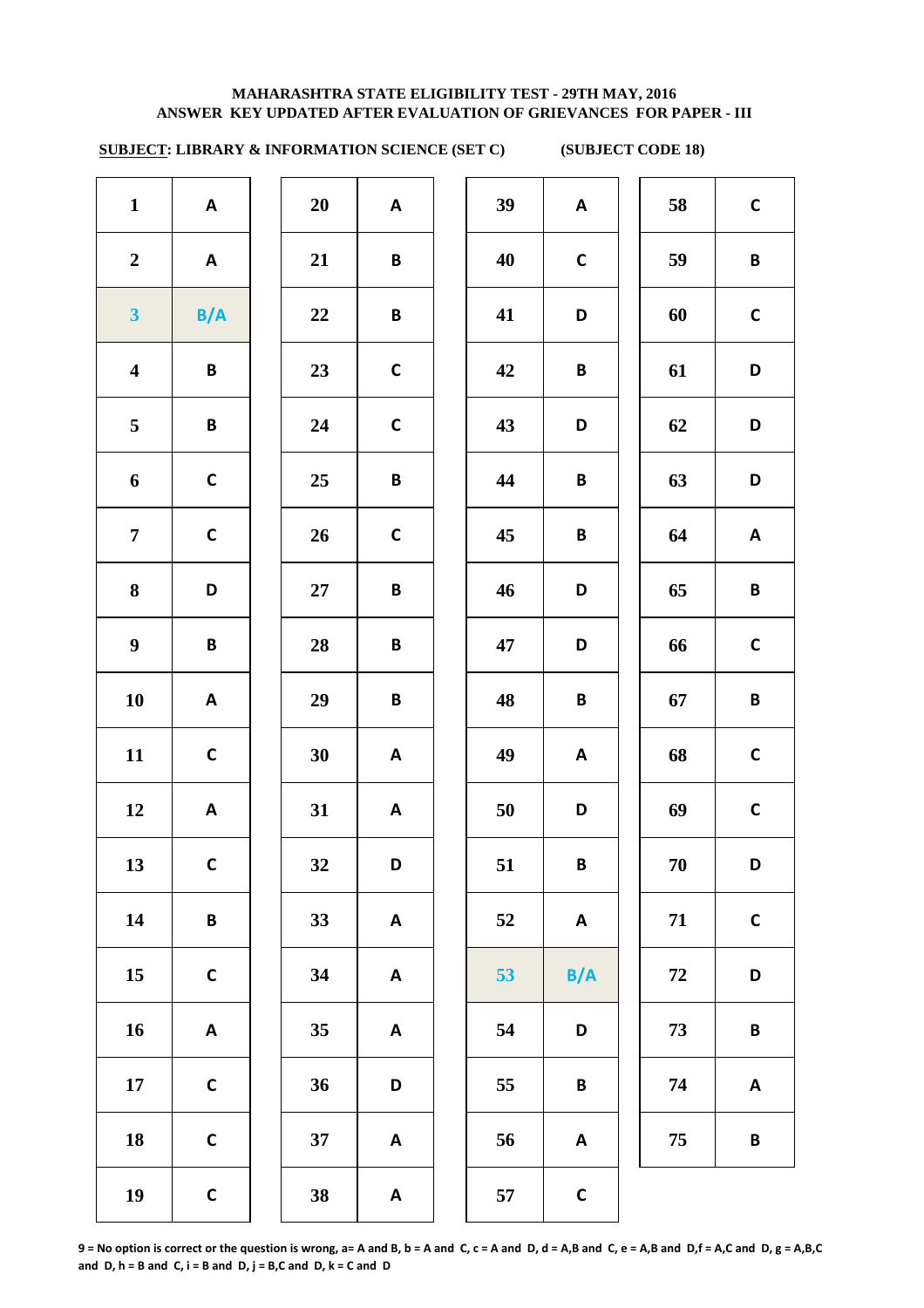# **SUBJECT: LIBRARY & INFORMATION SCIENCE (SET D) (SUBJECT CODE 18)**

| $\mathbf{1}$            | $\mathsf C$     | 20              | A            | 39 | A            | 58         | $\mathsf C$  |
|-------------------------|-----------------|-----------------|--------------|----|--------------|------------|--------------|
| $\boldsymbol{2}$        | A               | 21              | A            | 40 | D            | 59         | $\mathsf C$  |
| $\mathbf{3}$            | $\mathsf C$     | 22              | D            | 41 | B            | 60         | D            |
| $\overline{\mathbf{4}}$ | $\pmb B$        | 23              | $\mathbf{A}$ | 42 | $\mathsf{A}$ | 61         | $\mathsf C$  |
| 5                       | $\mathsf C$     | 24              | A            | 43 | B/A          | 62         | D            |
| 6                       | $\mathsf{A}$    | 25              | A            | 44 | D            | 63         | $\, {\bf B}$ |
| $\overline{7}$          | $\mathsf C$     | 26              | D            | 45 | $\pmb B$     | 64         | $\mathsf{A}$ |
| 8                       | $\mathsf C$     | $27\,$          | A            | 46 | $\mathsf{A}$ | 65         | B            |
| 9                       | $\mathsf C$     | 28              | A            | 47 | $\mathsf C$  | 66         | $\mathbf{A}$ |
| 10                      | A               | 29              | A            | 48 | $\mathsf C$  | 67         | $\mathsf{A}$ |
| 11                      | $\pmb B$        | 30              | $\mathsf{C}$ | 49 | $\pmb B$     | 68         | B/A          |
| 12                      | B               | 31              | D            | 50 | $\mathsf{C}$ | 69         | $\pmb B$     |
| 13                      | $\mathsf{C}$    | 32              | $\pmb B$     | 51 | D            | 70         | B            |
| 14                      | $\mathsf C$     | 33              | D            | 52 | D            | 71         | $\mathsf C$  |
| 15                      | $\pmb B$        | 34              | $\pmb B$     | 53 | D            | ${\bf 72}$ | $\mathsf{C}$ |
| 16                      | $\mathsf C$     | 35 <sub>1</sub> | $\pmb B$     | 54 | $\mathsf{A}$ | 73         | D            |
| 17                      | $\pmb B$        | 36              | D            | 55 | $\pmb B$     | 74         | $\pmb B$     |
| 18                      | B               | 37              | D            | 56 | $\mathsf C$  | 75         | A            |
| 19                      | $\, {\bf B} \,$ | 38              | B            | 57 | B            |            |              |
|                         |                 |                 |              |    |              |            |              |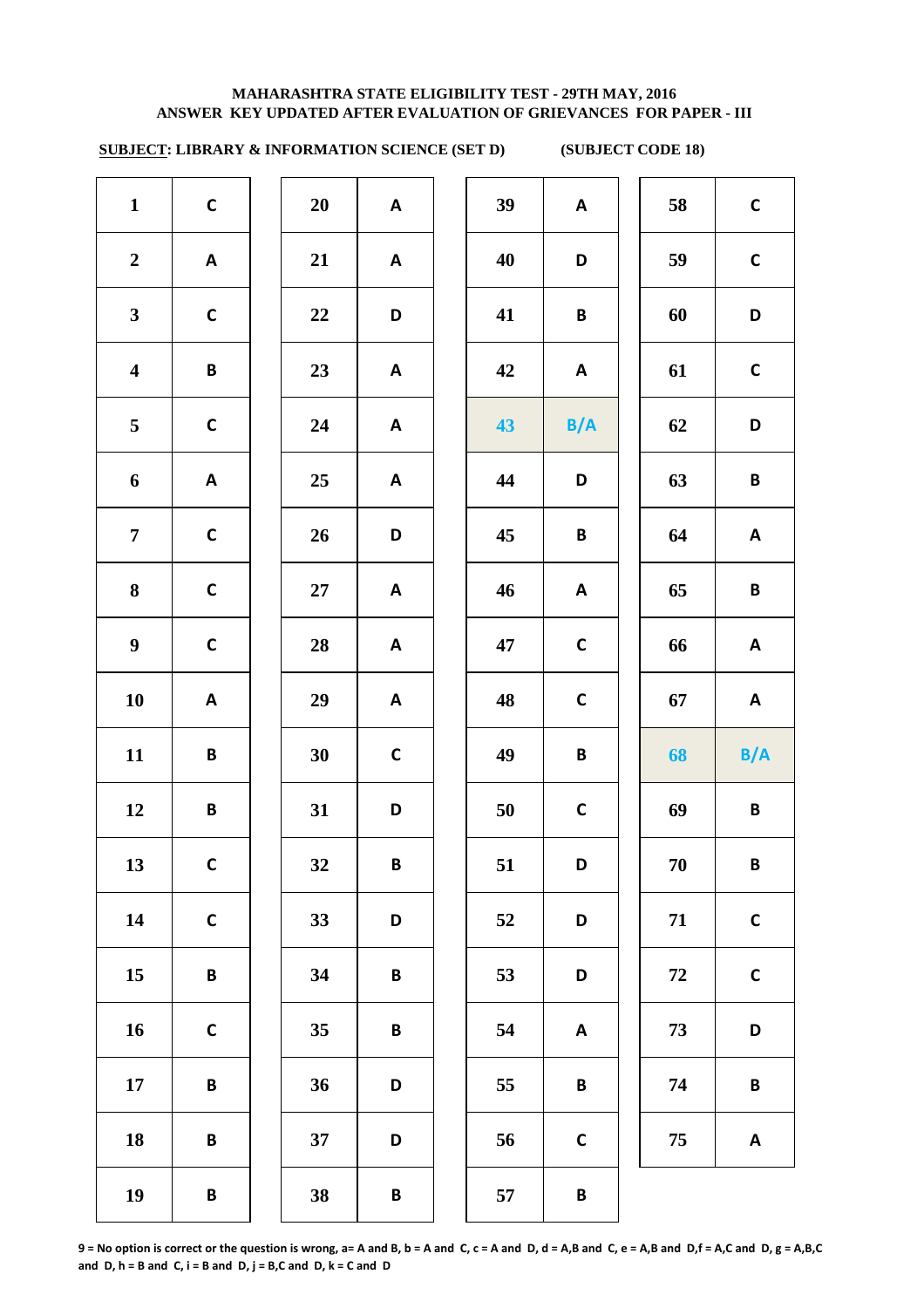**SUBJECT: JOURNALISM & MASS COMMUNICATION (SET A) (SUBJECT CODE 19)** 

| $\mathbf{1}$            | $\mathbf C$  | 20     | $\mathbf D$  | 39 | $\, {\bf B}$ | 58 | $\, {\bf B}$   |
|-------------------------|--------------|--------|--------------|----|--------------|----|----------------|
| $\boldsymbol{2}$        | $\bf{B}$     | 21     | $\mathbf C$  | 40 | $\mathbf D$  | 59 | $\mathbf{A}$   |
| $\mathbf{3}$            | $\, {\bf B}$ | 22     | ${\bf B}$    | 41 | $\mathbf D$  | 60 | $\bf{B}$       |
| $\overline{\mathbf{4}}$ | ${\bf A}$    | 23     | ${\bf A}$    | 42 | $\mathbf C$  | 61 | $\, {\bf B}$   |
| $5\overline{)}$         | $\mathbf C$  | 24     | $\mathbf C$  | 43 | $\, {\bf B}$ | 62 | ${\bf A}$      |
| $\boldsymbol{6}$        | $\mathbf C$  | 25     | $\mathbf D$  | 44 | $\mathbf D$  | 63 | $\, {\bf B}$   |
| $\overline{7}$          | ${\bf A}$    | 26     | ${\bf A}$    | 45 | $\mathbf C$  | 64 | ${\bf A}$      |
| $\bf{8}$                | ${\bf B}$    | $27\,$ | $\mathbf D$  | 46 | $\mathbf A$  | 65 | ${\bf A}$      |
| $\boldsymbol{9}$        | ${\bf A}$    | 28     | $\, {\bf B}$ | 47 | $\, {\bf B}$ | 66 | ${\bf A}$      |
| 10                      | ${\bf A}$    | 29     | ${\bf A}$    | 48 | ${\bf A}$    | 67 | ${\bf A}$      |
| 11                      | $\mathbf D$  | 30     | ${\bf A}$    | 49 | A/B          | 68 | <b>B/A/C/D</b> |
| 12                      | $\mathbf C$  | 31     | ${\bf A}$    | 50 | $\mathbf{A}$ | 69 | ${\bf B}$      |
| 13                      | C/A          |        |              |    |              |    |                |
|                         |              | 32     | $\mathbf{A}$ | 51 | $\mathbf{A}$ | 70 | $\mathbf{A}$   |
| 14                      | $\mathbf D$  | 33     | ${\bf A}$    | 52 | $\mathbf C$  | 71 | ${\bf A}$      |
| 15                      | $\mathbf C$  | 34     | $\, {\bf B}$ | 53 | $\, {\bf B}$ | 72 | $\mathbf C$    |
| 16                      | ${\bf A}$    | 35     | $\mathbf D$  | 54 | $\, {\bf B}$ | 73 | ${\bf A}$      |
| $17\phantom{.}$         | ${\bf A}$    | 36     | $\mathbf D$  | 55 | $\mathbf C$  | 74 | ${\bf A}$      |
| 18                      | $\mathbf D$  | 37     | ${\bf A}$    | 56 | $\mathbf D$  | 75 | $\mathbf A$    |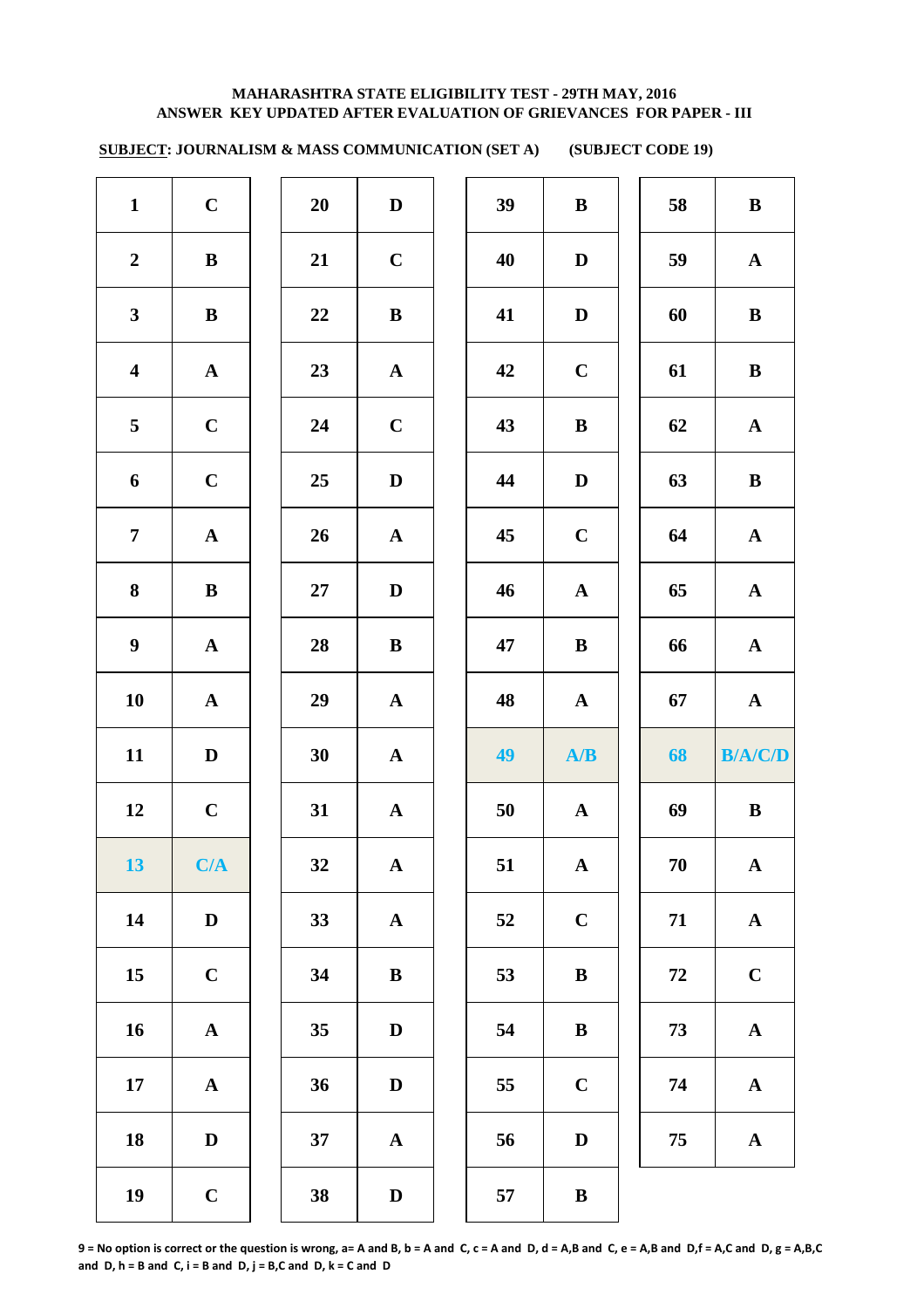**SUBJECT: JOURNALISM & MASS COMMUNICATION (SET B) (SUBJECT CODE 19)** 

| $\mathbf{1}$            | $\mathsf{C}$              | 20     | D                         | 39 | A                         | 58 | $\pmb B$                  |
|-------------------------|---------------------------|--------|---------------------------|----|---------------------------|----|---------------------------|
| $\boldsymbol{2}$        | $\, {\bf B} \,$           | 21     | D                         | 40 | B                         | 59 | $\mathsf{A}$              |
| $\mathbf{3}$            | $\boldsymbol{\mathsf{A}}$ | 22     | $\mathsf{C}$              | 41 | B                         | 60 | $\mathsf{C}$              |
| $\overline{\mathbf{4}}$ | $\mathsf C$               | 23     | $\pmb B$                  | 42 | $\mathsf{A}$              | 61 | $\mathsf{C}$              |
| $\overline{\mathbf{5}}$ | D                         | 24     | D                         | 43 | $\pmb B$                  | 62 | $\boldsymbol{\mathsf{A}}$ |
| $\boldsymbol{6}$        | A                         | 25     | $\mathsf C$               | 44 | $\mathsf{A}$              | 63 | $\pmb B$                  |
| $\overline{7}$          | D                         | 26     | $\boldsymbol{\mathsf{A}}$ | 45 | A                         | 64 | $\boldsymbol{\mathsf{A}}$ |
| $\bf{8}$                | $\pmb B$                  | $27\,$ | $\pmb B$                  | 46 | $\mathsf{A}$              | 65 | $\boldsymbol{\mathsf{A}}$ |
| $\boldsymbol{9}$        | $\boldsymbol{\mathsf{A}}$ | 28     | $\boldsymbol{\mathsf{A}}$ | 47 | $\boldsymbol{\mathsf{A}}$ | 66 | D                         |
| 10                      | $\mathbf{A}$              | 29     | A/B                       | 48 | B/A/C/D                   | 67 | $\mathsf{C}$              |
| 11                      | A                         | 30     | A                         | 49 | $\pmb B$                  | 68 | C/A                       |
| 12                      | A                         | 31     | A                         | 50 | A                         | 69 | D                         |
| 13                      | A                         | 32     | $\mathsf C$               | 51 | A                         | 70 | $\mathsf{C}$              |
| 14                      | $\pmb B$                  | 33     | B                         | 52 | $\mathsf C$               | 71 | $\boldsymbol{\mathsf{A}}$ |
| 15                      | D                         | 34     | $\, {\bf B} \,$           | 53 | A                         | 72 | $\boldsymbol{\mathsf{A}}$ |
| 16                      | D                         | 35     | $\mathsf C$               | 54 | A                         | 73 | D                         |
| $17\,$                  | $\boldsymbol{\mathsf{A}}$ | 36     | D                         | 55 | A                         | 74 | $\mathsf C$               |
| 18                      | D                         | 37     | $\pmb B$                  | 56 | $\mathsf C$               | 75 | D                         |
|                         |                           |        |                           |    |                           |    |                           |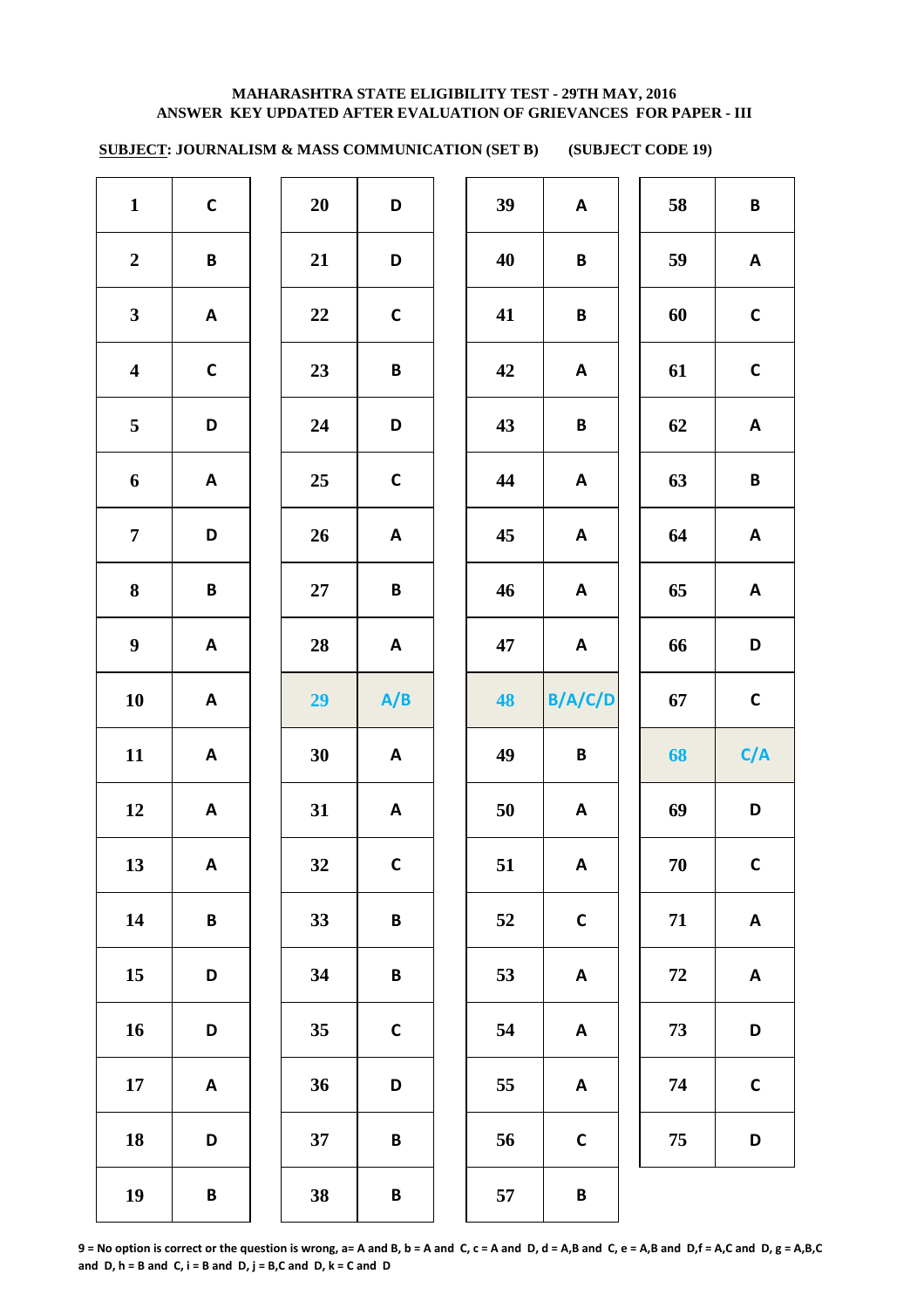**SUBJECT: JOURNALISM & MASS COMMUNICATION (SET C) (SUBJECT CODE 19)** 

| $\mathbf{1}$            | A                         | 20     | $\mathsf{A}$              | 39 | B                         | 58         | C/A                       |
|-------------------------|---------------------------|--------|---------------------------|----|---------------------------|------------|---------------------------|
| $\boldsymbol{2}$        | A                         | 21     | $\mathsf{A}$              | 40 | A                         | 59         | $\mathbf D$               |
| $\mathbf{3}$            | A                         | 22     | $\mathsf{C}$              | 41 | A                         | 60         | $\mathsf C$               |
| $\overline{\mathbf{4}}$ | $\pmb B$                  | 23     | $\, {\bf B} \,$           | 42 | $\mathsf{C}$              | 61         | $\boldsymbol{\mathsf{A}}$ |
| $5\phantom{.0}$         | D                         | 24     | $\pmb B$                  | 43 | A                         | 62         | $\boldsymbol{\mathsf{A}}$ |
| $\boldsymbol{6}$        | D                         | 25     | $\mathsf{C}$              | 44 | A                         | 63         | D                         |
| $\overline{7}$          | $\boldsymbol{\mathsf{A}}$ | 26     | D                         | 45 | $\boldsymbol{\mathsf{A}}$ | 64         | $\mathsf C$               |
| 8                       | D                         | $27\,$ | $\pmb B$                  | 46 | $\mathsf{C}$              | 65         | $\mathsf D$               |
| $\boldsymbol{9}$        | $\pmb B$                  | 28     | $\, {\bf B} \,$           | 47 | $\pmb B$                  | 66         | $\mathsf{C}$              |
| 10                      | D                         | 29     | $\mathsf{A}$              | 48 | $\pmb B$                  | 67         | $\pmb B$                  |
| 11                      | D                         | 30     | B                         | 49 | A                         | 68         | $\boldsymbol{\mathsf{A}}$ |
| 12                      | $\mathsf{C}$              | 31     | $\, {\bf B} \,$           | 50 | $\mathsf{C}$              | 69         | $\mathsf C$               |
| 13                      | B                         | 32     | A                         | 51 | $\mathsf C$               | $70\,$     | D                         |
| 14                      | D                         | 33     | $\pmb B$                  | 52 | A                         | 71         | A                         |
| 15                      | $\mathsf C$               | 34     | A                         | 53 | $\pmb B$                  | ${\bf 72}$ | D                         |
| 16                      | $\boldsymbol{\mathsf{A}}$ | 35     | A                         | 54 | A                         | 73         | $\, {\bf B}$              |
| $17\,$                  | $\pmb B$                  | 36     | A                         | 55 | A                         | 74         | $\boldsymbol{\mathsf{A}}$ |
| 18                      | $\boldsymbol{\mathsf{A}}$ | 37     | $\boldsymbol{\mathsf{A}}$ | 56 | D                         | 75         | $\boldsymbol{\mathsf{A}}$ |
| <b>19</b>               | A/B                       | 38     | B/A/C/D                   | 57 | $\mathbf C$               |            |                           |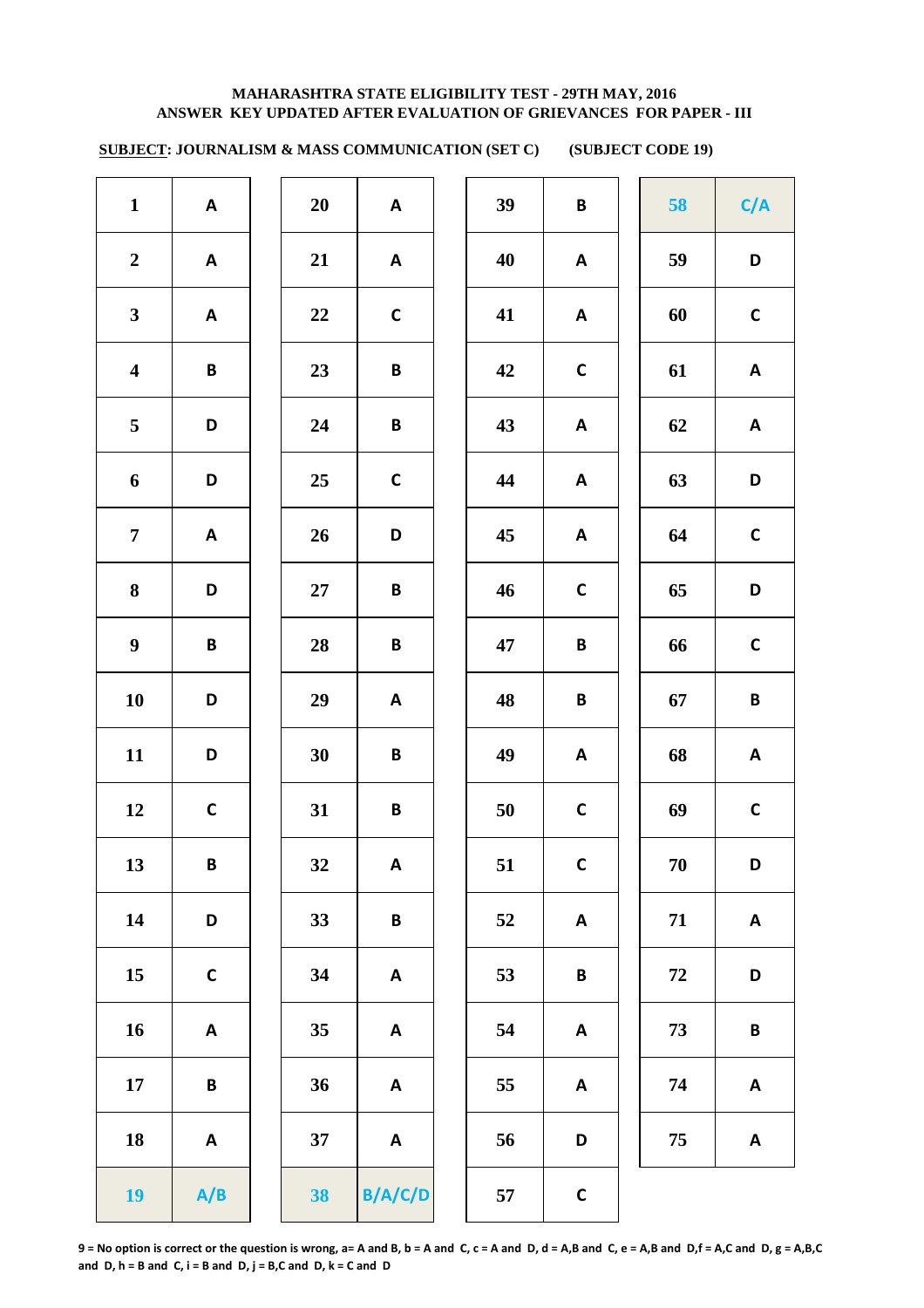**SUBJECT: JOURNALISM & MASS COMMUNICATION (SET D) (SUBJECT CODE 19)** 

| $\mathbf{1}$            | D                         | 20     | $\pmb B$                  | 39 | $\boldsymbol{\mathsf{A}}$ | 58         | $\boldsymbol{\mathsf{A}}$ |
|-------------------------|---------------------------|--------|---------------------------|----|---------------------------|------------|---------------------------|
| $\boldsymbol{2}$        | $\mathsf C$               | 21     | $\pmb B$                  | 40 | $\mathsf C$               | 59         | $\mathsf C$               |
| $\mathbf{3}$            | $\pmb B$                  | $22\,$ | $\boldsymbol{\mathsf{A}}$ | 41 | $\mathsf{C}$              | 60         | D                         |
| $\overline{\mathbf{4}}$ | D                         | 23     | $\pmb B$                  | 42 | $\boldsymbol{\mathsf{A}}$ | 61         | $\boldsymbol{\mathsf{A}}$ |
| 5                       | $\mathsf C$               | 24     | A                         | 43 | $\, {\bf B} \,$           | 62         | D                         |
| $\boldsymbol{6}$        | $\mathbf{A}$              | 25     | $\boldsymbol{\mathsf{A}}$ | 44 | $\boldsymbol{\mathsf{A}}$ | 63         | $\pmb B$                  |
| $\overline{7}$          | $\pmb B$                  | 26     | A                         | 45 | $\boldsymbol{\mathsf{A}}$ | 64         | $\boldsymbol{\mathsf{A}}$ |
| 8                       | $\mathsf{A}$              | $27\,$ | $\boldsymbol{\mathsf{A}}$ | 46 | D                         | 65         | $\boldsymbol{\mathsf{A}}$ |
| $\boldsymbol{9}$        | A/B                       | 28     | B/A/C/D                   | 47 | $\mathsf{C}$              | 66         | $\boldsymbol{\mathsf{A}}$ |
| 10                      | $\mathsf{A}$              | 29     | $\, {\bf B} \,$           | 48 | C/A                       | 67         | $\boldsymbol{\mathsf{A}}$ |
| 11                      | $\mathsf{A}$              | 30     | $\boldsymbol{\mathsf{A}}$ | 49 | D                         | 68         | $\boldsymbol{\mathsf{A}}$ |
| 12                      | $\mathsf C$               | 31     | $\boldsymbol{\mathsf{A}}$ | 50 | $\mathsf C$               | 69         | $\pmb B$                  |
| 13                      | $\pmb B$                  | 32     | $\mathsf C$               | 51 | $\mathsf A$               | $70\,$     | D                         |
| 14                      | $\pmb B$                  | 33     | A                         | 52 | $\boldsymbol{\mathsf{A}}$ | 71         | D                         |
| 15                      | $\mathsf{C}$              | 34     | A                         | 53 | D                         | ${\bf 72}$ | A                         |
| 16                      | D                         | 35     | A                         | 54 | $\mathbf C$               | 73         | D                         |
| $17\phantom{.}$         | $\pmb B$                  | 36     | $\mathbf C$               | 55 | D                         | 74         | $\, {\bf B}$              |
| 18                      | $\pmb B$                  | 37     | $\, {\bf B}$              | 56 | $\mathbf C$               | 75         | D                         |
| 19                      | $\boldsymbol{\mathsf{A}}$ | 38     | B                         | 57 | B                         |            |                           |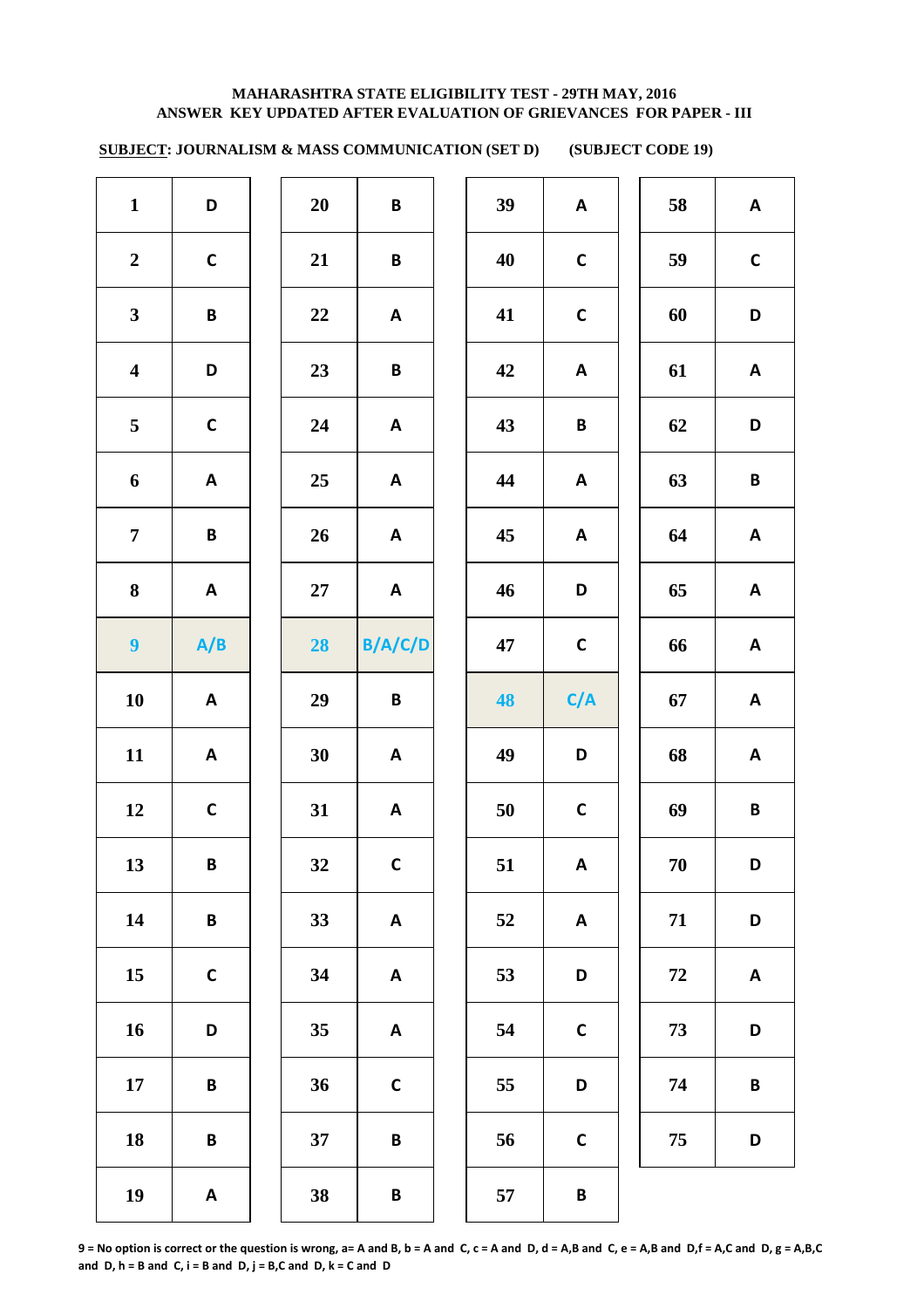## **SUBJECT: PHYSICAL SCIENCE (SET A) (SUBJECT CODE 32)**

| $\mathbf{1}$            | ${\bf B}$             | 20     | $\mathbf D$           | 39 | $\mathbf{D}$     |
|-------------------------|-----------------------|--------|-----------------------|----|------------------|
| $\boldsymbol{2}$        | $\mathbf A$           | 21     | $\mathbf C$           | 40 | $\mathbf C$      |
| $\mathbf{3}$            | $\, {\bf B}$          | 22     | $\mathbf A$           | 41 | $\mathbf C$      |
| $\overline{\mathbf{4}}$ | $\, {\bf B}$          | 23     | $\boldsymbol{\rm{A}}$ | 42 | $\bf{B}$         |
| $\overline{\mathbf{5}}$ | $\boldsymbol{\rm{A}}$ | 24     | $\mathbf C$           | 43 | $\mathbf C$      |
| $\boldsymbol{6}$        | $\mathbf A$           | 25     | $\mathbf D$           | 44 | $\bf{B}$         |
| $\overline{7}$          | $\mathbf C$           | 26     | $\mathbf C$           | 45 | $\mathbf C$      |
| ${\bf 8}$               | $\mathbf A$           | $27\,$ | $\, {\bf B}$          | 46 | $\mathbf{A}$     |
| $\boldsymbol{9}$        | $\mathbf A$           | 28     | $\bf{B}$              | 47 | $\boldsymbol{9}$ |
| 10                      | $\mathbf C$           | 29     | D/A/B/C               | 48 | $\mathbf C$      |
| 11                      | ${\bf D}$             | 30     | $\mathbf A$           | 49 | $\mathbf C$      |
| 12                      | $\mathbf A$           | 31     | $\mathbf D$           | 50 | $\mathbf C$      |
| 13                      | $\boldsymbol{9}$      | 32     | C/A/D                 | 51 | $\mathbf C$      |
| 14                      | ${\bf D}$             | 33     | $\mathbf D$           | 52 | $\bf{B}$         |
| 15                      | $\boldsymbol{9}$      | 34     | $\, {\bf B}$          | 53 | $\boldsymbol{9}$ |
| 16                      | $\mathbf D$           | 35     | $\mathbf C$           | 54 | $\mathbf{D}$     |
| 17                      | $\boldsymbol{9}$      | 36     | $\boldsymbol{\rm{A}}$ | 55 | $\mathbf{D}$     |
| 18                      | $\, {\bf B}$          | 37     | $\, {\bf B}$          | 56 | $\mathbf b$      |
| 19                      | $\, {\bf B}$          | 38     | $\mathbf C$           | 57 | $\mathbf A$      |
|                         |                       |        |                       |    |                  |

| $\mathbf{1}$            | ${\bf B}$        | 20 | $\mathbf D$ | 39 | $\mathbf D$      | 58 | $\mathbf C$      |
|-------------------------|------------------|----|-------------|----|------------------|----|------------------|
| $\overline{2}$          | ${\bf A}$        | 21 | $\mathbf C$ | 40 | $\mathbf C$      | 59 | $\boldsymbol{9}$ |
| $\mathbf{3}$            | $\bf{B}$         | 22 | ${\bf A}$   | 41 | $\mathbf C$      | 60 | ${\bf A}$        |
| $\overline{\mathbf{4}}$ | $\, {\bf B}$     | 23 | ${\bf A}$   | 42 | $\bf{B}$         | 61 | $\mathbf C$      |
| $\overline{5}$          | ${\bf A}$        | 24 | $\mathbf C$ | 43 | $\mathbf C$      | 62 | ${\bf A}$        |
| 6                       | ${\bf A}$        | 25 | $\mathbf D$ | 44 | ${\bf B}$        | 63 | $\boldsymbol{9}$ |
| $\overline{7}$          | $\mathbf C$      | 26 | $\mathbf C$ | 45 | $\mathbf C$      | 64 | $\mathbf C$      |
| 8                       | ${\bf A}$        | 27 | $\bf{B}$    | 46 | ${\bf A}$        | 65 | $\mathbf C$      |
| $\boldsymbol{9}$        | ${\bf A}$        | 28 | $\bf{B}$    | 47 | $\boldsymbol{9}$ | 66 | $\mathbf{A}$     |
| 10                      | $\mathbf C$      | 29 | D/A/B/C     | 48 | $\mathbf C$      | 67 | $\bf{B}$         |
| 11                      | $\mathbf D$      | 30 | ${\bf A}$   | 49 | $\mathbf C$      | 68 | $\mathbf D$      |
| 12                      | ${\bf A}$        | 31 | D           | 50 | $\mathbf C$      | 69 | ${\bf B}$        |
| 13                      | 9 <sub>1</sub>   | 32 | C/AD        | 51 | $\mathbf C$      | 70 | ${\bf A}$        |
| 14                      | $\mathbf D$      | 33 | D           | 52 | $\, {\bf B}$     | 71 | $\, {\bf B}$     |
| 15                      | $\boldsymbol{9}$ | 34 | $\bf{B}$    | 53 | $\boldsymbol{9}$ | 72 | $\mathbf C$      |
| 16                      | $\mathbf D$      | 35 | $\mathbf C$ | 54 | D                | 73 | $\mathbf C$      |
| 17                      | $\boldsymbol{9}$ | 36 | ${\bf A}$   | 55 | D                | 74 | ${\bf A}$        |
| 18                      | $\, {\bf B}$     | 37 | $\bf{B}$    | 56 | $\mathbf b$      | 75 | $\mathbf D$      |
| 19                      | $\bf{B}$         | 38 | $\mathbf C$ | 57 | $\mathbf A$      |    |                  |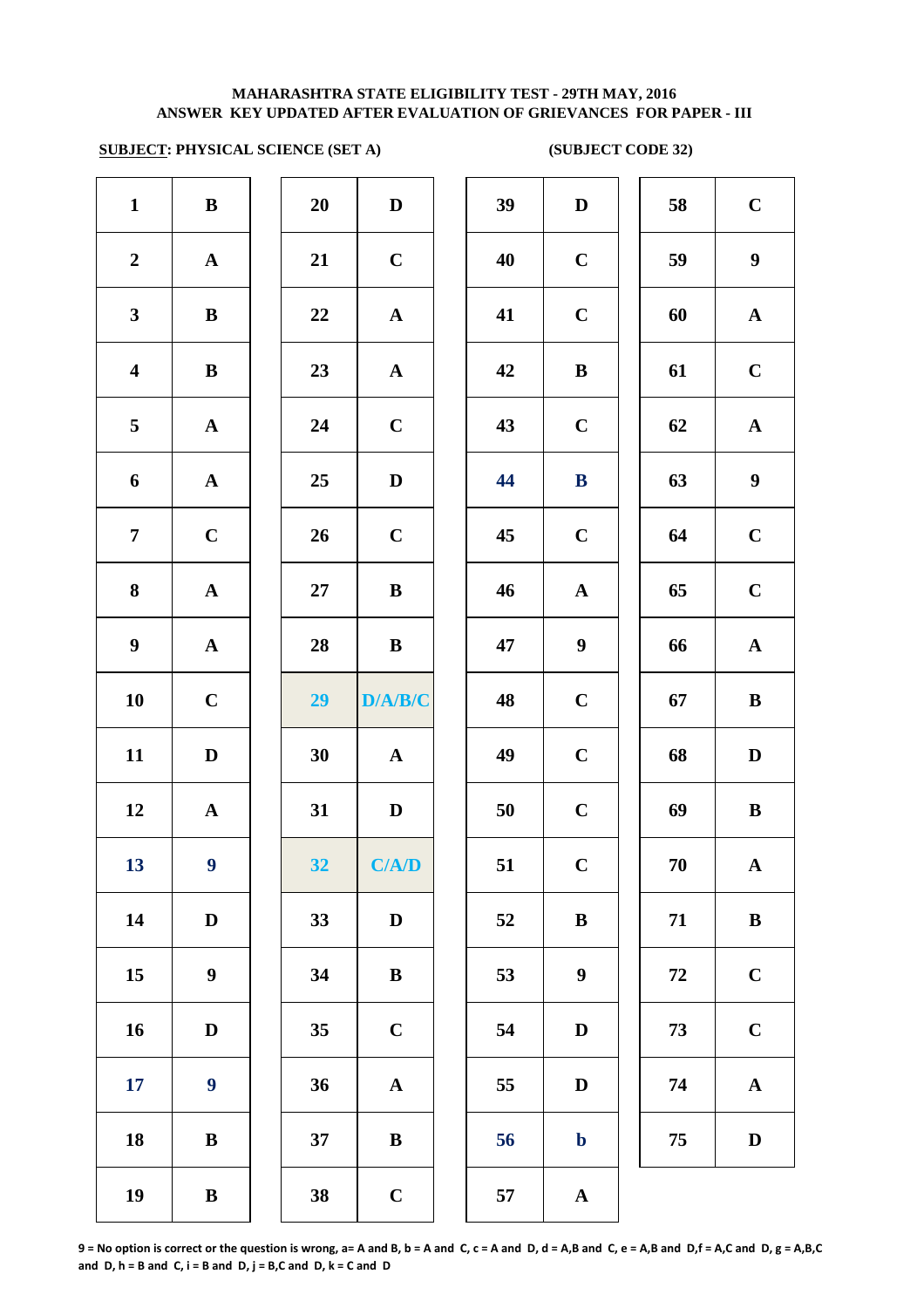# **SUBJECT: PHYSICAL SCIENCE (SET B) (SUBJECT CODE 32)**

| $\mathbf{1}$            | $\mathbf C$           | 20     | $\mathbf C$           | 39 | $\boldsymbol{9}$ |
|-------------------------|-----------------------|--------|-----------------------|----|------------------|
| $\boldsymbol{2}$        | ${\bf A}$             | 21     | $\mathbf C$           | 40 | $\mathbf A$      |
| $\mathbf{3}$            | ${\bf A}$             | 22     | $\bf{B}$              | 41 | $\mathbf C$      |
| $\overline{\mathbf{4}}$ | $\mathbf C$           | 23     | $\mathbf C$           | 42 | $\mathbf A$      |
| 5                       | $\mathbf D$           | 24     | $\, {\bf B}$          | 43 | $\boldsymbol{9}$ |
| 6                       | $\mathbf C$           | 25     | $\mathbf C$           | 44 | $\mathbf C$      |
| $\overline{7}$          | $\bf{B}$              | 26     | ${\bf A}$             | 45 | $\mathbf C$      |
| 8                       | $\, {\bf B}$          | $27\,$ | $\boldsymbol{9}$      | 46 | $\mathbf A$      |
| $\boldsymbol{9}$        | D/A/B/C               | 28     | $\mathbf C$           | 47 | $\bf{B}$         |
| 10                      | ${\bf A}$             | 29     | $\mathbf C$           | 48 | $\mathbf{D}$     |
| 11                      | $\mathbf D$           | 30     | $\mathbf C$           | 49 | $\bf{B}$         |
| 12                      | C/A/D                 | 31     | $\mathbf C$           | 50 | $\mathbf{A}$     |
| 13                      | $\mathbf D$           | 32     | $\bf{B}$              | 51 | $\bf{B}$         |
| 14                      | $\, {\bf B}$          | 33     | $\boldsymbol{9}$      | 52 | $\mathbf C$      |
| 15                      | $\mathbf C$           | 34     | $\mathbf D$           | 53 | $\mathbf C$      |
| 16                      | $\boldsymbol{\rm{A}}$ | 35     | $\mathbf D$           | 54 | $\mathbf A$      |
| $17\phantom{.}$         | $\bf{B}$              | 36     | $\mathbf b$           | 55 | $\bf{D}$         |
| 18                      | $\mathbf C$           | 37     | $\boldsymbol{\rm{A}}$ | 56 | $\bf{B}$         |
| 19                      | $\mathbf D$           | 38     | $\mathbf C$           | 57 | $\mathbf A$      |

| 20 | $\mathbf C$             |
|----|-------------------------|
| 21 | $\mathbf C$             |
| 22 | B                       |
| 23 | $\mathbf C$             |
| 24 | B                       |
| 25 | $\mathbf C$             |
| 26 | $\mathbf{A}$            |
| 27 | 9                       |
| 28 | $\mathbf C$             |
| 29 | $\mathbf C$             |
| 30 | $\mathbf C$             |
| 31 | $\mathbf C$             |
| 32 | B                       |
| 33 | 9                       |
| 34 | D                       |
| 35 | D                       |
| 36 | $\mathbf b$             |
| 37 | $\overline{\mathbf{A}}$ |
| 38 | $\overline{\mathbf{C}}$ |

| $\mathbf{1}$            | $\mathbf C$  | 20 | $\mathbf C$      | 39 | $\boldsymbol{9}$ | 58 | $\, {\bf B}$     |
|-------------------------|--------------|----|------------------|----|------------------|----|------------------|
| $\overline{2}$          | ${\bf A}$    | 21 | $\mathbf C$      | 40 | ${\bf A}$        | 59 | $\, {\bf B}$     |
| $\mathbf{3}$            | ${\bf A}$    | 22 | $\, {\bf B}$     | 41 | $\mathbf C$      | 60 | ${\bf A}$        |
| $\overline{\mathbf{4}}$ | $\mathbf C$  | 23 | $\mathbf C$      | 42 | $\mathbf A$      | 61 | ${\bf A}$        |
| $\overline{5}$          | $\mathbf D$  | 24 | $\bf{B}$         | 43 | $\boldsymbol{9}$ | 62 | $\mathbf C$      |
| 6                       | $\mathbf C$  | 25 | $\mathbf C$      | 44 | $\mathbf C$      | 63 | ${\bf A}$        |
| $\overline{7}$          | $\bf{B}$     | 26 | $\mathbf{A}$     | 45 | $\mathbf C$      | 64 | ${\bf A}$        |
| 8                       | $\bf{B}$     | 27 | $\boldsymbol{9}$ | 46 | $\mathbf A$      | 65 | $\mathbf C$      |
| $\boldsymbol{9}$        | D/A/B/C      | 28 | $\mathbf C$      | 47 | $\bf{B}$         | 66 | ${\bf D}$        |
| 10                      | $\mathbf A$  | 29 | $\mathbf C$      | 48 | D                | 67 | $\mathbf A$      |
| 11                      | $\mathbf{D}$ | 30 | $\mathbf C$      | 49 | $\bf{B}$         | 68 | $\boldsymbol{9}$ |
| 12 <sub>2</sub>         | C/A/D        | 31 | $\mathbf C$      | 50 | $\mathbf{A}$     | 69 | $\mathbf D$      |
| 13                      | $\mathbf D$  | 32 | $\, {\bf B}$     | 51 | $\, {\bf B}$     | 70 | $\boldsymbol{9}$ |
| 14                      | $\, {\bf B}$ | 33 | $\boldsymbol{9}$ | 52 | $\mathbf C$      | 71 | $\mathbf D$      |
| 15                      | $\mathbf C$  | 34 | $\mathbf D$      | 53 | $\mathbf C$      | 72 | $\boldsymbol{9}$ |
| 16                      | ${\bf A}$    | 35 | D                | 54 | $\mathbf A$      | 73 | $\, {\bf B}$     |
| 17                      | $\bf{B}$     | 36 | $\mathbf b$      | 55 | D                | 74 | $\bf{B}$         |
| 18                      | $\mathbf C$  | 37 | ${\bf A}$        | 56 | $\bf{B}$         | 75 | $\mathbf D$      |
| 19                      | $\mathbf D$  | 38 | $\mathbf C$      | 57 | $\mathbf A$      |    |                  |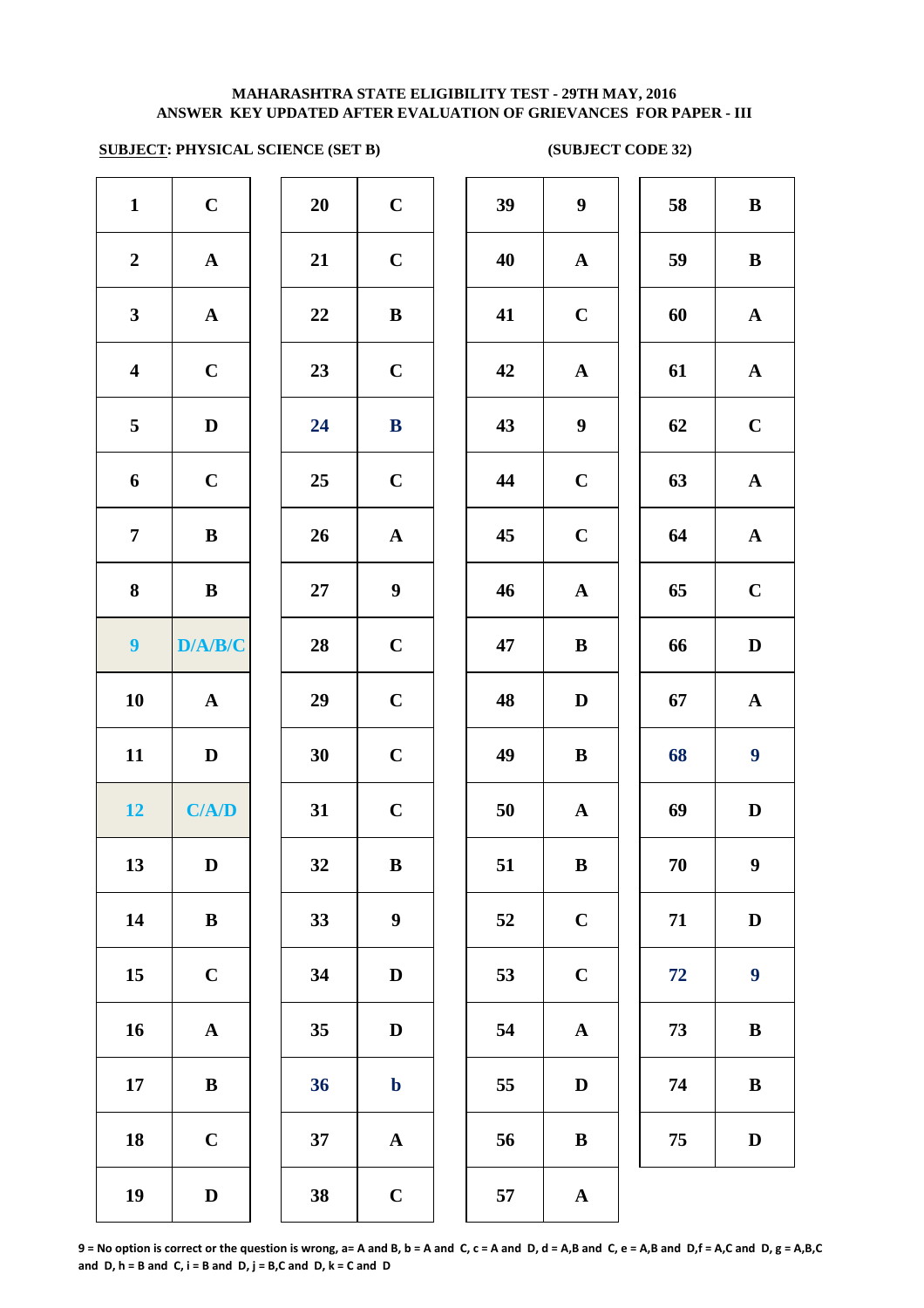## **SUBJECT: PHYSICAL SCIENCE (SET C) (SUBJECT CODE 32)**

| $\mathbf{1}$            | $\mathbf D$           | 20     | $\mathbf C$           | 39 | $\bf{B}$     |
|-------------------------|-----------------------|--------|-----------------------|----|--------------|
| $\overline{2}$          | C/A/D                 | 21     | $\mathbf C$           | 40 | $\mathbf A$  |
| $\mathbf{3}$            | $\mathbf D$           | 22     | $\, {\bf B}$          | 41 | $\bf{B}$     |
| $\overline{\mathbf{4}}$ | $\, {\bf B}$          | 23     | $\boldsymbol{9}$      | 42 | $\mathbf C$  |
| 5                       | $\mathbf C$           | 24     | $\mathbf D$           | 43 | $\mathbf C$  |
| 6                       | $\boldsymbol{\rm{A}}$ | 25     | $\mathbf D$           | 44 | $\mathbf A$  |
| $\overline{7}$          | $\bf{B}$              | 26     | $\mathbf b$           | 45 | $\mathbf{D}$ |
| 8                       | $\mathbf C$           | $27\,$ | $\mathbf A$           | 46 | $\bf{B}$     |
| $\boldsymbol{9}$        | $\mathbf D$           | 28     | $\mathbf C$           | 47 | $\mathbf A$  |
| 10                      | $\mathbf C$           | 29     | $\boldsymbol{9}$      | 48 | $\bf{B}$     |
| 11                      | $\mathbf C$           | 30     | $\boldsymbol{\rm{A}}$ | 49 | $\bf{B}$     |
| 12                      | $\, {\bf B}$          | 31     | $\mathbf C$           | 50 | $\mathbf A$  |
| 13                      | $\mathbf C$           | 32     | $\mathbf A$           | 51 | $\mathbf A$  |
| 14                      | ${\bf B}$             | 33     | $\boldsymbol{9}$      | 52 | $\mathbf C$  |
| 15                      | $\mathbf C$           | 34     | $\mathbf C$           | 53 | $\mathbf A$  |
| 16                      | $\boldsymbol{\rm{A}}$ | 35     | $\mathbf C$           | 54 | $\mathbf A$  |
| 17                      | $\boldsymbol{9}$      | 36     | $\mathbf A$           | 55 | $\mathbf C$  |
| 18                      | $\mathbf C$           | 37     | ${\bf B}$             | 56 | $\bf{D}$     |
| 19                      | $\mathbf C$           | 38     | $\mathbf D$           | 57 | $\mathbf A$  |

| 20 | $\mathbf C$  |  |
|----|--------------|--|
| 21 | $\mathbf C$  |  |
| 22 | B            |  |
| 23 | 9            |  |
| 24 | D            |  |
| 25 | D            |  |
| 26 | $\mathbf b$  |  |
| 27 | $\mathbf A$  |  |
| 28 | $\mathbf C$  |  |
| 29 | 9            |  |
| 30 | $\mathbf{A}$ |  |
| 31 | $\mathbf C$  |  |
| 32 | $\mathbf A$  |  |
| 33 | 9            |  |
| 34 | $\mathbf C$  |  |
| 35 | $\mathbf C$  |  |
| 36 | $\mathbf A$  |  |
| 37 | B            |  |
| 20 | D            |  |

| $\mathbf{1}$            | $\mathbf D$      | 20     | $\mathbf C$      | 39 | $\bf{B}$     | 58         | $\boldsymbol{9}$ |
|-------------------------|------------------|--------|------------------|----|--------------|------------|------------------|
| $\overline{2}$          | C/A/D            | 21     | $\mathbf C$      | 40 | $\mathbf{A}$ | 59         | $\mathbf D$      |
| $\mathbf{3}$            | $\mathbf D$      | $22\,$ | ${\bf B}$        | 41 | $\bf{B}$     | 60         | $\boldsymbol{9}$ |
| $\overline{\mathbf{4}}$ | $\bf{B}$         | 23     | $\boldsymbol{9}$ | 42 | $\mathbf C$  | 61         | $\mathbf D$      |
| $5\phantom{.0}$         | $\mathbf C$      | 24     | $\mathbf{D}$     | 43 | $\mathbf C$  | 62         | $\boldsymbol{9}$ |
| 6                       | ${\bf A}$        | 25     | D                | 44 | $\mathbf A$  | 63         | $\, {\bf B}$     |
| $\overline{7}$          | $\, {\bf B}$     | 26     | $\mathbf b$      | 45 | D            | 64         | $\bf{B}$         |
| 8                       | $\mathbf C$      | 27     | ${\bf A}$        | 46 | $\bf{B}$     | 65         | $\mathbf D$      |
| $\boldsymbol{9}$        | $\mathbf{D}$     | 28     | $\mathbf C$      | 47 | $\mathbf A$  | 66         | $\mathbf C$      |
| 10                      | $\mathbf C$      | 29     | $\boldsymbol{9}$ | 48 | $\bf{B}$     | 67         | $\mathbf{A}$     |
| 11                      | $\mathbf C$      | 30     | $\mathbf{A}$     | 49 | $\bf{B}$     | 68         | $\mathbf{A}$     |
| 12                      | ${\bf B}$        | 31     | $\mathbf C$      | 50 | $\mathbf{A}$ | 69         | $\mathbf C$      |
| 13                      | $\mathbf C$      | 32     | ${\bf A}$        | 51 | ${\bf A}$    | 70         | D                |
| 14                      | $\bf{B}$         | 33     | $\boldsymbol{9}$ | 52 | $\mathbf C$  | 71         | $\mathbf C$      |
| 15                      | $\mathbf C$      | 34     | $\mathbf C$      | 53 | $\mathbf{A}$ | ${\bf 72}$ | $\, {\bf B}$     |
| 16                      | ${\bf A}$        | 35     | $\mathbf C$      | 54 | $\mathbf{A}$ | 73         | $\, {\bf B}$     |
| 17                      | $\boldsymbol{9}$ | 36     | $\mathbf A$      | 55 | $\mathbf C$  | 74         | D/A/B/C          |
| 18                      | $\mathbf C$      | 37     | $\bf{B}$         | 56 | $\mathbf D$  | 75         | $\mathbf{A}$     |
| 19                      | $\mathbf C$      | 38     | $\mathbf D$      | 57 | $\mathbf A$  |            |                  |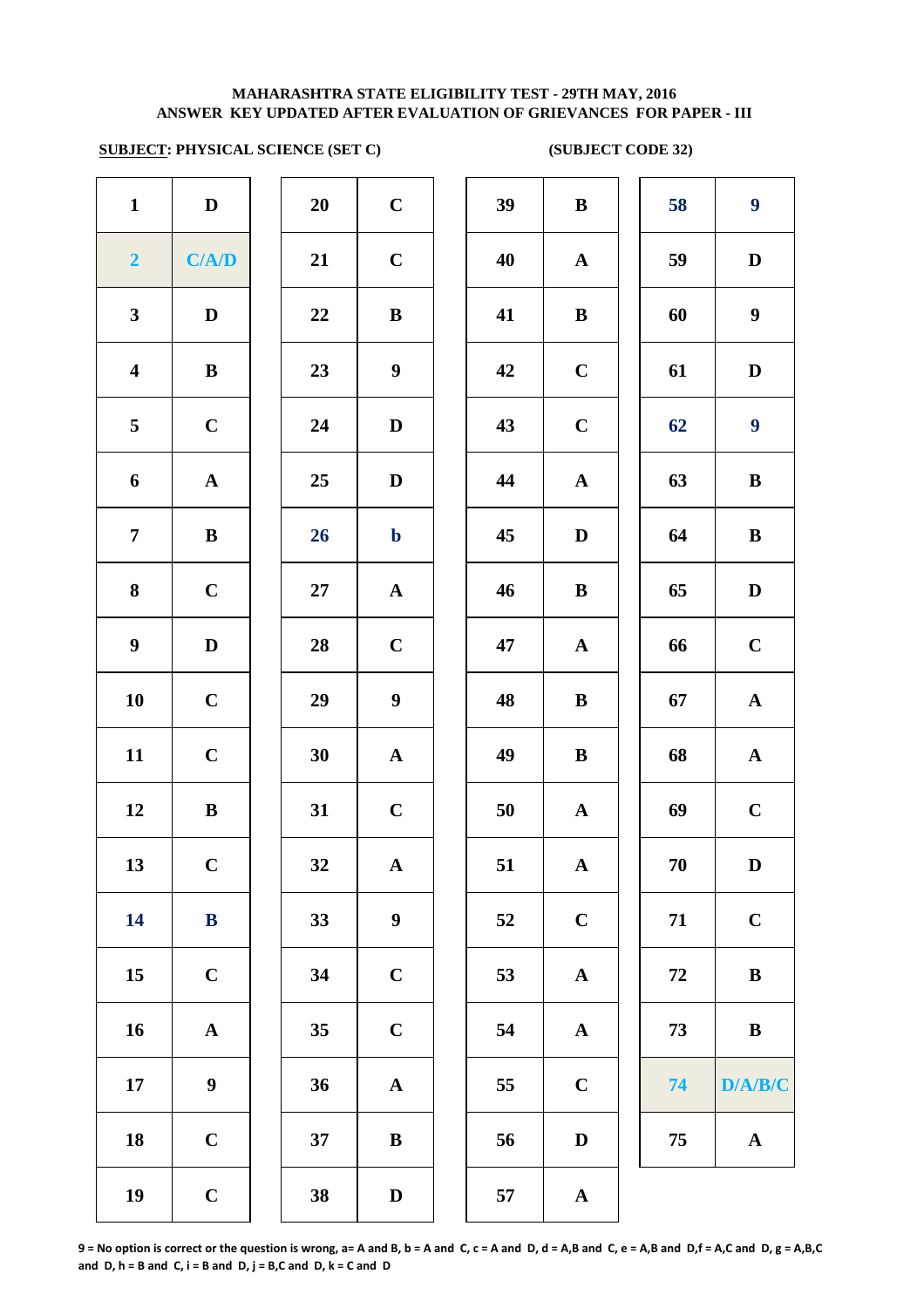## **SUBJECT: PHYSICAL SCIENCE (SET D) (SUBJECT CODE 32)**

| $\mathbf{1}$            | $\mathbf C$           | 20 | ${\bf A}$             | 39 | $\bf{B}$                |
|-------------------------|-----------------------|----|-----------------------|----|-------------------------|
| $\boldsymbol{2}$        | $\bf{B}$              | 21 | $\mathbf C$           | 40 | $\mathbf A$             |
| $\mathbf{3}$            | $\mathbf C$           | 22 | ${\bf A}$             | 41 | $\mathbf A$             |
| $\overline{\mathbf{4}}$ | $\bf{B}$              | 23 | $\boldsymbol{9}$      | 42 | $\mathbf C$             |
| 5                       | $\mathbf C$           | 24 | $\mathbf C$           | 43 | $\mathbf A$             |
| 6                       | $\boldsymbol{\rm{A}}$ | 25 | $\mathbf C$           | 44 | $\mathbf A$             |
| $\overline{7}$          | $\boldsymbol{9}$      | 26 | $\boldsymbol{\rm{A}}$ | 45 | $\mathbf C$             |
| 8                       | $\mathbf C$           | 27 | $\bf{B}$              | 46 | $\mathbf{D}$            |
| $\boldsymbol{9}$        | $\mathbf C$           | 28 | $\mathbf D$           | 47 | $\mathbf A$             |
| ${\bf 10}$              | $\mathbf C$           | 29 | $\, {\bf B}$          | 48 | $\overline{\mathbf{9}}$ |
| 11                      | $\mathbf C$           | 30 | $\mathbf A$           | 49 | $\mathbf{D}$            |
| 12                      | $\, {\bf B}$          | 31 | $\, {\bf B}$          | 50 | $\boldsymbol{9}$        |
| 13                      | $\boldsymbol{9}$      | 32 | $\mathbf C$           | 51 | $\mathbf{D}$            |
| 14                      | $\mathbf D$           | 33 | $\mathbf C$           | 52 | $\boldsymbol{9}$        |
| 15                      | $\mathbf D$           | 34 | $\mathbf A$           | 53 | $\bf{B}$                |
| <b>16</b>               | $\mathbf b$           | 35 | $\mathbf D$           | 54 | $\bf{B}$                |
| $17\phantom{.}$         | ${\bf A}$             | 36 | $\, {\bf B}$          | 55 | $\bf{D}$                |
| 18                      | $\mathbf C$           | 37 | ${\bf A}$             | 56 | $\mathbf C$             |
| 19                      | $\boldsymbol{9}$      | 38 | $\, {\bf B}$          | 57 | $\mathbf A$             |

| 20 | $\mathbf A$  |
|----|--------------|
| 21 | $\mathbf C$  |
| 22 | A            |
| 23 | 9            |
| 24 | $\mathbf C$  |
| 25 | $\mathbf C$  |
| 26 | $\mathbf A$  |
| 27 | B            |
| 28 | D            |
| 29 | B            |
| 30 | $\mathbf{A}$ |
| 31 | B            |
| 32 | $\mathbf C$  |
| 33 | $\mathbf C$  |
| 34 | A            |
| 35 | D            |
| 36 | B            |
| 37 | A            |
|    |              |

| $\mathbf{1}$            | $\mathbf C$      | 20     | ${\bf A}$        | 39 | $\bf{B}$         | 58     | $\mathbf{A}$ |
|-------------------------|------------------|--------|------------------|----|------------------|--------|--------------|
| $\overline{2}$          | $\, {\bf B}$     | 21     | $\mathbf C$      | 40 | ${\bf A}$        | 59     | $\mathbf C$  |
| $\mathbf{3}$            | $\mathbf C$      | 22     | ${\bf A}$        | 41 | ${\bf A}$        | 60     | $\mathbf D$  |
| $\overline{\mathbf{4}}$ | $\bf{B}$         | 23     | $\boldsymbol{9}$ | 42 | $\mathbf C$      | 61     | $\mathbf C$  |
| $\overline{5}$          | $\mathbf C$      | 24     | $\mathbf C$      | 43 | ${\bf A}$        | 62     | $\, {\bf B}$ |
| 6                       | ${\bf A}$        | 25     | $\mathbf C$      | 44 | ${\bf A}$        | 63     | $\, {\bf B}$ |
| $\overline{7}$          | $\boldsymbol{9}$ | 26     | ${\bf A}$        | 45 | $\mathbf C$      | 64     | D/A/B/C      |
| $\boldsymbol{8}$        | $\mathbf C$      | $27\,$ | $\bf{B}$         | 46 | $\mathbf D$      | 65     | ${\bf A}$    |
| $\boldsymbol{9}$        | $\mathbf C$      | 28     | D                | 47 | $\mathbf{A}$     | 66     | $\mathbf D$  |
| 10                      | $\mathbf C$      | 29     | ${\bf B}$        | 48 | $\boldsymbol{9}$ | 67     | C/AD         |
| 11                      | $\mathbf C$      | 30     | ${\bf A}$        | 49 | $\mathbf D$      | 68     | $\mathbf D$  |
| 12                      | $\bf{B}$         | 31     | $\bf{B}$         | 50 | $\boldsymbol{9}$ | 69     | $\bf{B}$     |
| 13                      | $\boldsymbol{9}$ | 32     | $\mathbf C$      | 51 | $\mathbf D$      | $70\,$ | $\mathbf C$  |
| 14                      | $\mathbf D$      | 33     | $\mathbf C$      | 52 | $\boldsymbol{9}$ | 71     | $\mathbf A$  |
| 15                      | $\mathbf D$      | 34     | ${\bf A}$        | 53 | $\bf{B}$         | 72     | $\, {\bf B}$ |
| 16                      | $\mathbf b$      | 35     | D                | 54 | B                | 73     | $\mathbf C$  |
| 17                      | $\mathbf{A}$     | 36     | $\bf{B}$         | 55 | D                | 74     | $\mathbf D$  |
| 18                      | $\mathbf C$      | 37     | $\mathbf{A}$     | 56 | $\mathbf C$      | 75     | $\mathbf C$  |
| 19                      | $\boldsymbol{9}$ | 38     | $\bf{B}$         | 57 | $\mathbf A$      |        |              |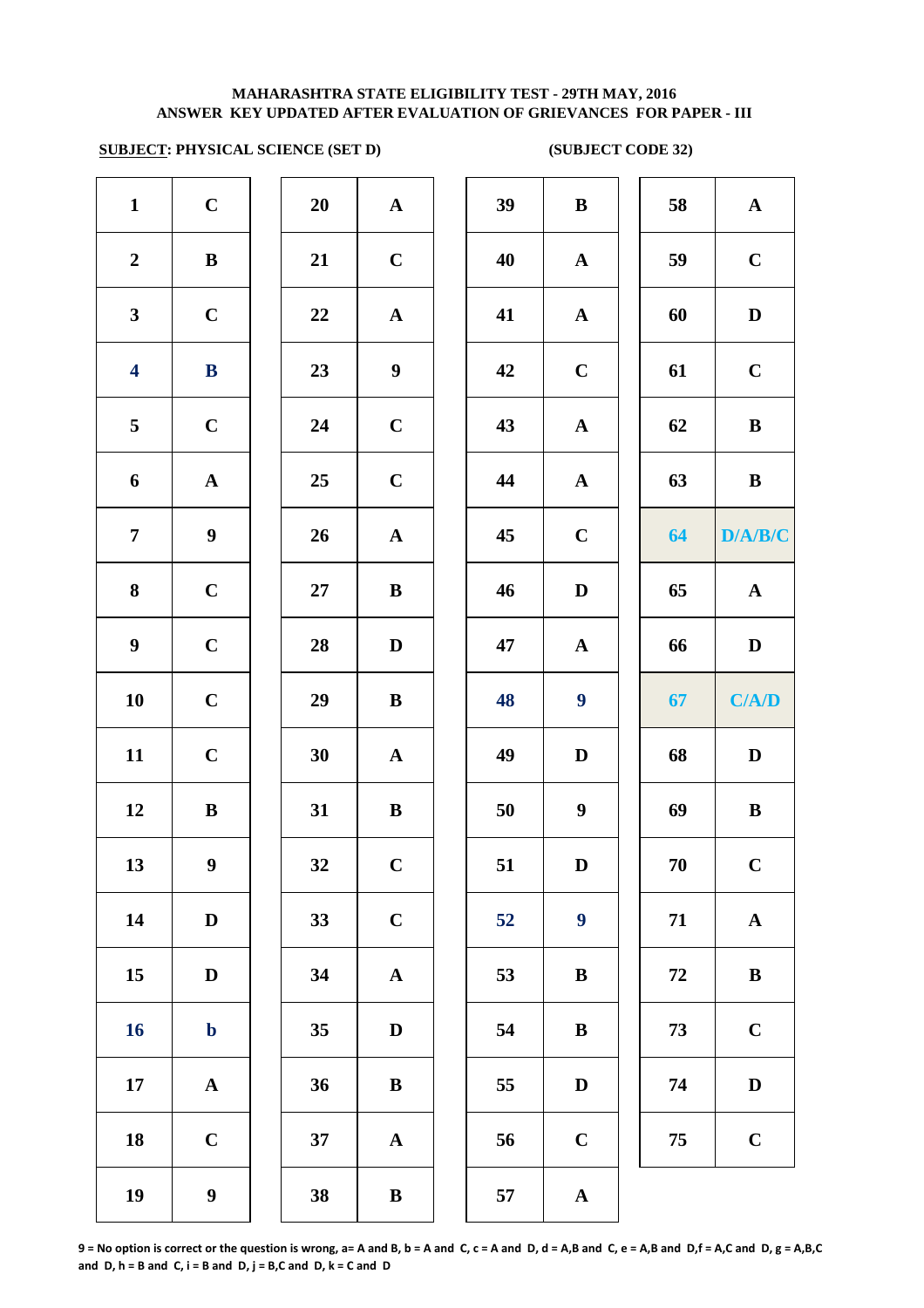# **SUBJECT: CHEMICAL SCIENCE (SET A)** (SUBJECT CODE 33)

| $\mathbf{1}$            | $\mathbf D$           | 20 | $\mathbf{A}$          | 39 | $\bf{B}$         |
|-------------------------|-----------------------|----|-----------------------|----|------------------|
| $\boldsymbol{2}$        | ${\bf A}$             | 21 | ${\bf A}$             | 40 | $\mathbf C$      |
| $\mathbf{3}$            | $\bf{B}$              | 22 | $\bf{B}$              | 41 | $\mathbf{D}$     |
| $\overline{\mathbf{4}}$ | $\boldsymbol{9}$      | 23 | $\mathbf D$           | 42 | $\boldsymbol{9}$ |
| 5                       | $\mathbf C$           | 24 | $\mathbf D$           | 43 | $\mathbf C$      |
| 6                       | $\mathbf C$           | 25 | $\boldsymbol{9}$      | 44 | $\bf{B}$         |
| $\overline{7}$          | $\, {\bf B}$          | 26 | $\, {\bf B}$          | 45 | $\mathbf A$      |
| 8                       | $\boldsymbol{9}$      | 27 | ${\bf A}$             | 46 | $\bf{B}$         |
| $\boldsymbol{9}$        | $\boldsymbol{\rm{A}}$ | 28 | ${\bf A}$             | 47 | $\mathbf C$      |
| ${\bf 10}$              | $\mathbf C$           | 29 | $\mathbf C$           | 48 | $\mathbf{A}$     |
| 11                      | $\mathbf D$           | 30 | ${\bf A}$             | 49 | $\mathbf C$      |
| 12                      | $\mathbf C$           | 31 | $\boldsymbol{9}$      | 50 | $\bf{B}$         |
| 13                      | $\mathbf C$           | 32 | $\, {\bf B}$          | 51 | $\boldsymbol{9}$ |
| 14                      | $\mathbf C$           | 33 | $\, {\bf B}$          | 52 | A                |
| 15                      | $\bf{B}$              | 34 | $\boldsymbol{9}$      | 53 | $\bf{B}$         |
| 16                      | ${\bf A}$             | 35 | $\boldsymbol{\rm{A}}$ | 54 | $\mathbf{D}$     |
| 17                      | $\boldsymbol{\rm{A}}$ | 36 | $\mathbf C$           | 55 | $\bf{B}$         |
| 18                      | $\mathbf C$           | 37 | $\, {\bf B}$          | 56 | $\mathbf{D}$     |
| 19                      | $\, {\bf B}$          | 38 | $\boldsymbol{9}$      | 57 | $\mathbf C$      |

| 20 | $\mathbf A$             |  |
|----|-------------------------|--|
| 21 | $\mathbf A$             |  |
| 22 | B                       |  |
| 23 | D                       |  |
| 24 | D                       |  |
| 25 | 9                       |  |
| 26 | B                       |  |
| 27 | $\mathbf{A}$            |  |
| 28 | $\mathbf{A}$            |  |
| 29 | $\mathbf C$             |  |
| 30 | $\mathbf A$             |  |
| 31 | 9                       |  |
| 32 | B                       |  |
| 33 | B                       |  |
| 34 | 9                       |  |
| 35 | A                       |  |
| 36 | $\overline{\mathbf{C}}$ |  |
| 37 | B                       |  |
|    |                         |  |

| $\mathbf{1}$            | $\mathbf D$      | 20 | $\mathbf{A}$          | 39 | $\, {\bf B}$     | 58 | $\mathbf C$      |
|-------------------------|------------------|----|-----------------------|----|------------------|----|------------------|
| $\overline{2}$          | ${\bf A}$        | 21 | ${\bf A}$             | 40 | $\mathbf C$      | 59 | $\mathbf D$      |
| $\mathbf{3}$            | ${\bf B}$        | 22 | ${\bf B}$             | 41 | $\mathbf D$      | 60 | $\, {\bf B}$     |
| $\overline{\mathbf{4}}$ | $\boldsymbol{9}$ | 23 | $\mathbf D$           | 42 | $\boldsymbol{9}$ | 61 | $\mathbf C$      |
| $\overline{5}$          | $\mathbf C$      | 24 | D                     | 43 | $\mathbf C$      | 62 | $\boldsymbol{9}$ |
| 6                       | $\mathbf C$      | 25 | $\boldsymbol{9}$      | 44 | $\, {\bf B}$     | 63 | $\mathbf C$      |
| $\overline{7}$          | $\bf{B}$         | 26 | ${\bf B}$             | 45 | ${\bf A}$        | 64 | $\mathbf C$      |
| 8                       | $\boldsymbol{9}$ | 27 | $\mathbf{A}$          | 46 | $\, {\bf B}$     | 65 | $\mathbf D$      |
| $\boldsymbol{9}$        | ${\bf A}$        | 28 | $\mathbf{A}$          | 47 | $\mathbf C$      | 66 | ${\bf A}$        |
| 10                      | $\mathbf C$      | 29 | $\bf C$               | 48 | $\mathbf{A}$     | 67 | $\mathbf D$      |
| 11                      | $\mathbf D$      | 30 | ${\bf A}$             | 49 | $\mathbf C$      | 68 | $\mathbf C$      |
| 12                      | $\mathbf C$      | 31 | $\boldsymbol{9}$      | 50 | $\, {\bf B}$     | 69 | $\, {\bf B}$     |
| 13                      | $\mathbf C$      | 32 | $\, {\bf B}$          | 51 | 9 <sup>1</sup>   | 70 | $\, {\bf B}$     |
| 14                      | $\mathbf C$      | 33 | ${\bf B}$             | 52 | A/B              | 71 | ${\bf A}$        |
| 15                      | $\, {\bf B}$     | 34 | $\boldsymbol{9}$      | 53 | $\, {\bf B}$     | 72 | ${\bf A}$        |
| 16                      | ${\bf A}$        | 35 | $\boldsymbol{\rm{A}}$ | 54 | $\mathbf D$      | 73 | $\boldsymbol{9}$ |
| 17                      | ${\bf A}$        | 36 | $\mathbf C$           | 55 | $\bf{B}$         | 74 | $\bf{B}$         |
| 18                      | $\mathbf C$      | 37 | ${\bf B}$             | 56 | $\mathbf D$      | 75 | $\mathbf C$      |
| 19                      | $\, {\bf B}$     | 38 | $\boldsymbol{9}$      | 57 | $\mathbf C$      |    |                  |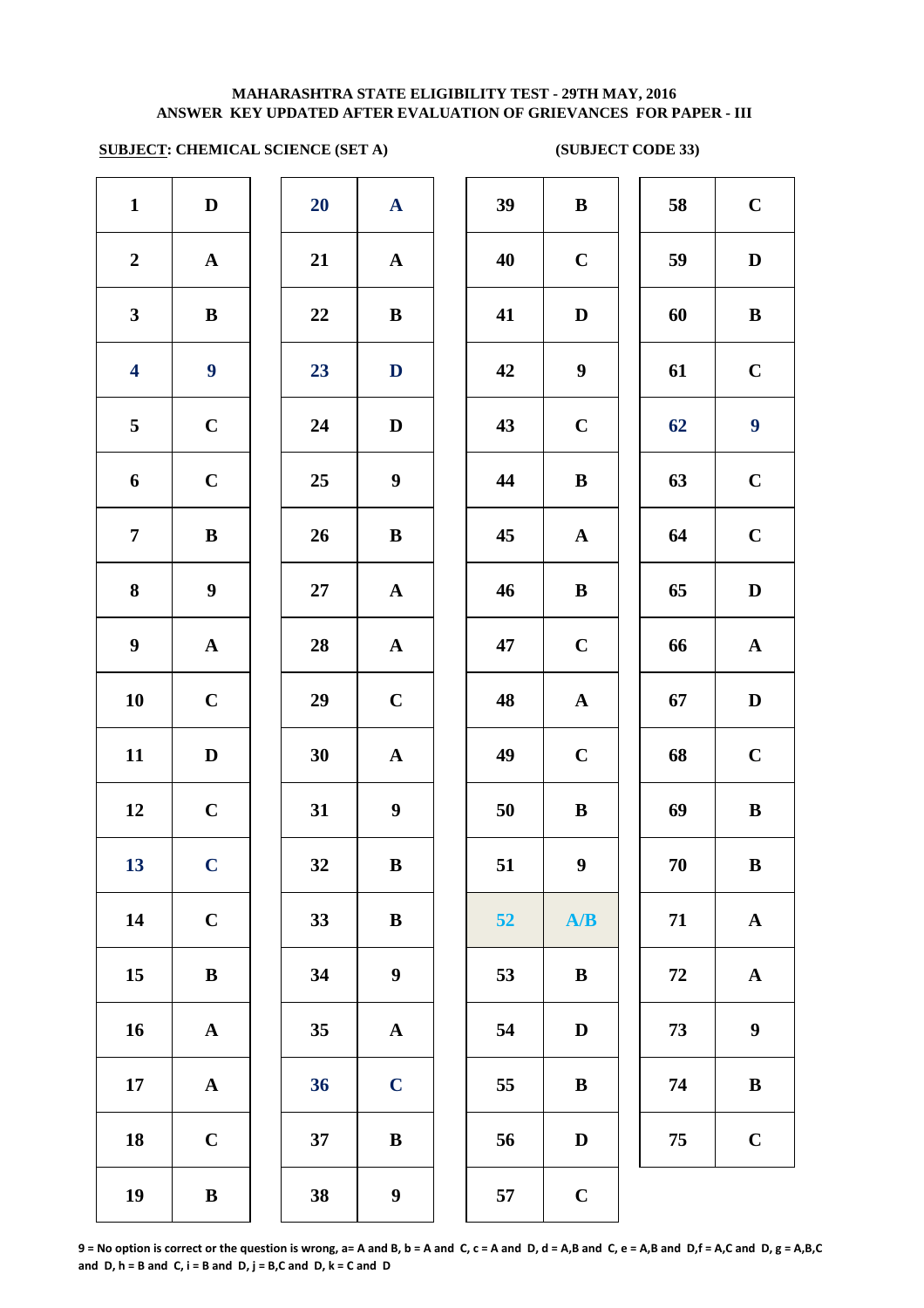# **SUBJECT: CHEMICAL SCIENCE (SET B)** (SUBJECT CODE 33)

| $\mathbf{1}$            | ${\bf A}$        | 20     | $\mathbf C$      | 39 | $\mathbf D$      | 58 | $\bf{B}$         |
|-------------------------|------------------|--------|------------------|----|------------------|----|------------------|
| $\boldsymbol{2}$        | $\, {\bf B}$     | 21     | $\mathbf D$      | 40 | $\bf{B}$         | 59 | $\boldsymbol{9}$ |
| $\overline{\mathbf{3}}$ | $\mathbf{D}$     | $22\,$ | $\boldsymbol{9}$ | 41 | $\mathbf C$      | 60 | $\mathbf C$      |
| $\overline{\mathbf{4}}$ | $\mathbf D$      | 23     | $\mathbf C$      | 42 | $\boldsymbol{9}$ | 61 | $\mathbf C$      |
| 5                       | $\boldsymbol{9}$ | 24     | $\bf{B}$         | 43 | $\mathbf C$      | 62 | $\bf{B}$         |
| 6                       | $\, {\bf B}$     | 25     | ${\bf A}$        | 44 | $\mathbf C$      | 63 | $\boldsymbol{9}$ |
| $\overline{7}$          | ${\bf A}$        | 26     | $\bf{B}$         | 45 | $\mathbf D$      | 64 | $\mathbf A$      |
| 8                       | ${\bf A}$        | 27     | $\mathbf C$      | 46 | ${\bf A}$        | 65 | $\mathbf C$      |
| $\boldsymbol{9}$        | $\mathbf C$      | 28     | ${\bf A}$        | 47 | $\mathbf D$      | 66 | D                |
| 10                      | ${\bf A}$        | 29     | $\mathbf C$      | 48 | $\mathbf C$      | 67 | $\mathbf C$      |
| 11                      | $\boldsymbol{9}$ | 30     | $\bf{B}$         | 49 | $\bf{B}$         | 68 | $\mathbf C$      |
| 12                      | $\bf{B}$         | 31     | $\boldsymbol{9}$ | 50 | $\bf{B}$         | 69 | $\mathbf C$      |
| 13                      | $\, {\bf B}$     | 32     | A/B              | 51 | $\mathbf{A}$     | 70 | $\bf{B}$         |
| 14                      | $\boldsymbol{9}$ | 33     | $\, {\bf B}$     | 52 | $\mathbf{A}$     | 71 | $\mathbf A$      |
| 15                      | ${\bf A}$        | 34     | $\mathbf D$      | 53 | $\boldsymbol{9}$ | 72 | $\mathbf A$      |
| 16                      | $\mathbf C$      | 35     | $\bf{B}$         | 54 | $\, {\bf B}$     | 73 | $\mathbf C$      |
| 17                      | $\bf{B}$         | 36     | $\mathbf D$      | 55 | $\mathbf C$      | 74 | $\bf{B}$         |
| 18                      | $\boldsymbol{9}$ | 37     | $\mathbf C$      | 56 | $\mathbf D$      | 75 | $\mathbf A$      |
| 19                      | $\, {\bf B}$     | 38     | $\mathbf C$      | 57 | $\mathbf A$      |    |                  |
|                         |                  |        |                  |    |                  |    |                  |

| 39 | $\mathbf{D}$          | 58 | B                     |
|----|-----------------------|----|-----------------------|
| 40 | $\bf{B}$              | 59 | $\boldsymbol{9}$      |
| 41 | $\mathbf C$           | 60 | $\mathbf C$           |
| 42 | 9                     | 61 | $\mathbf C$           |
| 43 | $\mathbf C$           | 62 | B                     |
| 44 | $\mathbf C$           | 63 | 9                     |
| 45 | D                     | 64 | $\mathbf A$           |
| 46 | $\mathbf A$           | 65 | $\mathbf C$           |
| 47 | $\mathbf D$           | 66 | $\mathbf D$           |
| 48 | $\mathbf C$           | 67 | $\mathbf C$           |
| 49 | $\bf{B}$              | 68 | $\mathbf C$           |
| 50 | $\bf{B}$              | 69 | $\overline{C}$        |
| 51 | $\mathbf A$           | 70 | $\bf{B}$              |
| 52 | $\boldsymbol{\rm{A}}$ | 71 | $\mathbf A$           |
| 53 | 9                     | 72 | $\boldsymbol{\rm{A}}$ |
| 54 | $\bf{B}$              | 73 | $\mathbf C$           |
| 55 | $\mathbf C$           | 74 | B                     |
| 56 | $\mathbf D$           | 75 | ${\bf A}$             |
|    |                       |    |                       |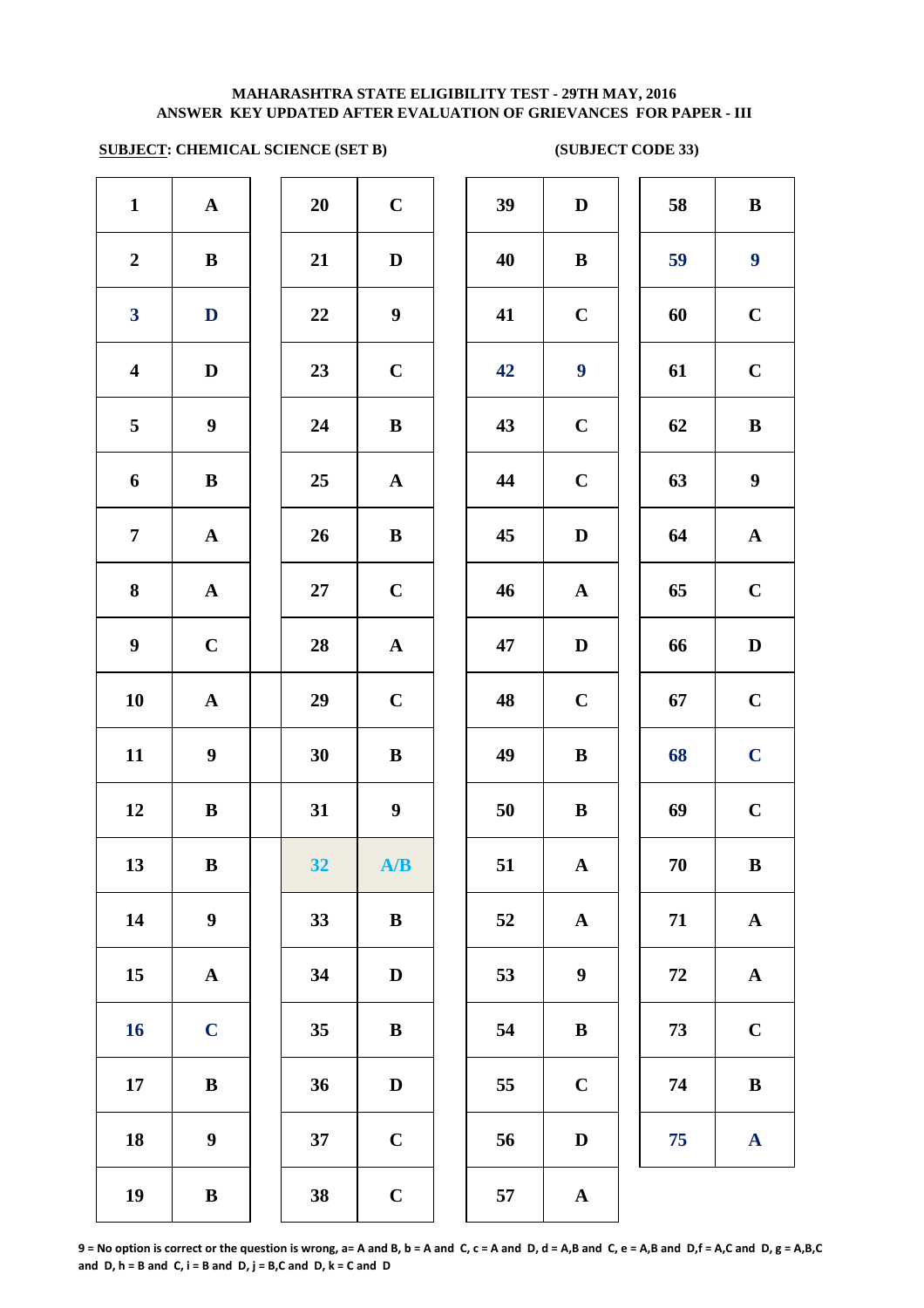# **SUBJECT: CHEMICAL SCIENCE (SET C)** (SUBJECT CODE 33)

| $\mathbf{1}$            | $\boldsymbol{9}$      | 20 | $\, {\bf B}$          | 39 | $\bf{B}$                |
|-------------------------|-----------------------|----|-----------------------|----|-------------------------|
| $\boldsymbol{2}$        | $\bf{B}$              | 21 | $\boldsymbol{9}$      | 40 | $\bf{B}$                |
| $\mathbf{3}$            | $\, {\bf B}$          | 22 | A/B                   | 41 | $\mathbf A$             |
| $\overline{\mathbf{4}}$ | $\boldsymbol{9}$      | 23 | $\, {\bf B}$          | 42 | $\mathbf A$             |
| 5                       | $\mathbf A$           | 24 | $\mathbf D$           | 43 | $\boldsymbol{9}$        |
| 6                       | $\mathbf C$           | 25 | $\bf{B}$              | 44 | $\bf{B}$                |
| $\overline{7}$          | $\bf{B}$              | 26 | $\mathbf D$           | 45 | $\mathbf C$             |
| 8                       | $\boldsymbol{9}$      | 27 | $\mathbf C$           | 46 | $\mathbf{D}$            |
| $\boldsymbol{9}$        | $\bf{B}$              | 28 | $\mathbf C$           | 47 | $\mathbf A$             |
| 10                      | $\mathbf C$           | 29 | $\mathbf D$           | 48 | $\bf{B}$                |
| 11                      | $\mathbf D$           | 30 | $\, {\bf B}$          | 49 | $\overline{\mathbf{9}}$ |
| 12                      | $\boldsymbol{9}$      | 31 | $\mathbf C$           | 50 | $\mathbf C$             |
| 13                      | $\mathbf C$           | 32 | $\boldsymbol{9}$      | 51 | $\mathbf C$             |
| 14                      | $\, {\bf B}$          | 33 | $\mathbf C$           | 52 | $\bf{B}$                |
| 15                      | $\boldsymbol{\rm{A}}$ | 34 | $\mathbf C$           | 53 | $\boldsymbol{9}$        |
| 16                      | $\bf{B}$              | 35 | $\mathbf D$           | 54 | $\mathbf A$             |
| 17                      | $\mathbf C$           | 36 | $\boldsymbol{\rm{A}}$ | 55 | $\mathbf C$             |
| 18                      | $\mathbf A$           | 37 | $\mathbf D$           | 56 | $\mathbf{D}$            |
| 19                      | $\mathbf C$           | 38 | $\mathbf C$           | 57 | $\mathbf C$             |
|                         |                       |    |                       |    |                         |

| 20 | B           |  |
|----|-------------|--|
| 21 | 9           |  |
| 22 | A/B         |  |
| 23 | B           |  |
| 24 | D           |  |
| 25 | B           |  |
| 26 | D           |  |
| 27 | $\mathbf C$ |  |
| 28 | $\mathbf C$ |  |
| 29 | D           |  |
| 30 | B           |  |
| 31 | $\mathbf C$ |  |
| 32 | 9           |  |
| 33 | $\mathbf C$ |  |
| 34 | $\mathbf C$ |  |
| 35 | $\mathbf D$ |  |
| 36 | $\mathbf A$ |  |
| 37 | D           |  |
| 20 |             |  |

| $\mathbf{1}$            | $\boldsymbol{9}$ | 20 | $\, {\bf B}$     | 39 | $\bf{B}$         | 58 | $\mathbf C$      |
|-------------------------|------------------|----|------------------|----|------------------|----|------------------|
| $\boldsymbol{2}$        | $\bf{B}$         | 21 | $\boldsymbol{9}$ | 40 | $\bf{B}$         | 59 | $\mathbf C$      |
| $\mathbf{3}$            | $\bf{B}$         | 22 | A/B              | 41 | $\mathbf{A}$     | 60 | $\bf{B}$         |
| $\overline{\mathbf{4}}$ | $\boldsymbol{9}$ | 23 | $\bf{B}$         | 42 | $\mathbf{A}$     | 61 | $\mathbf{A}$     |
| $\overline{5}$          | $\mathbf{A}$     | 24 | $\mathbf D$      | 43 | $\boldsymbol{9}$ | 62 | ${\bf A}$        |
| 6                       | $\mathbf C$      | 25 | $\bf{B}$         | 44 | $\bf{B}$         | 63 | $\mathbf C$      |
| $\overline{7}$          | $\bf{B}$         | 26 | $\mathbf D$      | 45 | $\mathbf C$      | 64 | $\bf{B}$         |
| 8                       | $\boldsymbol{9}$ | 27 | $\mathbf C$      | 46 | $\mathbf D$      | 65 | ${\bf A}$        |
| $\boldsymbol{9}$        | $\, {\bf B}$     | 28 | $\mathbf C$      | 47 | $\mathbf{A}$     | 66 | $\mathbf A$      |
| 10                      | $\mathbf C$      | 29 | $\mathbf D$      | 48 | $\bf{B}$         | 67 | $\bf{B}$         |
| 11                      | $\mathbf D$      | 30 | ${\bf B}$        | 49 | $\boldsymbol{9}$ | 68 | D                |
| 12                      | $\boldsymbol{9}$ | 31 | $\mathbf C$      | 50 | $\mathbf C$      | 69 | $\mathbf D$      |
| 13                      | $\mathbf C$      | 32 | $\boldsymbol{9}$ | 51 | $\mathbf C$      | 70 | $\boldsymbol{9}$ |
| 14                      | $\bf{B}$         | 33 | $\mathbf C$      | 52 | $\bf{B}$         | 71 | $\bf{B}$         |
| 15                      | $\mathbf{A}$     | 34 | $\mathbf C$      | 53 | $\boldsymbol{9}$ | 72 | ${\bf A}$        |
| 16                      | $\bf{B}$         | 35 | $\mathbf D$      | 54 | ${\bf A}$        | 73 | ${\bf A}$        |
| 17                      | $\mathbf C$      | 36 | $\mathbf A$      | 55 | $\mathbf C$      | 74 | $\bf C$          |
| 18                      | ${\bf A}$        | 37 | $\mathbf D$      | 56 | $\mathbf D$      | 75 | ${\bf A}$        |
| 19                      | $\mathbf C$      | 38 | $\mathbf C$      | 57 | $\mathbf C$      |    |                  |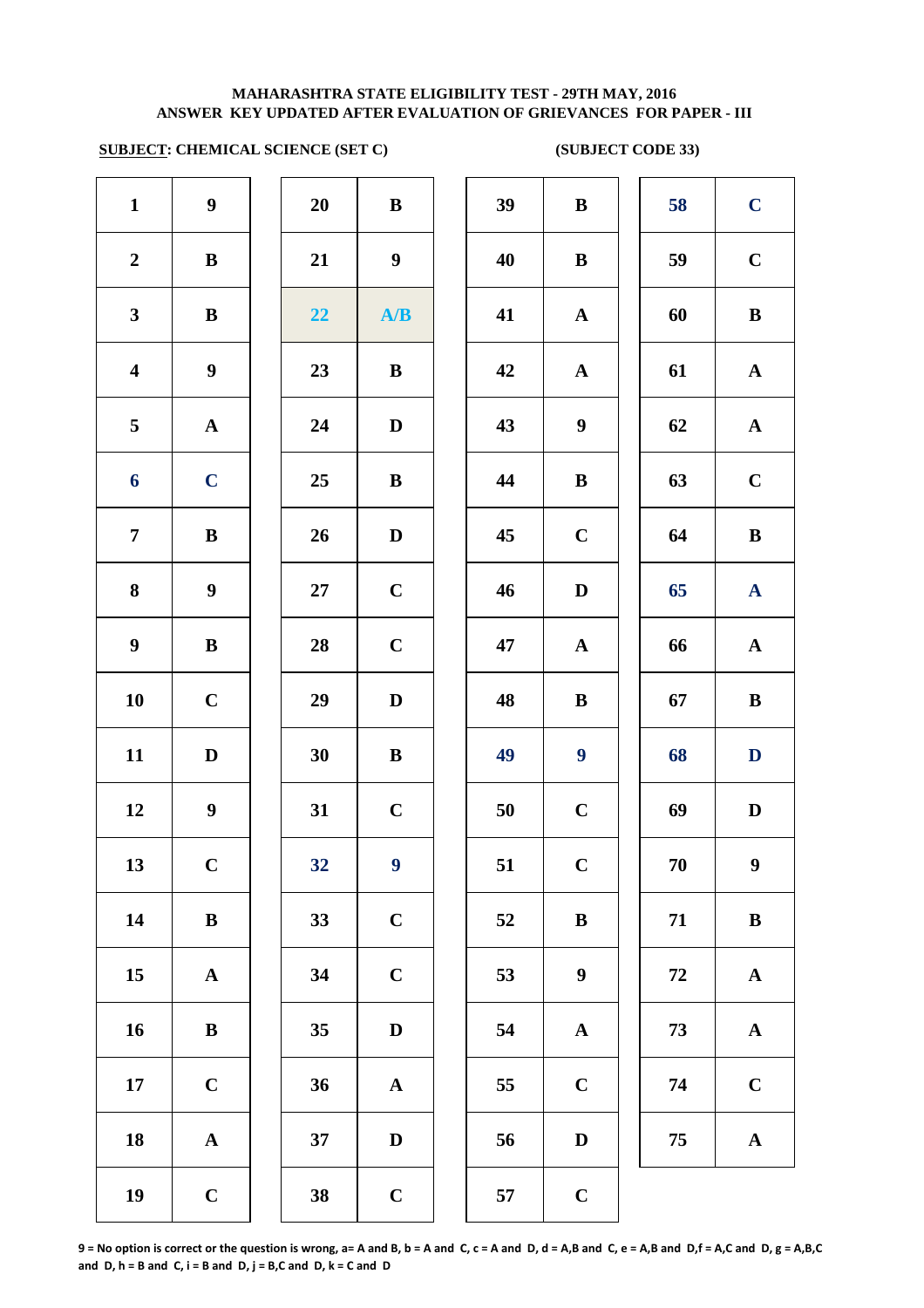## **SUBJECT: CHEMICAL SCIENCE (SET D) (SUBJECT CODE 33)**

| $\mathbf{1}$            | $\mathbf D$           | 20        | $\, {\bf B}$          | 39 | 9                         |
|-------------------------|-----------------------|-----------|-----------------------|----|---------------------------|
| $\boldsymbol{2}$        | $\boldsymbol{9}$      | 21        | $\mathbf C$           | 40 | $\mathbf C$               |
| $\mathbf{3}$            | $\mathbf C$           | 22        | $\boldsymbol{9}$      | 41 | $\mathbf C$               |
| $\overline{\mathbf{4}}$ | $\bf{B}$              | 23        | $\mathbf C$           | 42 | $\bf{B}$                  |
| $\overline{\mathbf{5}}$ | ${\bf A}$             | 24        | $\mathbf C$           | 43 | $\boldsymbol{9}$          |
| 6                       | $\bf{B}$              | 25        | $\mathbf D$           | 44 | $\mathbf A$               |
| $\overline{7}$          | $\mathbf C$           | 26        | ${\bf A}$             | 45 | $\mathbf C$               |
| 8                       | $\boldsymbol{\rm{A}}$ | <b>27</b> | $\mathbf D$           | 46 | $\bf{D}$                  |
| $\boldsymbol{9}$        | $\mathbf C$           | 28        | $\mathbf C$           | 47 | $\mathbf C$               |
| 10                      | $\, {\bf B}$          | 29        | $\, {\bf B}$          | 48 | $\mathbf C$               |
| 11                      | $\boldsymbol{9}$      | 30        | $\, {\bf B}$          | 49 | $\mathbf C$               |
| 12                      | A/B                   | 31        | $\boldsymbol{\rm{A}}$ | 50 | $\bf{B}$                  |
| 13                      | $\bf{B}$              | 32        | $\mathbf{A}$          | 51 | $\boldsymbol{\mathsf{A}}$ |
| 14                      | $\mathbf D$           | 33        | $\boldsymbol{9}$      | 52 | $\mathbf A$               |
| 15                      | $\bf{B}$              | 34        | $\bf{B}$              | 53 | $\mathbf C$               |
| 16                      | $\mathbf D$           | 35        | $\mathbf C$           | 54 | $\bf{B}$                  |
| $17\phantom{.}$         | $\mathbf C$           | 36        | $\mathbf{D}%$         | 55 | $\mathbf A$               |
| 18                      | $\mathbf C$           | 37        | $\boldsymbol{\rm{A}}$ | 56 | $\mathbf A$               |
| 19                      | $\mathbf D$           | 38        | $\, {\bf B}$          | 57 | $\bf{B}$                  |

| 20 | B            |  |
|----|--------------|--|
| 21 | $\mathbf C$  |  |
| 22 | 9            |  |
| 23 | $\mathbf C$  |  |
| 24 | $\mathbf C$  |  |
| 25 | D            |  |
| 26 | $\mathbf{A}$ |  |
| 27 | D            |  |
| 28 | $\mathbf C$  |  |
| 29 | B            |  |
| 30 | B            |  |
| 31 | $\mathbf A$  |  |
| 32 | $\mathbf A$  |  |
| 33 | 9            |  |
| 34 | B            |  |
| 35 | $\mathbf C$  |  |
| 36 | D            |  |
| 37 | A            |  |
| 38 | R            |  |

| $\mathbf{1}$            | $\mathbf D$      | 20 | $\bf{B}$         | 39 | $\boldsymbol{9}$ | 58     | $\mathbf D$      |
|-------------------------|------------------|----|------------------|----|------------------|--------|------------------|
| $\overline{2}$          | $\boldsymbol{9}$ | 21 | $\bf C$          | 40 | $\mathbf C$      | 59     | $\mathbf D$      |
| $\mathbf{3}$            | $\mathbf C$      | 22 | $\boldsymbol{9}$ | 41 | $\mathbf C$      | 60     | $\boldsymbol{9}$ |
| $\overline{\mathbf{4}}$ | $\, {\bf B}$     | 23 | $\mathbf C$      | 42 | $\bf{B}$         | 61     | $\, {\bf B}$     |
| 5                       | ${\bf A}$        | 24 | $\mathbf C$      | 43 | $\boldsymbol{9}$ | 62     | ${\bf A}$        |
| 6                       | $\, {\bf B}$     | 25 | $\mathbf D$      | 44 | ${\bf A}$        | 63     | ${\bf A}$        |
| $\overline{7}$          | $\mathbf C$      | 26 | $\mathbf{A}$     | 45 | $\mathbf C$      | 64     | $\mathbf C$      |
| $\boldsymbol{8}$        | ${\bf A}$        | 27 | $\mathbf D$      | 46 | $\mathbf D$      | 65     | ${\bf A}$        |
| $\boldsymbol{9}$        | $\mathbf C$      | 28 | $\mathbf C$      | 47 | $\mathbf C$      | 66     | $\boldsymbol{9}$ |
| 10                      | $\bf{B}$         | 29 | $\bf{B}$         | 48 | $\mathbf C$      | 67     | $\, {\bf B}$     |
| 11                      | $\boldsymbol{9}$ | 30 | $\bf{B}$         | 49 | $\mathbf C$      | 68     | $\, {\bf B}$     |
| 12 <sub>1</sub>         | A/B              | 31 | $\mathbf{A}$     | 50 | $\, {\bf B}$     | 69     | $\boldsymbol{9}$ |
| 13                      | $\, {\bf B}$     | 32 | $\mathbf A$      | 51 | $\mathbf A$      | $70\,$ | $\mathbf A$      |
| 14                      | D                | 33 | $\boldsymbol{9}$ | 52 | ${\bf A}$        | 71     | $\mathbf C$      |
| 15                      | $\bf{B}$         | 34 | ${\bf B}$        | 53 | $\mathbf C$      | 72     | $\, {\bf B}$     |
| 16                      | $\mathbf D$      | 35 | $\mathbf C$      | 54 | $\, {\bf B}$     | 73     | $\boldsymbol{9}$ |
| 17                      | $\mathbf C$      | 36 | $\mathbf D$      | 55 | $\mathbf{A}$     | 74     | $\, {\bf B}$     |
| 18                      | $\mathbf C$      | 37 | $\mathbf A$      | 56 | ${\bf A}$        | 75     | $\mathbf C$      |
| 19                      | $\mathbf D$      | 38 | $\, {\bf B}$     | 57 | $\, {\bf B}$     |        |                  |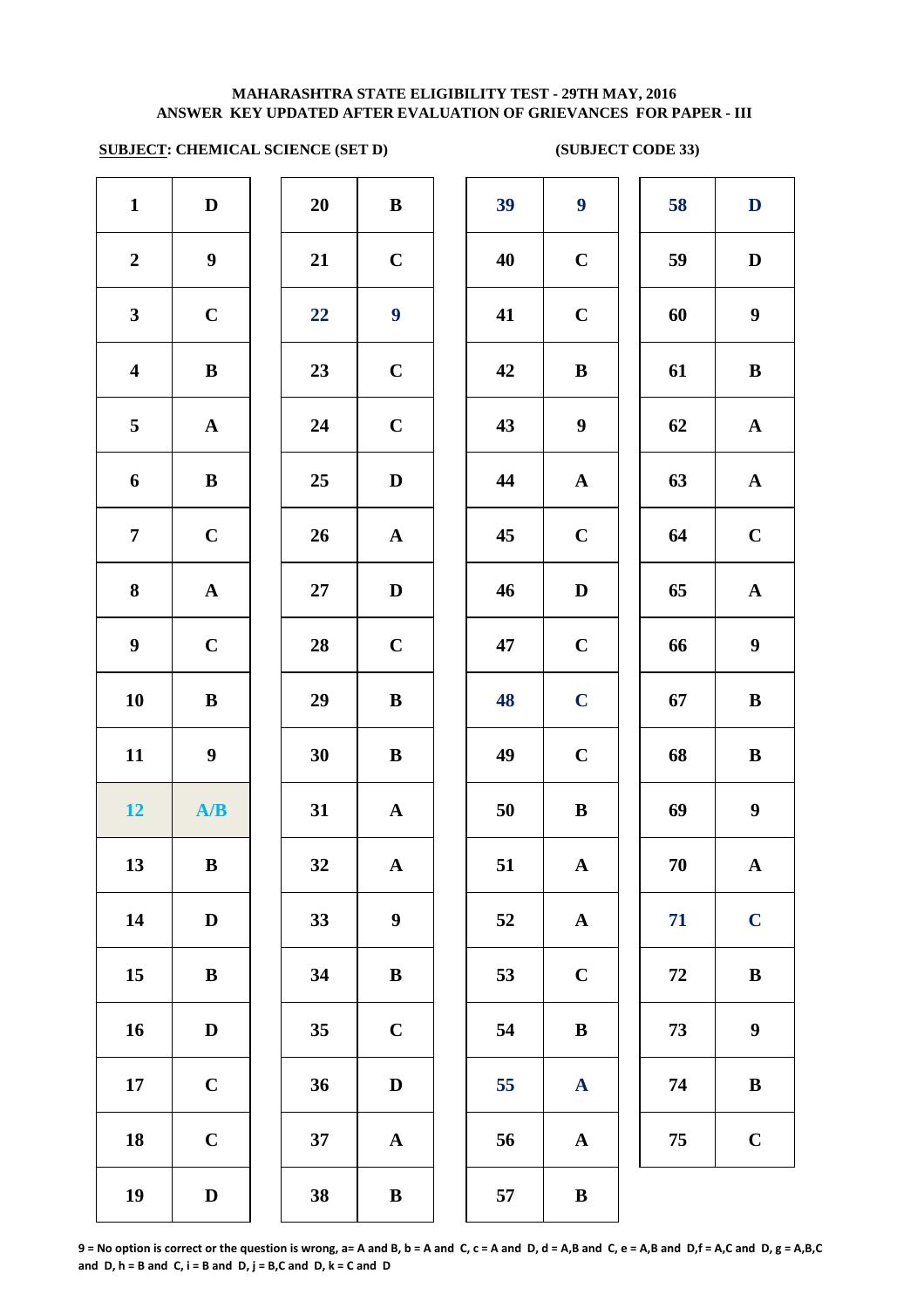## **SUBJECT: LIFE SCIENCE (SET A)** (SUBJECT CODE 34)

| $\mathbf{1}$            | $\mathbf C$           | 20     | $\mathbf C$  | 39 | $\mathbf C$  |
|-------------------------|-----------------------|--------|--------------|----|--------------|
| $\boldsymbol{2}$        | $\mathbf C$           | 21     | $\, {\bf B}$ | 40 | $\mathbf A$  |
| $\mathbf{3}$            | $\boldsymbol{\rm{A}}$ | 22     | $\, {\bf B}$ | 41 | $\mathbf A$  |
| $\overline{\mathbf{4}}$ | $\mathbf D$           | 23     | $\mathbf A$  | 42 | $\bf{B}$     |
| $\sqrt{5}$              | $\mathbf C$           | 24     | $\mathbf A$  | 43 | $\mathbf C$  |
| 6                       | $\, {\bf B}$          | 25     | $\mathbf k$  | 44 | $\mathbf A$  |
| $\overline{7}$          | $\boldsymbol{\rm{A}}$ | 26     | $\, {\bf B}$ | 45 | B/           |
| 8                       | $\mathbf C$           | $27\,$ | $\mathbf C$  | 46 | B/           |
| $\boldsymbol{9}$        | $\mathbf D$           | 28     | $\, {\bf B}$ | 47 | $\mathbf C$  |
| 10                      | $\bf{B}$              | 29     | $\, {\bf B}$ | 48 | $\bf{B}$     |
| 11                      | $\boldsymbol{\rm{A}}$ | 30     | $\mathbf C$  | 49 | $\mathbf C$  |
| 12                      | $\, {\bf B}$          | 31     | B/D          | 50 | $\bf{B}$     |
| 13                      | $\mathbf b$           | 32     | $\mathbf C$  | 51 | A            |
| 14                      | ${\bf A}$             | 33     | $\, {\bf B}$ | 52 | $\mathbf{D}$ |
| 15                      | $\mathbf C$           | 34     | $\bf{B}$     | 53 | $\mathbf A$  |
| 16                      | $\bf{B}$              | 35     | $\, {\bf B}$ | 54 | $\mathbf C$  |
| 17                      | $\, {\bf B}$          | 36     | $\, {\bf B}$ | 55 | B/           |
| 18                      | $\bf{B}$              | 37     | $\, {\bf B}$ | 56 | $\bf{B}$     |
| 19                      | $\boldsymbol{\rm{A}}$ | 38     | $\, {\bf B}$ | 57 | $\bf{D}$     |

| 20 | $\mathbf C$    |  |
|----|----------------|--|
| 21 | B              |  |
| 22 | B              |  |
| 23 | $\mathbf{A}$   |  |
| 24 | $\mathbf{A}$   |  |
| 25 | $\bf k$        |  |
| 26 | B              |  |
| 27 | $\mathbf C$    |  |
| 28 | B              |  |
| 29 | B              |  |
| 30 | $\mathbf C$    |  |
| 31 | B/D            |  |
| 32 | $\overline{C}$ |  |
| 33 | B              |  |
| 34 | B              |  |
| 35 | B              |  |
| 36 | B              |  |
| 37 | B              |  |
| 38 | B              |  |

| $\mathbf{1}$            | $\mathbf C$  | 20 | $\mathbf C$             | 39 | $\mathbf C$  | 58 | $\mathbf C$  |
|-------------------------|--------------|----|-------------------------|----|--------------|----|--------------|
| $\overline{2}$          | $\mathbf C$  | 21 | $\, {\bf B}$            | 40 | $\mathbf A$  | 59 | $\mathbf C$  |
| $\mathbf{3}$            | ${\bf A}$    | 22 | $\, {\bf B}$            | 41 | $\mathbf A$  | 60 | $\, {\bf B}$ |
| $\overline{\mathbf{4}}$ | $\mathbf D$  | 23 | ${\bf A}$               | 42 | $\, {\bf B}$ | 61 | ${\bf A}$    |
| $\overline{\mathbf{5}}$ | $\mathbf C$  | 24 | ${\bf A}$               | 43 | $\mathbf C$  | 62 | $\, {\bf B}$ |
| 6                       | ${\bf B}$    | 25 | $\bf k$                 | 44 | $\mathbf{A}$ | 63 | $\bf{B}$     |
| $\overline{7}$          | $\mathbf{A}$ | 26 | $\bf{B}$                | 45 | B/D          | 64 | $\, {\bf B}$ |
| 8                       | $\mathbf C$  | 27 | $\mathbf C$             | 46 | B/C          | 65 | $\, {\bf B}$ |
| $\boldsymbol{9}$        | $\mathbf{D}$ | 28 | $\bf{B}$                | 47 | $\mathbf C$  | 66 | $\mathbf C$  |
| 10                      | $\bf{B}$     | 29 | ${\bf B}$               | 48 | $\bf{B}$     | 67 | ${\bf A}$    |
| 11                      | ${\bf A}$    | 30 | $\mathbf C$             | 49 | $\mathbf C$  | 68 | $\mathbf C$  |
| 12                      | ${\bf B}$    | 31 | $\mathbf{B}/\mathbf{D}$ | 50 | $\, {\bf B}$ | 69 | $\mathbf C$  |
| 13                      | $\mathbf b$  | 32 | $\mathbf C$             | 51 | A/D          | 70 | $\, {\bf B}$ |
| 14                      | $\mathbf{A}$ | 33 | ${\bf B}$               | 52 | $\mathbf D$  | 71 | D            |
| 15                      | $\mathbf C$  | 34 | ${\bf B}$               | 53 | ${\bf A}$    | 72 | ${\bf A}$    |
| 16                      | ${\bf B}$    | 35 | ${\bf B}$               | 54 | $\mathbf C$  | 73 | $\mathbf C$  |
| 17                      | ${\bf B}$    | 36 | $\bf{B}$                | 55 | B/D          | 74 | $\, {\bf B}$ |
| 18                      | ${\bf B}$    | 37 | $\bf{B}$                | 56 | $\bf{B}$     | 75 | $\mathbf D$  |
| 19                      | ${\bf A}$    | 38 | ${\bf B}$               | 57 | D            |    |              |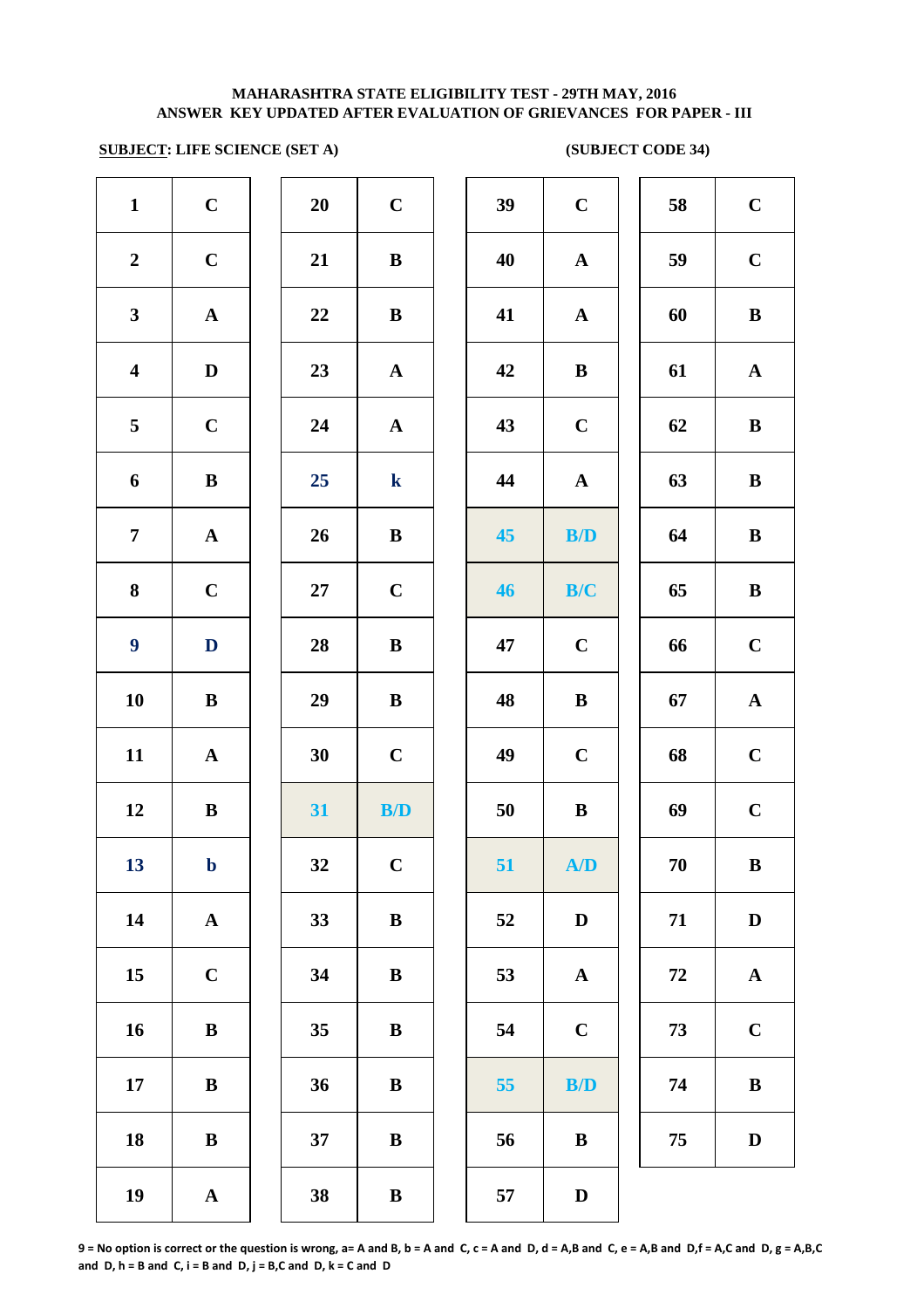# **SUBJECT: LIFE SCIENCE (SET B)** (SUBJECT CODE 34)

|                         |                 | Z.     |              |    | $\mathbf{v} = -$          |    |                         |
|-------------------------|-----------------|--------|--------------|----|---------------------------|----|-------------------------|
| $\mathbf{1}$            | B               | 20     | A            | 39 | $\mathsf C$               | 58 | A                       |
| $\boldsymbol{2}$        | $\, {\bf B} \,$ | 21     | $\mathsf{A}$ | 40 | $\, {\bf B} \,$           | 59 | D                       |
| $\mathbf{3}$            | A               | 22     | B            | 41 | A                         | 60 | $\mathbf C$             |
| $\overline{\mathbf{4}}$ | A               | 23     | $\mathsf{C}$ | 42 | $\pmb B$                  | 61 | $\overline{\mathbf{B}}$ |
| 5                       | $\bf k$         | 24     | $\mathsf{A}$ | 43 | B                         | 62 | A                       |
| $\boldsymbol{6}$        | B               | 25     | B/D          | 44 | $\, {\bf B} \,$           | 63 | $\mathbf c$             |
| $\overline{7}$          | $\mathsf{C}$    | 26     | B/C          | 45 | $\pmb B$                  | 64 | D                       |
| $\bf 8$                 | $\pmb B$        | $27\,$ | $\mathsf{C}$ | 46 | $\mathsf{C}$              | 65 | $\mathbf B$             |
| $\boldsymbol{9}$        | $\pmb B$        | 28     | $\pmb B$     | 47 | $\mathsf{A}$              | 66 | A                       |
| 10                      | $\mathsf{C}$    | 29     | $\mathsf{C}$ | 48 | $\mathsf{C}$              | 67 | $\mathbf B$             |
| 11                      | B/D             | 30     | B            | 49 | $\mathsf{C}$              | 68 | $\mathbf b$             |
| 12                      | $\mathsf{C}$    | 31     | A/D          | 50 | $\pmb B$                  | 69 | A                       |
| 13                      | B               | 32     | D            | 51 | D                         | 70 | $\mathbf c$             |
| 14                      | $\pmb B$        | 33     | A            | 52 | $\boldsymbol{\mathsf{A}}$ | 71 | B                       |
| 15                      | $\pmb B$        | 34     | $\mathsf C$  | 53 | $\mathsf{C}$              | 72 | $\mathbf B$             |
| 16                      | $\pmb B$        | 35     | B/D          | 54 | $\pmb B$                  | 73 | $\mathbf B$             |
| $17\,$                  | $\pmb B$        | 36     | $\pmb B$     | 55 | $\mathsf D$               | 74 | A                       |
| 18                      | $\pmb B$        | 37     | D            | 56 | $\mathsf{C}$              | 75 | $\mathbf C$             |
| 19                      | $\mathsf{C}$    | 38     | $\mathsf{C}$ | 57 | $\mathsf{C}$              |    |                         |
|                         |                 |        |              |    |                           |    |                         |

| 39 | C            | 58         | A           |
|----|--------------|------------|-------------|
| 40 | B            | 59         | D           |
| 41 | A            | 60         | C           |
| 42 | B            | 61         | B           |
| 43 | B            | 62         | Α           |
| 44 | B            | 63         | $\mathbf C$ |
| 45 | B            | 64         | D           |
| 46 | $\mathbf C$  | 65         | B           |
| 47 | A            | 66         | A           |
| 48 | $\mathbf C$  | 67         | B           |
| 49 | C            | 68         | b           |
| 50 | B            | 69         | A           |
| 51 | D            | 70         | $\epsilon$  |
| 52 | A            | 71         | B           |
| 53 | $\mathbf C$  | ${\bf 72}$ | B           |
| 54 | B            | 73         | B           |
| 55 | D            | 74         | A           |
| 56 | C            | 75         | C           |
| 57 | $\mathsf{C}$ |            |             |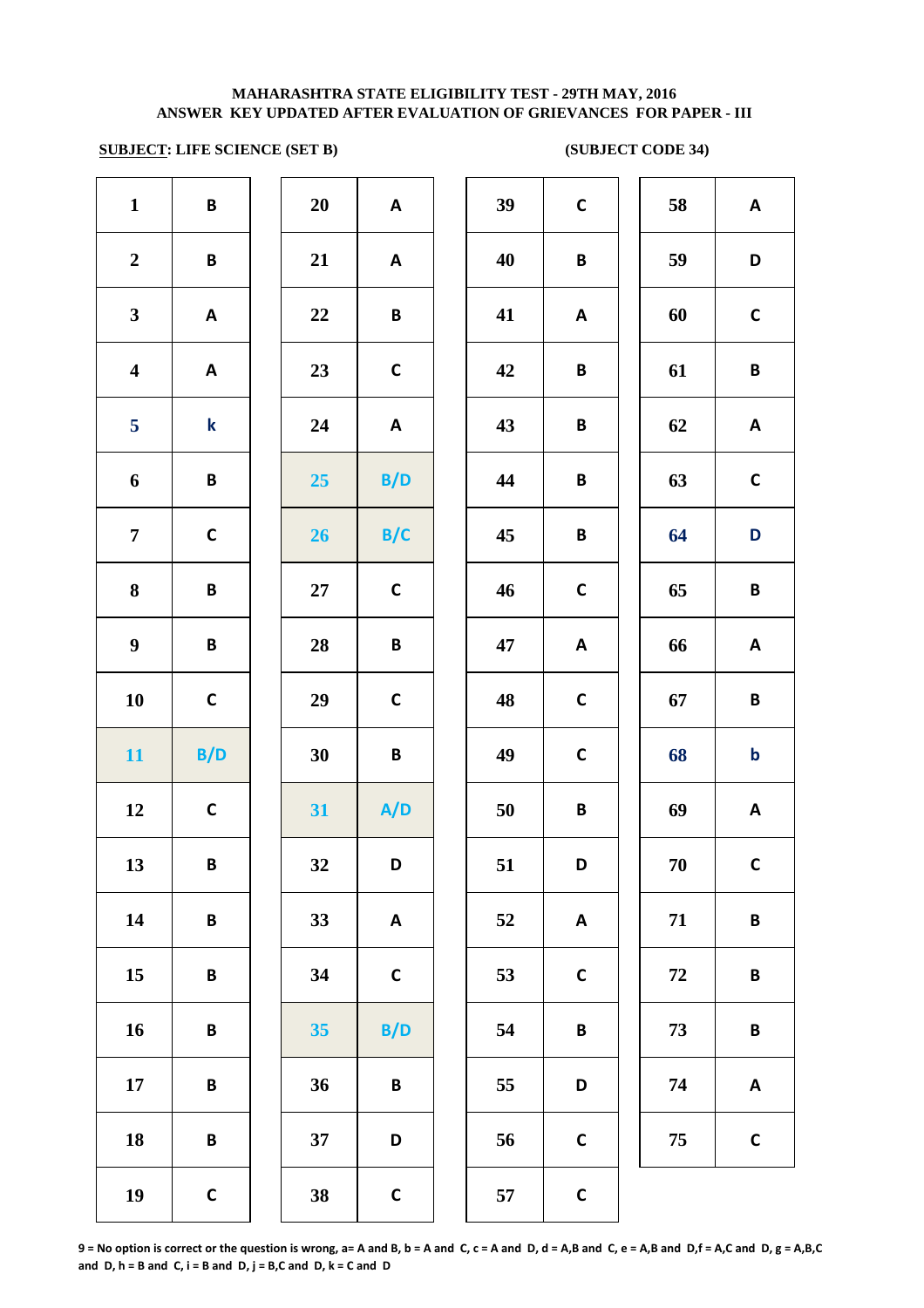# **SUBJECT: LIFE SCIENCE (SET C)** (SUBJECT CODE 34)

|                         |                           | .,     |                    |    | $\sim$ -     |
|-------------------------|---------------------------|--------|--------------------|----|--------------|
| $\mathbf{1}$            | B/D                       | 20     | B                  | 39 | $\mathsf{C}$ |
| $\boldsymbol{2}$        | $\mathsf{C}$              | 21     | A/D                | 40 | B            |
| $\mathbf{3}$            | B                         | 22     | D                  | 41 | D            |
| $\overline{\mathbf{4}}$ | B                         | 23     | A                  | 42 | A            |
| 5                       | B                         | 24     | $\mathsf C$        | 43 | $\mathsf{C}$ |
| $\boldsymbol{6}$        | B                         | 25     | B/D                | 44 | B            |
| $\overline{7}$          | B                         | 26     | B                  | 45 | D            |
| ${\bf 8}$               | B                         | $27\,$ | D                  | 46 | $\mathbf c$  |
| $\boldsymbol{9}$        | $\mathsf{C}$              | 28     | $\mathsf{C}$       | 47 | $\mathsf{C}$ |
| 10                      | $\boldsymbol{\mathsf{A}}$ | 29     | $\mathsf{C}$       | 48 | A            |
| 11                      | $\pmb{\mathsf{A}}$        | 30     | B                  | 49 | D            |
| 12                      | B                         | 31     | A                  | 50 | $\mathsf{C}$ |
| 13                      | $\mathsf{C}$              | 32     | B                  | 51 | B            |
| 14                      | $\pmb{\mathsf{A}}$        | 33     | B                  | 52 | A            |
| 15                      | B/D                       | 34     | B                  | 53 | $\mathsf{C}$ |
| 16                      | B/C                       | 35     | B                  | 54 | D            |
| $17\,$                  | $\mathsf{C}$              | 36     | $\mathsf{C}$       | 55 | B            |
| 18                      | B                         | 37     | $\pmb{\mathsf{A}}$ | 56 | A            |
| 19                      | $\mathsf{C}$              | 38     | $\mathsf{C}$       | 57 | B            |

| $\mathbf{1}$            | B/D          | 20        | $\pmb B$        | 39 | $\mathsf C$  | 58 | $\mathbf b$  |
|-------------------------|--------------|-----------|-----------------|----|--------------|----|--------------|
| $\boldsymbol{2}$        | $\mathsf C$  | 21        | A/D             | 40 | B            | 59 | A            |
| $\mathbf{3}$            | $\pmb B$     | 22        | D               | 41 | D            | 60 | $\mathsf C$  |
| $\overline{\mathbf{4}}$ | B            | 23        | A               | 42 | A            | 61 | B            |
| $\overline{5}$          | $\pmb B$     | 24        | $\mathsf C$     | 43 | $\mathsf C$  | 62 | B            |
| 6                       | $\pmb B$     | 25        | B/D             | 44 | $\pmb B$     | 63 | $\pmb B$     |
| $\overline{7}$          | $\pmb B$     | 26        | $\, {\bf B} \,$ | 45 | D            | 64 | A            |
| 8                       | $\pmb B$     | 27        | D               | 46 | $\mathsf C$  | 65 | $\mathsf C$  |
| $\boldsymbol{9}$        | $\mathsf{C}$ | 28        | $\mathsf C$     | 47 | $\mathsf C$  | 66 | $\pmb B$     |
| 10                      | A            | 29        | $\mathsf C$     | 48 | A            | 67 | B            |
| 11                      | A            | 30        | B               | 49 | D            | 68 | A            |
| 12                      | B            | 31        | A               | 50 | $\mathsf{C}$ | 69 | A            |
| 13                      | $\mathsf{C}$ | <b>32</b> | В               | 51 | B            | 70 | $\bf k$      |
| 14                      | A            | 33        | B               | 52 | A            | 71 | $\, {\bf B}$ |
| 15                      | B/D          | 34        | B               | 53 | $\mathsf{C}$ | 72 | $\mathsf{C}$ |
| 16                      | B/C          | 35        | $\pmb B$        | 54 | $\mathbf D$  | 73 | $\pmb B$     |
| 17                      | $\mathsf{C}$ | 36        | $\mathsf{C}$    | 55 | $\pmb B$     | 74 | $\pmb B$     |
| 18                      | $\, {\bf B}$ | 37        | A               | 56 | A            | 75 | $\mathsf{C}$ |
|                         |              |           |                 |    |              |    |              |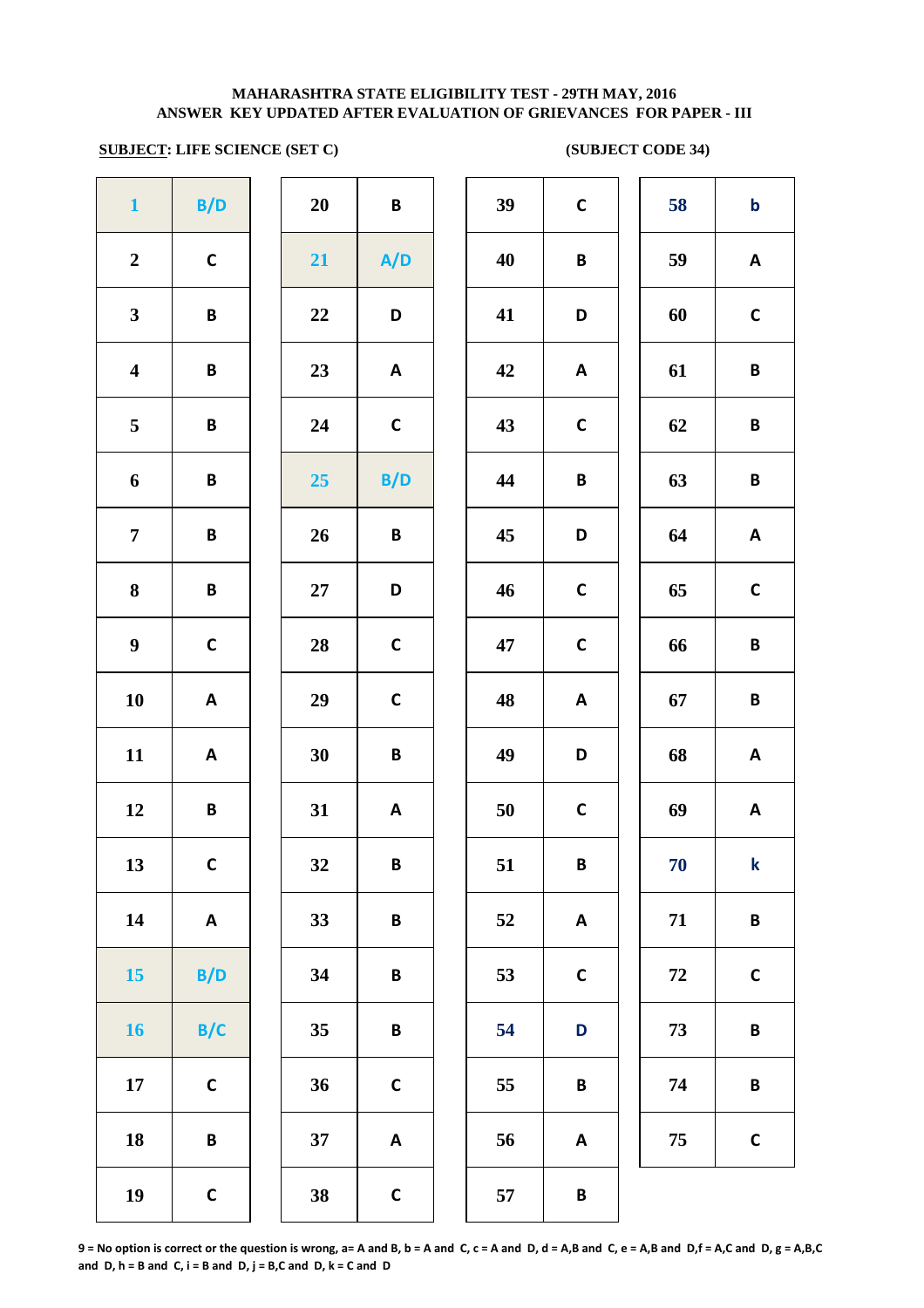# **SUBJECT: LIFE SCIENCE (SET D)** (SUBJECT CODE 34)

| -----                   |                 | - - ,  |                           |    |                 |    |                           |
|-------------------------|-----------------|--------|---------------------------|----|-----------------|----|---------------------------|
| $\mathbf{1}$            | A               | 20     | B                         | 39 | D               | 58 | A                         |
| $\boldsymbol{2}$        | B               | 21     | A                         | 40 | $\mathsf{C}$    | 59 | A                         |
| $\mathbf{3}$            | $\mathsf{C}$    | 22     | B                         | 41 | B               | 60 | $\mathbf k$               |
| $\overline{\mathbf{4}}$ | $\mathsf{A}$    | 23     | B                         | 42 | $\mathsf{A}$    | 61 | B                         |
| 5 <sup>5</sup>          | B/D             | 24     | B                         | 43 | $\mathsf{C}$    | 62 | $\mathsf{C}$              |
| $\boldsymbol{6}$        | B/C             | 25     | B                         | 44 | D               | 63 | $\, {\bf B} \,$           |
| $\overline{7}$          | $\mathsf{C}$    | 26     | $\mathsf{C}$              | 45 | B               | 64 | $\pmb B$                  |
| 8                       | $\pmb B$        | $27\,$ | $\mathsf{A}$              | 46 | A               | 65 | $\mathsf{C}$              |
| $\boldsymbol{9}$        | $\mathsf{C}$    | 28     | $\mathsf{C}$              | 47 | $\pmb B$        | 66 | B/D                       |
| 10                      | $\pmb B$        | 29     | $\mathsf C$               | 48 | $\mathbf b$     | 67 | $\mathsf{C}$              |
| 11                      | A/D             | 30     | B                         | 49 | A               | 68 | B                         |
| 12                      | D               | 31     | D                         | 50 | $\mathsf C$     | 69 | $\pmb B$                  |
| 13                      | $\mathsf{A}$    | 32     | A                         | 51 | B               | 70 | B                         |
| 14                      | $\mathsf{C}$    | 33     | $\mathsf{C}$              | 52 | B               | 71 | B                         |
| 15                      | B/D             | 34     | $\, {\bf B} \,$           | 53 | $\, {\bf B} \,$ | 72 | $\, {\bf B} \,$           |
| 16                      | $\, {\bf B} \,$ | 35     | D                         | 54 | A               | 73 | $\, {\bf B} \,$           |
| 17                      | D               | 36     | $\mathsf{C}$              | 55 | $\mathsf{C}$    | 74 | $\mathsf{C}$              |
| ${\bf 18}$              | $\mathsf{C}$    | 37     | $\mathsf{C}$              | 56 | $\pmb B$        | 75 | $\boldsymbol{\mathsf{A}}$ |
| 19                      | $\mathsf{C}$    | 38     | $\boldsymbol{\mathsf{A}}$ | 57 | $\pmb B$        |    |                           |
|                         |                 |        |                           |    |                 |    |                           |

| 39 | D           | 58 | A           |
|----|-------------|----|-------------|
| 40 | C           | 59 | A           |
| 41 | B           | 60 | k           |
| 42 | A           | 61 | B           |
| 43 | C           | 62 | $\mathbf C$ |
| 44 | D           | 63 | B           |
| 45 | B           | 64 | B           |
| 46 | A           | 65 | C           |
| 47 | B           | 66 | B/D         |
| 48 | $\mathbf b$ | 67 | $\mathbf C$ |
| 49 | A           | 68 | B           |
| 50 | C           | 69 | B           |
| 51 | B           | 70 | B           |
| 52 | B           | 71 | B           |
| 53 | B           | 72 | B           |
| 54 | A           | 73 | B           |
| 55 | C           | 74 | $\mathbf C$ |
| 56 | B           | 75 | A           |
| 57 | D           |    |             |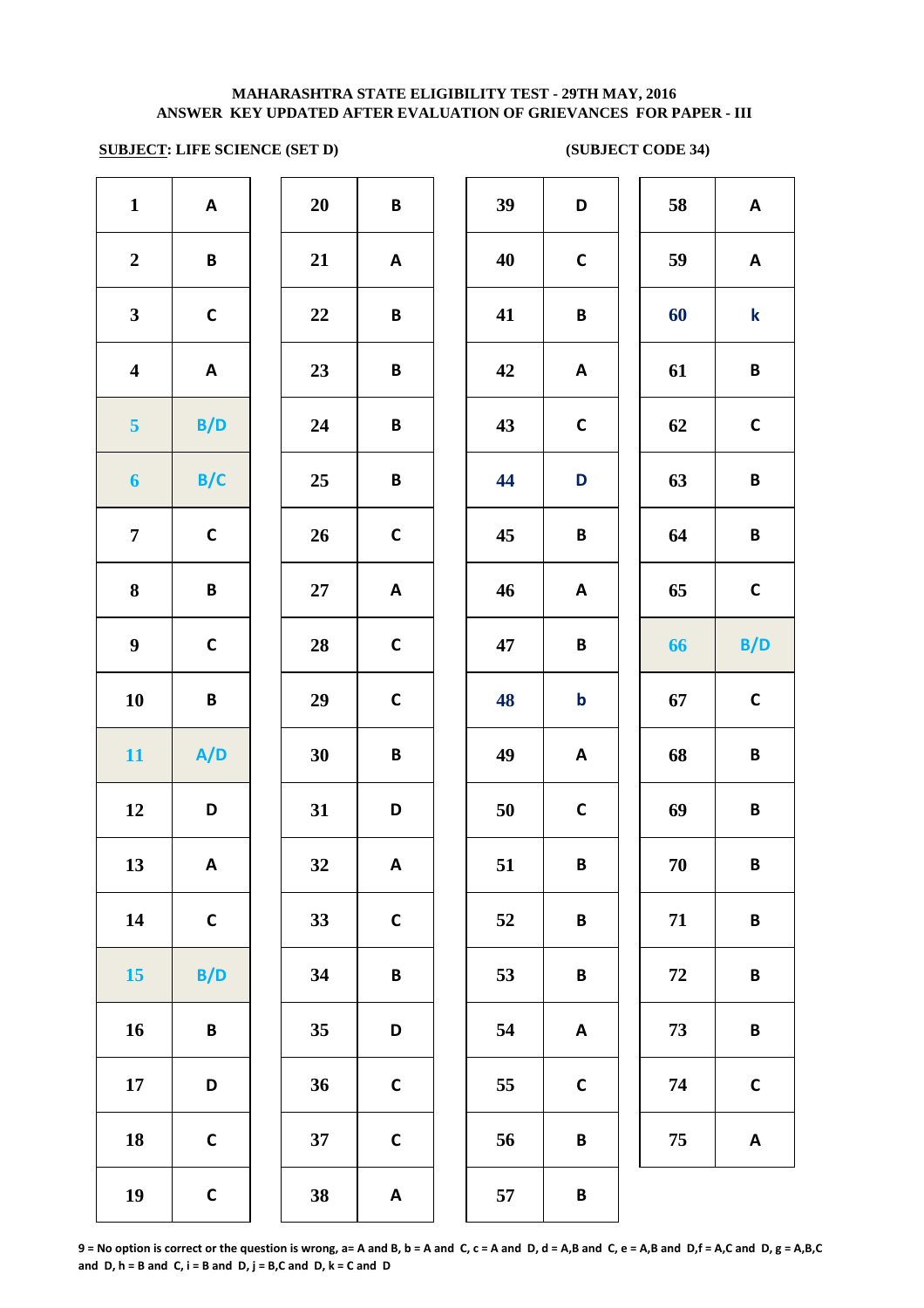## **SUBJECT: GEOGRAPHY (SET A) (SUBJECT CODE 36)**

| $\mathbf C$           | 20     | ${\bf A}$    | 39 | $\mathbf C$  |
|-----------------------|--------|--------------|----|--------------|
| $\mathbf C$           | 21     | $\mathbf D$  | 40 | $\bf{B}$     |
| $\mathbf D$           | 22     | $\mathbf A$  | 41 | $\mathbf A$  |
| $\mathbf C$           | 23     | $\mathbf A$  | 42 | $\mathbf C$  |
| ${\bf A}$             | 24     | ${\bf A}$    | 43 | $\mathbf A$  |
| $\, {\bf B}$          | 25     | $\, {\bf B}$ | 44 | $\mathbf{D}$ |
| $\bf{B}$              | 26     | $\mathbf A$  | 45 | $\mathbf{D}$ |
| $\mathbf C$           | $27\,$ | $\bf{B}$     | 46 | $\bf{B}$     |
| ${\bf A}$             | 28     | B/D          | 47 | $\mathbf C$  |
| ${\bf A}$             | 29     | $\bf{B}$     | 48 | $\bf{B}$     |
| $\mathbf C$           | 30     | $\mathbf A$  | 49 | $\bf{B}$     |
| $\mathbf D$           | 31     | $\mathbf A$  | 50 | $\mathbf C$  |
| $\mathbf D$           | 32     | $\mathbf A$  | 51 | $\mathbf{D}$ |
| $\mathbf D$           | 33     | $\mathbf D$  | 52 | $\mathbf C$  |
| $\mathbf D$           | 34     | $\mathbf C$  | 53 | $\mathbf C$  |
| $\mathbf C$           | 35     | $\, {\bf B}$ | 54 | $\bf{B}$     |
| $\boldsymbol{\rm{A}}$ | 36     | $\mathbf C$  | 55 | $\bf{B}$     |
| ${\bf A}$             | 37     | $\mathbf C$  | 56 | $\mathbf A$  |
| $\mathbf D$           | 38     | $\, {\bf B}$ | 57 | $\mathbf A$  |
|                       |        |              |    |              |

| 20 | $\overline{\mathbf{A}}$ |
|----|-------------------------|
| 21 | D                       |
| 22 | $\mathbf A$             |
| 23 | $\mathbf{A}$            |
| 24 | $\overline{\mathbf{A}}$ |
| 25 | B                       |
| 26 | $\mathbf A$             |
| 27 | B                       |
| 28 | B/D                     |
|    |                         |
| 29 | B                       |
| 30 | $\overline{\mathbf{A}}$ |
| 31 | A                       |
| 32 | $\mathbf A$             |
| 33 | $\mathbf D$             |
| 34 | $\mathbf C$             |
| 35 | B                       |
| 36 | $\mathbf C$             |
| 37 | $\overline{\mathbf{C}}$ |

| $\mathbf{1}$            | $\mathbf C$ | 20 | $\mathbf{A}$            | 39 | $\mathbf C$  | 58     | $\mathbf{A}$ |
|-------------------------|-------------|----|-------------------------|----|--------------|--------|--------------|
| $\overline{2}$          | $\mathbf C$ | 21 | D                       | 40 | $\bf{B}$     | 59     | $\mathbf C$  |
| $\mathbf{3}$            | $\mathbf D$ | 22 | $\mathbf{A}$            | 41 | $\mathbf A$  | 60     | $\mathbf C$  |
| $\overline{\mathbf{4}}$ | $\mathbf C$ | 23 | $\mathbf{A}$            | 42 | $\mathbf C$  | 61     | $\mathbf C$  |
| $\overline{5}$          | $\mathbf A$ | 24 | $\mathbf{A}$            | 43 | $\mathbf A$  | 62     | $\mathbf D$  |
| 6                       | $\bf{B}$    | 25 | $\bf{B}$                | 44 | $\mathbf D$  | 63     | $\mathbf D$  |
| $\overline{7}$          | $\bf{B}$    | 26 | $\mathbf{A}$            | 45 | $\mathbf D$  | 64     | $\bf{B}$     |
| 8                       | $\mathbf C$ | 27 | $\bf{B}$                | 46 | $\bf{B}$     | 65     | $\mathbf C$  |
| $\boldsymbol{9}$        | ${\bf A}$   | 28 | $\mathbf{B}/\mathbf{D}$ | 47 | $\mathbf C$  | 66     | $\bf{B}$     |
| 10                      | ${\bf A}$   | 29 | $\bf{B}$                | 48 | $\, {\bf B}$ | 67     | $\mathbf D$  |
| 11                      | $\mathbf C$ | 30 | $\mathbf{A}$            | 49 | $\bf{B}$     | 68     | $\mathbf C$  |
| 12                      | D           | 31 | $\mathbf{A}$            | 50 | $\mathbf C$  | 69     | $\mathbf C$  |
| 13                      | D           | 32 | $\mathbf{A}$            | 51 | $\mathbf{D}$ | $70\,$ | D            |
| 14                      | $\mathbf D$ | 33 | $\mathbf D$             | 52 | $\mathbf C$  | 71     | $\mathbf D$  |
| 15                      | $\mathbf D$ | 34 | $\mathbf C$             | 53 | $\mathbf C$  | 72     | $\mathbf C$  |
| 16                      | $\mathbf C$ | 35 | ${\bf B}$               | 54 | $\bf{B}$     | 73     | $\mathbf D$  |
| 17                      | ${\bf A}$   | 36 | $\mathbf C$             | 55 | $\bf{B}$     | 74     | $\mathbf C$  |
| 18                      | ${\bf A}$   | 37 | $\mathbf C$             | 56 | ${\bf A}$    | 75     | $\mathbf D$  |
|                         |             |    |                         |    |              |        |              |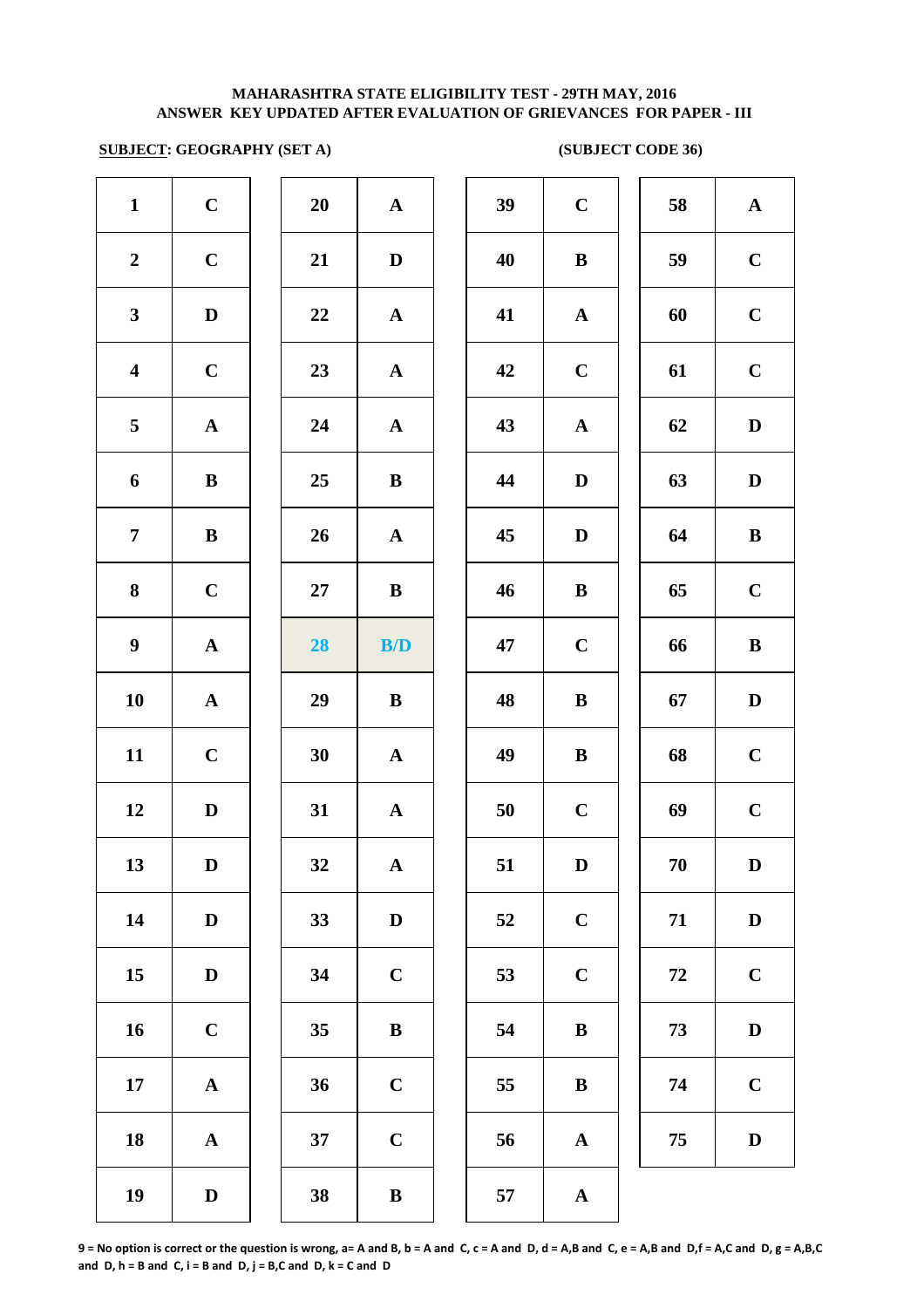## **SUBJECT: GEOGRAPHY (SET B) (SUBJECT CODE 36)**

| $\mathbf{1}$            | $\mathbf D$           | 20 | $\, {\bf B}$          | 39     | $\mathbf C$  |
|-------------------------|-----------------------|----|-----------------------|--------|--------------|
| $\boldsymbol{2}$        | $\boldsymbol{\rm{A}}$ | 21 | ${\bf A}$             | 40     | $\mathbf C$  |
| $\mathbf{3}$            | $\boldsymbol{\rm{A}}$ | 22 | $\mathbf C$           | 41     | $\mathbf C$  |
| $\overline{\mathbf{4}}$ | $\boldsymbol{\rm{A}}$ | 23 | $\mathbf A$           | 42     | $\mathbf{D}$ |
| 5                       | ${\bf B}$             | 24 | $\mathbf D$           | 43     | $\bf{D}$     |
| 6                       | ${\bf A}$             | 25 | $\mathbf D$           | 44     | $\bf{B}$     |
| $\overline{7}$          | $\bf{B}$              | 26 | $\bf{B}$              | 45     | $\mathbf C$  |
| 8                       | B/D                   | 27 | $\mathbf C$           | 46     | $\bf{B}$     |
| $\boldsymbol{9}$        | $\, {\bf B}$          | 28 | $\, {\bf B}$          | 47     | $\mathbf{D}$ |
| 10                      | $\boldsymbol{\rm{A}}$ | 29 | $\, {\bf B}$          | 48     | $\mathbf C$  |
| 11                      | $\boldsymbol{\rm{A}}$ | 30 | $\mathbf C$           | 49     | $\mathbf C$  |
| 12                      | $\boldsymbol{\rm{A}}$ | 31 | $\mathbf D$           | $50\,$ | $\mathbf{D}$ |
| 13                      | $\mathbf D$           | 32 | $\mathbf C$           | 51     | $\mathbf{D}$ |
| 14                      | $\mathbf C$           | 33 | $\mathbf C$           | 52     | $\mathbf C$  |
| 15                      | $\, {\bf B}$          | 34 | $\, {\bf B}$          | 53     | $\mathbf D$  |
| 16                      | $\mathbf C$           | 35 | $\bf{B}$              | 54     | $\mathbf C$  |
| 17                      | $\mathbf C$           | 36 | $\mathbf{A}$          | 55     | $\bf{D}$     |
| 18                      | $\, {\bf B}$          | 37 | ${\bf A}$             | 56     | $\mathbf C$  |
| 19                      | $\mathbf C$           | 38 | $\boldsymbol{\rm{A}}$ | 57     | $\mathbf C$  |

| 20 | B                       |  |
|----|-------------------------|--|
| 21 | $\mathbf A$             |  |
| 22 | $\mathbf C$             |  |
| 23 | $\mathbf{A}$            |  |
| 24 | D                       |  |
| 25 | D                       |  |
| 26 | B                       |  |
| 27 | $\mathbf C$             |  |
| 28 | B                       |  |
| 29 | B                       |  |
| 30 | $\overline{C}$          |  |
| 31 | D                       |  |
| 32 | $\overline{\mathbf{C}}$ |  |
| 33 | $\mathbf C$             |  |
| 34 | B                       |  |
| 35 | B                       |  |
| 36 | A                       |  |
| 37 | A                       |  |
|    |                         |  |

| $\mathbf{1}$            | $\mathbf D$  | 20     | $\bf{B}$     | 39 | $\mathbf C$  | 58 | $\mathbf D$  |
|-------------------------|--------------|--------|--------------|----|--------------|----|--------------|
| $\overline{2}$          | $\mathbf{A}$ | 21     | $\mathbf{A}$ | 40 | $\mathbf C$  | 59 | $\mathbf C$  |
| $\mathbf{3}$            | ${\bf A}$    | 22     | $\mathbf C$  | 41 | $\mathbf C$  | 60 | ${\bf A}$    |
| $\overline{\mathbf{4}}$ | ${\bf A}$    | 23     | ${\bf A}$    | 42 | $\mathbf D$  | 61 | $\, {\bf B}$ |
| $5\phantom{.0}$         | $\, {\bf B}$ | 24     | $\mathbf D$  | 43 | $\mathbf D$  | 62 | $\, {\bf B}$ |
| 6                       | ${\bf A}$    | 25     | $\mathbf D$  | 44 | $\, {\bf B}$ | 63 | $\mathbf C$  |
| $\overline{7}$          | $\bf{B}$     | 26     | $\bf{B}$     | 45 | $\mathbf C$  | 64 | ${\bf A}$    |
| $\boldsymbol{8}$        | B/D          | $27\,$ | $\mathbf C$  | 46 | $\, {\bf B}$ | 65 | ${\bf A}$    |
| $\boldsymbol{9}$        | $\bf{B}$     | 28     | $\, {\bf B}$ | 47 | $\mathbf D$  | 66 | $\mathbf C$  |
| 10                      | $\mathbf{A}$ | 29     | $\bf{B}$     | 48 | $\mathbf C$  | 67 | $\mathbf D$  |
| 11                      | ${\bf A}$    | 30     | $\mathbf C$  | 49 | $\mathbf C$  | 68 | $\mathbf D$  |
| 12                      | $\mathbf{A}$ | 31     | $\mathbf D$  | 50 | D            | 69 | $\mathbf D$  |
| 13                      | $\mathbf D$  | 32     | $\mathbf C$  | 51 | D            | 70 | D            |
| 14                      | $\mathbf C$  | 33     | $\mathbf C$  | 52 | $\mathbf C$  | 71 | $\mathbf C$  |
| 15                      | $\, {\bf B}$ | 34     | $\, {\bf B}$ | 53 | $\mathbf D$  | 72 | ${\bf A}$    |
| 16                      | $\mathbf C$  | 35     | $\bf{B}$     | 54 | $\mathbf C$  | 73 | ${\bf A}$    |
| 17                      | $\mathbf C$  | 36     | ${\bf A}$    | 55 | $\mathbf D$  | 74 | $\mathbf D$  |
| 18                      | $\, {\bf B}$ | 37     | ${\bf A}$    | 56 | $\mathbf C$  | 75 | $\mathbf A$  |
| 19                      | $\mathbf C$  | 38     | $\mathbf A$  | 57 | $\mathbf C$  |    |              |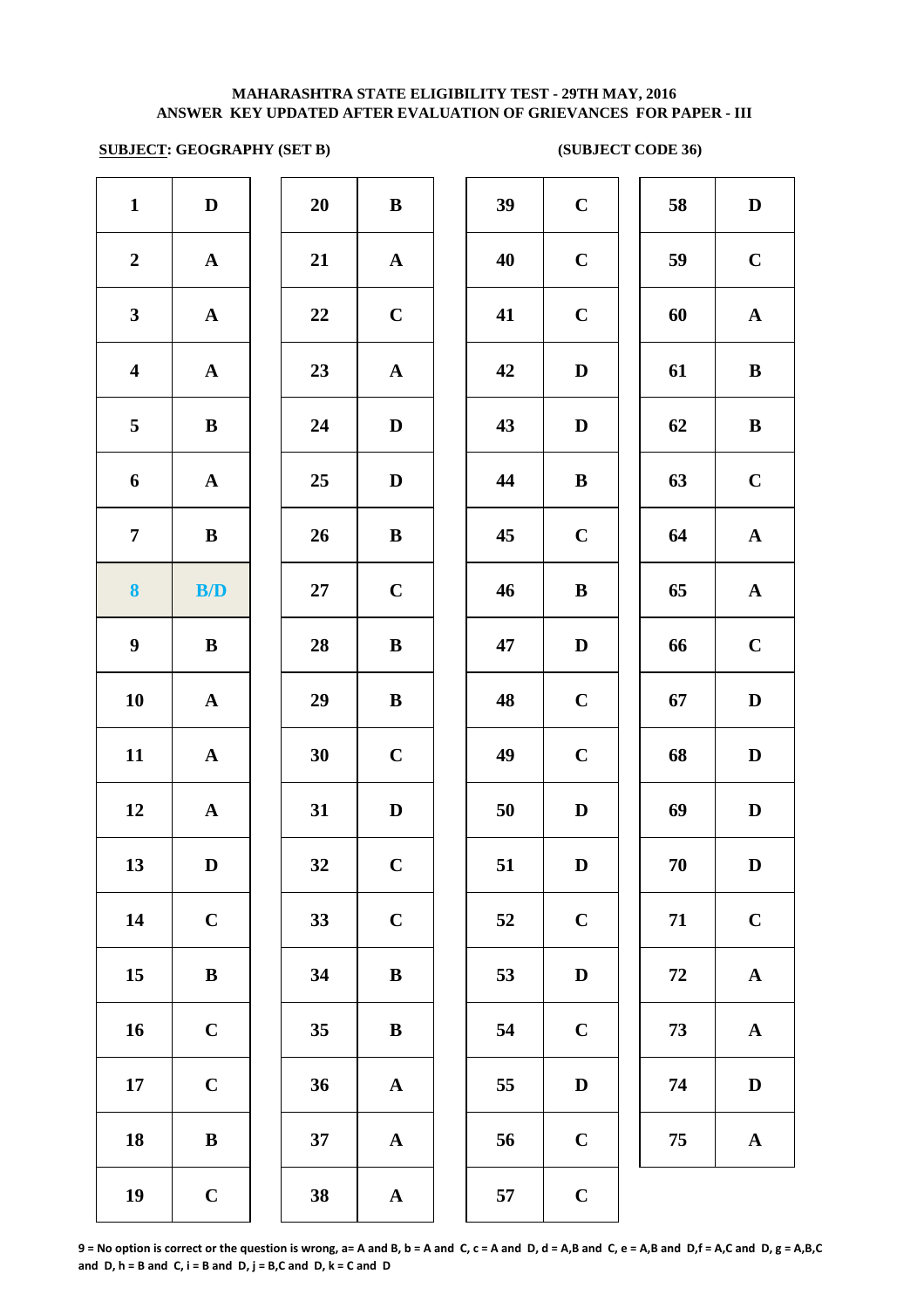## **SUBJECT: GEOGRAPHY (SET C) (SUBJECT CODE 36)**

| $\mathbf{1}$            | $\mathbf A$           | 20        | $\mathbf C$           | 39 | $\mathbf C$  |
|-------------------------|-----------------------|-----------|-----------------------|----|--------------|
| $\boldsymbol{2}$        | $\mathbf A$           | 21        | $\mathbf D$           | 40 | $\mathbf{D}$ |
| $\mathbf{3}$            | $\mathbf D$           | 22        | $\mathbf C$           | 41 | $\mathbf{D}$ |
| $\overline{\mathbf{4}}$ | $\mathbf C$           | 23        | $\mathbf C$           | 42 | $\mathbf C$  |
| 5                       | $\, {\bf B}$          | 24        | $\, {\bf B}$          | 43 | $\mathbf{D}$ |
| 6                       | $\mathbf C$           | 25        | $\, {\bf B}$          | 44 | $\mathbf C$  |
| $\overline{7}$          | $\mathbf C$           | 26        | $\boldsymbol{\rm{A}}$ | 45 | $\mathbf{D}$ |
| ${\bf 8}$               | $\, {\bf B}$          | <b>27</b> | $\boldsymbol{\rm{A}}$ | 46 | $\mathbf C$  |
| $\boldsymbol{9}$        | $\mathbf C$           | 28        | $\boldsymbol{\rm{A}}$ | 47 | $\mathbf C$  |
| 10                      | $\, {\bf B}$          | 29        | $\mathbf C$           | 48 | $\mathbf{D}$ |
| 11                      | ${\bf A}$             | 30        | $\mathbf C$           | 49 | $\mathbf C$  |
| 12                      | $\mathbf C$           | 31        | $\mathbf C$           | 50 | $\mathbf A$  |
| 13                      | $\boldsymbol{\rm{A}}$ | <b>32</b> | D                     | 51 | B            |
| 14                      | $\mathbf D$           | 33        | $\mathbf D$           | 52 | $\bf{B}$     |
| 15                      | $\mathbf D$           | 34        | $\, {\bf B}$          | 53 | $\mathbf C$  |
| 16                      | $\, {\bf B}$          | 35        | $\mathbf C$           | 54 | $\mathbf A$  |
| 17                      | $\mathbf C$           | 36        | $\, {\bf B}$          | 55 | $\mathbf A$  |
| 18                      | $\, {\bf B}$          | 37        | $\mathbf D$           | 56 | $\mathbf C$  |
| 19                      | $\, {\bf B}$          | 38        | $\mathbf C$           | 57 | $\mathbf{D}$ |

| 20 | $\mathbf C$  |  |
|----|--------------|--|
| 21 | $\mathbf D$  |  |
| 22 | $\mathbf C$  |  |
| 23 | $\mathbf C$  |  |
| 24 | B            |  |
| 25 | B            |  |
| 26 | $\mathbf{A}$ |  |
| 27 | $\mathbf{A}$ |  |
| 28 | $\mathbf A$  |  |
| 29 | $\mathbf C$  |  |
| 30 | $\mathbf C$  |  |
| 31 | $\mathbf C$  |  |
| 32 | D            |  |
| 33 | D            |  |
| 34 | B            |  |
| 35 | $\mathbf C$  |  |
| 36 | B            |  |
| 37 | D            |  |
|    |              |  |

| 20 | $\mathbf C$ | 39 | $\mathbf C$           | 58 | D                     |
|----|-------------|----|-----------------------|----|-----------------------|
| 21 | $\mathbf D$ | 40 | $\mathbf D$           | 59 | D                     |
| 22 | $\mathbf C$ | 41 | $\mathbf D$           | 60 | D                     |
| 23 | $\mathbf C$ | 42 | $\mathbf C$           | 61 | $\mathbf C$           |
| 24 | ${\bf B}$   | 43 | $\mathbf D$           | 62 | ${\bf A}$             |
| 25 | ${\bf B}$   | 44 | $\mathbf C$           | 63 | $\mathbf A$           |
| 26 | ${\bf A}$   | 45 | $\mathbf D$           | 64 | D                     |
| 27 | ${\bf A}$   | 46 | $\mathbf C$           | 65 | $\boldsymbol{\rm{A}}$ |
| 28 | ${\bf A}$   | 47 | $\mathbf C$           | 66 | D                     |
| 29 | $\mathbf C$ | 48 | $\mathbf D$           | 67 | $\mathbf A$           |
| 30 | $\mathbf C$ | 49 | $\mathbf C$           | 68 | $\mathbf A$           |
| 31 | $\mathbf C$ | 50 | $\boldsymbol{\rm{A}}$ | 69 | $\boldsymbol{\rm{A}}$ |
| 32 | D           | 51 | B                     | 70 | B                     |
| 33 | $\mathbf D$ | 52 | $\bf{B}$              | 71 | ${\bf A}$             |
| 34 | $\bf{B}$    | 53 | $\mathbf C$           | 72 | $\bf{B}$              |
| 35 | $\mathbf C$ | 54 | ${\bf A}$             | 73 | B/D                   |
| 36 | $\bf{B}$    | 55 | $\mathbf A$           | 74 | $\bf{B}$              |
| 37 | D           | 56 | $\mathbf C$           | 75 | $\mathbf A$           |
| 38 | $\mathbf C$ | 57 | $\mathbf D$           |    |                       |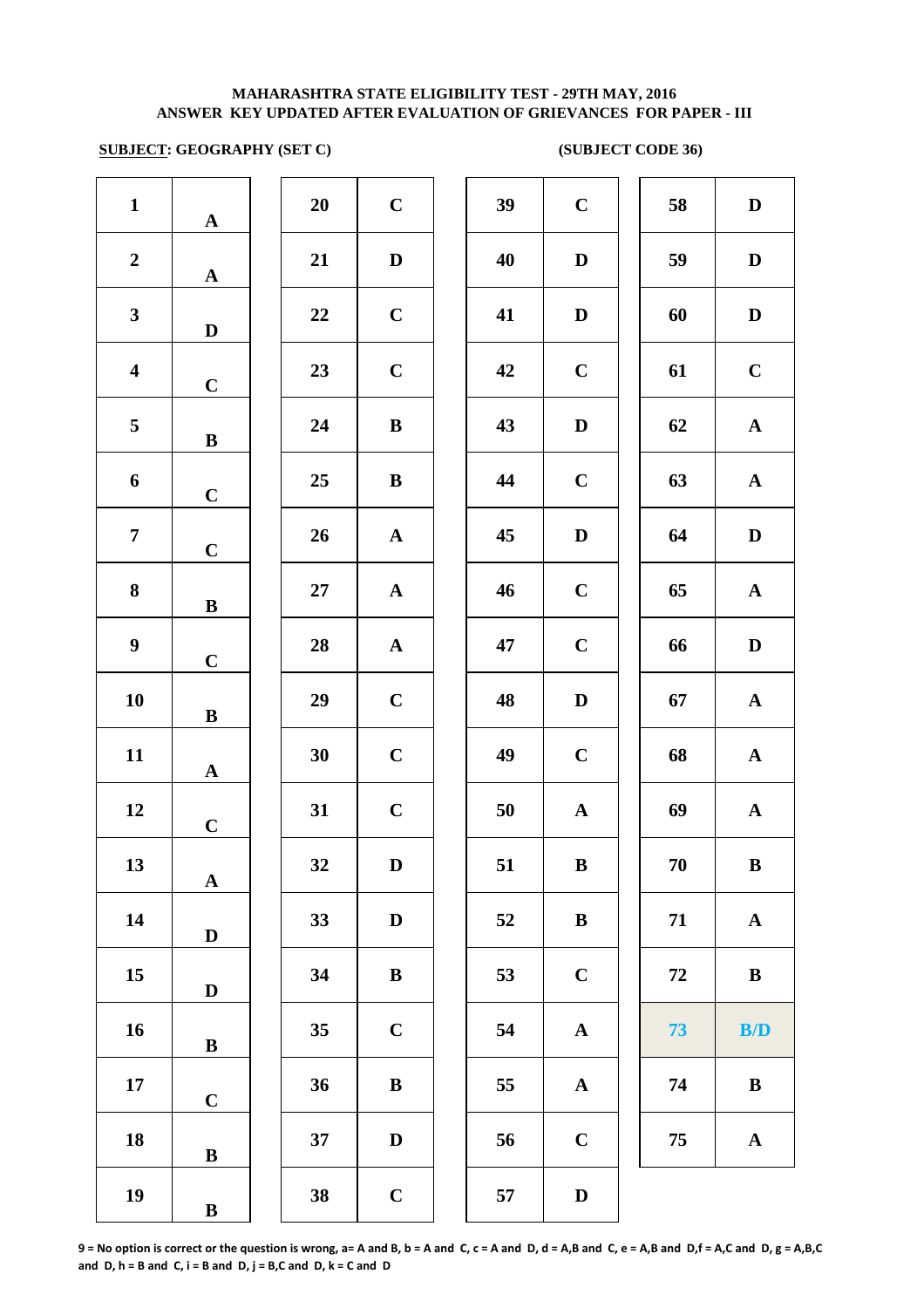## **SUBJECT: GEOGRAPHY (SET D) (SUBJECT CODE 36)**

| $\mathbf{1}$            | $\mathbf A$           | 20     | $\mathbf C$  | 39 | $\mathbf C$  |
|-------------------------|-----------------------|--------|--------------|----|--------------|
| $\boldsymbol{2}$        | $\mathbf C$           | 21     | $\mathbf C$  | 40 | $\mathbf A$  |
| $\mathbf{3}$            | ${\bf A}$             | 22     | $\mathbf D$  | 41 | $\bf{B}$     |
| $\overline{\mathbf{4}}$ | $\mathbf D$           | 23     | $\mathbf D$  | 42 | $\bf{B}$     |
| 5                       | $\mathbf D$           | 24     | $\, {\bf B}$ | 43 | $\mathbf C$  |
| 6                       | $\, {\bf B}$          | 25     | $\mathbf C$  | 44 | $\mathbf A$  |
| $\overline{7}$          | $\mathbf C$           | 26     | $\, {\bf B}$ | 45 | $\mathbf A$  |
| ${\bf 8}$               | $\, {\bf B}$          | $27\,$ | $\mathbf D$  | 46 | $\mathbf C$  |
| $\boldsymbol{9}$        | $\, {\bf B}$          | 28     | $\mathbf C$  | 47 | $\mathbf{D}$ |
| 10                      | $\mathbf C$           | 29     | $\mathbf C$  | 48 | $\mathbf{D}$ |
| 11                      | $\mathbf D$           | 30     | $\mathbf D$  | 49 | $\mathbf{D}$ |
| 12                      | $\mathbf C$           | 31     | $\mathbf D$  | 50 | $\mathbf{D}$ |
| 13                      | $\mathbf C$           | 32     | $\mathbf C$  | 51 | $\mathbf C$  |
| 14                      | ${\bf B}$             | 33     | $\mathbf D$  | 52 | $\mathbf A$  |
| 15                      | $\bf{B}$              | 34     | $\mathbf C$  | 53 | $\mathbf A$  |
| 16                      | ${\bf A}$             | 35     | $\mathbf D$  | 54 | $\bf{D}$     |
| 17                      | $\boldsymbol{\rm{A}}$ | 36     | $\mathbf C$  | 55 | $\mathbf A$  |
| 18                      | ${\bf A}$             | 37     | $\mathbf C$  | 56 | $\bf{D}$     |
| 19                      | $\mathbf C$           | 38     | $\mathbf D$  | 57 | $\mathbf A$  |
|                         |                       |        |              |    |              |

| 20 | $\mathbf C$             |  |
|----|-------------------------|--|
| 21 | $\mathbf C$             |  |
| 22 | D                       |  |
| 23 | D                       |  |
| 24 | B                       |  |
| 25 | $\mathbf C$             |  |
| 26 | B                       |  |
| 27 | D                       |  |
| 28 | $\mathbf C$             |  |
| 29 | $\mathbf C$             |  |
| 30 | $\mathbf D$             |  |
| 31 | D                       |  |
| 32 | $\mathbf C$             |  |
| 33 | $\bf{D}$                |  |
| 34 | $\mathbf C$             |  |
| 35 | D                       |  |
| 36 | $\mathbf C$             |  |
| 37 | $\overline{\mathbf{C}}$ |  |
|    |                         |  |

| $\mathbf{1}$            | ${\bf A}$   | 20 | $\mathbf C$  | 39 | $\bf C$      | 58 | $\mathbf A$  |
|-------------------------|-------------|----|--------------|----|--------------|----|--------------|
| $\overline{2}$          | $\mathbf C$ | 21 | $\mathbf C$  | 40 | ${\bf A}$    | 59 | $\mathbf{A}$ |
| $\mathbf{3}$            | ${\bf A}$   | 22 | D            | 41 | $\bf{B}$     | 60 | $\bf{B}$     |
| $\overline{\mathbf{4}}$ | $\mathbf D$ | 23 | D            | 42 | $\bf{B}$     | 61 | $\mathbf{A}$ |
| $5\overline{)}$         | D           | 24 | $\bf{B}$     | 43 | $\mathbf C$  | 62 | $\bf{B}$     |
| 6                       | $\bf{B}$    | 25 | $\mathbf C$  | 44 | ${\bf A}$    | 63 | B/D          |
| $\overline{7}$          | $\mathbf C$ | 26 | $\bf{B}$     | 45 | ${\bf A}$    | 64 | $\bf{B}$     |
| 8                       | $\bf{B}$    | 27 | $\mathbf{D}$ | 46 | $\mathbf C$  | 65 | ${\bf A}$    |
| $\boldsymbol{9}$        | $\bf{B}$    | 28 | $\mathbf C$  | 47 | D            | 66 | ${\bf A}$    |
| 10                      | $\mathbf C$ | 29 | $\mathbf C$  | 48 | D            | 67 | ${\bf A}$    |
| 11                      | $\mathbf D$ | 30 | $\mathbf D$  | 49 | D            | 68 | $\mathbf D$  |
| 12                      | $\mathbf C$ | 31 | $\mathbf{D}$ | 50 | D            | 69 | $\mathbf C$  |
| 13                      | $\mathbf C$ | 32 | $\mathbf C$  | 51 | $\mathbf C$  | 70 | $\bf{B}$     |
| 14                      | $\bf{B}$    | 33 | D            | 52 | $\mathbf{A}$ | 71 | $\mathbf C$  |
| 15                      | $\bf{B}$    | 34 | $\mathbf C$  | 53 | ${\bf A}$    | 72 | $\mathbf C$  |
| 16                      | ${\bf A}$   | 35 | $\mathbf D$  | 54 | D            | 73 | $\, {\bf B}$ |
| 17                      | ${\bf A}$   | 36 | $\mathbf C$  | 55 | $\mathbf{A}$ | 74 | $\mathbf C$  |
| 18                      | ${\bf A}$   | 37 | $\mathbf C$  | 56 | D            | 75 | $\, {\bf B}$ |
| 19                      | $\mathbf C$ | 38 | $\mathbf{D}$ | 57 | $\mathbf A$  |    |              |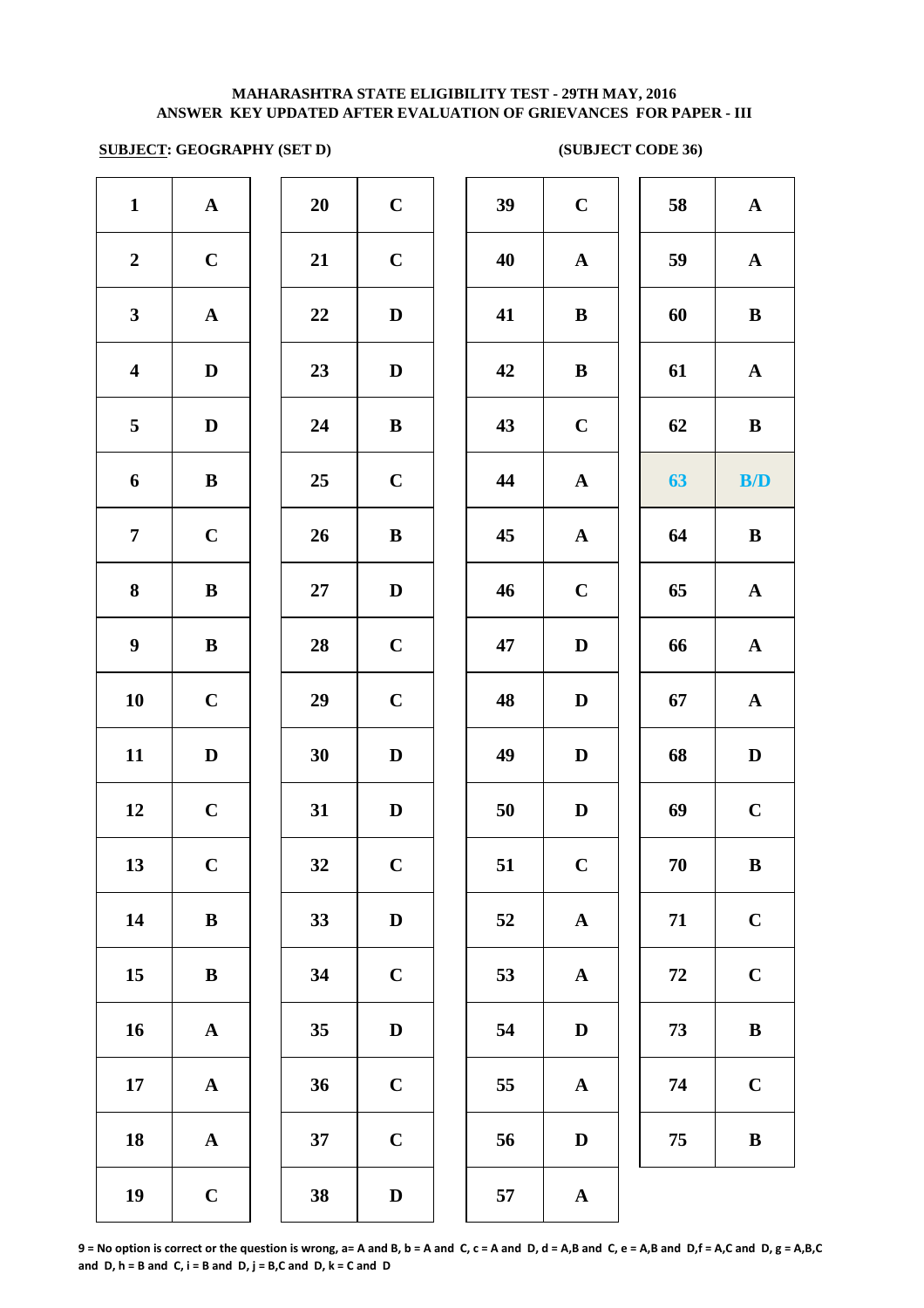# **SUBJECT: COMPUTER SCIENCE & APPLICATION (SET A) (SUBJECT CODE 37)**

| $\mathbf{1}$            | B/C/D        | 20 | $\mathbf A$  | 39 | $\mathbf C$  |
|-------------------------|--------------|----|--------------|----|--------------|
| $\boldsymbol{2}$        | $\mathbf A$  | 21 | $\mathbf C$  | 40 | $\mathbf A$  |
| $\mathbf{3}$            | $\mathbf C$  | 22 | ${\bf A}$    | 41 | $\bf{B}$     |
| $\overline{\mathbf{4}}$ | $\bf{B}$     | 23 | $\mathbf C$  | 42 | $\mathbf A$  |
| 5                       | $\mathbf D$  | 24 | $\mathbf C$  | 43 | $\bf{B}$     |
| 6                       | $\, {\bf B}$ | 25 | $\, {\bf B}$ | 44 | $\mathbf C$  |
| $\overline{7}$          | $\mathbf C$  | 26 | $\mathbf A$  | 45 | $\mathbf{D}$ |
| 8                       | $\, {\bf B}$ | 27 | $\mathbf C$  | 46 | $\mathbf C$  |
| $\boldsymbol{9}$        | $\, {\bf B}$ | 28 | $\, {\bf B}$ | 47 | $\mathbf{A}$ |
| 10                      | $\, {\bf B}$ | 29 | $\mathbf C$  | 48 | $\mathbf{A}$ |
| 11                      | $\mathbf C$  | 30 | $\mathbf C$  | 49 | $\mathbf C$  |
| 12                      | $\mathbf A$  | 31 | $\mathbf C$  | 50 | $\mathbf{D}$ |
| 13                      | $\mathbf A$  | 32 | $\mathbf A$  | 51 | $\mathbf A$  |
| 14                      | $\, {\bf B}$ | 33 | $\mathbf D$  | 52 | $\mathbf{D}$ |
| 15                      | $\mathbf D$  | 34 | $\, {\bf B}$ | 53 | $\bf{B}$     |
| 16                      | $\, {\bf B}$ | 35 | $\mathbf A$  | 54 | $\mathbf A$  |
| 17                      | $\mathbf C$  | 36 | $\mathbf D$  | 55 | $\mathbf C$  |
| 18                      | $\, {\bf B}$ | 37 | $\mathbf C$  | 56 | $\bf{B}$     |
| 19                      | ${\bf h}$    | 38 | $\, {\bf B}$ | 57 | $\mathbf A$  |

| 20 | $\mathbf A$             |
|----|-------------------------|
| 21 | $\mathbf C$             |
| 22 | $\mathbf{A}$            |
| 23 | $\mathbf C$             |
| 24 | $\mathbf C$             |
| 25 | B                       |
| 26 | $\mathbf{A}$            |
| 27 | $\mathbf C$             |
| 28 | B                       |
| 29 | $\mathbf C$             |
| 30 | $\mathbf C$             |
| 31 | $\mathbf C$             |
| 32 | $\overline{\mathbf{A}}$ |
| 33 | $\overline{\mathbf{D}}$ |
| 34 | B                       |
| 35 | $\mathbf A$             |
| 36 | D                       |
| 37 | $\overline{\mathbf{C}}$ |
| 20 | D                       |

| $\mathbf{1}$            | B/C/D        | 20 | ${\bf A}$    | 39 | $\mathbf C$  | 58 | ${\bf A}$    |
|-------------------------|--------------|----|--------------|----|--------------|----|--------------|
| $\overline{2}$          | $\mathbf{A}$ | 21 | $\mathbf C$  | 40 | $\mathbf{A}$ | 59 | ${\bf A}$    |
| $\mathbf{3}$            | $\mathbf C$  | 22 | ${\bf A}$    | 41 | $\bf{B}$     | 60 | $\bf{B}$     |
| $\overline{\mathbf{4}}$ | $\, {\bf B}$ | 23 | $\mathbf C$  | 42 | $\mathbf A$  | 61 | $\mathbf C$  |
| $\overline{5}$          | $\mathbf D$  | 24 | $\mathbf C$  | 43 | $\bf{B}$     | 62 | $\bf C$      |
| 6                       | $\, {\bf B}$ | 25 | $\bf{B}$     | 44 | $\mathbf C$  | 63 | $\mathbf C$  |
| $\overline{7}$          | $\mathbf C$  | 26 | ${\bf A}$    | 45 | $\mathbf D$  | 64 | $\bf{B}$     |
| 8                       | $\bf{B}$     | 27 | $\mathbf C$  | 46 | $\mathbf C$  | 65 | ${\bf A}$    |
| $\boldsymbol{9}$        | $\bf{B}$     | 28 | $\bf{B}$     | 47 | ${\bf A}$    | 66 | $\bf{B}$     |
| 10                      | ${\bf B}$    | 29 | $\mathbf C$  | 48 | ${\bf A}$    | 67 | ${\bf A}$    |
| 11                      | $\mathbf C$  | 30 | $\mathbf C$  | 49 | $\mathbf C$  | 68 | ${\bf A}$    |
| 12                      | ${\bf A}$    | 31 | $\mathbf C$  | 50 | D            | 69 | $\mathbf D$  |
| 13                      | ${\bf A}$    | 32 | ${\bf A}$    | 51 | ${\bf A}$    | 70 | $\, {\bf B}$ |
| 14                      | $\, {\bf B}$ | 33 | $\mathbf{D}$ | 52 | $\mathbf D$  | 71 | $\, {\bf B}$ |
| 15                      | $\mathbf D$  | 34 | $\bf{B}$     | 53 | $\bf{B}$     | 72 | $\mathbf C$  |
| 16                      | $\bf{B}$     | 35 | ${\bf A}$    | 54 | ${\bf A}$    | 73 | $\bf{B}$     |
| 17                      | $\mathbf C$  | 36 | $\mathbf D$  | 55 | $\mathbf C$  | 74 | $\bf{B}$     |
| 18                      | $\bf{B}$     | 37 | $\mathbf C$  | 56 | ${\bf B}$    | 75 | ${\bf A}$    |
| 19                      | $\mathbf{h}$ | 38 | $\bf{B}$     | 57 | $\mathbf{A}$ |    |              |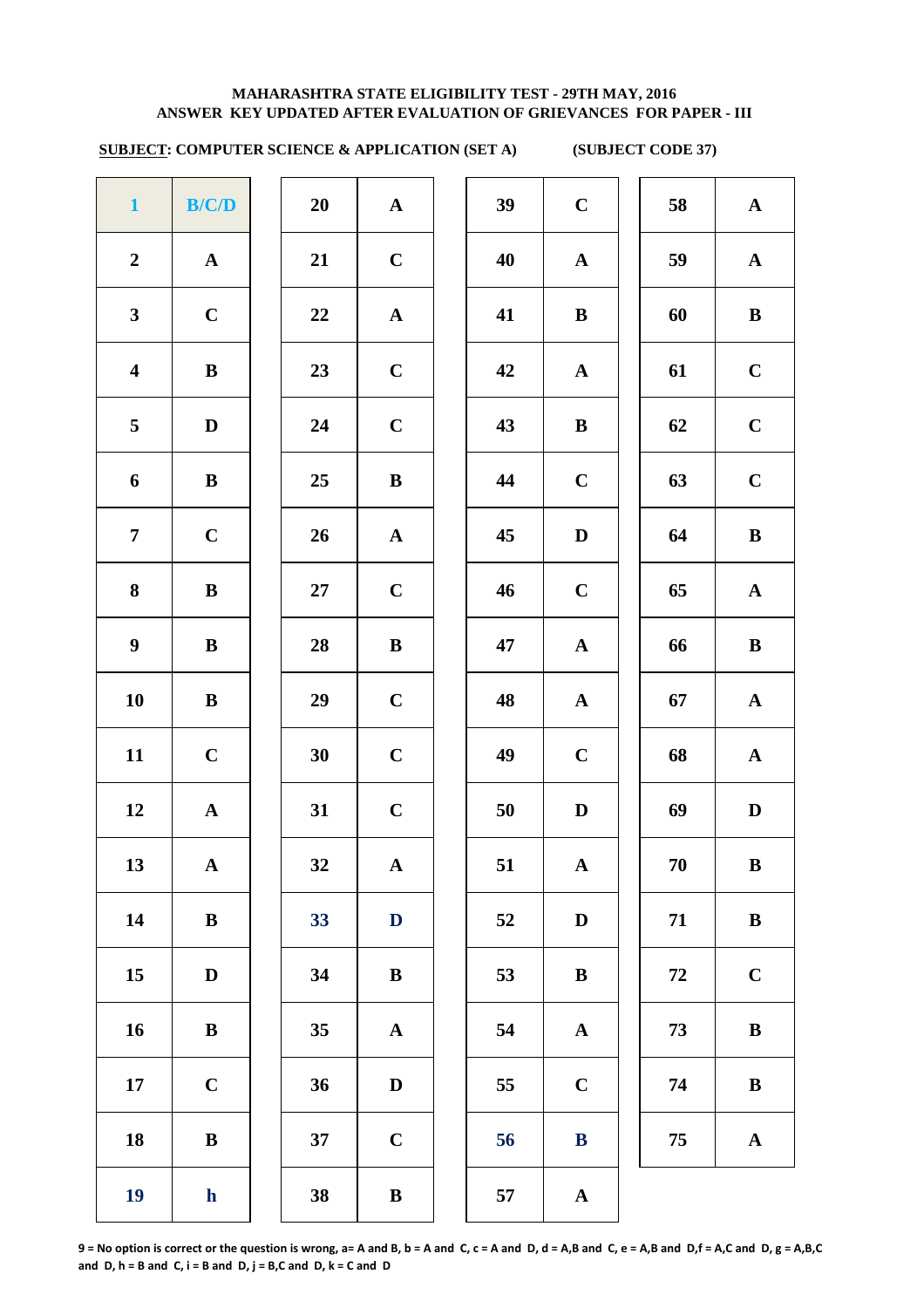# **SUBJECT: COMPUTER SCIENCE & APPLICATION (SET B) (SUBJECT CODE 37)**

| $\mathbf{1}$     | ${\bf A}$    | 20 | $\bf{B}$     | 39 | $\bf{B}$     | 58         | $\bf{B}$     |
|------------------|--------------|----|--------------|----|--------------|------------|--------------|
| $\overline{2}$   | $\mathbf C$  | 21 | $\mathbf{A}$ | 40 | $\mathbf C$  | 59         | $\mathbf{D}$ |
| $\mathbf{3}$     | $\mathbf C$  | 22 | ${\bf B}$    | 41 | $\mathbf C$  | 60         | $\bf{B}$     |
| $\boldsymbol{4}$ | $\bf{B}$     | 23 | $\mathbf C$  | 42 | $\mathbf C$  | 61         | $\mathbf C$  |
| $5\overline{)}$  | ${\bf A}$    | 24 | $\mathbf D$  | 43 | $\, {\bf B}$ | 62         | $\bf{B}$     |
| 6                | $\mathbf C$  | 25 | $\mathbf C$  | 44 | ${\bf A}$    | 63         | $\bf{B}$     |
| $\overline{7}$   | $\bf{B}$     | 26 | ${\bf A}$    | 45 | $\, {\bf B}$ | 64         | $\bf{B}$     |
| 8                | $\mathbf C$  | 27 | ${\bf A}$    | 46 | ${\bf A}$    | 65         | $\mathbf C$  |
| 9 <sup>1</sup>   | $\bf C$      | 28 | $\bf C$      | 47 | ${\bf A}$    | 66         | $\mathbf A$  |
| 10               | $\mathbf C$  | 29 | $\mathbf D$  | 48 | $\mathbf D$  | 67         | $\mathbf A$  |
| 11               | $\mathbf{A}$ | 30 | ${\bf A}$    | 49 | $\bf{B}$     | 68         | $\bf{B}$     |
| 12               | $\mathbf{D}$ | 31 | $\mathbf D$  | 50 | $\bf{B}$     | 69         | $\mathbf D$  |
| 13               | $\, {\bf B}$ | 32 | $\, {\bf B}$ | 51 | $\mathbf C$  | 70         | $\bf{B}$     |
| 14               | ${\bf A}$    | 33 | ${\bf A}$    | 52 | $\bf{B}$     | 71         | $\mathbf C$  |
| 15               | $\mathbf D$  | 34 | $\mathbf C$  | 53 | $\, {\bf B}$ | ${\bf 72}$ | $\bf{B}$     |
| 16               | $\mathbf C$  | 35 | $\bf{B}$     | 54 | ${\bf A}$    | 73         | $\mathbf h$  |
| 17               | $\, {\bf B}$ | 36 | ${\bf A}$    | 55 | B/C/D        | 74         | $\mathbf A$  |
| 18               | $\mathbf C$  | 37 | ${\bf A}$    | 56 | ${\bf A}$    | 75         | $\mathbf C$  |
| 19               | ${\bf A}$    | 38 | ${\bf A}$    | 57 | $\mathbf C$  |            |              |
|                  |              |    |              |    |              |            |              |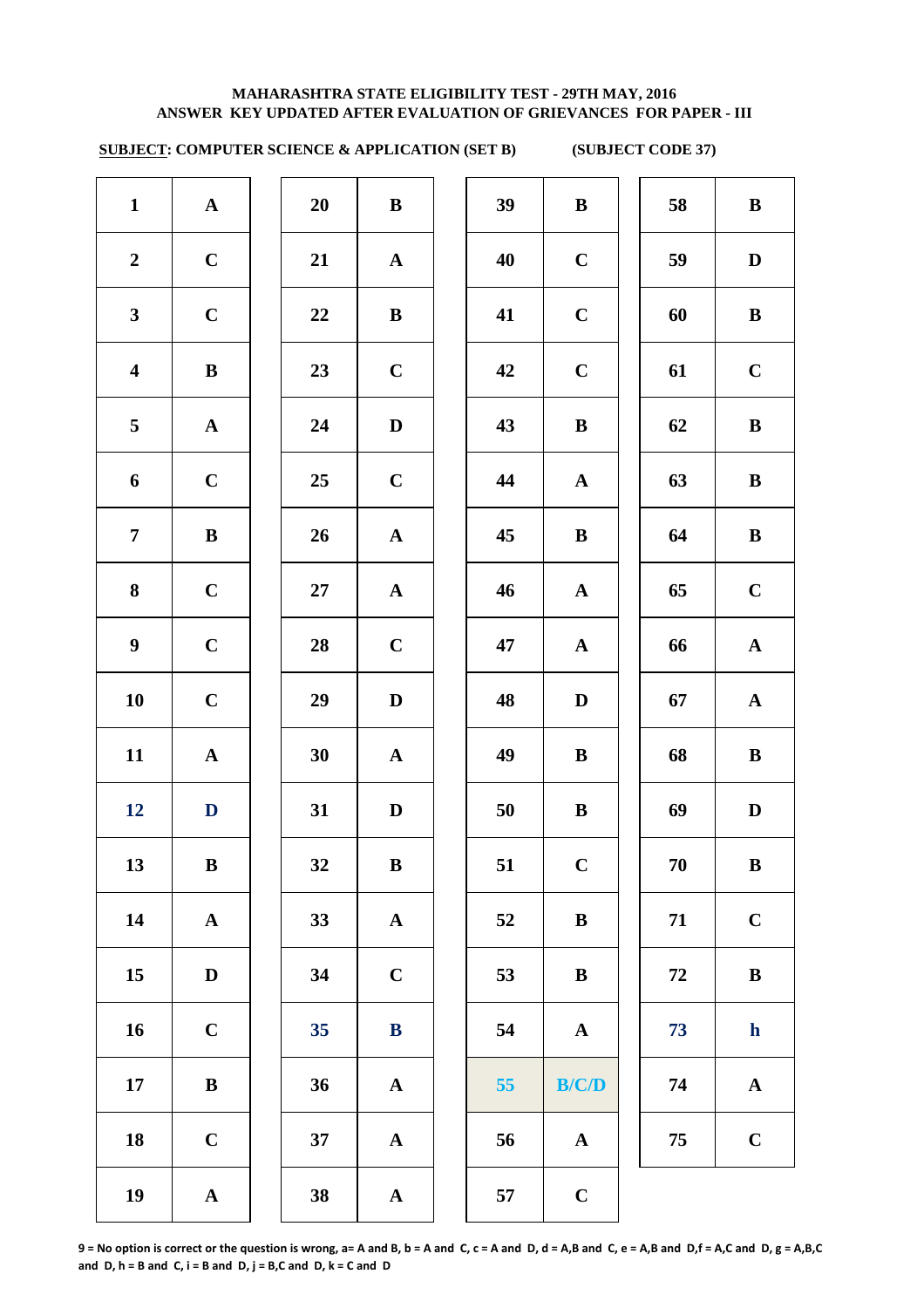# **SUBJECT: COMPUTER SCIENCE & APPLICATION (SET C) (SUBJECT CODE 37)**

| $\mathbf{1}$            | $\mathbf C$  | 20 | $\mathbf D$  | 39 | $\mathbf D$  | 58     | $\mathbf A$ |
|-------------------------|--------------|----|--------------|----|--------------|--------|-------------|
| $\boldsymbol{2}$        | ${\bf A}$    | 21 | $\mathbf{A}$ | 40 | $\bf{B}$     | 59     | $\bf{B}$    |
| $\boldsymbol{3}$        | $\mathbf{D}$ | 22 | $\mathbf D$  | 41 | $\bf{B}$     | 60     | $\mathbf D$ |
| $\overline{\mathbf{4}}$ | ${\bf B}$    | 23 | $\, {\bf B}$ | 42 | $\bf C$      | 61     | $\bf{B}$    |
| 5                       | ${\bf A}$    | 24 | ${\bf A}$    | 43 | $\bf{B}$     | 62     | $\mathbf C$ |
| 6                       | $\mathbf D$  | 25 | $\mathbf C$  | 44 | $\bf{B}$     | 63     | $\bf{B}$    |
| $\overline{7}$          | $\mathbf C$  | 26 | ${\bf B}$    | 45 | $\mathbf{A}$ | 64     | $\mathbf h$ |
| 8                       | ${\bf B}$    | 27 | ${\bf A}$    | 46 | B/C/D        | 65     | $\mathbf A$ |
| $\boldsymbol{9}$        | $\mathbf C$  | 28 | ${\bf A}$    | 47 | ${\bf A}$    | 66     | $\mathbf C$ |
| 10                      | ${\bf A}$    | 29 | ${\bf A}$    | 48 | $\mathbf C$  | 67     | $\mathbf A$ |
| 11                      | $\bf{B}$     | 30 | $\, {\bf B}$ | 49 | $\bf{B}$     | 68     | $\mathbf C$ |
| 12                      | ${\bf A}$    | 31 | $\mathbf C$  | 50 | $\mathbf D$  | 69     | $\mathbf C$ |
| 13                      | $\, {\bf B}$ | 32 | $\mathbf C$  | 51 | $\, {\bf B}$ | $70\,$ | $\bf{B}$    |
| 14                      | $\mathbf C$  | 33 | $\bf C$      | 52 | $\mathbf C$  | 71     | $\mathbf A$ |
| 15                      | $\mathbf D$  | 34 | $\, {\bf B}$ | 53 | $\bf{B}$     | $72\,$ | $\mathbf C$ |
| 16                      | $\mathbf C$  | 35 | ${\bf A}$    | 54 | $\bf{B}$     | 73     | $\bf{B}$    |
| 17                      | ${\bf A}$    | 36 | $\, {\bf B}$ | 55 | $\bf{B}$     | 74     | $\mathbf C$ |
| 18                      | ${\bf A}$    | 37 | $\mathbf{A}$ | 56 | $\mathbf C$  | 75     | $\mathbf C$ |
| 19                      | $\mathbf C$  | 38 | ${\bf A}$    | 57 | ${\bf A}$    |        |             |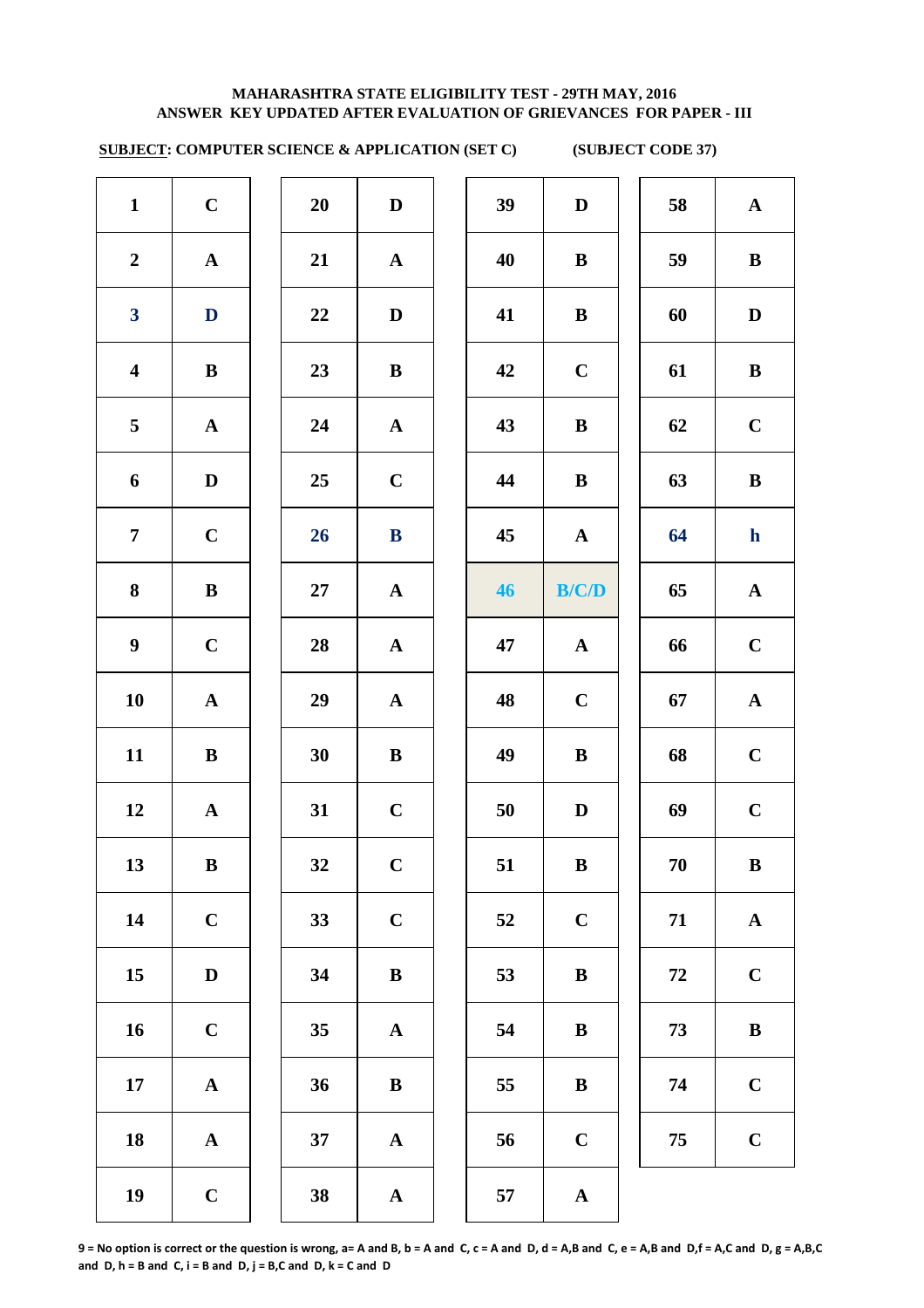# **SUBJECT: COMPUTER SCIENCE & APPLICATION (SET D) (SUBJECT CODE 37)**

| $\mathbf{1}$            | $\bf{B}$     | 20 | ${\bf B}$   | 39 | $\bf{B}$     | 58 | $\mathbf C$  |
|-------------------------|--------------|----|-------------|----|--------------|----|--------------|
| $\boldsymbol{2}$        | ${\bf A}$    | 21 | $\mathbf C$ | 40 | D            | 59 | $\mathbf C$  |
| $\mathbf{3}$            | ${\bf B}$    | 22 | $\mathbf C$ | 41 | $\bf{B}$     | 60 | $\, {\bf B}$ |
| $\overline{\mathbf{4}}$ | $\mathbf C$  | 23 | $\mathbf C$ | 42 | $\mathbf C$  | 61 | ${\bf A}$    |
| 5                       | $\mathbf{D}$ | 24 | $\bf{B}$    | 43 | $\bf{B}$     | 62 | $\mathbf C$  |
| 6                       | $\mathbf C$  | 25 | ${\bf A}$   | 44 | $\bf{B}$     | 63 | $\, {\bf B}$ |
| $\overline{7}$          | ${\bf A}$    | 26 | $\bf{B}$    | 45 | $\bf{B}$     | 64 | $\mathbf C$  |
| 8                       | ${\bf A}$    | 27 | ${\bf A}$   | 46 | $\mathbf C$  | 65 | $\mathbf C$  |
| $\boldsymbol{9}$        | $\mathbf C$  | 28 | ${\bf A}$   | 47 | ${\bf A}$    | 66 | $\mathbf C$  |
| 10                      | $\mathbf D$  | 29 | $\mathbf D$ | 48 | ${\bf A}$    | 67 | ${\bf A}$    |
| 11                      | ${\bf A}$    | 30 | $\bf{B}$    | 49 | $\bf{B}$     | 68 | $\mathbf D$  |
| 12                      | $\mathbf D$  | 31 | $\bf{B}$    | 50 | $\mathbf D$  | 69 | $\, {\bf B}$ |
| 13                      | $\bf{B}$     | 32 | $\mathbf C$ | 51 | $\bf{B}$     | 70 | ${\bf A}$    |
| 14                      | ${\bf A}$    | 33 | ${\bf B}$   | 52 | $\mathbf C$  | 71 | $\mathbf D$  |
| 15                      | $\mathbf C$  | 34 | ${\bf B}$   | 53 | $\, {\bf B}$ | 72 | $\mathbf C$  |
| 16                      | ${\bf B}$    | 35 | ${\bf A}$   | 54 | $\mathbf{h}$ | 73 | $\, {\bf B}$ |
| 17                      | ${\bf A}$    | 36 | B/C/D       | 55 | ${\bf A}$    | 74 | $\mathbf C$  |
| 18                      | ${\bf A}$    | 37 | ${\bf A}$   | 56 | $\bf C$      | 75 | ${\bf A}$    |
| 19                      | ${\bf A}$    | 38 | $\mathbf C$ | 57 | ${\bf A}$    |    |              |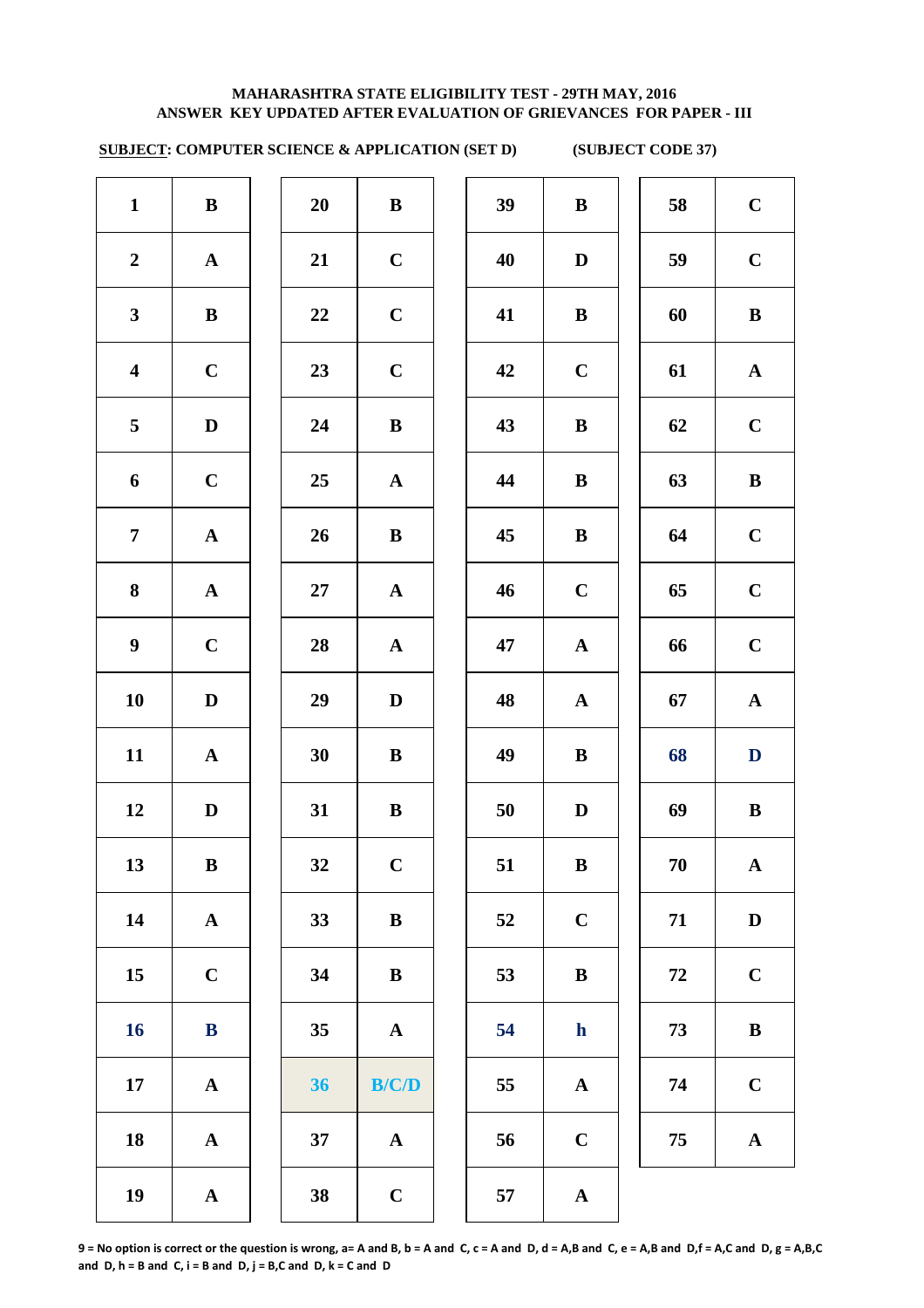# **SUBJECT: ELECTRONIC SCIENCE (SET A) (SUBJECT CODE 38)**



| 20 | $\mathbf C$                |  |
|----|----------------------------|--|
| 21 | $\mathbf C$                |  |
| 22 | D                          |  |
| 23 | B                          |  |
| 24 | $\mathbf A$                |  |
| 25 | A                          |  |
| 26 | B                          |  |
| 27 | $\mathbf A$                |  |
| 28 | $\mathbf A$                |  |
| 29 | B                          |  |
| 30 | <b>B/A/C</b>               |  |
| 31 | B                          |  |
| 32 | $\mathbf C$                |  |
| 33 | $\mathbf C$                |  |
| 34 | /D                         |  |
| 35 | B/L<br>7                   |  |
| 36 | D                          |  |
| 37 | D                          |  |
| 38 | $\blacktriangle/\!\!$<br>B |  |
|    |                            |  |

| $\mathbf{1}$            | ${\bf A}$    | 20 | $\mathbf C$    | 39     | ${\bf A}$   | 58 | ${\bf A}$    |
|-------------------------|--------------|----|----------------|--------|-------------|----|--------------|
| $\boldsymbol{2}$        | ${\bf A}$    | 21 | $\mathbf C$    | 40     | D           | 59 | $\mathbf C$  |
| $\mathbf{3}$            | ${\bf A}$    | 22 | $\mathbf D$    | 41     | $\bf{B}$    | 60 | $\, {\bf B}$ |
| $\overline{\mathbf{4}}$ | $\mathbf D$  | 23 | $\bf{B}$       | 42     | D           | 61 | D/B          |
| $\overline{\mathbf{5}}$ | $\bf{B}$     | 24 | ${\bf A}$      | 43     | $\mathbf C$ | 62 | $\mathbf C$  |
| 6                       | $\mathbf C$  | 25 | ${\bf A}$      | 44     | ${\bf A}$   | 63 | $\mathbf C$  |
| $\overline{7}$          | ${\bf B}$    | 26 | $\, {\bf B}$   | 45     | $\bf{B}$    | 64 | ${\bf A}$    |
| 8                       | $\mathbf D$  | 27 | $\mathbf{A}$   | 46     | ${\bf A}$   | 65 | $\mathbf D$  |
| $\boldsymbol{9}$        | $\mathbf C$  | 28 | ${\bf A}$      | 47     | ${\bf A}$   | 66 | $\, {\bf B}$ |
| 10                      | $\mathbf C$  | 29 | $\bf{B}$       | 48     | $\mathbf D$ | 67 | ${\bf A}$    |
| 11                      | $\, {\bf B}$ | 30 | B/A/C          | 49     | C/B         | 68 | $\mathbf C$  |
| 12                      | $\, {\bf B}$ | 31 | $\, {\bf B}$   | 50     | ${\bf A}$   | 69 | $\, {\bf B}$ |
| 13                      | ${\bf A}$    | 32 | $\mathbf C$    | 51     | $\mathbf C$ | 70 | ${\bf A}$    |
| 14                      | ${\bf A}$    | 33 | $\mathbf C$    | 52     | $\bf{B}$    | 71 | $\mathbf D$  |
| 15                      | D/A          | 34 | A/D            | 53     | $\mathbf D$ | 72 | $\mathbf C$  |
| 16                      | ${\bf A}$    | 35 | <b>B/A/C/D</b> | 54     | $\bf{B}$    | 73 | $\mathbf C$  |
| 17                      | ${\bf A}$    | 36 | $\mathbf D$    | 55     | $\mathbf D$ | 74 | $\mathbf C$  |
| 18                      | $\mathbf C$  | 37 | $\mathbf D$    | 56     | $\mathbf C$ | 75 | $\mathbf A$  |
| 19                      | $\, {\bf B}$ | 38 | A/B            | $57\,$ | ${\bf A}$   |    |              |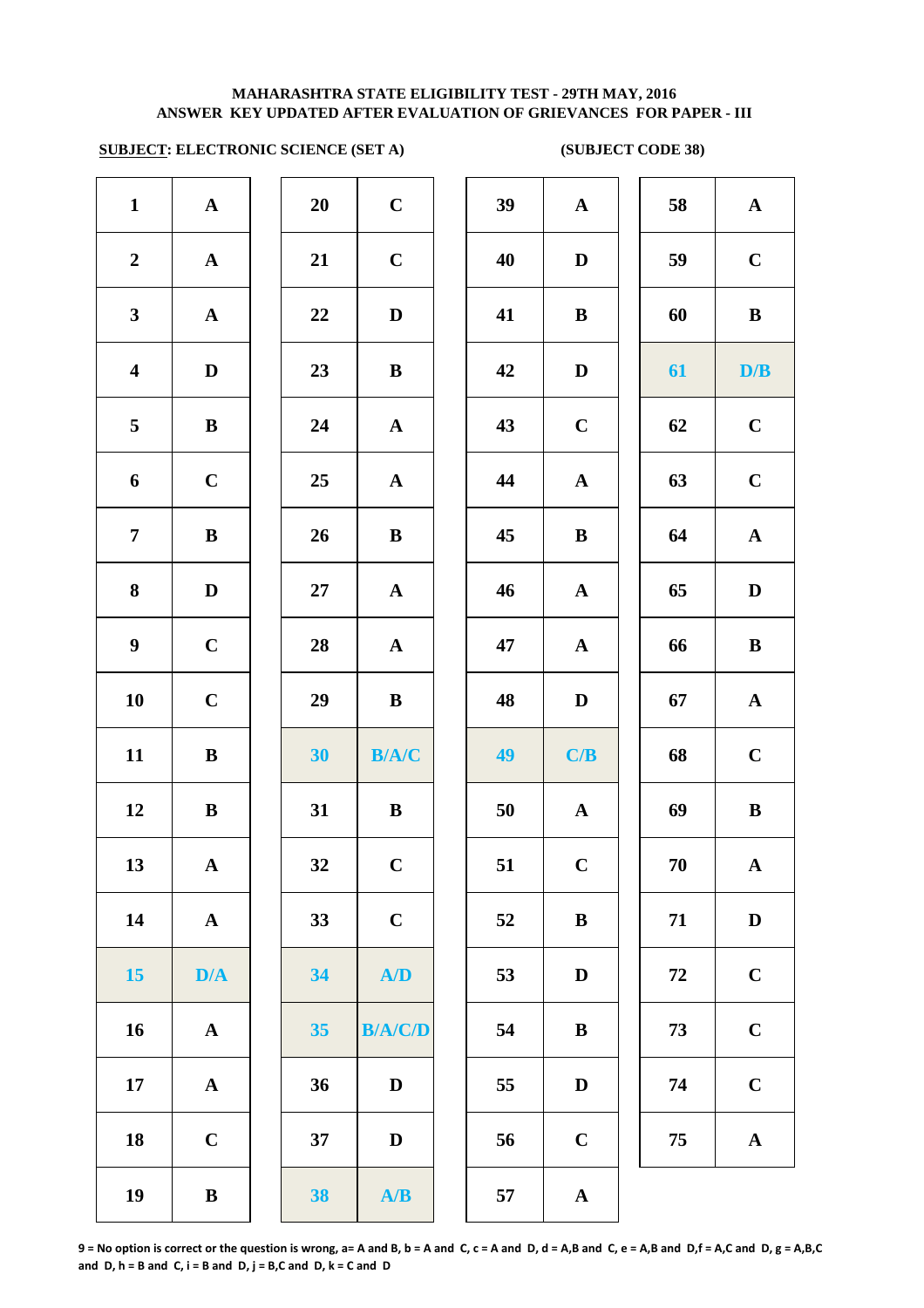# **SUBJECT: ELECTRONIC SCIENCE (SET B) (SUBJECT CODE 38)**

| $\mathbf{1}$            | $\mathbf C$           | $20\,$ | $\mathbf D$           | 39     | $\mathbf C$  |
|-------------------------|-----------------------|--------|-----------------------|--------|--------------|
| $\boldsymbol{2}$        | $\mathbf D$           | 21     | $\bf{B}$              | 40     | $\bf{B}$     |
| $\mathbf{3}$            | $\, {\bf B}$          | 22     | $\mathbf D$           | 41     | D/           |
| $\overline{\mathbf{4}}$ | $\mathbf A$           | 23     | $\mathbf C$           | 42     | $\mathbf C$  |
| 5                       | ${\bf A}$             | 24     | ${\bf A}$             | 43     | $\mathbf C$  |
| 6                       | $\, {\bf B}$          | 25     | $\bf{B}$              | 44     | $\mathbf A$  |
| 7                       | ${\bf A}$             | 26     | ${\bf A}$             | 45     | $\mathbf{D}$ |
| 8                       | ${\bf A}$             | 27     | ${\bf A}$             | 46     | $\bf{B}$     |
| $\boldsymbol{9}$        | $\, {\bf B}$          | 28     | $\mathbf D$           | 47     | $\mathbf{A}$ |
| <b>10</b>               | B/A/C                 | 29     | C/B                   | 48     | $\mathbf C$  |
| 11                      | $\, {\bf B}$          | 30     | $\mathbf A$           | 49     | $\bf{B}$     |
| 12                      | $\mathbf C$           | 31     | $\mathbf C$           | $50\,$ | $\mathbf A$  |
| 13                      | $\mathbf C$           | 32     | $\, {\bf B}$          | 51     | $\mathbf{D}$ |
| 14                      | A/D                   | 33     | $\mathbf{D}%$         | 52     | $\mathbf C$  |
| 15                      | <b>B/A/C/D</b>        | 34     | $\bf{B}$              | 53     | $\mathbf C$  |
| 16                      | $\mathbf D$           | 35     | $\mathbf D$           | 54     | $\mathbf C$  |
| 17                      | $\mathbf D$           | 36     | $\mathbf C$           | 55     | $\mathbf A$  |
| <b>18</b>               | A/B                   | 37     | $\boldsymbol{\rm{A}}$ | 56     | $\mathbf A$  |
| 19                      | $\boldsymbol{\rm{A}}$ | 38     | $\mathbf A$           | 57     | $\mathbf A$  |

| 20 | $\mathbf{D}$            |
|----|-------------------------|
| 21 | B                       |
| 22 | D                       |
| 23 | $\mathbf C$             |
| 24 | $\mathbf{A}$            |
| 25 | B                       |
| 26 | $\overline{\mathbf{A}}$ |
| 27 | $\overline{\mathbf{A}}$ |
| 28 | D                       |
|    | C/B                     |
| 29 |                         |
| 30 | $\mathbf A$             |
| 31 | $\mathbf C$             |
| 32 | B                       |
| 33 | D                       |
| 34 | B                       |
| 35 | D                       |
| 36 | $\mathbf C$             |
| 37 | A                       |

| $\mathbf{1}$            | $\mathbf C$    | 20 | $\mathbf D$  | 39 | $\mathbf C$  | 58 | ${\bf A}$    |
|-------------------------|----------------|----|--------------|----|--------------|----|--------------|
| $\overline{2}$          | $\mathbf D$    | 21 | $\, {\bf B}$ | 40 | $\bf{B}$     | 59 | $\mathbf D$  |
| $\mathbf{3}$            | ${\bf B}$      | 22 | $\mathbf D$  | 41 | D/B          | 60 | $\, {\bf B}$ |
| $\overline{\mathbf{4}}$ | ${\bf A}$      | 23 | $\mathbf C$  | 42 | $\mathbf C$  | 61 | $\mathbf C$  |
| $\overline{\mathbf{5}}$ | ${\bf A}$      | 24 | $\mathbf{A}$ | 43 | $\mathbf C$  | 62 | $\, {\bf B}$ |
| $\boldsymbol{6}$        | $\, {\bf B}$   | 25 | $\bf{B}$     | 44 | $\mathbf A$  | 63 | $\mathbf D$  |
| $\overline{7}$          | ${\bf A}$      | 26 | ${\bf A}$    | 45 | $\mathbf D$  | 64 | $\mathbf C$  |
| $\boldsymbol{8}$        | ${\bf A}$      | 27 | $\mathbf A$  | 46 | $\, {\bf B}$ | 65 | $\mathbf C$  |
| $\boldsymbol{9}$        | $\bf{B}$       | 28 | $\mathbf D$  | 47 | ${\bf A}$    | 66 | $\, {\bf B}$ |
| 10                      | B/A/C          | 29 | C/B          | 48 | $\mathbf C$  | 67 | $\, {\bf B}$ |
| 11                      | $\bf{B}$       | 30 | $\mathbf{A}$ | 49 | $\, {\bf B}$ | 68 | $\mathbf A$  |
| 12                      | $\mathbf C$    | 31 | $\mathbf C$  | 50 | $\mathbf{A}$ | 69 | $\mathbf A$  |
| 13                      | $\mathbf C$    | 32 | $\, {\bf B}$ | 51 | $\mathbf D$  | 70 | D/A          |
| 14                      | A/D            | 33 | $\mathbf{D}$ | 52 | $\mathbf C$  | 71 | ${\bf A}$    |
| 15                      | <b>B/A/C/D</b> | 34 | $\bf{B}$     | 53 | $\mathbf C$  | 72 | ${\bf A}$    |
| 16                      | D              | 35 | $\mathbf D$  | 54 | $\mathbf C$  | 73 | $\mathbf C$  |
| 17                      | D              | 36 | $\mathbf C$  | 55 | $\mathbf A$  | 74 | $\, {\bf B}$ |
| 18                      | A/B            | 37 | $\mathbf A$  | 56 | $\mathbf A$  | 75 | $\mathbf C$  |
| 19                      | $\mathbf A$    | 38 | $\mathbf A$  | 57 | $\mathbf A$  |    |              |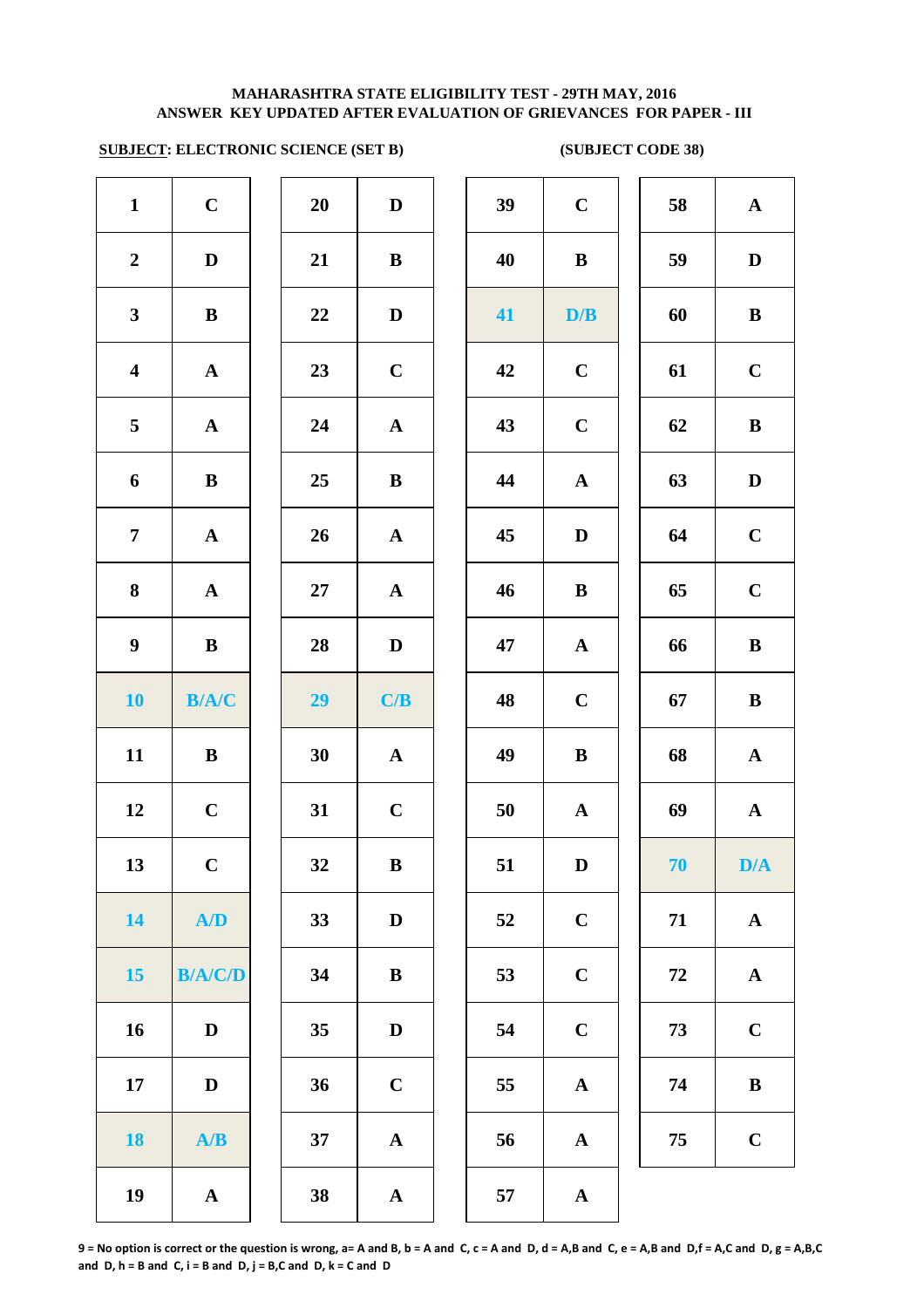# **SUBJECT: ELECTRONIC SCIENCE (SET C) (SUBJECT CODE 38)**

| $\mathbf{1}$            | $\bf{B}$                |
|-------------------------|-------------------------|
| $\overline{\mathbf{c}}$ | $\mathbf C$             |
| $\mathbf{3}$            | $\mathbf C$             |
| 4                       | A/D                     |
| 5                       | <b>B/A/C/D</b>          |
| 6                       | D                       |
| 7                       | D                       |
| 8                       | A/B                     |
| 9                       | $\mathbf A$             |
| 10                      | D                       |
| 11                      | B                       |
| 12                      | D                       |
| 13                      | $\mathbf C$             |
| 14                      | A                       |
| 15                      | $\bf{B}$                |
| 16                      | A                       |
| 17                      | A                       |
| 18                      | D                       |
| 19                      | $\mathbf{C}/\mathbf{B}$ |

| $\mathbf{1}$            | $\bf{B}$              | 20     | $\mathbf{A}$          | 39 | $\bf{B}$                  |
|-------------------------|-----------------------|--------|-----------------------|----|---------------------------|
| $\boldsymbol{2}$        | $\mathbf C$           | 21     | $\mathbf C$           | 40 | $\mathbf A$               |
| $\mathbf{3}$            | $\mathbf C$           | 22     | $\, {\bf B}$          | 41 | $\mathbf{D}$              |
| $\overline{\mathbf{4}}$ | A/D                   | 23     | $\mathbf D$           | 42 | $\mathbf C$               |
| $\overline{\mathbf{5}}$ | <b>B/A/C/D</b>        | 24     | $\, {\bf B}$          | 43 | $\mathbf C$               |
| $\boldsymbol{6}$        | $\mathbf D$           | 25     | $\mathbf D$           | 44 | $\mathbf C$               |
| $\overline{7}$          | $\mathbf D$           | 26     | $\mathbf C$           | 45 | $\mathbf A$               |
| $\boldsymbol{8}$        | A/B                   | $27\,$ | $\boldsymbol{\rm{A}}$ | 46 | $\mathbf A$               |
| $\boldsymbol{9}$        | $\mathbf A$           | 28     | $\mathbf A$           | 47 | $\boldsymbol{\mathsf{A}}$ |
| 10                      | D                     | 29     | $\mathbf C$           | 48 | $\mathbf A$               |
| 11                      | $\bf{B}$              | 30     | $\, {\bf B}$          | 49 | $\mathbf{D}$              |
| 12                      | $\mathbf D$           | 31     | D/B                   | 50 | $\bf{B}$                  |
| 13                      | $\mathbf C$           | 32     | $\mathbf C$           | 51 | $\mathbf C$               |
| 14                      | $\boldsymbol{\rm{A}}$ | 33     | $\mathbf C$           | 52 | $\bf{B}$                  |
| 15                      | $\bf{B}$              | 34     | $\mathbf A$           | 53 | $\bf{D}$                  |
| 16                      | ${\bf A}$             | 35     | $\mathbf D$           | 54 | $\mathbf C$               |
| 17                      | ${\bf A}$             | 36     | $\, {\bf B}$          | 55 | $\mathbf C$               |
| 18                      | $\mathbf D$           | 37     | $\mathbf A$           | 56 | $\bf{B}$                  |
| 19                      | C/B                   | 38     | $\mathbf C$           | 57 | $\bf{B}$                  |

| $\mathbf{1}$            | $\bf{B}$       | 20     | ${\bf A}$    | 39 | $\bf{B}$     | 58 | ${\bf A}$    |
|-------------------------|----------------|--------|--------------|----|--------------|----|--------------|
| $\overline{2}$          | $\mathbf C$    | 21     | $\mathbf C$  | 40 | $\mathbf{A}$ | 59 | ${\bf A}$    |
| $\mathbf{3}$            | $\mathbf C$    | 22     | $\bf{B}$     | 41 | $\mathbf D$  | 60 | D/A          |
| $\overline{\mathbf{4}}$ | A/D            | 23     | $\mathbf D$  | 42 | $\mathbf C$  | 61 | ${\bf A}$    |
| $5\phantom{.0}$         | <b>B/A/C/D</b> | 24     | ${\bf B}$    | 43 | $\mathbf C$  | 62 | ${\bf A}$    |
| 6                       | $\mathbf D$    | 25     | $\mathbf D$  | 44 | $\mathbf C$  | 63 | $\mathbf C$  |
| $\overline{7}$          | D              | 26     | $\mathbf C$  | 45 | $\mathbf A$  | 64 | $\, {\bf B}$ |
| $\boldsymbol{8}$        | A/B            | $27\,$ | $\mathbf A$  | 46 | $\mathbf A$  | 65 | $\mathbf C$  |
| $\boldsymbol{9}$        | $\mathbf{A}$   | 28     | ${\bf A}$    | 47 | $\mathbf A$  | 66 | $\mathbf C$  |
| 10                      | D              | 29     | $\mathbf C$  | 48 | $\mathbf{A}$ | 67 | $\mathbf D$  |
| 11                      | $\bf{B}$       | 30     | $\bf{B}$     | 49 | $\mathbf D$  | 68 | $\, {\bf B}$ |
| 12                      | D              | 31     | D/B          | 50 | $\bf{B}$     | 69 | $\mathbf A$  |
| 13                      | $\mathbf C$    | 32     | $\mathbf C$  | 51 | $\mathbf C$  | 70 | $\mathbf A$  |
| 14                      | ${\bf A}$      | 33     | $\mathbf C$  | 52 | $\bf{B}$     | 71 | ${\bf B}$    |
| 15                      | $\bf{B}$       | 34     | ${\bf A}$    | 53 | $\mathbf D$  | 72 | ${\bf A}$    |
| 16                      | $\mathbf A$    | 35     | D            | 54 | $\mathbf C$  | 73 | $\mathbf A$  |
| 17                      | $\mathbf{A}$   | 36     | ${\bf B}$    | 55 | $\mathbf C$  | 74 | $\, {\bf B}$ |
| 18                      | D              | 37     | $\mathbf{A}$ | 56 | $\bf{B}$     | 75 | B/A/C        |
| 19                      | C/B            | 38     | $\mathbf C$  | 57 | $\bf{B}$     |    |              |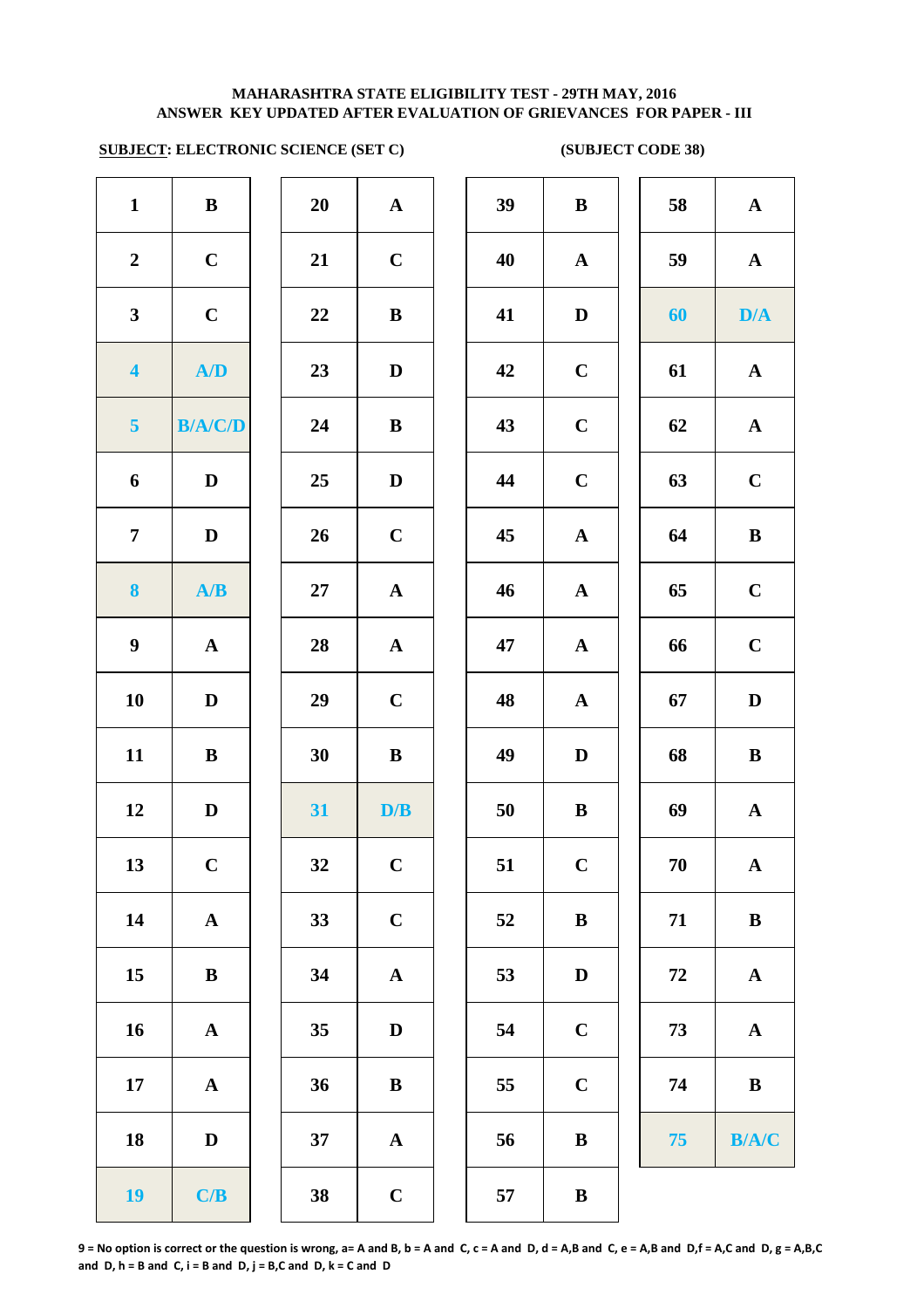# **SUBJECT: ELECTRONIC SCIENCE (SET D) (SUBJECT CODE 38)**

| $\mathbf{1}$            | B            |
|-------------------------|--------------|
| $\boldsymbol{2}$        | $\mathbf D$  |
| $\overline{\mathbf{3}}$ | $\mathbf C$  |
| $\overline{\mathbf{4}}$ | $\mathbf{A}$ |
| 5                       | B            |
| 6                       | $\mathbf A$  |
| 7                       | $\mathbf A$  |
| 8                       | D            |
| 9                       | C/B          |
| 10                      | $\mathbf A$  |
| 11                      | $\mathbf C$  |
| 12                      | B            |
| 13                      | D            |
| 14                      | $\bf{B}$     |
| 15                      | D            |
| 16                      | $\mathbf C$  |
| 17                      | A            |
| 18                      | A            |
| 19                      | $\mathbf C$  |

| $\mathbf{1}$            | $\, {\bf B}$          | 20     | $\, {\bf B}$          | 39 | $\mathbf{D}$ |
|-------------------------|-----------------------|--------|-----------------------|----|--------------|
| $\boldsymbol{2}$        | $\mathbf D$           | 21     | D/B                   | 40 | $\bf{B}$     |
| $\mathbf{3}$            | $\mathbf C$           | 22     | $\mathbf C$           | 41 | $\mathbf C$  |
| $\overline{\mathbf{4}}$ | $\mathbf A$           | 23     | $\mathbf C$           | 42 | $\bf{B}$     |
| $\overline{\mathbf{5}}$ | $\bf{B}$              | 24     | $\mathbf A$           | 43 | $\mathbf{D}$ |
| $\boldsymbol{6}$        | $\boldsymbol{\rm{A}}$ | 25     | ${\bf D}$             | 44 | $\mathbf C$  |
| $\overline{7}$          | $\mathbf A$           | 26     | $\, {\bf B}$          | 45 | $\mathbf C$  |
| $\bf 8$                 | $\mathbf D$           | $27\,$ | $\boldsymbol{\rm{A}}$ | 46 | $\bf{B}$     |
| $\boldsymbol{9}$        | C/B                   | 28     | $\mathbf C$           | 47 | $\bf{B}$     |
| 10                      | $\boldsymbol{\rm{A}}$ | 29     | $\, {\bf B}$          | 48 | $\mathbf A$  |
| 11                      | $\mathbf C$           | 30     | $\mathbf A$           | 49 | $\mathbf{A}$ |
| 12                      | $\, {\bf B}$          | 31     | ${\bf D}$             | 50 | D/4          |
| 13                      | $\mathbf D$           | 32     | $\mathbf C$           | 51 | $\mathbf A$  |
| 14                      | $\bf{B}$              | 33     | $\mathbf C$           | 52 | $\mathbf A$  |
| 15                      | $\mathbf D$           | 34     | $\mathbf C$           | 53 | $\mathbf C$  |
| 16                      | $\mathbf C$           | 35     | $\boldsymbol{\rm{A}}$ | 54 | $\bf{B}$     |
| 17                      | $\boldsymbol{\rm{A}}$ | 36     | $\mathbf A$           | 55 | $\mathbf C$  |
| 18                      | ${\bf A}$             | 37     | $\boldsymbol{\rm{A}}$ | 56 | $\mathbf C$  |
| 19                      | $\mathbf C$           | 38     | $\mathbf A$           | 57 | $\mathbf{D}$ |

| $\mathbf{1}$            | $\bf{B}$     | 20 | $\mathbf B$  | 39 | $\mathbf D$  | 58 | $\bf{B}$       |
|-------------------------|--------------|----|--------------|----|--------------|----|----------------|
| $\overline{2}$          | $\mathbf D$  | 21 | D/B          | 40 | $\bf{B}$     | 59 | $\mathbf{A}$   |
| $\mathbf{3}$            | $\mathbf C$  | 22 | $\mathbf C$  | 41 | $\bf C$      | 60 | $\mathbf{A}$   |
| $\overline{\mathbf{4}}$ | ${\bf A}$    | 23 | $\mathbf C$  | 42 | $\bf{B}$     | 61 | $\bf{B}$       |
| 5                       | $\, {\bf B}$ | 24 | ${\bf A}$    | 43 | $\mathbf D$  | 62 | $\mathbf{A}$   |
| 6                       | ${\bf A}$    | 25 | $\mathbf D$  | 44 | $\mathbf C$  | 63 | $\mathbf{A}$   |
| $\overline{7}$          | ${\bf A}$    | 26 | $\bf{B}$     | 45 | $\mathbf C$  | 64 | $\, {\bf B}$   |
| 8                       | $\mathbf D$  | 27 | ${\bf A}$    | 46 | $\bf{B}$     | 65 | B/A/C          |
| $\overline{\mathbf{9}}$ | C/B          | 28 | $\mathbf C$  | 47 | B            | 66 | $\, {\bf B}$   |
| 10                      | $\mathbf{A}$ | 29 | $\bf{B}$     | 48 | $\mathbf{A}$ | 67 | $\mathbf C$    |
| 11                      | $\mathbf C$  | 30 | ${\bf A}$    | 49 | $\mathbf A$  | 68 | $\mathbf C$    |
| 12                      | $\bf{B}$     | 31 | D            | 50 | D/A          | 69 | A/D            |
| 13                      | D            | 32 | $\mathbf C$  | 51 | $\mathbf A$  | 70 | <b>B/A/C/D</b> |
| 14                      | $\bf{B}$     | 33 | $\mathbf C$  | 52 | $\mathbf{A}$ | 71 | $\mathbf D$    |
| 15                      | $\mathbf D$  | 34 | $\mathbf C$  | 53 | $\mathbf C$  | 72 | $\mathbf D$    |
| 16                      | $\mathbf C$  | 35 | ${\bf A}$    | 54 | $\bf{B}$     | 73 | A/B            |
| 17                      | ${\bf A}$    | 36 | $\mathbf{A}$ | 55 | $\mathbf C$  | 74 | $\mathbf{A}$   |
| 18                      | $\mathbf{A}$ | 37 | $\mathbf{A}$ | 56 | $\mathbf C$  | 75 | $\mathbf D$    |
| 19                      | $\mathbf C$  | 38 | $\mathbf{A}$ | 57 | D            |    |                |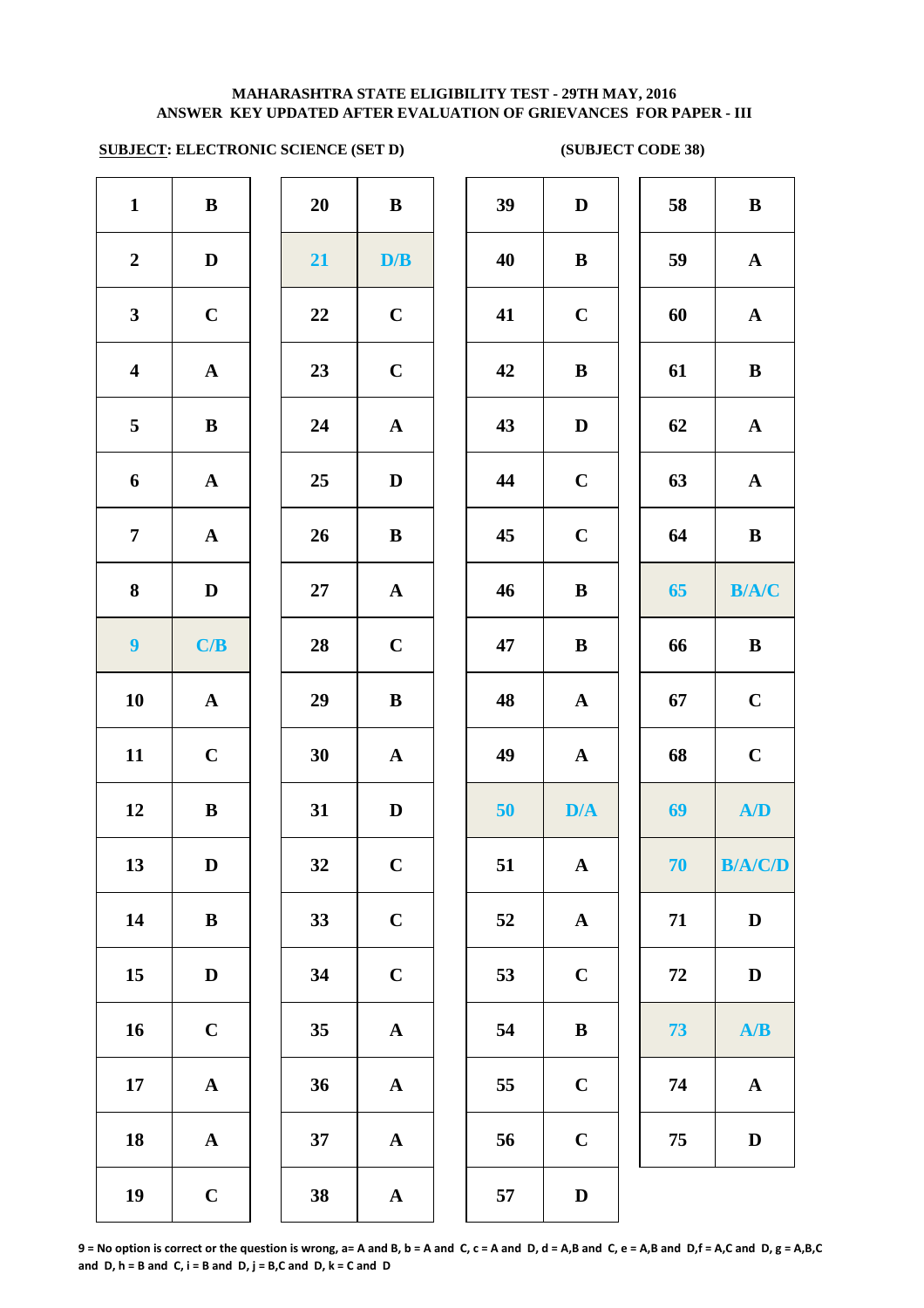## **SUBJECT: COMMERCE(SET A)** (SUBJECT CODE 50)

| $\mathbf{1}$            | $\bf{B}$              | 20 | ${\bf A}$             | 39 | $\mathbf A$  |
|-------------------------|-----------------------|----|-----------------------|----|--------------|
| $\boldsymbol{2}$        | $\mathbf C$           | 21 | $\mathbf A$           | 40 | $\mathbf C$  |
| $\mathbf{3}$            | $\, {\bf B}$          | 22 | $\, {\bf B}$          | 41 | $\bf{B}$     |
| $\overline{\mathbf{4}}$ | $\mathbf C$           | 23 | $\bf{B}$              | 42 | $\mathbf A$  |
| $\overline{\mathbf{5}}$ | $\boldsymbol{\rm{A}}$ | 24 | $\, {\bf B}$          | 43 | $\mathbf{D}$ |
| 6                       | ${\bf A}$             | 25 | $\, {\bf B}$          | 44 | $\mathbf{D}$ |
| $\overline{7}$          | $\boldsymbol{\rm{A}}$ | 26 | D/A/B/C               | 45 | $\mathbf C$  |
| 8                       | $\mathbf{A}$          | 27 | $\mathbf D$           | 46 | $\mathbf C$  |
| $\boldsymbol{9}$        | $\mathbf C$           | 28 | $\mathbf C$           | 47 | $\mathbf{D}$ |
| <b>10</b>               | $\mathbf D$           | 29 | $\mathbf D$           | 48 | $\mathbf A$  |
| 11                      | $\mathbf C$           | 30 | ${\bf D}$             | 49 | $\bf{B}$     |
| $12\,$                  | $\, {\bf B}$          | 31 | $\mathbf C$           | 50 | $\mathbf{D}$ |
| 13                      | $\mathbf D$           | 32 | $\mathbf A$           | 51 | $\mathbf A$  |
| 14                      | $\, {\bf B}$          | 33 | $\mathbf C$           | 52 | $\bf{B}$     |
| 15                      | $\mathbf C$           | 34 | $\boldsymbol{\rm{A}}$ | 53 | $\mathbf A$  |
| 16                      | $\mathbf D$           | 35 | $\mathbf C$           | 54 | $\mathbf{D}$ |
| 17                      | $\mathbf C$           | 36 | ${\bf D}$             | 55 | $\mathbf C$  |
| 18                      | $\mathbf D$           | 37 | $\mathbf D$           | 56 | $\bf{B}$     |
| 19                      | $\mathbf C$           | 38 | $\mathbf D$           | 57 | $\mathbf A$  |
|                         |                       |    |                       |    |              |

| 20 | $\mathbf A$             |  |
|----|-------------------------|--|
| 21 | $\mathbf{A}$            |  |
| 22 | B                       |  |
| 23 | B                       |  |
| 24 | B                       |  |
| 25 | B                       |  |
| 26 | D/A/B/C                 |  |
| 27 | D                       |  |
| 28 | $\mathbf C$             |  |
| 29 | D                       |  |
| 30 | D                       |  |
| 31 | $\overline{C}$          |  |
| 32 | $\overline{\mathbf{A}}$ |  |
| 33 | $\mathbf C$             |  |
| 34 | A                       |  |
| 35 | $\overline{\mathbf{C}}$ |  |
| 36 | D                       |  |
| 37 | D                       |  |
|    |                         |  |

| $\mathbf{1}$            | ${\bf B}$   | 20     | ${\bf A}$    | 39 | ${\bf A}$    | 58 | B/C          |
|-------------------------|-------------|--------|--------------|----|--------------|----|--------------|
| $\overline{2}$          | $\mathbf C$ | 21     | ${\bf A}$    | 40 | $\mathbf C$  | 59 | ${\bf A}$    |
| $\mathbf{3}$            | ${\bf B}$   | 22     | $\bf{B}$     | 41 | ${\bf B}$    | 60 | ${\bf A}$    |
| $\overline{\mathbf{4}}$ | $\mathbf C$ | 23     | $\bf{B}$     | 42 | ${\bf A}$    | 61 | $\mathbf D$  |
| $\overline{5}$          | ${\bf A}$   | 24     | $\bf{B}$     | 43 | $\mathbf D$  | 62 | $\mathbf D$  |
| $\boldsymbol{6}$        | ${\bf A}$   | 25     | $\mathbf{B}$ | 44 | $\mathbf D$  | 63 | B/D          |
| $\overline{7}$          | ${\bf A}$   | 26     | D/A/B/C      | 45 | $\mathbf C$  | 64 | $\, {\bf B}$ |
| 8                       | ${\bf A}$   | $27\,$ | $\mathbf D$  | 46 | $\mathbf C$  | 65 | $\, {\bf B}$ |
| $\boldsymbol{9}$        | $\mathbf C$ | 28     | $\mathbf C$  | 47 | $\mathbf D$  | 66 | $\bf{B}$     |
| 10                      | D           | 29     | $\mathbf D$  | 48 | $\mathbf{A}$ | 67 | $\mathbf C$  |
| 11                      | $\mathbf C$ | 30     | $\mathbf D$  | 49 | $\bf{B}$     | 68 | $\, {\bf B}$ |
| 12                      | $\bf{B}$    | 31     | $\mathbf C$  | 50 | $\mathbf D$  | 69 | ${\bf A}$    |
| 13                      | D           | 32     | $\mathbf{A}$ | 51 | $\mathbf{A}$ | 70 | D            |
| 14                      | $\bf{B}$    | 33     | $\mathbf C$  | 52 | $\bf{B}$     | 71 | ${\bf A}$    |
| 15                      | $\mathbf C$ | 34     | ${\bf A}$    | 53 | $\mathbf{A}$ | 72 | $\mathbf C$  |
| 16                      | $\mathbf D$ | 35     | $\mathbf C$  | 54 | $\mathbf D$  | 73 | $\mathbf D$  |
| 17                      | $\mathbf C$ | 36     | $\mathbf D$  | 55 | $\mathbf C$  | 74 | $\bf{B}$     |
| 18                      | $\mathbf D$ | 37     | $\mathbf D$  | 56 | $\bf{B}$     | 75 | $\mathbf D$  |
| 19                      | $\mathbf C$ | 38     | $\mathbf D$  | 57 | $\mathbf A$  |    |              |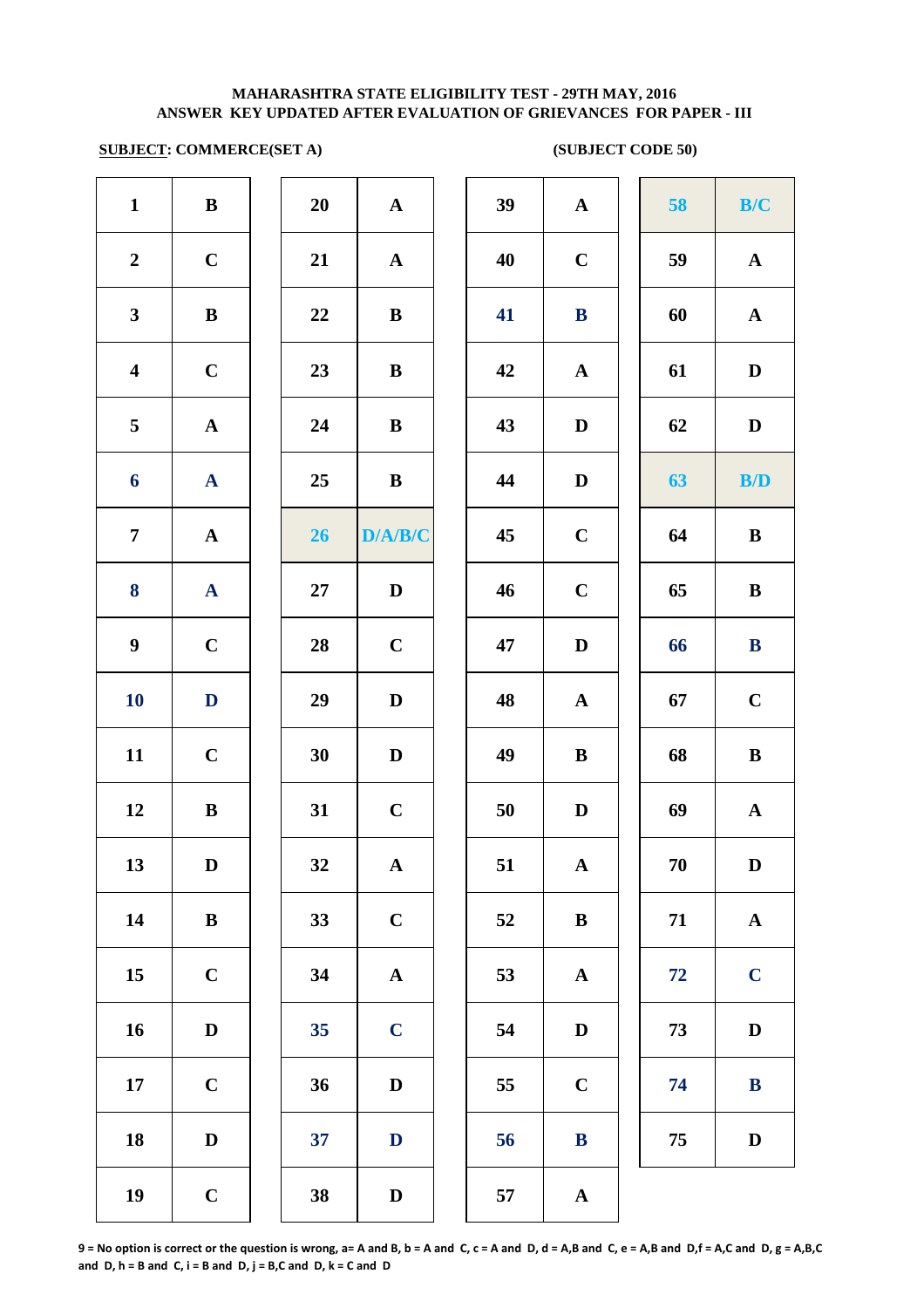## **SUBJECT: COMMERCE(SET B) (SUBJECT CODE 50)**

| $\mathbf{1}$            | ${\bf A}$    | 20 | $\mathbf C$  | 39 | ${\bf A}$    | 58     | $\bf{B}$     |
|-------------------------|--------------|----|--------------|----|--------------|--------|--------------|
| $\boldsymbol{2}$        | $\bf{B}$     | 21 | ${\bf B}$    | 40 | ${\bf A}$    | 59     | $\mathbf C$  |
| $\mathbf{3}$            | $\, {\bf B}$ | 22 | ${\bf A}$    | 41 | $\mathbf D$  | 60     | $\mathbf A$  |
| $\overline{\mathbf{4}}$ | $\bf{B}$     | 23 | $\mathbf D$  | 42 | D            | 61     | $\mathbf A$  |
| 5                       | $\bf{B}$     | 24 | $\mathbf D$  | 43 | B/D          | 62     | $\mathbf A$  |
| $\boldsymbol{6}$        | D/A/B/C      | 25 | $\mathbf C$  | 44 | $\bf{B}$     | 63     | $\mathbf A$  |
| $\overline{7}$          | $\mathbf{D}$ | 26 | $\mathbf C$  | 45 | $\bf{B}$     | 64     | $\mathbf C$  |
| 8                       | $\mathbf C$  | 27 | $\mathbf{D}$ | 46 | $\bf{B}$     | 65     | D            |
| $\boldsymbol{9}$        | $\mathbf D$  | 28 | ${\bf A}$    | 47 | $\mathbf C$  | 66     | $\mathbf C$  |
| 10                      | $\mathbf D$  | 29 | $\bf{B}$     | 48 | $\bf{B}$     | 67     | $\bf{B}$     |
| 11                      | $\mathbf C$  | 30 | $\mathbf D$  | 49 | $\mathbf{A}$ | 68     | $\mathbf{D}$ |
| 12                      | ${\bf A}$    | 31 | ${\bf A}$    | 50 | $\mathbf D$  | 69     | $\bf{B}$     |
| 13                      | $\mathbf C$  | 32 | $\bf{B}$     | 51 | $\mathbf{A}$ | 70     | $\mathbf C$  |
| 14                      | ${\bf A}$    | 33 | ${\bf A}$    | 52 | $\mathbf C$  | 71     | D            |
| 15                      | $\mathbf C$  | 34 | $\mathbf D$  | 53 | $\mathbf D$  | $72\,$ | $\mathbf C$  |
| 16                      | $\mathbf D$  | 35 | $\mathbf C$  | 54 | $\bf{B}$     | 73     | $\mathbf{D}$ |
| 17                      | $\mathbf{D}$ | 36 | $\, {\bf B}$ | 55 | $\mathbf D$  | 74     | $\mathbf C$  |
| 18                      | $\mathbf D$  | 37 | ${\bf A}$    | 56 | $\bf{B}$     | 75     | $\mathbf A$  |
| 19                      | ${\bf A}$    | 38 | B/C          | 57 | $\mathbf C$  |        |              |
|                         |              |    |              |    |              |        |              |

| 39 | ${\bf A}$    | 58 | $\, {\bf B}$          |
|----|--------------|----|-----------------------|
| 40 | ${\bf A}$    | 59 | $\mathbf C$           |
| 41 | $\mathbf D$  | 60 | ${\bf A}$             |
| 42 | $\mathbf D$  | 61 | $\mathbf{A}$          |
| 43 | B/D          | 62 | ${\bf A}$             |
| 44 | $\, {\bf B}$ | 63 | $\mathbf{A}$          |
| 45 | $\bf{B}$     | 64 | $\mathbf C$           |
| 46 | ${\bf B}$    | 65 | $\mathbf D$           |
| 47 | $\mathbf C$  | 66 | $\mathbf C$           |
| 48 | $\, {\bf B}$ | 67 | $\bf{B}$              |
| 49 | $\mathbf A$  | 68 | D                     |
| 50 | $\mathbf D$  | 69 | $\bf{B}$              |
| 51 | $\mathbf{A}$ | 70 | $\mathbf C$           |
| 52 | $\mathbf C$  | 71 | ${\bf D}$             |
| 53 | $\mathbf D$  | 72 | $\mathbf C$           |
| 54 | $\bf{B}$     | 73 | $\mathbf D$           |
| 55 | $\mathbf D$  | 74 | $\mathbf C$           |
| 56 | B            | 75 | $\boldsymbol{\rm{A}}$ |
| 77 |              |    |                       |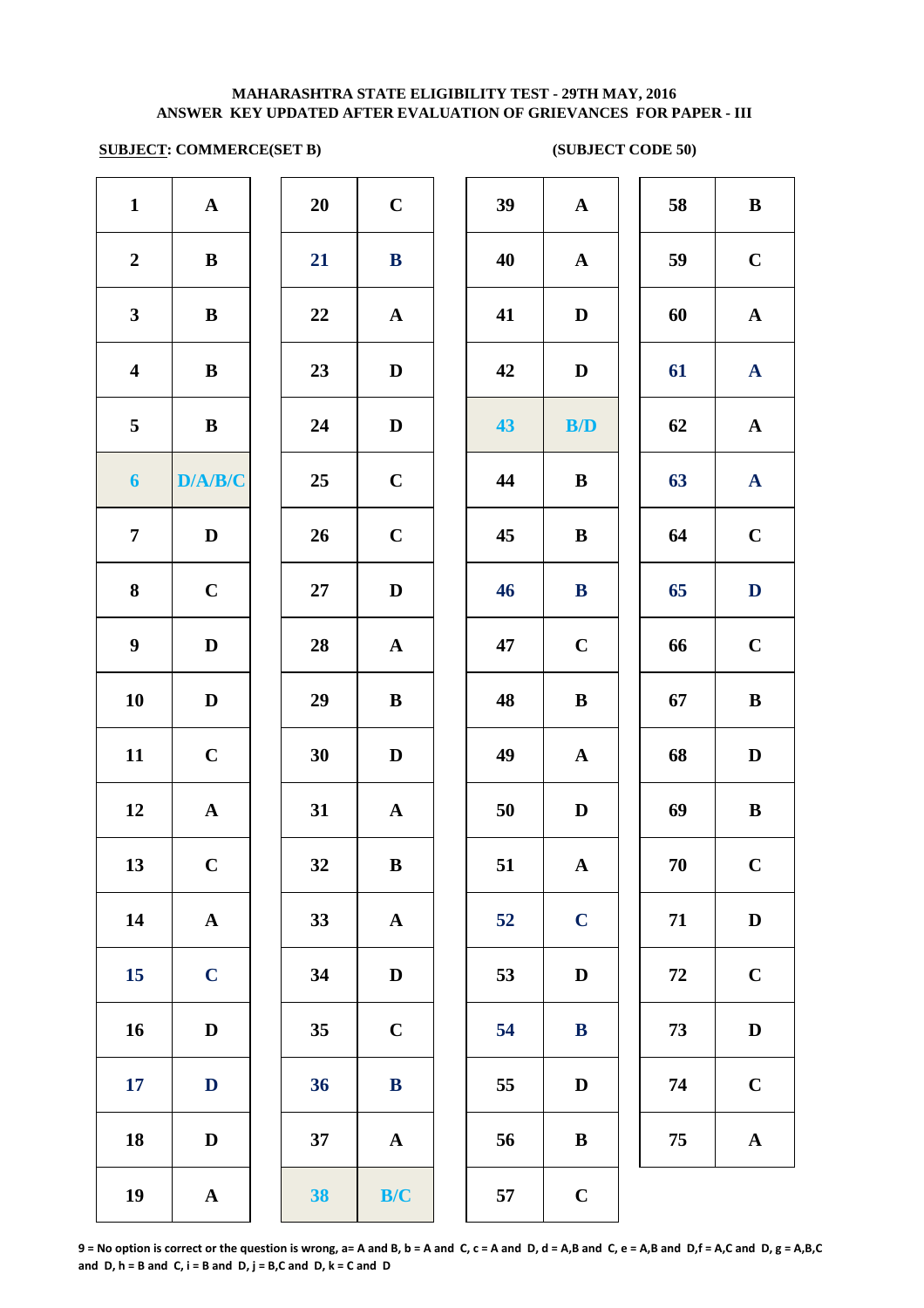## **SUBJECT: COMMERCE(SET C) (SUBJECT CODE 50)**

|                         |              | $\overline{\phantom{a}}$ |                         |    |              |            |              |
|-------------------------|--------------|--------------------------|-------------------------|----|--------------|------------|--------------|
| $\mathbf{1}$            | $\mathbf C$  | 20                       | $\mathbf D$             | 39 | $\mathbf{A}$ | 58         | D            |
| $\overline{2}$          | $\mathbf{A}$ | 21                       | ${\bf A}$               | 40 | $\mathbf D$  | 59         | $\, {\bf B}$ |
| 3 <sup>1</sup>          | $\mathbf C$  | 22                       | $\bf{B}$                | 41 | $\mathbf{A}$ | 60         | $\mathbf C$  |
| $\overline{\mathbf{4}}$ | ${\bf A}$    | 23                       | ${\bf A}$               | 42 | $\mathbf C$  | 61         | $\mathbf D$  |
| 5 <sub>5</sub>          | $\mathbf C$  | 24                       | $\mathbf D$             | 43 | $\mathbf D$  | 62         | $\mathbf C$  |
| 6                       | $\mathbf D$  | 25                       | $\mathbf C$             | 44 | $\bf{B}$     | 63         | $\mathbf D$  |
| $\overline{7}$          | $\mathbf{D}$ | 26                       | $\bf{B}$                | 45 | $\mathbf D$  | 64         | $\mathbf C$  |
| 8                       | $\mathbf D$  | $27\,$                   | ${\bf A}$               | 46 | $\, {\bf B}$ | 65         | ${\bf A}$    |
| $\boldsymbol{9}$        | ${\bf A}$    | 28                       | B/C                     | 47 | $\mathbf C$  | 66         | $\mathbf{A}$ |
| 10                      | $\mathbf C$  | 29                       | ${\bf A}$               | 48 | $\bf{B}$     | 67         | $\, {\bf B}$ |
| 11                      | ${\bf B}$    | 30                       | ${\bf A}$               | 49 | $\bf C$      | 68         | $\bf{B}$     |
| 12                      | $\mathbf{A}$ | 31                       | $\mathbf D$             | 50 | $\mathbf{A}$ | 69         | $\bf{B}$     |
| 13                      | $\mathbf D$  | 32                       | $\mathbf D$             | 51 | ${\bf A}$    | 70         | $\, {\bf B}$ |
| 14                      | $\mathbf D$  | 33                       | $\mathbf{B}/\mathbf{D}$ | 52 | ${\bf A}$    | 71         | D/A/B/C      |
| 15                      | $\mathbf C$  | 34                       | $\, {\bf B}$            | 53 | ${\bf A}$    | ${\bf 72}$ | $\mathbf D$  |
| 16                      | $\mathbf C$  | 35                       | $\, {\bf B}$            | 54 | $\mathbf C$  | 73         | $\mathbf C$  |
| $17\,$                  | $\mathbf D$  | 36                       | $\bf{B}$                | 55 | $\mathbf D$  | 74         | $\mathbf D$  |
| 18                      | ${\bf A}$    | 37                       | $\mathbf C$             | 56 | $\bf C$      | 75         | $\mathbf D$  |
| 19                      | $\, {\bf B}$ | 38                       | $\, {\bf B}$            | 57 | $\, {\bf B}$ |            |              |
|                         |              |                          |                         |    |              |            |              |

| 39 | $\mathbf A$  | 58 | $\mathbf D$  |
|----|--------------|----|--------------|
| 40 | $\mathbf D$  | 59 | $\, {\bf B}$ |
| 41 | $\mathbf A$  | 60 | $\mathbf C$  |
| 42 | $\mathbf C$  | 61 | $\mathbf D$  |
| 43 | $\mathbf D$  | 62 | $\mathbf C$  |
| 44 | $\bf{B}$     | 63 | $\mathbf D$  |
| 45 | $\mathbf D$  | 64 | $\mathbf C$  |
| 46 | $\, {\bf B}$ | 65 | ${\bf A}$    |
| 47 | $\mathbf C$  | 66 | $\mathbf A$  |
| 48 | $\bf{B}$     | 67 | ${\bf B}$    |
| 49 | $\mathbf C$  | 68 | $\bf{B}$     |
| 50 | $\mathbf A$  | 69 | $\bf{B}$     |
| 51 | A            | 70 | $\bf{B}$     |
| 52 | $\mathbf A$  | 71 | D/A/B/C      |
| 53 | $\mathbf A$  | 72 | $\mathbf D$  |
| 54 | $\mathbf C$  | 73 | $\mathbf C$  |
| 55 | $\mathbf{D}$ | 74 | $\mathbf D$  |
| 56 | $\mathbf C$  | 75 | $\mathbf D$  |
|    |              |    |              |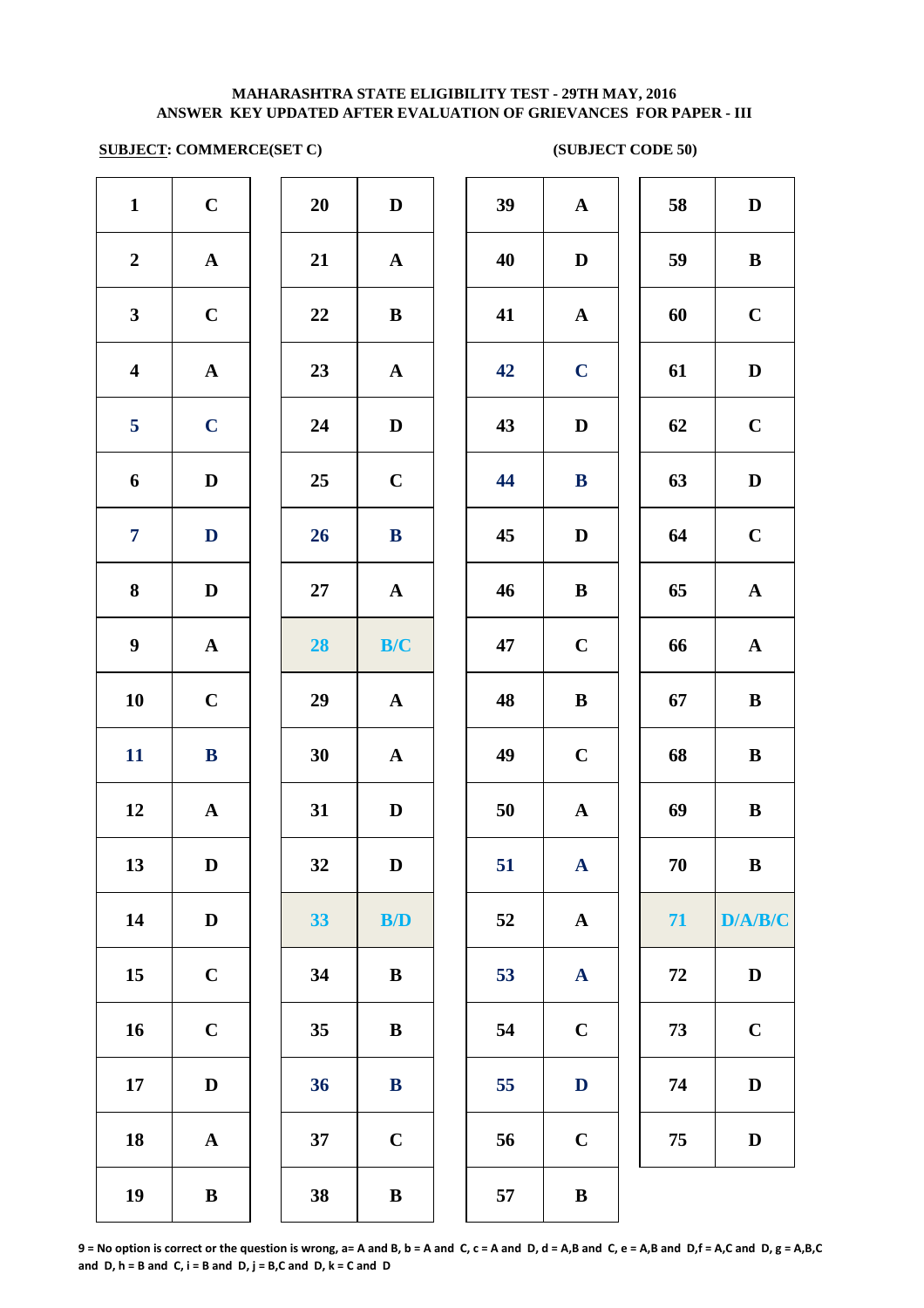### **SUBJECT: COMMERCE(SET D)** (SUBJECT CODE 50)

|                         |              | $\sim$ |                         |    |              |    |              |
|-------------------------|--------------|--------|-------------------------|----|--------------|----|--------------|
| $\mathbf{1}$            | $\bf{B}$     | 20     | $\mathbf{A}$            | 39 | $\mathbf C$  | 58 | $\bf{B}$     |
| $\overline{2}$          | ${\bf A}$    | 21     | $\mathbf{D}$            | 40 | ${\bf A}$    | 59 | $\, {\bf B}$ |
| $\mathbf{3}$            | $\mathbf D$  | 22     | $\mathbf D$             | 41 | $\mathbf{A}$ | 60 | $\, {\bf B}$ |
| $\overline{\mathbf{4}}$ | $\mathbf D$  | 23     | $\mathbf{B}/\mathbf{D}$ | 42 | ${\bf A}$    | 61 | D/A/B/C      |
| 5                       | $\mathbf C$  | 24     | $\bf{B}$                | 43 | $\mathbf{A}$ | 62 | $\mathbf D$  |
| 6                       | $\mathbf C$  | 25     | $\bf{B}$                | 44 | $\mathbf C$  | 63 | $\mathbf C$  |
| $\overline{7}$          | $\mathbf D$  | 26     | ${\bf B}$               | 45 | $\mathbf D$  | 64 | $\mathbf D$  |
| $\bf{8}$                | ${\bf A}$    | 27     | $\mathbf C$             | 46 | $\mathbf C$  | 65 | $\mathbf D$  |
| $\boldsymbol{9}$        | $\bf{B}$     | 28     | $\, {\bf B}$            | 47 | $\, {\bf B}$ | 66 | $\mathbf C$  |
| ${\bf 10}$              | $\mathbf D$  | 29     | ${\bf A}$               | 48 | $\mathbf D$  | 67 | ${\bf A}$    |
| 11                      | ${\bf A}$    | 30     | $\mathbf D$             | 49 | $\, {\bf B}$ | 68 | $\mathbf C$  |
| 12                      | $\, {\bf B}$ | 31     | ${\bf A}$               | 50 | $\mathbf C$  | 69 | $\mathbf{A}$ |
| 13                      | ${\bf A}$    | 32     | $\mathbf C$             | 51 | $\mathbf D$  | 70 | $\mathbf C$  |
| 14                      | $\mathbf D$  | 33     | $\mathbf D$             | 52 | $\mathbf C$  | 71 | $\mathbf D$  |
| 15                      | $\mathbf C$  | 34     | ${\bf B}$               | 53 | $\mathbf D$  | 72 | $\mathbf D$  |
| 16                      | ${\bf B}$    | 35     | $\mathbf D$             | 54 | $\mathbf C$  | 73 | $\mathbf D$  |
| $17\phantom{.}$         | ${\bf A}$    | 36     | $\, {\bf B}$            | 55 | $\mathbf A$  | 74 | ${\bf A}$    |
| 18                      | B/C          | 37     | $\mathbf C$             | 56 | $\mathbf A$  | 75 | $\mathbf C$  |
| 19                      | ${\bf A}$    | 38     | $\, {\bf B}$            | 57 | $\, {\bf B}$ |    |              |
|                         |              |        |                         |    |              |    |              |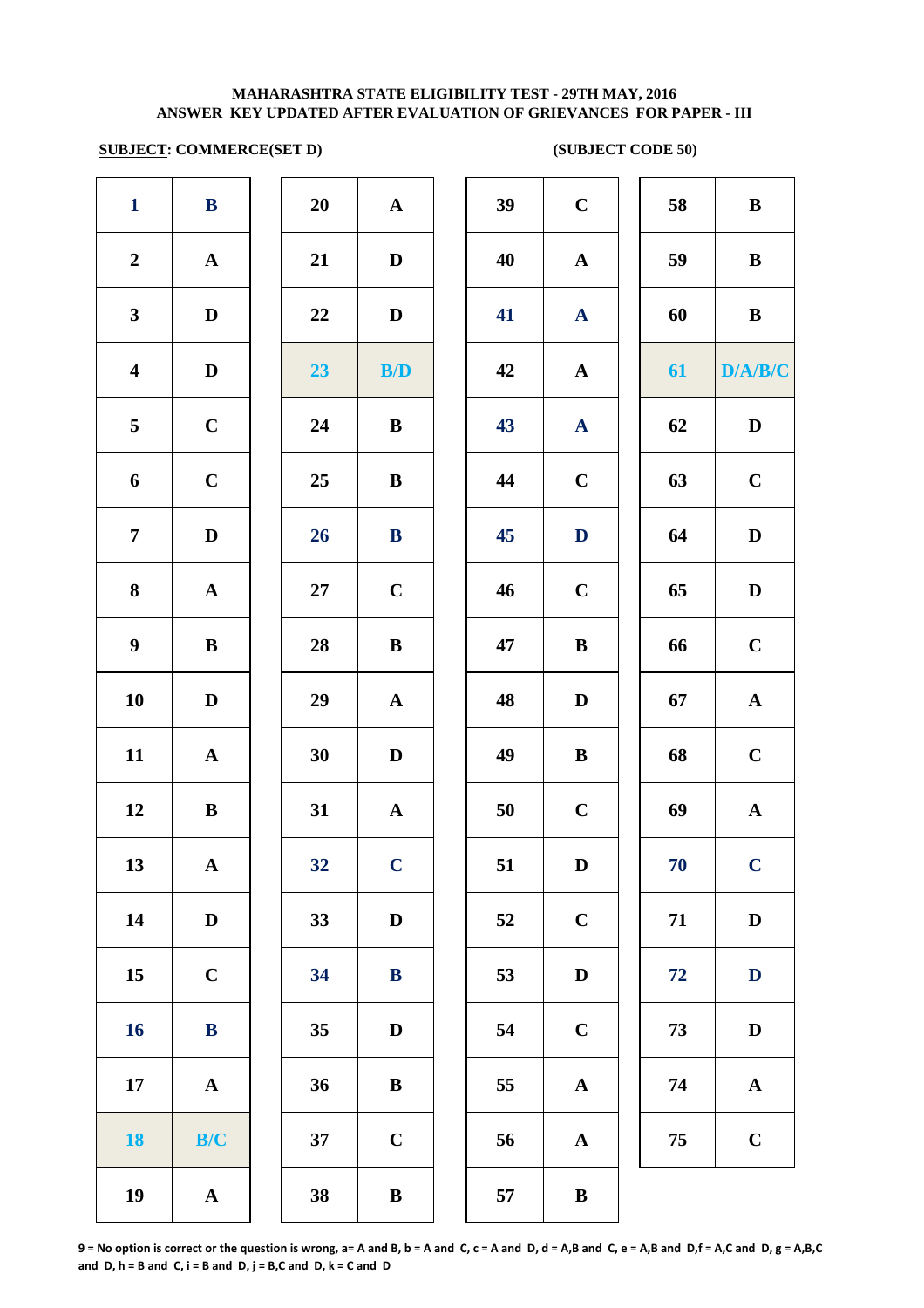# **SUBJECT: EDUCATION (SET A)** (SUBJECT CODE 70)

| $\mathbf{1}$            | ${\bf A}$             | 20     | $\mathbf C$  | 39 | $\mathbf C$  |
|-------------------------|-----------------------|--------|--------------|----|--------------|
| $\boldsymbol{2}$        | ${\bf A}$             | 21     | $\mathbf C$  | 40 | $\mathbf{A}$ |
| $\mathbf{3}$            | $\mathbf C$           | 22     | $\mathbf D$  | 41 | $\mathbf A$  |
| $\overline{\mathbf{4}}$ | $\, {\bf B}$          | 23     | ${\bf A}$    | 42 | $\mathbf A$  |
| 5                       | $\, {\bf B}$          | 24     | ${\bf A}$    | 43 | $\mathbf{D}$ |
| 6                       | $\mathbf C$           | 25     | $\mathbf D$  | 44 | $\mathbf{D}$ |
| $\overline{7}$          | $\mathbf C$           | 26     | A/C          | 45 | $\bf{B}$     |
| 8                       | $\boldsymbol{\rm{A}}$ | $27\,$ | $\bf{B}$     | 46 | $\mathbf C$  |
| $\boldsymbol{9}$        | ${\bf A}$             | 28     | ${\bf A}$    | 47 | $\bf{B}$     |
| 10                      | $\, {\bf B}$          | 29     | $\mathbf C$  | 48 | $\mathbf A$  |
| 11                      | ${\bf A}$             | 30     | $\, {\bf B}$ | 49 | $\mathbf{A}$ |
| 12                      | $\, {\bf B}$          | 31     | $\mathbf C$  | 50 | $\mathbf{A}$ |
| 13                      | $\bf{B}$              | 32     | ${\bf A}$    | 51 | $\mathbf A$  |
| 14                      | ${\bf A}$             | 33     | $\, {\bf B}$ | 52 | $\mathbf C$  |
| 15                      | ${\bf A}$             | 34     | $\mathbf A$  | 53 | $\mathbf A$  |
| 16                      | $\mathbf A$           | 35     | $\mathbf A$  | 54 | $\bf{D}$     |
| 17                      | $\mathbf D$           | 36     | $\mathbf C$  | 55 | $\mathbf C$  |
| 18                      | $\mathbf C$           | 37     | $\mathbf C$  | 56 | $\bf{B}$     |
| 19                      | $\boldsymbol{\rm{A}}$ | 38     | $\mathbf C$  | 57 | $\mathbf A$  |
|                         |                       |        |              |    |              |

| 20 | $\mathbf C$             |  |
|----|-------------------------|--|
| 21 | $\mathbf C$             |  |
| 22 | D                       |  |
| 23 | $\mathbf{A}$            |  |
| 24 | $\overline{\mathbf{A}}$ |  |
| 25 | D                       |  |
| 26 | A/C                     |  |
| 27 | B                       |  |
| 28 | $\mathbf A$             |  |
| 29 | $\mathbf C$             |  |
| 30 | B                       |  |
| 31 | $\overline{C}$          |  |
| 32 | $\mathbf A$             |  |
| 33 | B                       |  |
| 34 | $\overline{\mathbf{A}}$ |  |
| 35 | A                       |  |
| 36 | $\mathbf C$             |  |
| 37 | $\overline{\mathbf{C}}$ |  |
|    |                         |  |

| $\mathbf{1}$            | ${\bf A}$    | 20 | $\mathbf C$  | 39 | $\mathbf C$  | 58 | ${\bf A}$    |
|-------------------------|--------------|----|--------------|----|--------------|----|--------------|
| $\overline{2}$          | ${\bf A}$    | 21 | $\bf C$      | 40 | ${\bf A}$    | 59 | ${\bf A}$    |
| $\mathbf{3}$            | $\mathbf C$  | 22 | $\mathbf D$  | 41 | ${\bf A}$    | 60 | $\, {\bf B}$ |
| $\overline{\mathbf{4}}$ | $\, {\bf B}$ | 23 | ${\bf A}$    | 42 | ${\bf A}$    | 61 | ${\bf A}$    |
| $\overline{\mathbf{5}}$ | $\bf{B}$     | 24 | ${\bf A}$    | 43 | $\mathbf D$  | 62 | $\, {\bf B}$ |
| 6                       | $\mathbf C$  | 25 | $\mathbf{D}$ | 44 | D            | 63 | $\, {\bf B}$ |
| $\overline{7}$          | $\mathbf C$  | 26 | A/C          | 45 | $\, {\bf B}$ | 64 | $\bf{B}$     |
| 8                       | ${\bf A}$    | 27 | $\bf{B}$     | 46 | $\mathbf C$  | 65 | $\mathbf C$  |
| $\boldsymbol{9}$        | $\mathbf A$  | 28 | $\mathbf A$  | 47 | $\bf{B}$     | 66 | $\, {\bf B}$ |
| 10                      | $\bf{B}$     | 29 | $\mathbf C$  | 48 | $\mathbf{A}$ | 67 | $\mathbf D$  |
| 11                      | $\mathbf{A}$ | 30 | $\, {\bf B}$ | 49 | $\mathbf{A}$ | 68 | $\mathbf D$  |
| 12                      | $\bf{B}$     | 31 | $\mathbf C$  | 50 | ${\bf A}$    | 69 | $\, {\bf B}$ |
| 13                      | $\, {\bf B}$ | 32 | $\mathbf A$  | 51 | $\mathbf A$  | 70 | $\mathbf C$  |
| 14                      | ${\bf A}$    | 33 | $\bf{B}$     | 52 | $\mathbf C$  | 71 | $\mathbf C$  |
| 15                      | ${\bf A}$    | 34 | ${\bf A}$    | 53 | $\mathbf A$  | 72 | $\mathbf D$  |
| 16                      | ${\bf A}$    | 35 | ${\bf A}$    | 54 | $\mathbf D$  | 73 | ${\bf A}$    |
| 17                      | $\mathbf D$  | 36 | $\mathbf C$  | 55 | $\mathbf C$  | 74 | $\mathbf C$  |
| 18                      | $\mathbf C$  | 37 | $\mathbf C$  | 56 | $\, {\bf B}$ | 75 | $\, {\bf B}$ |
| 19                      | $\mathbf A$  | 38 | $\mathbf C$  | 57 | $\mathbf A$  |    |              |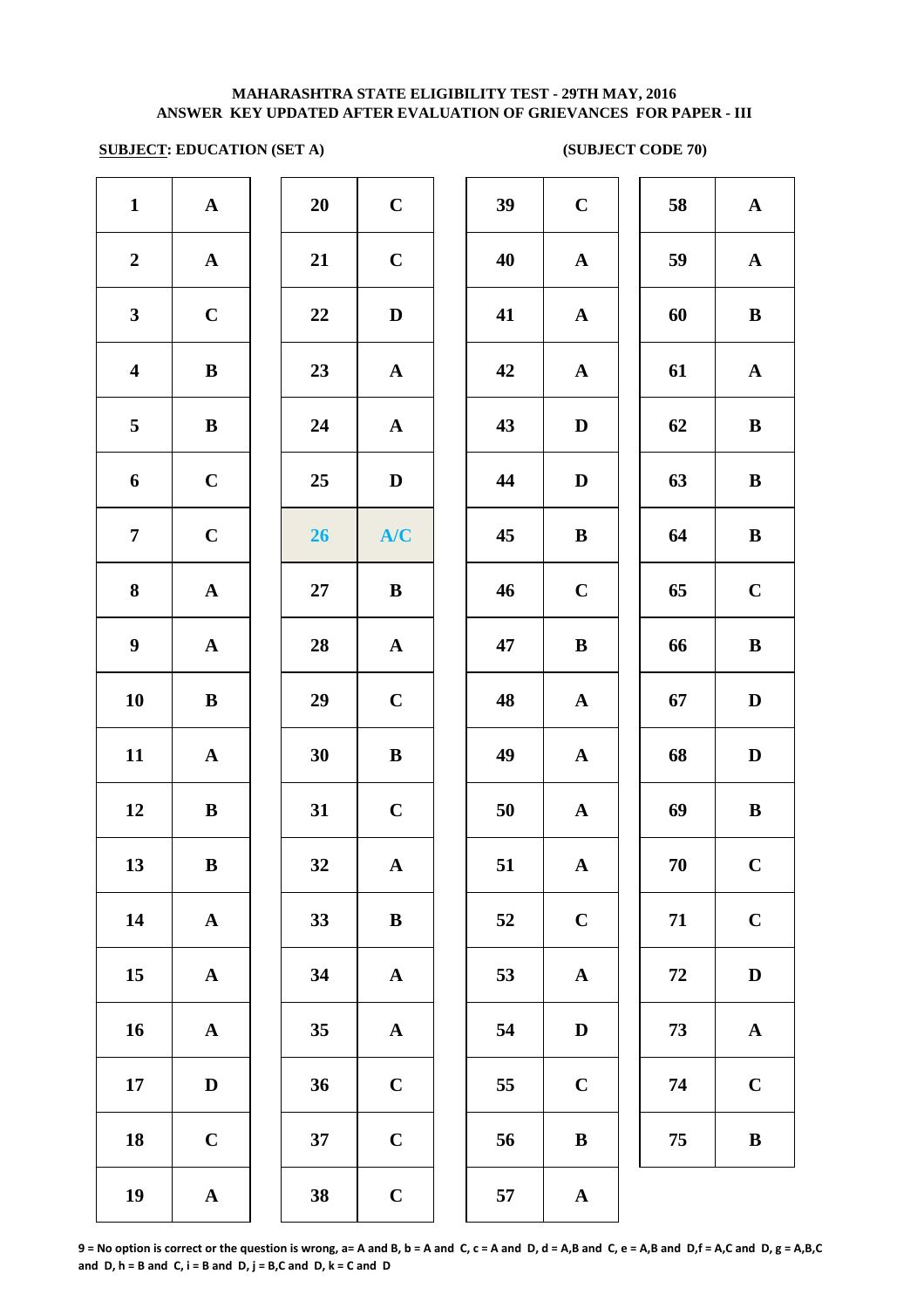## **SUBJECT: EDUCATION (SET B)** (SUBJECT CODE 70)

| $\mathbf{1}$            | $\mathbf C$           | 20 | $\mathbf A$           | 39 | $\mathbf A$  |
|-------------------------|-----------------------|----|-----------------------|----|--------------|
| $\boldsymbol{2}$        | $\mathbf D$           | 21 | ${\bf A}$             | 40 | $\bf{B}$     |
| $\mathbf{3}$            | ${\bf A}$             | 22 | ${\bf A}$             | 41 | $\mathbf A$  |
| $\overline{\mathbf{4}}$ | $\boldsymbol{\rm{A}}$ | 23 | $\mathbf D$           | 42 | $\bf{B}$     |
| 5                       | $\mathbf D$           | 24 | $\mathbf D$           | 43 | $\bf{B}$     |
| $\boldsymbol{6}$        | A/C                   | 25 | $\bf{B}$              | 44 | $\bf{B}$     |
| $\overline{7}$          | $\bf{B}$              | 26 | $\mathbf C$           | 45 | $\mathbf C$  |
| 8                       | $\boldsymbol{\rm{A}}$ | 27 | $\bf{B}$              | 46 | $\bf{B}$     |
| $\boldsymbol{9}$        | $\mathbf C$           | 28 | ${\bf A}$             | 47 | $\mathbf{D}$ |
| 10                      | $\, {\bf B}$          | 29 | $\mathbf A$           | 48 | $\mathbf{D}$ |
| 11                      | $\mathbf C$           | 30 | ${\bf A}$             | 49 | $\bf{B}$     |
| 12                      | $\boldsymbol{\rm{A}}$ | 31 | ${\bf A}$             | 50 | $\mathbf C$  |
| 13                      | $\bf{B}$              | 32 | $\mathbf C$           | 51 | $\mathbf C$  |
| 14                      | $\boldsymbol{\rm{A}}$ | 33 | $\boldsymbol{\rm{A}}$ | 52 | $\mathbf{D}$ |
| 15                      | $\boldsymbol{\rm{A}}$ | 34 | $\mathbf D$           | 53 | $\mathbf A$  |
| 16                      | $\mathbf C$           | 35 | $\mathbf C$           | 54 | $\mathbf C$  |
| 17                      | $\mathbf C$           | 36 | $\, {\bf B}$          | 55 | $\bf{B}$     |
| 18                      | $\mathbf C$           | 37 | $\boldsymbol{\rm{A}}$ | 56 | $\mathbf A$  |
| 19                      | $\mathbf C$           | 38 | $\boldsymbol{\rm{A}}$ | 57 | $\mathbf A$  |
|                         |                       |    |                       |    |              |

| 20 | A                       |  |
|----|-------------------------|--|
| 21 | $\mathbf A$             |  |
| 22 | $\overline{\mathbf{A}}$ |  |
| 23 | D                       |  |
| 24 | D                       |  |
| 25 | B                       |  |
| 26 | $\mathbf C$             |  |
| 27 | B                       |  |
| 28 | $\mathbf A$             |  |
| 29 | $\mathbf A$             |  |
| 30 | $\mathbf A$             |  |
| 31 | $\overline{\mathbf{A}}$ |  |
| 32 | $\mathbf C$             |  |
| 33 | $\mathbf A$             |  |
| 34 | D                       |  |
| 35 | $\mathbf C$             |  |
| 36 | B                       |  |
| 37 | A                       |  |
|    |                         |  |

| $\mathbf{1}$            | $\mathbf C$ | 20     | ${\bf A}$    | 39 | ${\bf A}$    | 58 | $\mathbf C$  |
|-------------------------|-------------|--------|--------------|----|--------------|----|--------------|
| $\overline{2}$          | $\mathbf D$ | 21     | ${\bf A}$    | 40 | $\bf{B}$     | 59 | $\, {\bf B}$ |
| $\mathbf{3}$            | ${\bf A}$   | $22\,$ | ${\bf A}$    | 41 | $\mathbf{A}$ | 60 | $\, {\bf B}$ |
| $\overline{\mathbf{4}}$ | ${\bf A}$   | 23     | $\mathbf D$  | 42 | $\bf{B}$     | 61 | $\mathbf C$  |
| $\overline{\mathbf{5}}$ | $\mathbf D$ | 24     | $\mathbf D$  | 43 | B            | 62 | $\mathbf C$  |
| $\boldsymbol{6}$        | A/C         | 25     | $\bf{B}$     | 44 | $\bf{B}$     | 63 | $\mathbf{A}$ |
| $\overline{7}$          | $\bf{B}$    | 26     | $\mathbf C$  | 45 | $\mathbf C$  | 64 | $\mathbf{A}$ |
| 8                       | $\mathbf A$ | 27     | $\bf{B}$     | 46 | $\bf{B}$     | 65 | $\bf{B}$     |
| $\boldsymbol{9}$        | $\mathbf C$ | 28     | $\mathbf A$  | 47 | D            | 66 | $\mathbf A$  |
| 10                      | $\bf{B}$    | 29     | $\mathbf{A}$ | 48 | $\mathbf D$  | 67 | $\bf{B}$     |
| 11                      | $\mathbf C$ | 30     | $\mathbf{A}$ | 49 | $\bf{B}$     | 68 | $\bf{B}$     |
| 12                      | ${\bf A}$   | 31     | ${\bf A}$    | 50 | $\mathbf C$  | 69 | $\mathbf{A}$ |
| 13                      | ${\bf B}$   | 32     | $\mathbf C$  | 51 | $\mathbf C$  | 70 | $\mathbf A$  |
| 14                      | ${\bf A}$   | 33     | $\mathbf{A}$ | 52 | $\mathbf{D}$ | 71 | ${\bf A}$    |
| 15                      | ${\bf A}$   | 34     | D            | 53 | $\mathbf{A}$ | 72 | D            |
| 16                      | $\mathbf C$ | 35     | $\mathbf C$  | 54 | $\mathbf C$  | 73 | $\mathbf C$  |
| 17                      | $\mathbf C$ | 36     | $\bf{B}$     | 55 | $\bf{B}$     | 74 | $\mathbf{A}$ |
| 18                      | $\mathbf C$ | 37     | $\mathbf{A}$ | 56 | $\mathbf A$  | 75 | $\mathbf C$  |
| 19                      | $\mathbf C$ | 38     | $\mathbf A$  | 57 | $\mathbf A$  |    |              |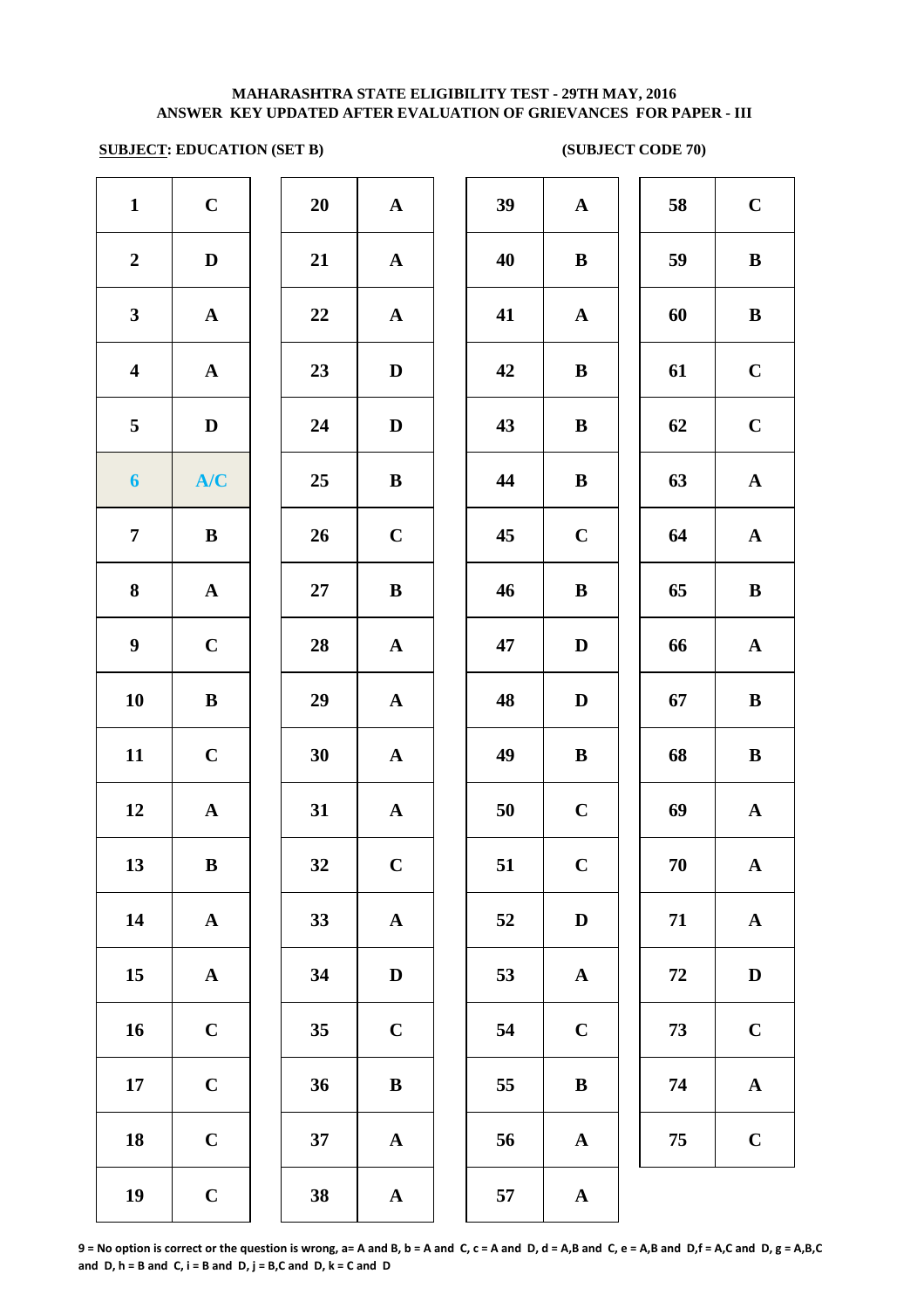# **SUBJECT: EDUCATION (SET C)** (SUBJECT CODE 70)

| $\mathbf{1}$            | $\mathbf C$           | 20     | ${\bf A}$             | 39 | $\bf{B}$                  |
|-------------------------|-----------------------|--------|-----------------------|----|---------------------------|
| $\boldsymbol{2}$        | $\mathbf A$           | 21     | $\mathbf A$           | 40 | $\mathbf C$               |
| $\mathbf{3}$            | $\, {\bf B}$          | 22     | $\mathbf C$           | 41 | $\mathbf C$               |
| $\overline{\mathbf{4}}$ | $\boldsymbol{\rm{A}}$ | 23     | $\boldsymbol{\rm{A}}$ | 42 | $\mathbf{D}$              |
| $\overline{\mathbf{5}}$ | $\boldsymbol{\rm{A}}$ | 24     | $\mathbf D$           | 43 | $\mathbf A$               |
| $\boldsymbol{6}$        | $\mathbf C$           | 25     | $\mathbf C$           | 44 | $\mathbf C$               |
| $\overline{7}$          | $\mathbf C$           | 26     | $\, {\bf B}$          | 45 | $\bf{B}$                  |
| $\boldsymbol{8}$        | $\mathbf C$           | $27\,$ | $\boldsymbol{\rm{A}}$ | 46 | $\boldsymbol{\mathsf{A}}$ |
| $\boldsymbol{9}$        | $\mathbf C$           | 28     | $\boldsymbol{\rm{A}}$ | 47 | $\mathbf A$               |
| 10                      | $\boldsymbol{\rm{A}}$ | 29     | $\boldsymbol{\rm{A}}$ | 48 | $\mathbf C$               |
| 11                      | ${\bf A}$             | 30     | $\, {\bf B}$          | 49 | $\bf{B}$                  |
| 12                      | $\boldsymbol{\rm{A}}$ | 31     | ${\bf A}$             | 50 | $\bf{B}$                  |
| 13                      | $\mathbf D$           | 32     | $\, {\bf B}$          | 51 | $\mathbf C$               |
| 14                      | $\mathbf D$           | 33     | $\bf{B}$              | 52 | $\mathbf C$               |
| 15                      | $\bf{B}$              | 34     | $\bf{B}$              | 53 | $\mathbf A$               |
| 16                      | $\mathbf C$           | 35     | $\mathbf C$           | 54 | $\mathbf A$               |
| 17                      | $\bf{B}$              | 36     | $\, {\bf B}$          | 55 | $\bf{B}$                  |
| 18                      | $\boldsymbol{\rm{A}}$ | 37     | $\mathbf D$           | 56 | $\mathbf A$               |
| 19                      | $\boldsymbol{\rm{A}}$ | 38     | $\mathbf D$           | 57 | $\bf{B}$                  |
|                         |                       |        |                       |    |                           |

| 20 | $\mathbf A$             |
|----|-------------------------|
| 21 | $\mathbf A$             |
| 22 | $\mathbf C$             |
| 23 | $\mathbf A$             |
| 24 | D                       |
| 25 | $\mathbf C$             |
| 26 | B                       |
| 27 | $\mathbf{A}$            |
| 28 | $\mathbf A$             |
| 29 | $\overline{\mathbf{A}}$ |
| 30 | B                       |
| 31 | $\mathbf A$             |
| 32 | B                       |
| 33 | B                       |
| 34 | B                       |
| 35 | $\mathbf C$             |
| 36 | B                       |
| 37 | $\mathbf D$             |
|    |                         |

| $\mathbf{1}$            | $\mathbf C$  | 20     | ${\bf A}$    | 39 | $\bf{B}$     | 58 | $\bf{B}$     |
|-------------------------|--------------|--------|--------------|----|--------------|----|--------------|
| $\overline{2}$          | ${\bf A}$    | 21     | ${\bf A}$    | 40 | $\mathbf C$  | 59 | ${\bf A}$    |
| $\mathbf{3}$            | ${\bf B}$    | 22     | $\mathbf C$  | 41 | $\mathbf C$  | 60 | ${\bf A}$    |
| $\overline{\mathbf{4}}$ | ${\bf A}$    | 23     | ${\bf A}$    | 42 | $\mathbf D$  | 61 | ${\bf A}$    |
| $\overline{5}$          | ${\bf A}$    | 24     | $\mathbf D$  | 43 | ${\bf A}$    | 62 | $\mathbf D$  |
| 6                       | $\mathbf C$  | 25     | $\mathbf C$  | 44 | $\mathbf C$  | 63 | $\mathbf C$  |
| $\overline{7}$          | $\mathbf C$  | 26     | $\, {\bf B}$ | 45 | $\, {\bf B}$ | 64 | ${\bf A}$    |
| 8                       | $\mathbf C$  | $27\,$ | ${\bf A}$    | 46 | ${\bf A}$    | 65 | $\mathbf C$  |
| $\boldsymbol{9}$        | $\mathbf C$  | 28     | ${\bf A}$    | 47 | ${\bf A}$    | 66 | $\mathbf C$  |
| 10                      | $\mathbf{A}$ | 29     | ${\bf A}$    | 48 | $\mathbf C$  | 67 | $\mathbf D$  |
| 11                      | $\mathbf{A}$ | 30     | $\bf{B}$     | 49 | $\bf{B}$     | 68 | ${\bf A}$    |
| 12                      | $\mathbf{A}$ | 31     | $\mathbf{A}$ | 50 | $\, {\bf B}$ | 69 | ${\bf A}$    |
| 13                      | D            | 32     | $\bf{B}$     | 51 | $\mathbf{C}$ | 70 | D            |
| 14                      | $\mathbf D$  | 33     | $\bf{B}$     | 52 | $\mathbf C$  | 71 | A/C          |
| 15                      | ${\bf B}$    | 34     | $\bf{B}$     | 53 | ${\bf A}$    | 72 | $\, {\bf B}$ |
| 16                      | $\mathbf C$  | 35     | $\mathbf C$  | 54 | ${\bf A}$    | 73 | ${\bf A}$    |
| 17                      | $\, {\bf B}$ | 36     | $\, {\bf B}$ | 55 | $\bf{B}$     | 74 | $\mathbf C$  |
| 18                      | ${\bf A}$    | 37     | $\mathbf{D}$ | 56 | $\mathbf{A}$ | 75 | $\bf{B}$     |
| 19                      | $\mathbf{A}$ | 38     | D            | 57 | $\bf{B}$     |    |              |